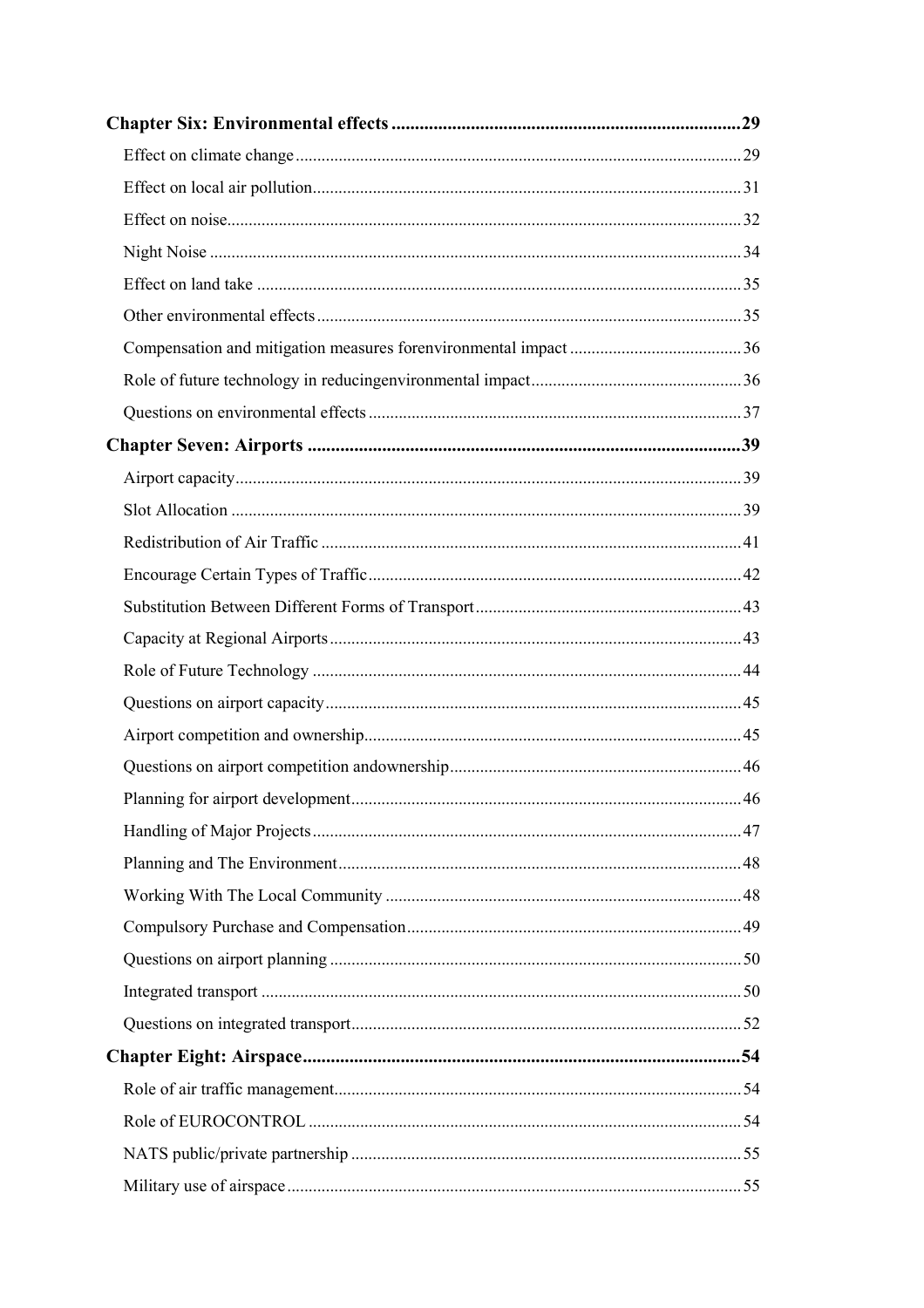| Airport capacity. | -68 |
|-------------------|-----|
|                   |     |
|                   |     |
|                   |     |
|                   |     |
|                   |     |
|                   |     |
|                   |     |
|                   |     |
|                   |     |
|                   |     |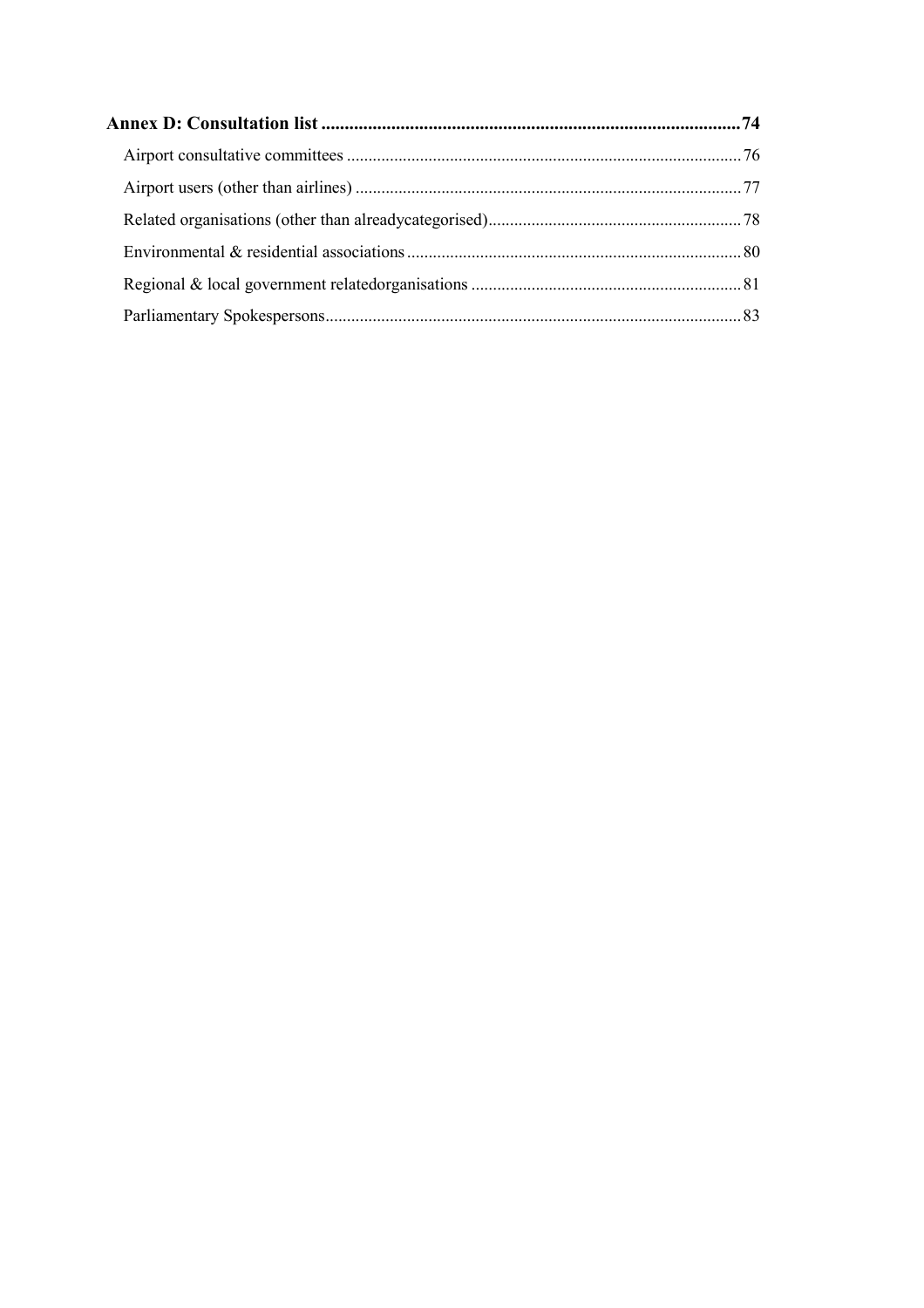## <span id="page-4-0"></span>**Foreword**

#### **By the Deputy Prime Minister and Secretary of State for the Environment, Transport and the Regions - The Rt Hon John Prescott MP**

Over the last 50 years we have seen a dramatic increasein the amount of air travel across the world. In the UKmany more people now fly to holiday destinations or tovisit friends and family. Good air links are extremelyimportant to UK businesses, providing access to newmarkets, as well as bringing investment to the UK. Airtransport links are therefore essential to our overalltransport network.

We are entering a crucial period for the future of airtransport. Demand for air travel is continuing to grow.At the same time, the UKs major airports are reachingtheir capacity limits. We therefore face many difficultissues associated with the growth of aviation.

We need to ensure that, as a country, and as individual consumers, we are getting the mostfrom our aviation services and that the future of the aviation industry is a sustainable one.Aviation has great economic, social and environmental relevance in the UK. We need along term framework that will maximise the beneficial aspects of aviation and minimisethe negative effects.

We intend to set this out in a new White Paper on air transport, which will fulfill ourcommitment to prepare a new UK airports policy and to bring forward new policies on civilaviation. This consultation document is the first major step towards the new White Paper.We have invited ideas and views on a wide range of aviation and airports issues thatunderpin our air transport policy. We have examined consumer issues; environmentalquestions; integration with surface transport systems; the best use of airspace and airportcapacity; and planning for airport development.

This is an important step in the development of our future air transport policy. I hope thatyou will take this opportunity to examine the issues facing the future development of theindustry and give your views on a new policy framework for UK aviation. Your responsecan help shape the new White Paper on air transport.

#### **John Prescott**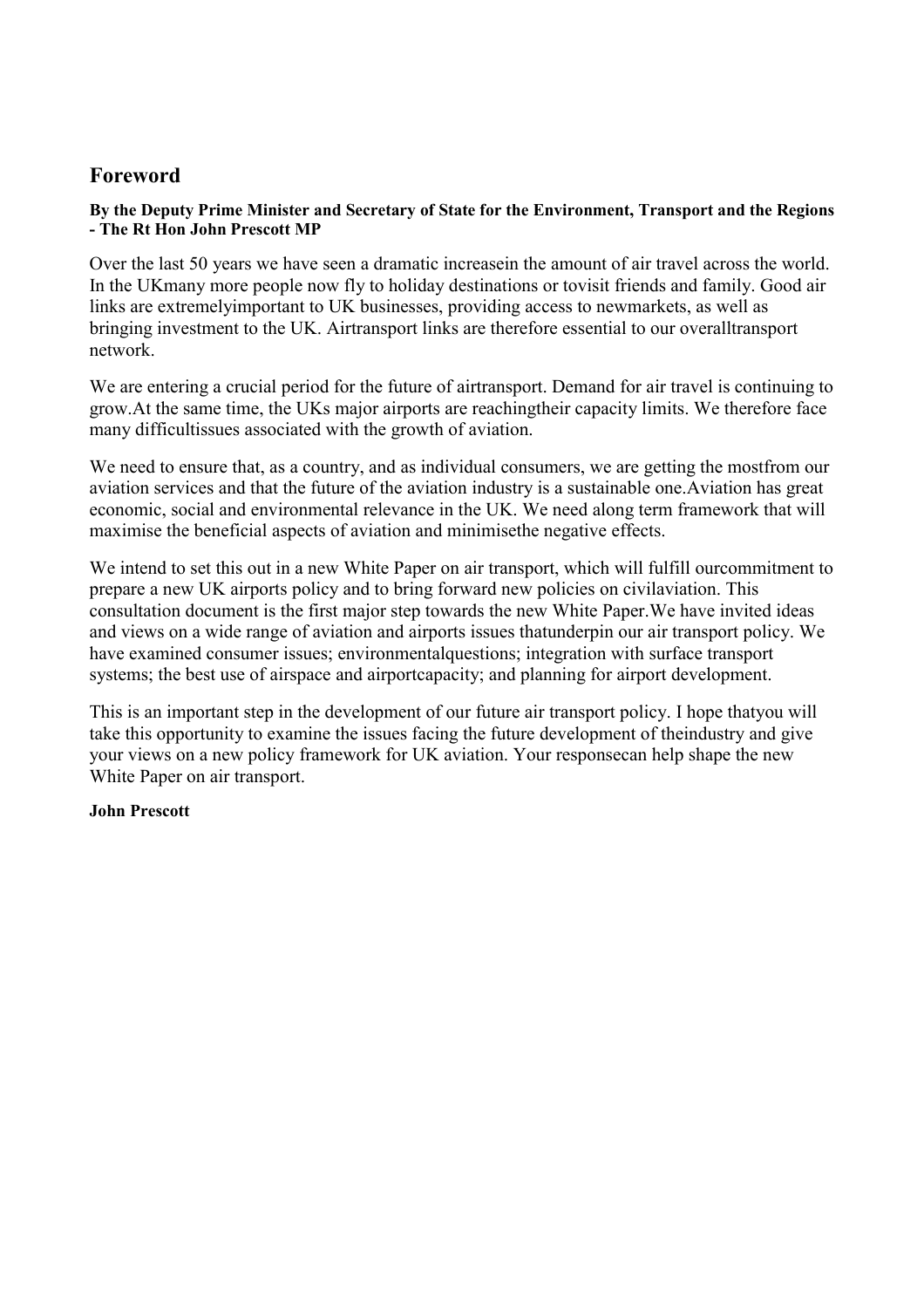# <span id="page-5-0"></span>**Chapter One: Introduction and purpose**

[1](#page-7-0). In the integrated transport white paper *A New Deal for Transport: Better for Everyone*<sup>1</sup>, the Government announced that we would prepare a UK airports policy looking 30 yearsahead and would bring forward new policies on civil aviation. We will bring these togetherin an air transport white paper that will provide a policy framework for the future ofaviation and airports in the UK. By looking so far ahead, the white paper will provide astructure for the long-term development of the UK civil aviation industry.

2. This is an opportunity to develop a fully integrated approach to air transport policy.The white paper will need to consider aviations effect on:

- consumers:
- the economy;
- the environment;
- regional development;
- urban regeneration;
- policies on integrated transport; and
- policies of local authorities and Regional Development Agencies.

3. The Government wants to consult widely in producing the white paper. We recognise theimportance of taking into account the views of all interested parties. There will thereforebe several steps leading to the production of the white paper.

4. This consultation document examines the issues underpinning air transport policy. Itinvites your ideas and views on a wide range of aviation and airport issues, but it does notaim to be exhaustive. It focuses on the main issues on which the Government will need totake decisions in drawing up the white paper. We would, however, welcome yourcomments on any aspect of aviation which you consider material to future policy.

5. This document will be followed next year by a set of six regional consultation documents.These will cover the north of England, the south west of England, the midlands, Wales, Scotland and Northern Ireland. They will be based upon a series of regional studies of airtransport services across the UK, which have examined the economic, social andenvironmental impacts of a range of air service and capacity options in each region.

6. We are also studying issues in the south east and east of England. The South East and Eastof England Regional Air Service Study (SERAS) will look at all options for futuredevelopment in the region, ranging from the impact of no additional capacity provisionother than that already in the planning system, to various options for additional capacitywithin the region. This study will also be followed by public consultation. We will notissue this until a decision has been taken on the fifth terminal at Heathrow.

7. The white paper will be the culmination of this process. Responses to this consultationpaper, and the regional consultation papers will be a significant input to the white paper.The white paper will also take account of the Governments decision on a fifth terminalat Heathrow.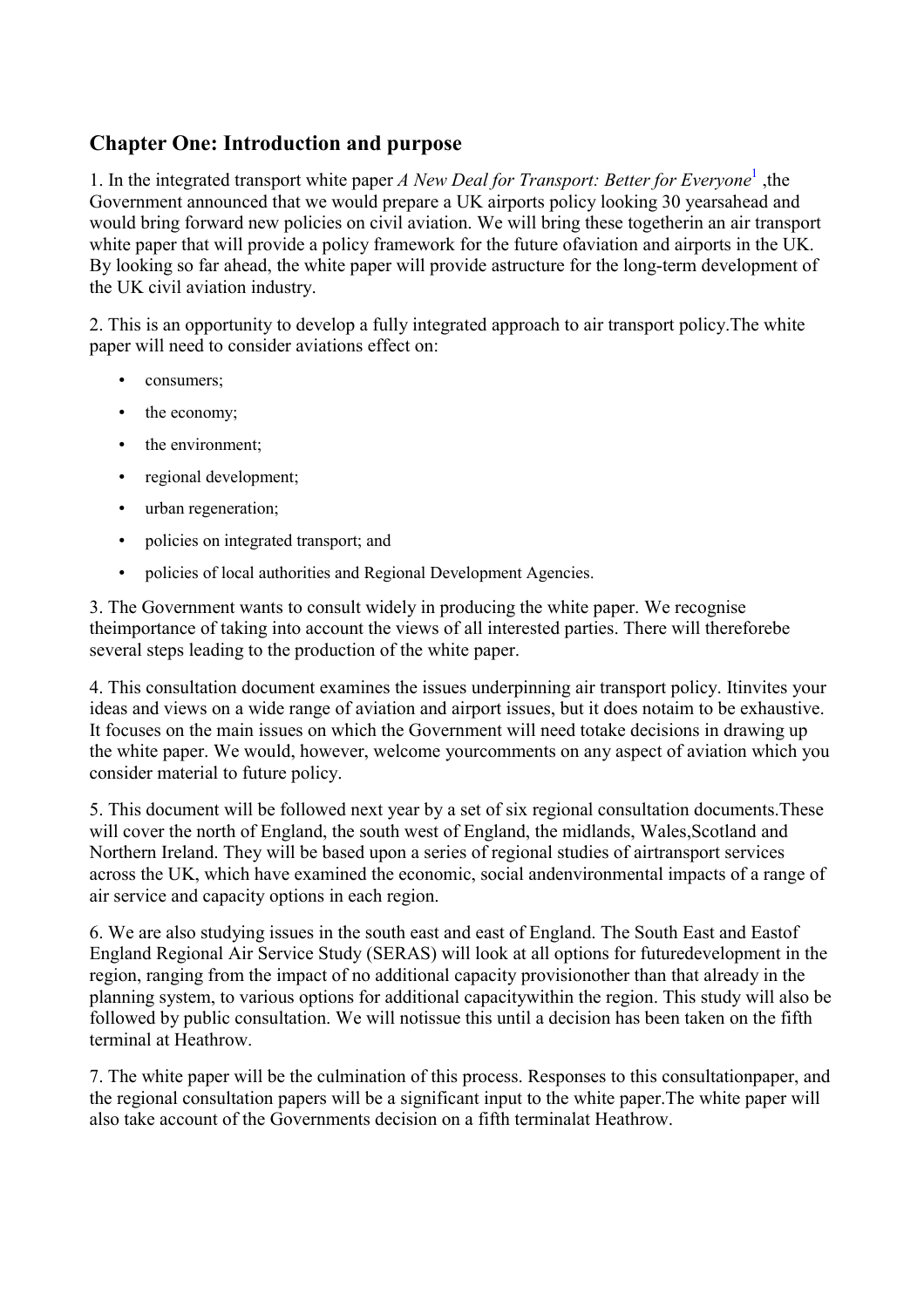<span id="page-6-0"></span>8. While the Government is preparing the white paper, certain infrastructure developmentsmay be proposed at UK airports. Decisions taken during this period will be based uponexisting planning and airports policy, set out mainly in:

- planning policy guidance notes;
- the 1984 airline competition policy white paper<sup>[2](#page-7-0)</sup>;
- the 1985 airports white paper<sup>3</sup>[;](#page-7-0) and
- the 1998 integrated transport white paper<sup>4</sup>[.](#page-7-0)

#### **9. The closing date for responses to this consultation document is Thursday 12 April 2001.You can find out more about the consultation process, including where to send responsesand where to obtain further copies of this document, in annex C.**

#### **Sustainable aviation**

10. The civil aviation industry has reached an important stage in its development, bothglobally and in the UK. Demand for air travel has been growing rapidly and the industry isnow facing capacity and environmental constraints. This is particularly true at some of themajor UK airports. It is also true in other European countries where current capacity isstarting to reach its limits and the environmental effects of further development areassuming more importance.

11. The Government believes that civil aviations central challenge is to deliver economic,social and environmental goals while ensuring that the industry continues to operateefficiently and effectively.

12. The new air transport white paper should establish a framework which will ensure that thelong term development of aviation in the UK is sustainable.

13. Aviation has implications at global, national, regional and local level for all four aspects ofsustainable development, as defined by the Governments sustainable developmentstrategy<sup>5</sup>:

- *Maintenance of high and stable levels of economic growth and employment:* the UKhas a strong aviation industry, including airlines, airports, aerospace manufacturers andsupporting industries. They make a significant contribution to national gross domesticproduct (GDP), as well as facilitating growth in other industries. The aviationindustry also provides many jobs, both directly and indirectly.
- *Social progress which recognises the needs of everyone:* aviation brings benefitsthrough employment, cultural exchange and opportunities for travel. Foreign traveland holidays are now within reach of a broad cross-section of the population foreducation, leisure, and visiting friends and families.
- *Effective protection of the environment:* aviation affects climate change, local airquality, noise levels, biodiversity, energy use, waste and water. There are alsoenvironmental effects associated with travel to airports. Any associated health effectsalso need to be considered.
- *Prudent use of natural resources:* aviation consumes many natural resources inparticular, fossil fuels and the raw materials necessary for producing aircraft. Airportdevelopment can also involve significant land use and urbanisation of the surroundingarea.

14. The new white paper will need to identify the main principles which should underliefuture development. Defining a framework that will maximise the beneficial effects ofaviation and minimise the negative effects will not be easy. Should we choose policies thatrespond to the demands of consumers and allow current growth patterns to continue,whilst mitigating the negative effects as far as possible? Or are the costs of this approachtoo high and should we therefore choose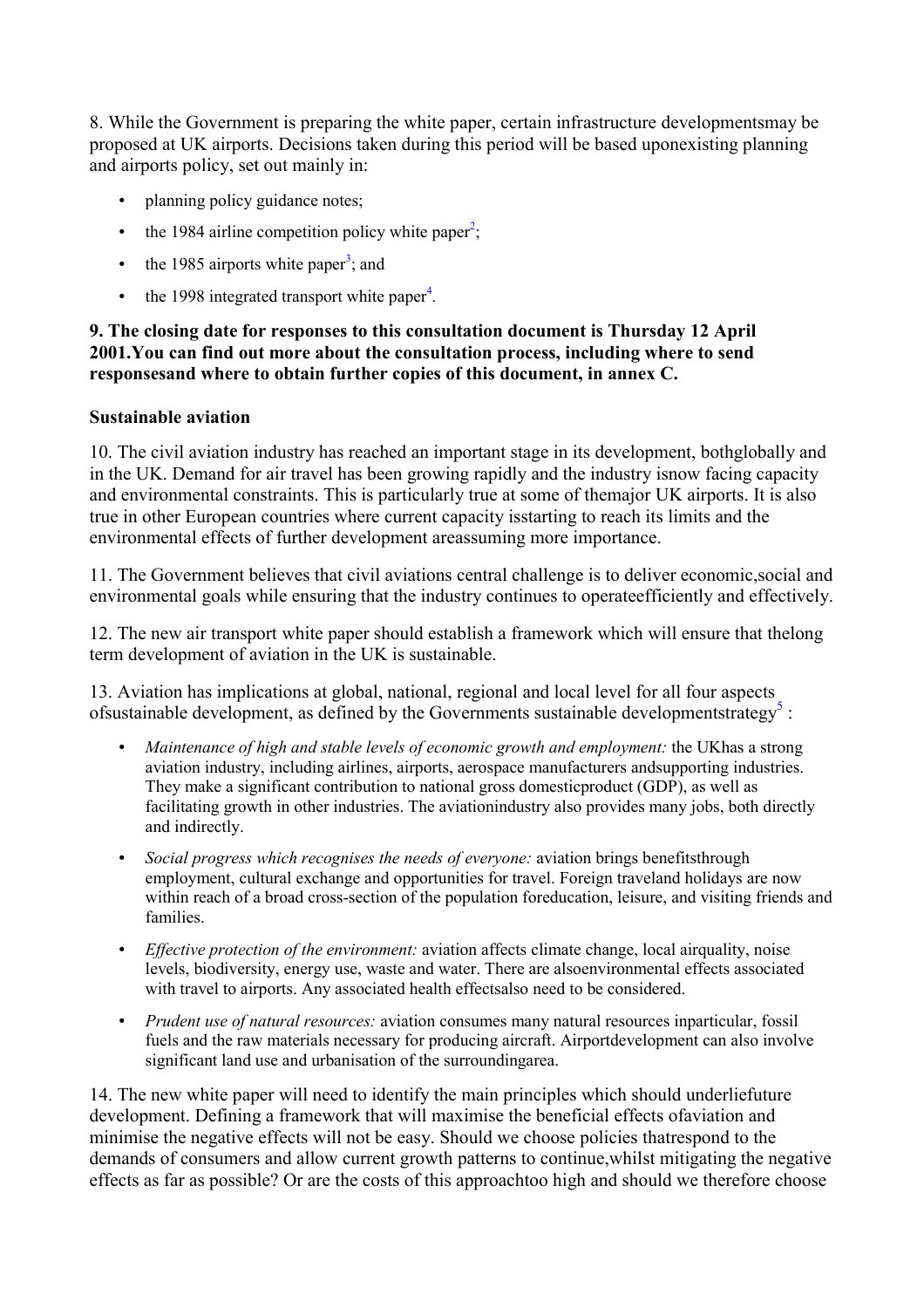<span id="page-7-0"></span>policies to limit environmental impacts andration a limited supply by pricing or otherwise? Or can a balance be found between theseapproaches? In each case there are likely to be long term costs and benefits.

15. The main issues which we will need to address include:

- protecting the interests of air travellers as consumers:
- limiting negative environmental and social effects;
- the best use of airport and airspace capacity;
- integrating airports into the transport network;
- the role of UK airlines; and
- the role of regulation and competition.

16. This consultation document gives information on all of these subjects. It identifies themain questions that we will need to answer in a new long-term framework fordevelopment. In many cases, options in one area will have a direct effect upon those inanother. In formulating responses, you will need to bear in mind the connections betweendifferent areas.

17. In considering the future of air transport in the UK, we also need to think about if, when,where and how we may provide new capacity. This document does not specifically addressthese issues. Options and packages for additional capacity will be the subject of theseparate consultations next year on individual regions across the UK.

1 *A New Deal for Transport: Better for Everyone* the Governments White Paper on the Future ofTransport Cm 3950, DETR, July 1998.

2 *Airline Competition Policy* Cm 9366, October 1984.

3 *Airports Policy* Cm 9542, June 1985.

4 *A New Deal for Transport: Better for Everyone* the Governments White paper on the Future ofTransport Cm 3950, DETR, July 1998.

5 *A Better Quality of Life: A Strategy for Sustainable Development in the UK* Cm 4345, DETR, May 1999.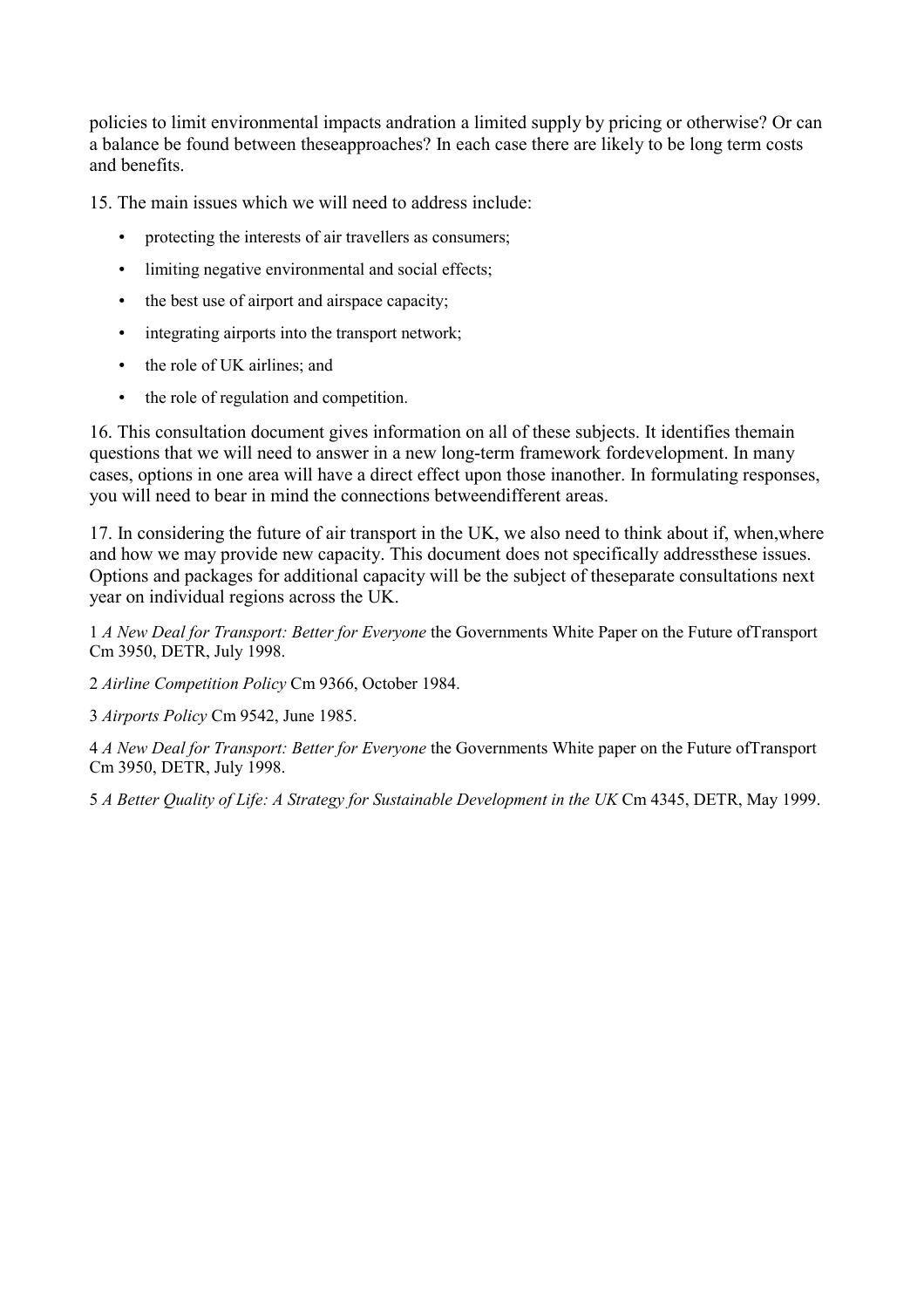# <span id="page-8-0"></span>**Chapter Two: Review of the aviation scene**

This chapter provides an overview of aviation issues in the UK. The following chaptersprovide further information on specific topics.

### **International framework of the aviation industry**

18. Aviation is, by its nature, a global industry. All of the main aviation countries adhere tothe Chicago Convention of 1944, which established an international framework for thecivil aviation industry. It recognised national sovereignty over airspace, which led to theorganisation of international aviation on the basis of bilateral agreements betweensignatory countries.

19. It also set up the International Civil Aviation Organisation (ICAO), an intergovernmentalorganisation established under the auspices of the United Nations. ICAOguides and regulates international civil aviation. It sets safety, security and environmentalstandards for international aviation which all signatories are expected to follow.

20. ICAOs role in establishing common operating standards is very important. ICAO cantake action against contracting states for non-compliance. Therefore, as a signatory of theChicago Convention, failure to comply with the Convention could result in legal actionagainst the UK. This means that governments are more constrained and unilateral policychange may be very difficult. Instead, countries must often work within ICAO towards change.

21. The European Civil Aviation Conference (ECAC) was established in 1955 as a pan-Europeanforum for civil aviation issues. Its main aim is to harmonise civil aviationpolicies and practices between members.

### **Role of the EU**

22. Since the mid-1980s the European Union has emerged as the international organisationwith the most immediate effect on the development of UK aviation policy. In many areas,UK aviation policy is constrained or affected to a greater or lesser degree by Communitylegislation.

23. The creation of a single aviation market within the European Economic Area (EEA) $^6$ culminated in April 1997 in the liberalisation of cabotage<sup>7</sup>. This ended the use oftraditional bilateral negotiations to organise air services inside the EEA. It opened upmarket access within a common regulatory framework. The EU has gone on to legislate onvarious aspects of aviation that impinge on the single market. It has become increasinglyinvolved in technical fields such as safety, air traffic management and the environment.In some cases it has given legislative backing to initiatives agreed in ICAO or ECAC.

### **Role of government**

24. Many policy and regulatory aspects of the aviation industry are therefore governed by theoutcome of negotiations between several countries. It is the responsibility of governmentsto deliver their obligations under these agreements and to work within that framework toachieve their national goals.

25. It is also the role of the UK Government to establish and ensure implementation of aneffective UK aviation policy framework. This includes establishing an effective planningsystem, negotiating bilateral air services agreements outside the EEA, and setting andenforcing security and local environmental standards. These tasks are carried out by theDepartment of the Environment,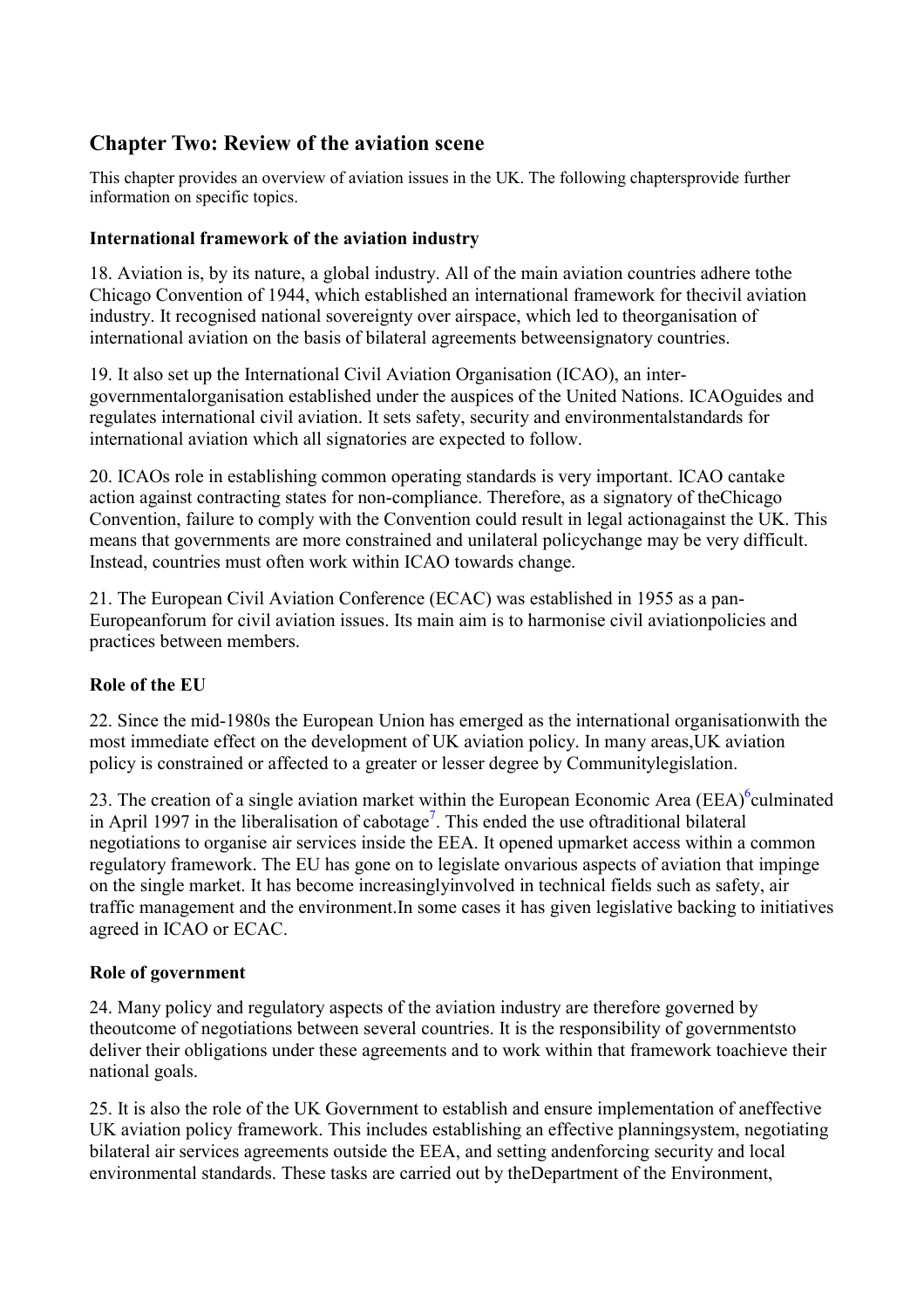<span id="page-9-0"></span>Transport and the Regions (DETR). Other governmentdepartments are also involved in various aspects of aviation policy, in particular theDepartment of Trade and Industry (DTI) in the areas of competition policy, consumeraffairs and supporting the export of aerospace equipment and services.

26. Devolution has brought some changes to the role of the UK Government. Most aviationpolicy and legislation remain matters for the UK Parliament and Government. Theresponsibilities of the devolved administrations vary. For Scotland, the safety andregulation of air transport are still for the UK Government. The Scottish Executive hassome powers relating to airports, including powers on certain planning and environmentalissues. The National Assembly for Wales now has planning powers, including those thataffect aerodrome matters. The Northern Ireland Assembly and the Northern IrelandExecutive have powers relating to aerodrome issues, and, subject to the consent of theSecretary of State, can legislate on civil aviation matters.

27. The Government has a general presumption in favour of liberalising aviation services.Increasing free and fair competition between airlines is the most effective way of securingbenefits for consumers, and promoting economic efficiency and innovation. Greatercommercialisation, not only of airlines but also airports and air traffic control services, hasgiven governments less direct control, but a more important role in ensuring faircompetition and maintaining standards.

28. The main UK regulatory agency is the Civil Aviation Authority (CAA) which hasresponsibilities for safety regulation, economic regulation and consumer protection. Inaddition, responsibility for airspace policy, currently shared with the Ministry of Defence,will move wholly to the CAA once the provisions in the Transport Act 2000 take effect.DETR separately regulates aviation security. The Office of Fair Trading and DTIimplement the Competition Act for aviation. The Transport Act also grants the CAAconcurrent powers in respect of competition matters relating to air traffic services.

### **Structure of the UK industry**

29. The UKs airports are crucial to the aviation industry. The UK has several importantinternational hub airports. ICAO figures for 1998 show that Heathrow served moreinternational passengers than any other airport in the world, and Gatwick was sixth in thelist. Heathrow handled over 50 per cent more international passengers than Paris Charlesde Gaulle airport, Frankfurt airport or Amsterdam Schiphol airport. The dominance ofHeathrow is mainly due to historical and geographical advantages in relation to trans-Atlantictraffic. About 40 per cent of EU-North America traffic uses a UK airport and themajority of that goes through Heathrow.

30. The Government is also keen to encourage the growth of regional airports to meet localdemand, provided that expansion is consistent with sustainable development principles.Regional airports mainly offer feeder services to hubs in the UK and continental Europe,and charter services to holiday destinations. The competition from airports outside the UKfor connecting traffic offers greater choice to UK regional consumers, but it is likely tohave a negative effect on UK airlines.

31. The larger regional airports, such as Manchester and Birmingham, also provide directservices on thicker international routes. Taking account of all services, such airports nowserve a large number of international destinations. In 1999, Heathrow served 172international airports, Manchester airport served 135 and Birmingham served  $75<sup>8</sup>$ . Atsome smaller airports, cargo operations and scheduled services operated by low cost, nofrills passenger airlines have grown particularly rapidly.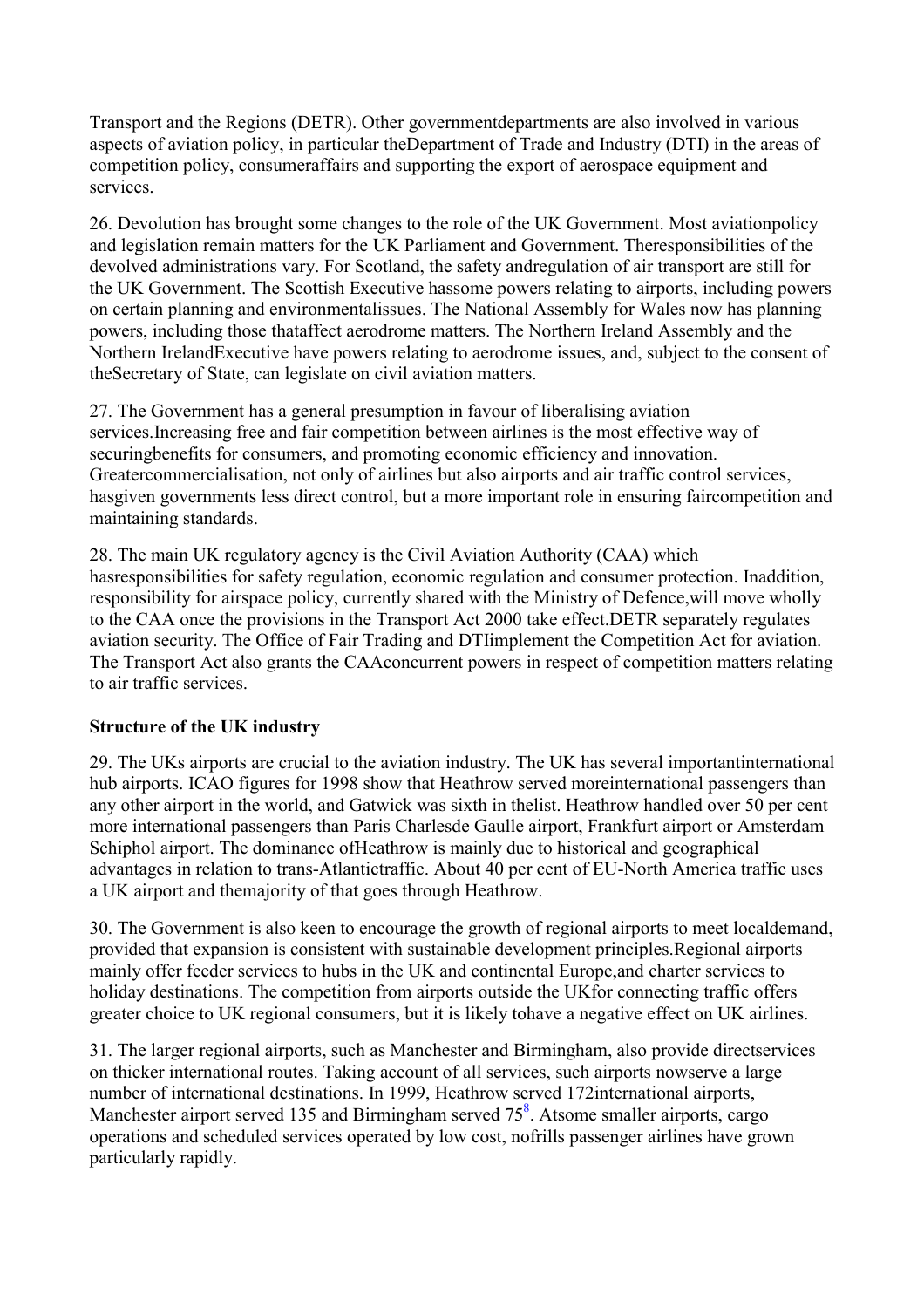<span id="page-10-0"></span>32. UK airlines are also a very important sector of the UK aviation industry. There are morethan 40 UK airlines currently operating larger aircraft<sup>9</sup>. They operate scheduled andcharter passenger and cargo services. British Airways (BA) is the largest, accounting forabout half the UK airline industry output. The UKs policy has been to encouragecompetition between UK airlines with the objective of fostering a stronger industry,focused on the needs of its customers, and better able to compete internationally. Unlikeother major European airlines, BA has for many years faced effective competition fromdomestic rivals, and low cost carriers now compete on domestic and short haul scheduledroutes for business and leisure travellers. The UK also has a thriving charter industry.

33. The last few years have seen the development of global alliances, through which airlinesaim to achieve economies of scale and to provide a more extensive range of services anddestinations. Examples include the oneworld alliance of which BA is a leading member,and the Star alliance embracing United Airlines, Lufthansa and their partners, includingBritish Midland. We have also seen airlines effectively merge their operations, subject tothe constraints of international treaties, as with Swissairs acquisition of a stake in Sabena.

34. Airlines have also sought to extend the service they offer through code-sharing andfranchising, deepened in some cases by cross-shareholdings. In these, typically a smallerairline operates thinner (often regional) routes using the brand and marketing services ofa larger airline which would not be able to operate such routes profitably itself. These sorts ofalliances and franchising agreements may raise competition and consumer concerns. Theseare referred to in more detail in the chapters on *Airlines and Consumer issues*.

35. The other main sectors of the UK aviation industry include air traffic management andaerospace manufacturers. We look at air traffic management issues in more detail in thechapter on *Airspace*. The UK has a very successful aerospace manufacturing industry. TheGovernment recognises the important contribution that it makes to the UK economy.However this document does not specifically address issues affecting the aerospace industry.

### **International context**

36. There are several reasons for the leading position of the UK, and the London airports inparticular, in world aviation. The UK has an open economy and participates heavily ininternational trade. London is a major world city with a particularly strong position in theinternational financial sector. In common with other northern European countries, manypeople in the UK fly to warmer climes for holidays. Language, cultural and businessaffinities have encouraged particularly large flows of passengers between the UK and NorthAmerica, for both business and leisure.

37. The UK has also gained an advantage through having a range of competitive and efficientairlines, in both the scheduled and charter sectors. We have seen much more growth inthe low-cost airline sector than any other European country to date. The UK has alsobenefited from having been one of the first countries to introduce a more commercialapproach to airport management. This has helped to ensure that UK airports meet theneeds of their users while keeping costs low.

38. The result is that many of the heaviest air passenger flows in Europe are between Londonand other major European cities. There are many more flights to more cities in NorthAmerica from the UK than from any other country in Europe. This has enabled UKairlines to attract a large amount of traffic between continental Europe and NorthAmerica, connecting at Heathrow or Gatwick, particularly in the last decade.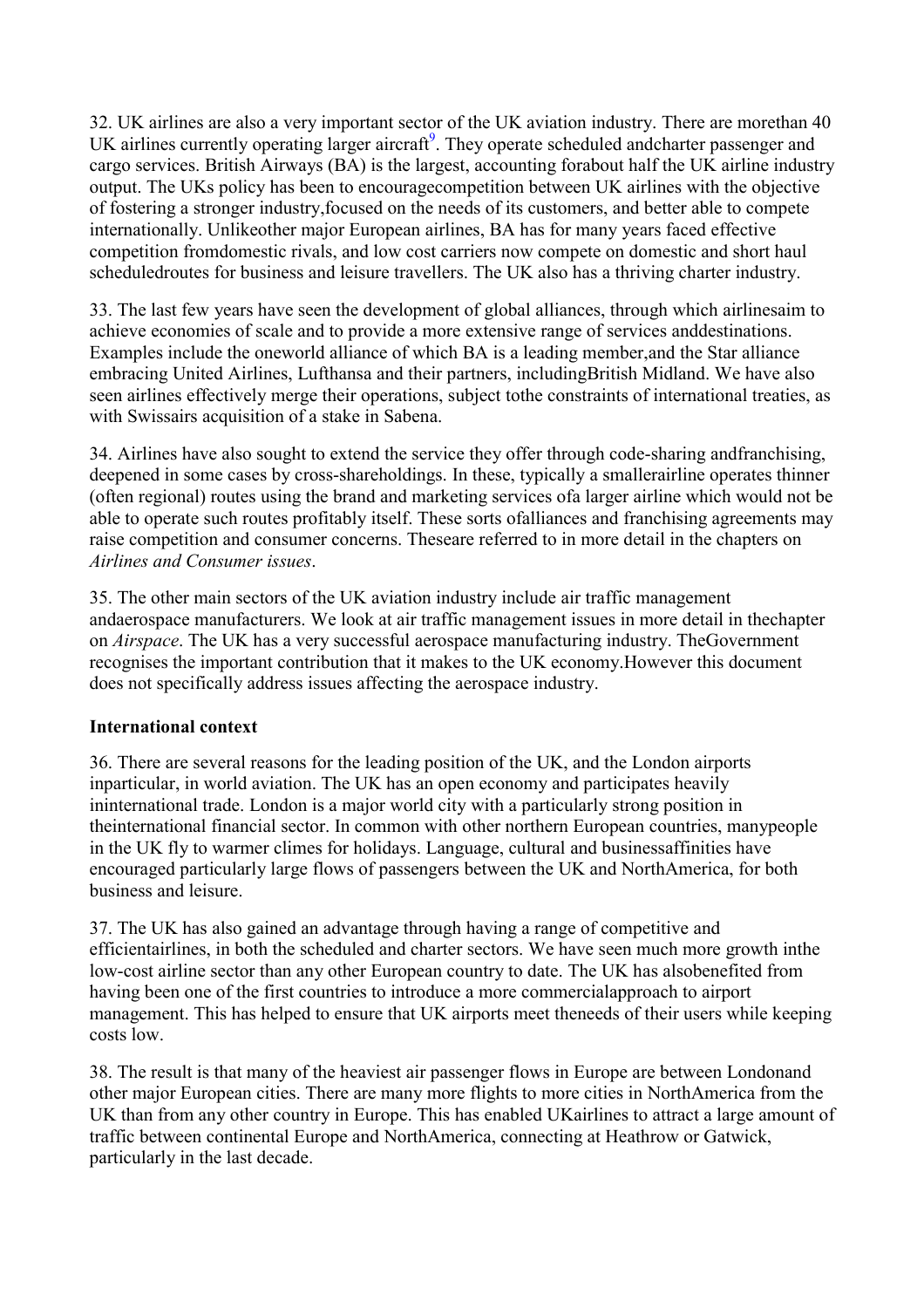<span id="page-11-0"></span>39. However, circumstances have been changing in recent years. Airlines in other Europeancountries have been developing hub operations at their bases, in particular at Paris Charlesde Gaulle, Amsterdam Schiphol and Frankfurt airports. The table below shows thecomparative international air transport movement (ATM) and passenger figures for theseairports in 1998.

| <b>Figure 1</b> |                         |                              |  |
|-----------------|-------------------------|------------------------------|--|
| Airport         | <b>ATMs (thousands)</b> | <b>Passengers (millions)</b> |  |
| Heathrow        | 372                     | 53                           |  |
| Amsterdam       | 363                     | 34                           |  |
| Paris CDG       | 360                     | 34                           |  |
| Frankfurt       | 311                     | 34                           |  |

40. By scheduling flights in waves of arrivals and departures, airlines can offer attractiveconnections to a wide range of destinations. This connecting traffic allows the airline toprovide services to destinations that would not be viable on the basis of point-to-pointtraffic alone, or to offer higher frequencies than would otherwise be possible.

41. Charles de Gaulle airport has opened a third runway to accommodate the higher numberof flights and has a fourth runway under construction. At Schiphol, a fifth runway isplanned to open in 2003. By contrast, the five London airports (Heathrow, Gatwick,London Luton, London Stansted and London City) have six runways between them.Heathrow has only two parallel runways, both of which are fully used for almost the wholeday. This results in a large amount of frustrated demand. The same is true for much of theday at Gatwick, which has only one runway. New capacity issues are therefore veryimportant to the future development of air transport in the UK. The separate regionalconsultation papers will look at options for the provision of capacity in the UK.

## **Demand for air transport**

42. Over the past 20 years the number of passengers carried into and out of UK airports hastrebled, and air transport movements and freight movements have more than doubled.This phenomenon is not confined to the UK. All developed countries have seen similargrowth in aviation, mainly driven by general economic growth and reductions in the realprice of air travel.

43. UK air traffic forecasts produced by  $DETR<sup>10</sup>$  $DETR<sup>10</sup>$  $DETR<sup>10</sup>$  show that unconstrained demand forpassenger air travel may more than double by 2015. Figure 2 shows past growth in airtraffic and the Departments central forecasts of demand. The figure also shows the lowand high demand scenarios, which reflect the likely range of values, given the uncertaintyin producing forecasts.

**Figure 2: Actual and forecast passenger numbers at UK airports, 1974 to 2020**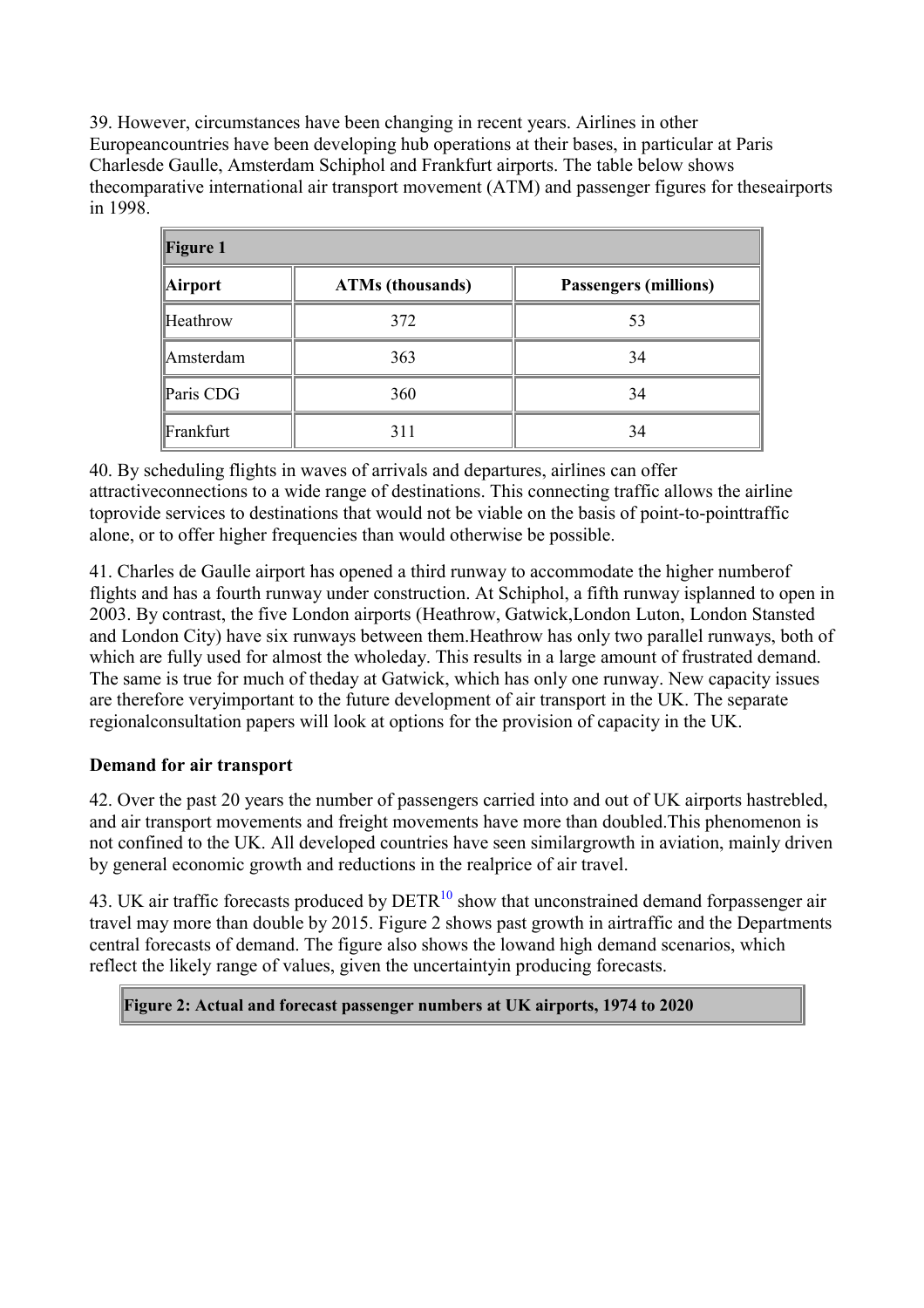

44. Figure 2 also shows that there was a 73 per cent increase in the total number of passengerscarried at UK airports in the 1990s. Over the same period the total number of air trafficmovements at UK airports increased by 48 per cent.

45. Figure 3 shows past and forecast annual growth rates of terminal passengers at UK airports.Average annual growth rates have generally been declining over time as the market movestowards maturity and we expect this trend to continue. The forecast average growth ratefrom 1998 to 2020 is 4.25 per cent per year under mid-point forecasts, with slightly morerapid growth in the earlier years and lower growth in the later years.



46. Cargo air traffic has grown even more rapidly. Over the 1990s the tonnage carriedincreased by 7 per cent a year<sup>11</sup> and future unconstrained growth is projected at a rate of  $7.5$  per cent a year to  $2010^{12}$  $2010^{12}$  $2010^{12}$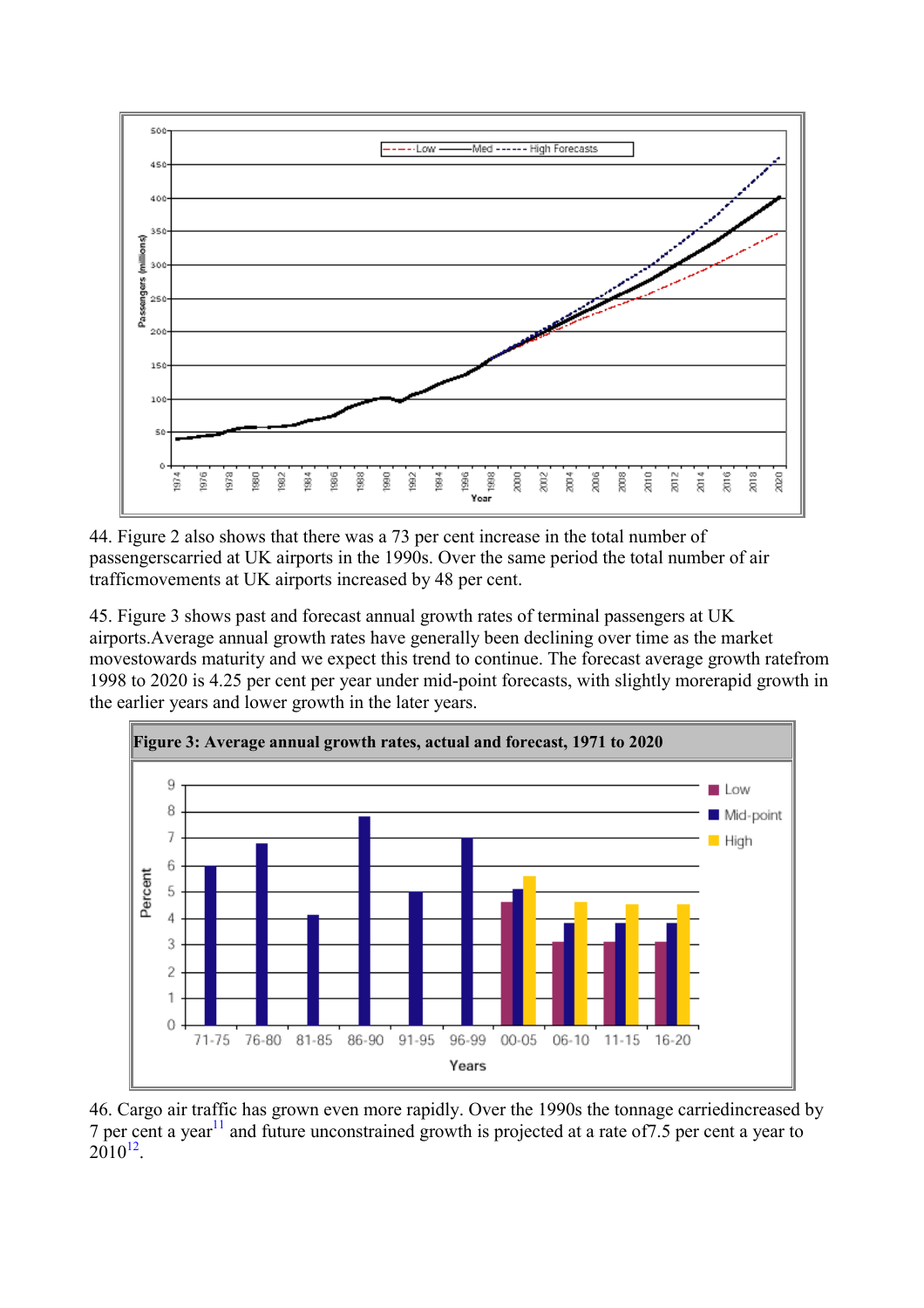

47. The chapter on *Air freight* has further information on cargo traffic.

48. When historic air traffic figures are broken down by airport they show that regionalairports have, on average, grown faster than the London airports during the 1990s. Thenumber of passengers carried to or from the London airports rose by 66 per cent over thisperiod while at the regional airports this figure grew by 78 per cent. The share of UKinternational traffic handled at regional airports also grew over the 1990s, from 25 per centin 1989 to 28 per cent in 1999. Figure 5 illustrates the rate of growth of passenger traffic atregional airports compared to the south east airports over the 1990s.



49. Charter services account for the majority of international traffic at regional airports, butthe numbers of passengers on scheduled services at regional airports have almost tripledover the last 10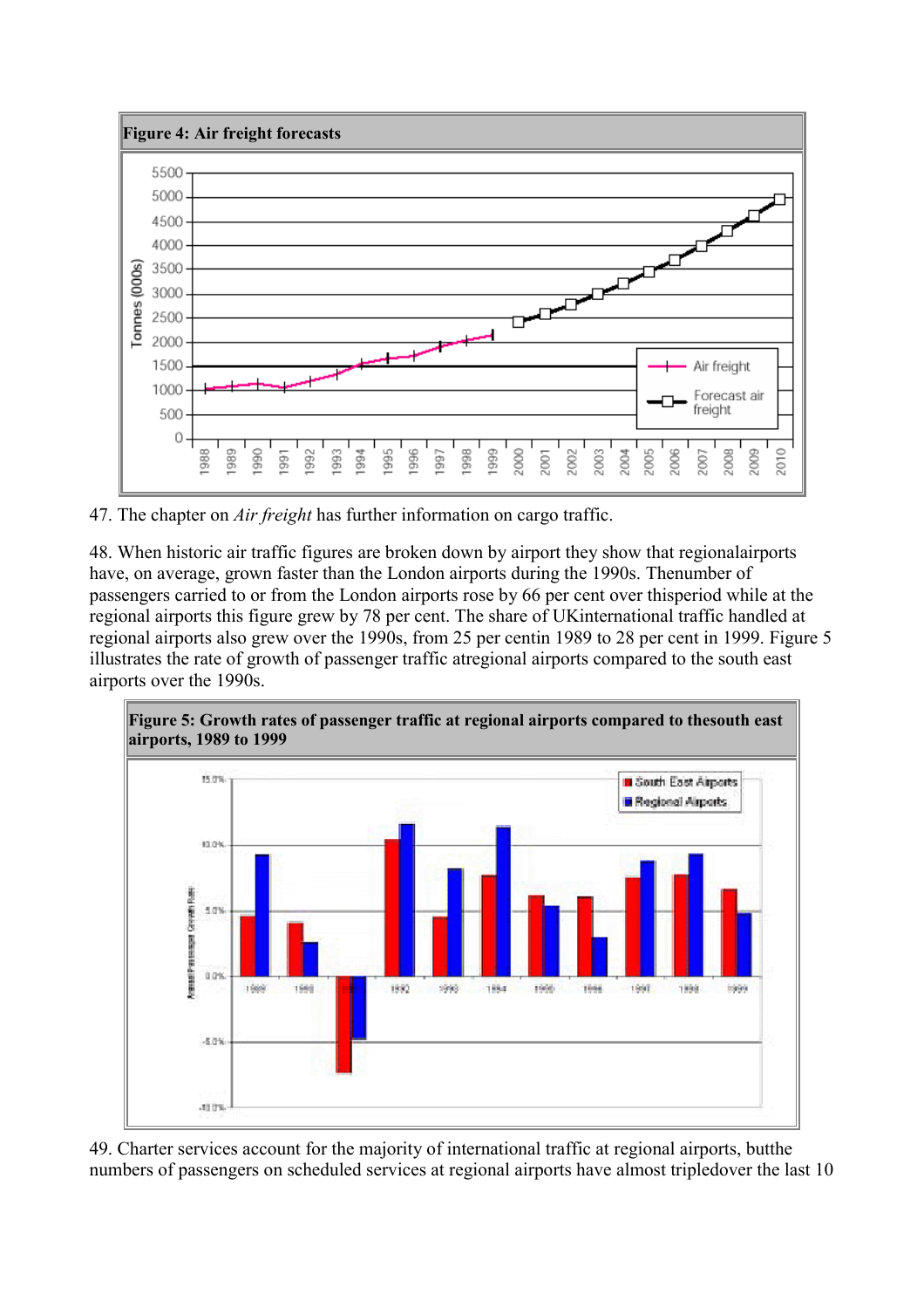years. The proportion of regional passengers travelling via the Londonairports has also been declining. In fact, 80 per cent of all passengers who end theirjourney at Gatwick and Heathrow airports have a final destination in the south east.We expect this trend to continue.

50. Growth rates in the UK in recentyears have been heavilyinfluenced by the expansion ofscheduled low cost carriers.The DETR forecasts showexceptionally rapid growth in thissector between 1998 and 2005 of15 per cent a year on average.They offer a different service tothe incumbent airlines, focusingon low fares with a single class ofservice. They also tend to operatefrom airports that give them fastturn round times and low airportcharges on which their servicedepends.

51. This reflects the success of the single market in aviation within the European EconomicArea since the third package of aviation liberalisation measures in 1993. Airlines are nowfree to fly where they wish within this common area and set fares according to the market.The low cost airlines have succeeded in tapping a well of pent up demand for air travelwhich was not, or only partly, catered for under the restrictive bilateral arrangementswhich existed before. In this way, they have driven into new markets. Airports, often insecondary locations, have been keen to accommodate them at low charges in order tobenefit from the stimulation of demand.

52. The Government does not claim that its air traffic forecasts are an accurate prediction ofwhat will happen. They indicate what demand might be if there were no constraints oncapacity. They are therefore a useful tool in policy making. A look at previous forecastsand actual growth shows that during the 1990s, levels of traffic have typically exceeded theforecast range, although they have been close to the top end of it. However, we canattribute this in some cases to unforeseen developments, such as the growth of low costcarriers during the 1990s.

53. Forecasting developments after 2020 is more speculative. Growth rates may well decline asthe market for air travel approaches maturity. But the timing and scale of any decline arevery hard to predict. New communications technologies may also affect the growth ofbusiness travel. It might be thought that new technologies would reduce the need totravel. However, electronic communications seem to have increased the demand forinternational business travel, as companies operate on an increasingly international scaleand therefore have a far larger customer and supplier base spread over a wider area. Theeffect of e-commerce is also unclear. It might be expected that demand for rapid deliveriesover long distances will rise, potentially having a large effect on the air cargo market. TheDETR has commissioned a study to identify future commercial trends affecting theaviation industry.

54. There is already a shortage of capacity at some airports because of runway or terminalconstraints. Demand for runway slots at Heathrow already significantly exceeds availabilityfor almost the whole day. There is no spare capacity in the peak hours at Gatwick andpressure is developing on peak hour capacity at Stansted and Luton. Runway capacity is aless immediate issue at regional airports, but at many of these there will be a demand foradditional terminal capacity within the next decade. As traffic increases, air traffic controlcapability may also impose constraints.

55. The shortage of capacity is leading to pressure to increase provision and to find ways ofmaking more efficient use of existing infrastructure. But we also must consider ways toreduce the environmental effect of current and future levels of traffic.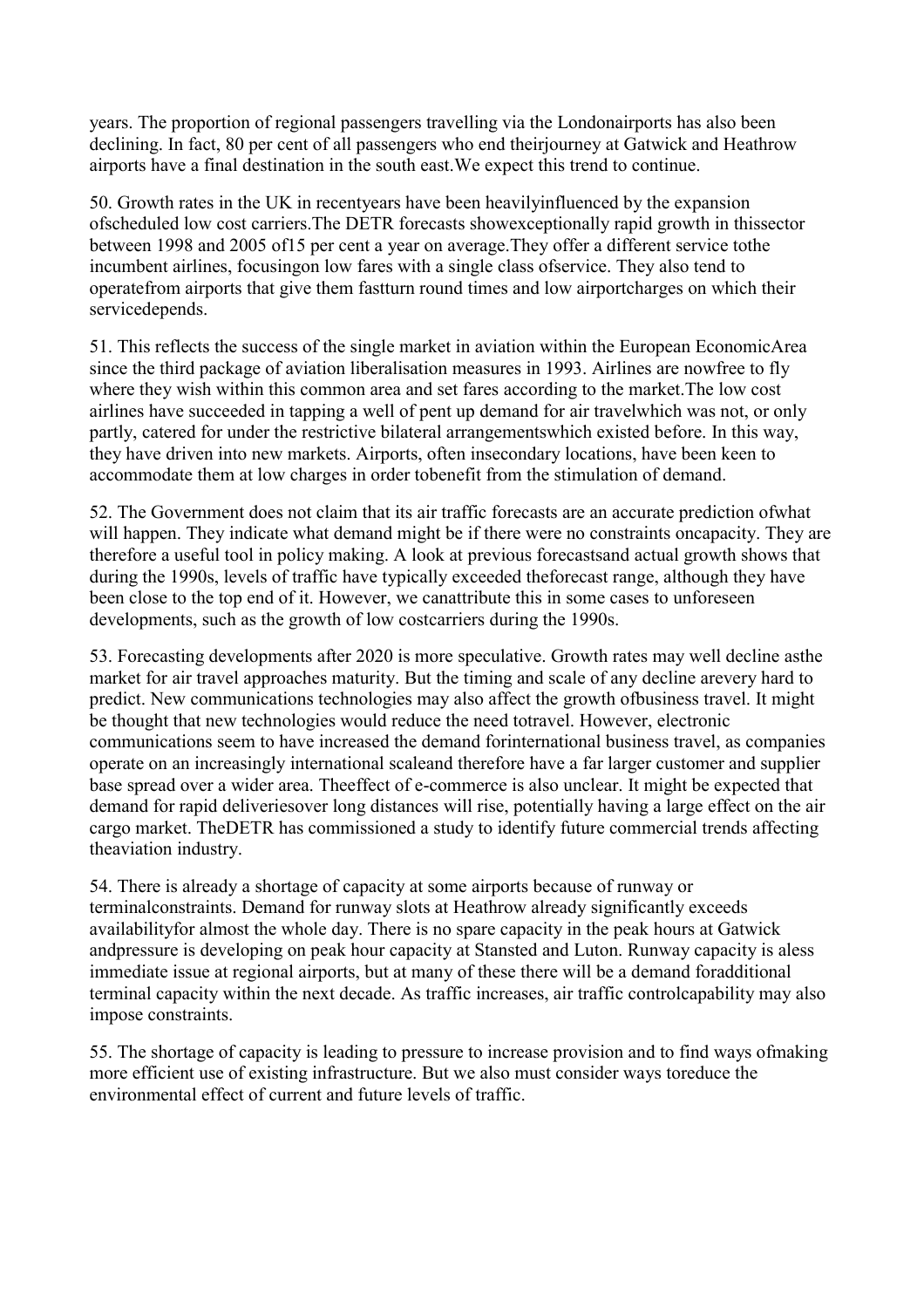#### <span id="page-15-0"></span>**Consumer issues**

56. The commercial freedoms associated with the creation of a single aviation market withinthe EEA and the growth of the low cost carriers have brought tangible benefits for manycustomers in terms of lower fares and greater choice of services. But as the volume of airtraffic has grown, concerns have arisen about whether airlines and airports offer passengersthe quality of service and consumer protection they are entitled to expect. TheGovernment recognises that there can be a legitimate trade-off between fare levels andquality of service, but all passengers have a right to certain minimum standards.

57. Public attention has increasingly focused on issues such as:

- provision of information both before and during journeys;
- extent of delays and treatment of passengers when delays occur;
- lost or damaged baggage:
- facilities for passengers with disabilities;
- availability of advertised low fares and improved tariff information at the time of booking;
- queuing times at check-in and baggage collection;
- cleanliness, maintenance and signing at airports;
- health and comfort issues in aircraft, such as seat pitch and air quality; and
- handling of complaints.

58. In some of these areas airlines have contractual obligations to passengers, which may needto be strengthened or extended, while in others voluntary commitments may be sufficient.Many of these matters are best dealt with at international level. The Government warmlywelcomes the action programme recently begun by the European Commission. We willwork actively to pursue the interests of UK passengers.

#### **Economic and social effects**

59. The UKs aviation industry makes a substantial contribution to our national economy. Itmakes a large direct contribution through the creation of jobs and through its contributionto GDP. Good air transport links also have the potential to improve the productivity andcompetitiveness of the economy. Aviation helps markets to integrate, and trade to expand.Proximity to well served air routes is often one of the key considerations affecting whereinternational companies choose to invest. In this way, aviation supports foreign investmentboth into and out of the UK, allowing the UK to benefit from international trade.

60. It is also an important part of the transport infrastructure. Many important industry sectorsmake heavy use of aviation. For example, the electronics and pharmaceuticals industriesare heavily dependent on aviation for rapid access to markets. Many more parts of theeconomy depend on successful air transport links for business travel.

61. The air transport links to remote areas of the UK are particularly important. These provideessential links for businesses and local people to the rest of the country, connecting themto services and businesses that cannot be provided locally.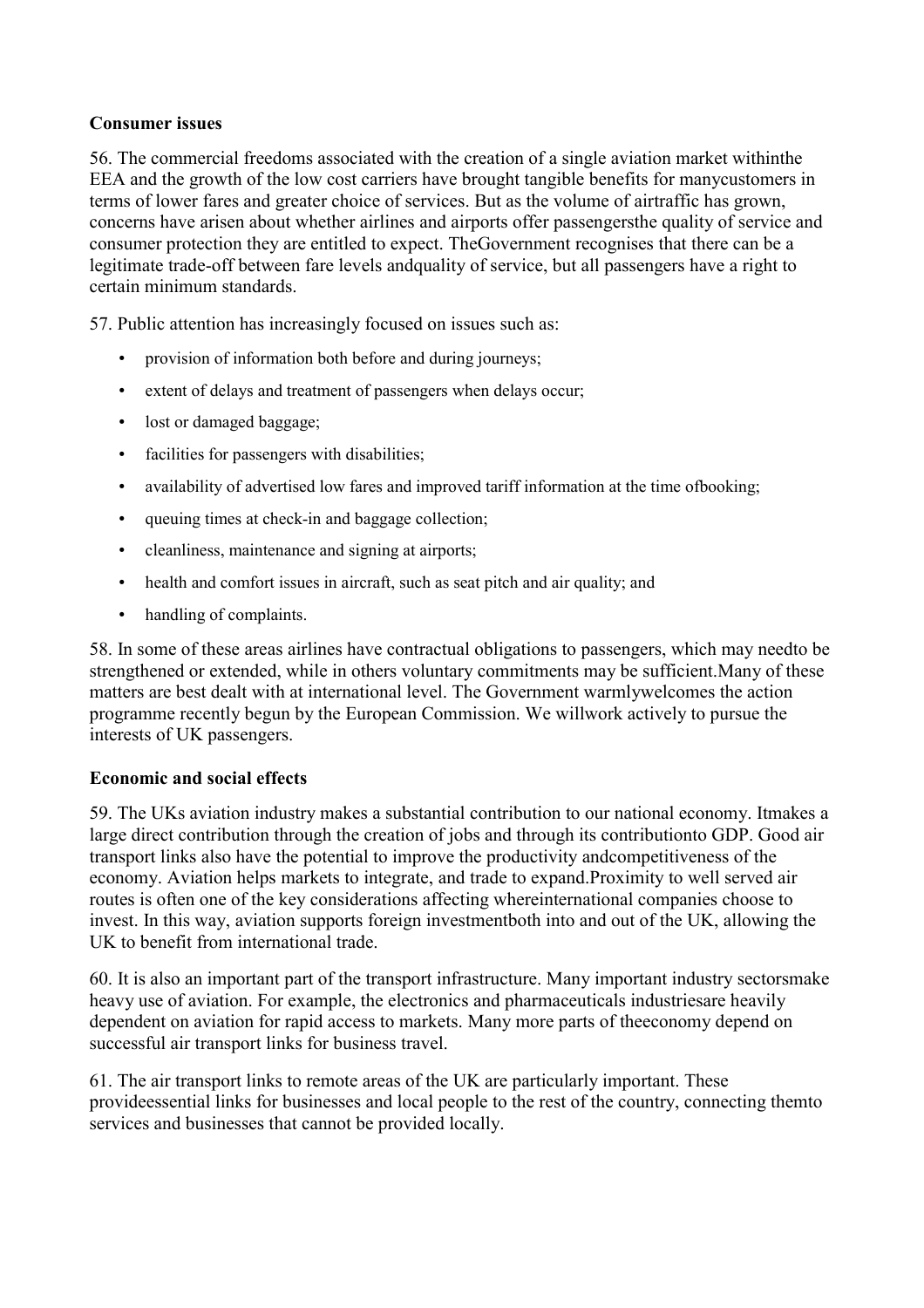<span id="page-16-0"></span>62. Greater opportunities to travel also bring cultural benefits. Aviation promotes tourism intoand out of the UK. More flights and cheaper fares have also enabled many people in theUK to enjoy the benefits of travel for education or for visiting friends and family.

63. If the aviation industry continues to grow, the beneficial economic effects are likely toincrease. These should help to maintain the UKs competitiveness and productivity.

## **Environmental effects**

64. But air transport also affects the environment, both at a global level as a contributor toclimate change, and at a more local level.

65. In December 1999, the Intergovernmental Panel on Climate Change (IPCC) published areport on aviation and the global atmosphere<sup>13</sup> which assesses the effects of aircraft onclimate and atmospheric ozone. The contribution of aviation to climate change can beindicated by the radiative forcing effect of aircraft<sup>14</sup>, which is estimated to be 3.5 per cent of the global total from all human activities. By comparison, the UKs total contribution toclimate change is currently 2.5 per cent of the global total from human activities.

66. Aviation emissions are a small but growing proportion of global emissions. The IPCCreport mid-range forecasts show that by 2050 aviations contribution to man-made climatechange will be between 3 and 7 per cent, depending on the scenario used.

67. Noise levels as measured at many of the largest UK airports have generally fallen over recentyears. For example, at Heathrow Airport the number of people living within the daytime57Leq<sup>[15](#page-7-0)</sup> contour, which is taken to mark the onset of significant community annoyance<sup>16</sup>, has fallen from 1.5 million in 1979 to about 331,600 in 1999, in spite of growth in aircraftmovements and average aircraft size. The main reason for the reduction has been the phasingout of noisier Chapter  $2^{17}$  aircraft in Europe. This will be completed by 2002.

68. Despite these improvements, people often perceive air travel as growing noisier. This mayreflect a decreasing tolerance of noise and environmental disturbance or changingattitudes to particular sources of noise, in this case commercial airports and airlines. TheGovernment is therefore keen that improvements in the noise climate should continuewhere practicable, taking account of the economic effects of growth.

69. At the local level the other main environmental impact is the direct effect on local airpollution. Emissions from aircraft, airside vehicles and surface traffic to and from airportscontribute to the level of pollutants in the local area, in particular  $NO<sub>2</sub><sup>18</sup>$  $NO<sub>2</sub><sup>18</sup>$  $NO<sub>2</sub><sup>18</sup>$  and  $PM<sub>10</sub><sup>19</sup>$  $PM<sub>10</sub><sup>19</sup>$  $PM<sub>10</sub><sup>19</sup>$ , which may harm human health. The impact of aircraft emissions on air pollution in thevicinity of airports is, in most cases, less than that of emissions from road traffic to andfrom airports.

70. Major airport expansion also has environmental implications in terms of the land taken bythe airport development itself, and development and urbanisation associated withimproved surface access, additional housing and ancillary industry.

71. The integrated transport white paper $^{20}$  makes it clear that the Government intends tocontinue to tackle the environmental effects of civil aviation and airports. One element inthis will be to ensure that aviation meets the external costs it imposes, includingenvironmental costs. Evaluation of external costs is not an exact science. Our knowledgeof the environmental costs of aviation is imperfect. In relation to climate change, ICAO isworking to establish what these costs are and means of attributing them. In the UK, workis being carried out in relation to the external costs of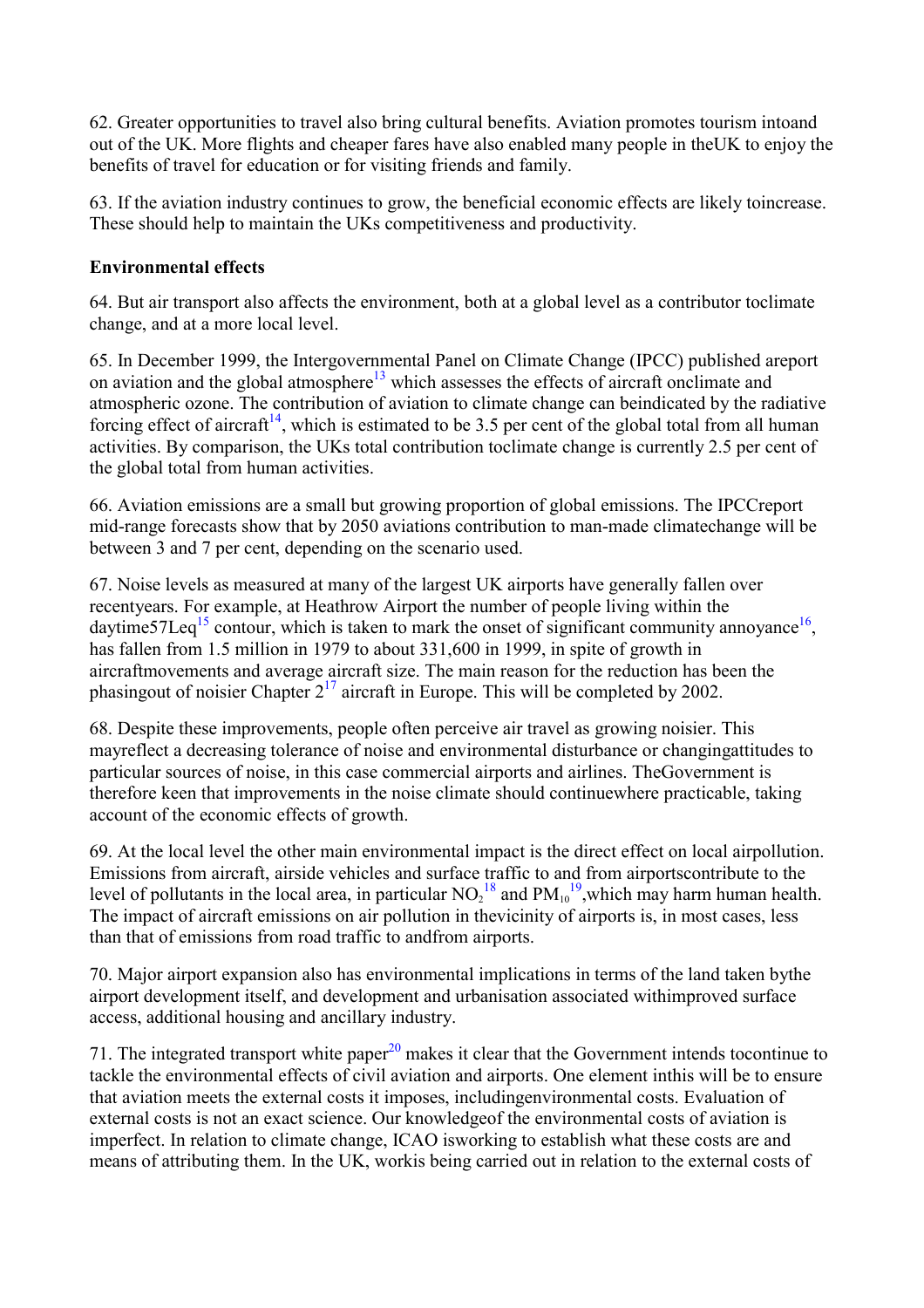<span id="page-17-0"></span>noise and local air pollution. Detailsof this work are contained in the sections on Effect on noise and Effect on local air pollution.

72. DETR has also produced a paper which briefly reviews some of the economic literature onthe valuation of noise, air quality and climate change impacts, and considers theimplications of aviation meeting its estimated external costs. This paper is available onrequest from  $DETR<sup>21</sup>$  $DETR<sup>21</sup>$  $DETR<sup>21</sup>$ .

## **Safety and security**

73. Aviation safety must always be given priority. This needs constant vigilance by theGovernment, the CAA, the Health and Safety Commission and Executive and everyonein the industry. The worldwide aviation fatal accident rate is low compared with otherforms of transport. In the UK, there has been no significant change in the absolutenumbers of accidents over the last ten years, despite a 48 per cent increase in air trafficmovements. Safety considerations are at the heart of aviation policy, and safety mustcontinue to improve to meet the challenges presented by growth in aviation, newtechnologies and an ever more global industry.

74. The House of Commons Select Committee on Environment, Transport and RegionalAffairs has recommended in various reports that a single, independent transport safetyauthority should be established. This would imply, for example, that the Safety RegulationGroup of the CAA and the Air Accidents Investigation Branch of DETR would in duecourse be transferred to this new authority.

75. In response to the Select Committees recommendations, in March 1999 the Governmentlaunched a review of the arrangements for UK transport safety. Following the tragic railcrash at Ladbroke Grove in October 1999, the Government announced a public inquiryunder the chairmanship of Lord Cullen. This inquiry is looking at the wider rail safetyregime, which in turn has implications for how transport safety in Great Britain is organisedgenerally. We will await Lord Cullens report before coming to any conclusions on this issue.

76. Security considerations also are imperative to protect the public from acts of unlawfulinterference. The threat of terrorism remains, and civil aviation continues to be anattractive target. The UKs national aviation security programme has greatly improvedsince the Lockerbie incident to meet this continuing threat, but protection can never beabsolute and we cannot be complacent.

## **The Main Questions**

77. Future development of the aviation industry requires a framework that integrateseconomic, social and environmental objectives. To develop this we must answer thefollowing key questions:

a) Should the Government choose policies that respond to the demands of consumersand allow current growth patterns to continue, while mitigating the negative effectsas far as possible? Or are the costs of this approach too high and should wetherefore choose policies to limit these negative effects?

b) How should the Government ensure that aviation meets the external environmentalcosts for which it is responsible? Should greater emphasis be placed on regulation at global, national or local level), economic instruments or voluntary agreements?If we should use a mix of approaches, what are the principles that should underliethe choice of approach for each issue?

c) If aviation covers its environmental costs, should capacity then be provided to meetdemand?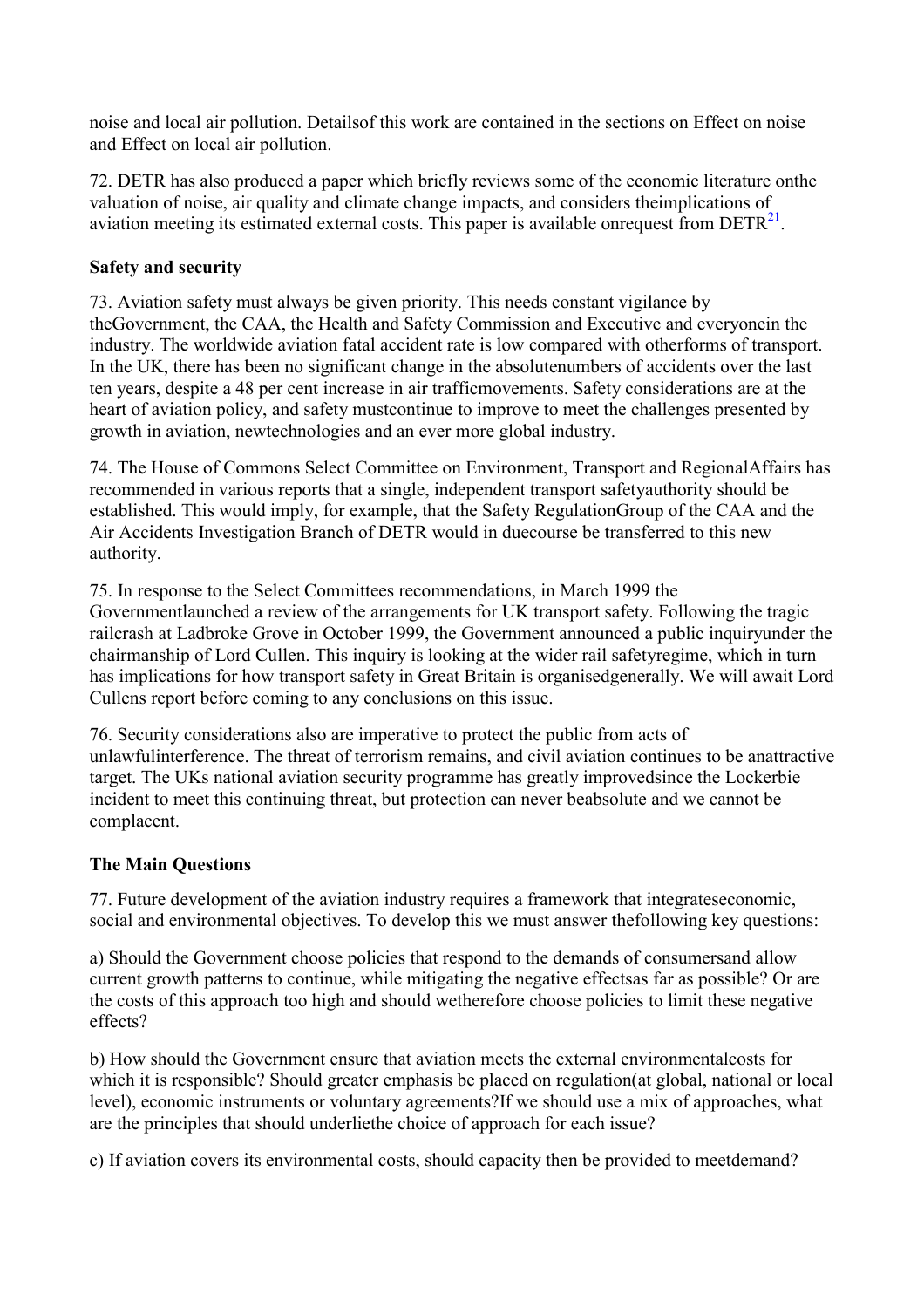d) Should the UK try to maintain its position as a major hub for internationalconnecting traffic, or focus on enabling travel to, from and within the UK? Is therea role for Government in promoting either objective (given that airlines will pursuethe most commercially attractive option)?

e) Within the existing capacity constraints, how can the interests of UK consumers bebest advanced?

The Government would welcome your views on these general questions and on themore specific issues discussed in the following chapters.

6 EEA consists of the EU member states and the European Free Trade Association member states(Iceland, Liechtenstein and Norway).

7 Cabotage is the right for a member state carrier to operate a route within the territory of anothermember state.

8 The figures relate to routes with over 5,000 passengers.

9 Aircraft with more than 20 seats and a maximum take-off weight in excess of 10 tonnes, but excludinghelicopter operators.

10 *Air Traffic Forecasts for the United Kingdom 2000* DETR, June 2000.

11 *Transport Statistics Great Britain: 2000 Edition* (Table 7.1c) DETR, October 2000.

12 *UK Air Freight Study: Part 1* produced for DETR by MDS Transmodal, December 2000.

13 *Aviation and the Global Atmosphere* Intergovernmental Panel on Climate Change, 1999.

14 Radiative forcing is the change in the energy balance of the earths atmosphere (expressed in wattsper square metre). Figures quoted are the radiative forcing effect of greenhouse gases including watervapour and formation of contrails from aircraft.

15 Equivalent Continuous Noise Index.

16 *United Kingdom Aircraft Noise Index Study (ANIS)*: main report DR Report 8402, Brooker et al. forCAA on behalf of the Department of Transport, January 1985 and *The Use of Leq as an Aircraft NoiseIndex* DORA Report 9023. Following publication of the ANIS report, consultation and furtherconsideration, the decision to use the 16 hour Leq for the UK aircraft noise index was announced inSeptember 1990. 57Leq is also an accepted criterion in PPG24, comparable with 55Leq for otherforms of transport (the 2dB difference takes account of ground reflection effects in field monitoring ofaircraft noise).

17 ICAO divides jet and large turbo-prop aircraft into three categories (chapters) according to their noiselevel. Chapter 2 refers to subsonic jet aeroplanes for which either the application for certificate ofairworthiness or other equivalent prescribed procedure was carried out by the certificating authoritybefore 6 October 1977.

 $18 \text{ NO}_2$ : nitrogen dioxide.

19 PM $_{10}$  : particulate matter which passes through a size-selective inlet with a 50 per cent efficiencycut-off at 10 $\mu$ m aerodynamic diameter.

20 *A New Deal for Transport: Better for Everyone the Governments White Paper on the Future ofTransport* Cm 3950, DETR, July 1998.

21 *Valuing the External Costs of Aviation* DETR, December 2000.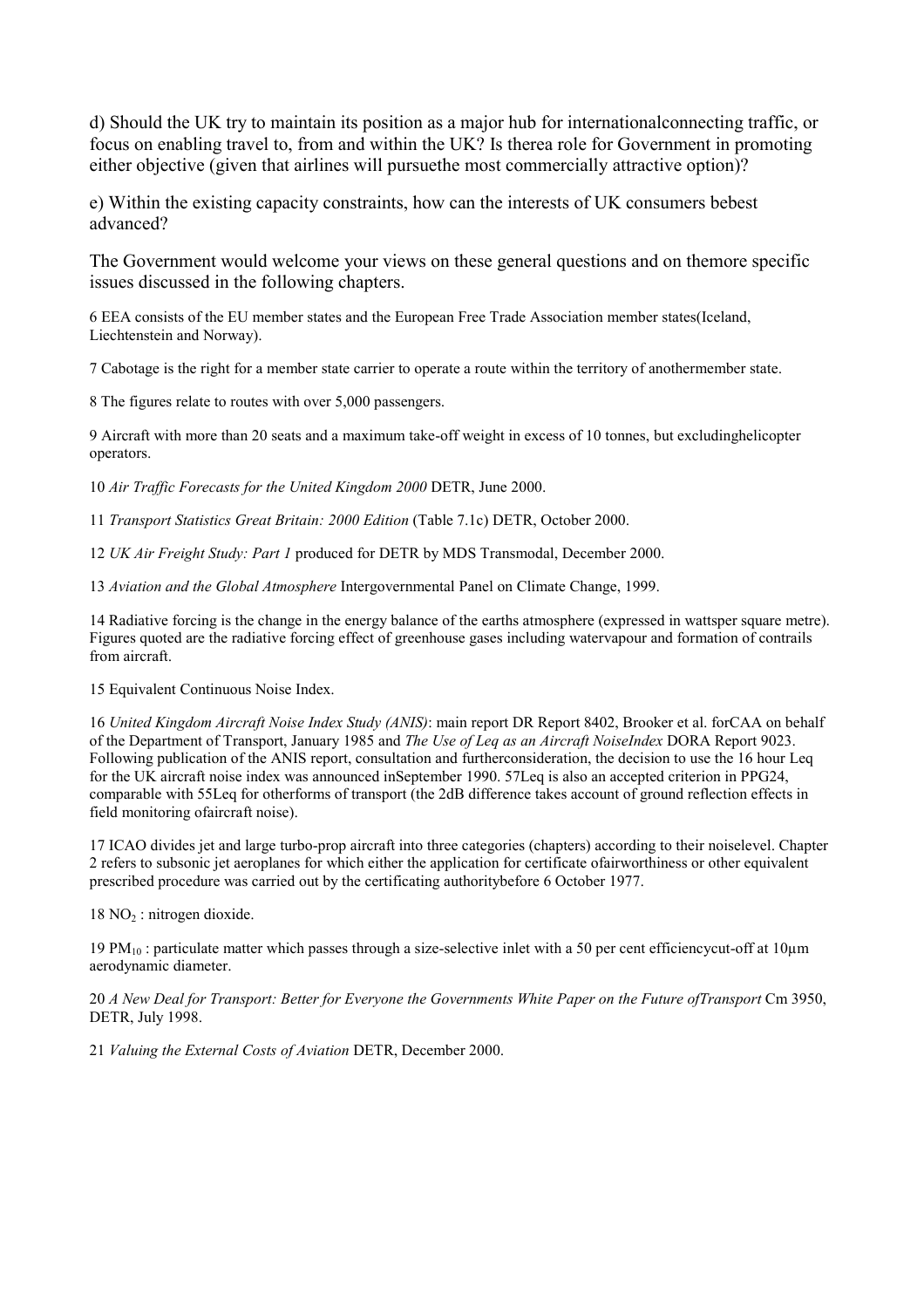# <span id="page-19-0"></span>**Chapter Three: Safety and security regulation**

78. International civil aviation operates on the basis that all countries comply with minimumsafety standards laid down by ICAO. Each country must recognise certificates and licencesissued by other countries under requirements equal to or above ICAO standards. TheCAA is responsible for safety oversight of UK airlines, aircraft and their crews. The UKsets safety standards for its own aviation industry which are sometimes higher than theinternational minima. We have co-operated with other European countries through theJoint Aviation Authorities (JAA) to harmonise these standards. Some of these standardshave been incorporated into European Community law. Work is under way to form a newEuropean aviation safety system with stronger powers than the JAA.

79. The Government has also designed policies to ensure that foreign aircraft visiting the UKconform to international safety standards. We only issue permits to foreign airlines to flyhere when we are satisfied that they have all the certificates required by ICAO. We alsoask the CAA to inspect foreign aircraft where there is evidence that they may not meetICAO standards. These inspections are carried out as part of a co-ordinated Europeanprogramme, known as the Safety Assessment of Foreign Aircraft (SAFA) programme.It exists to increase the number of inspections, share information and co-ordinate action.The CAA will ground any aircraft that it finds not to be airworthy. In isolated cases,where a country is found not to be enforcing ICAO standards, all aircraft from thatcountry are prevented from operating in the UK.

80. The Government is also concerned to minimise third party risk around airports. We areestablishing revised Public Safety Zones (PSZs) around all large airports. These broadlycorrespond to the areas in which the individual risk of death per year as a result of anaircraft accident is greater than 1 in 100,000. These calculations are based on estimatesof the numbers and types of aircraft that will be using each airport in 15 years time.The Government is also producing guidance for local planning authorities in consideringplanning applications relating to land within these PSZs. The Governments policy isthat there should be no significant increase in the number of people living, working orcongregating within a zone.

81. Security is regulated through the UK national aviation security programme. This sets outthe security measures which airports, airlines, security-approved air cargo agents andcatering companies must implement in order to safeguard civil aviation in the UK, andUK airlines overseas, against such crimes as sabotage or hijacking.

82. Finally, the air transport industry is subject to national occupational health and safetylegislation. It applies to activities both on airports and aircraft in and over Great Britain.The Health and Safety Executive tries to avoid overlap, and where health and safety isadequately protected by legislation enforced by another body, such as the CAA, it does notenforce health and safety at work law.

83. Safety and security issues are critical, but we do not deal with them in detail in thisdocument. We do not intend to change the substance of current policy. We welcome any comments nevertheless.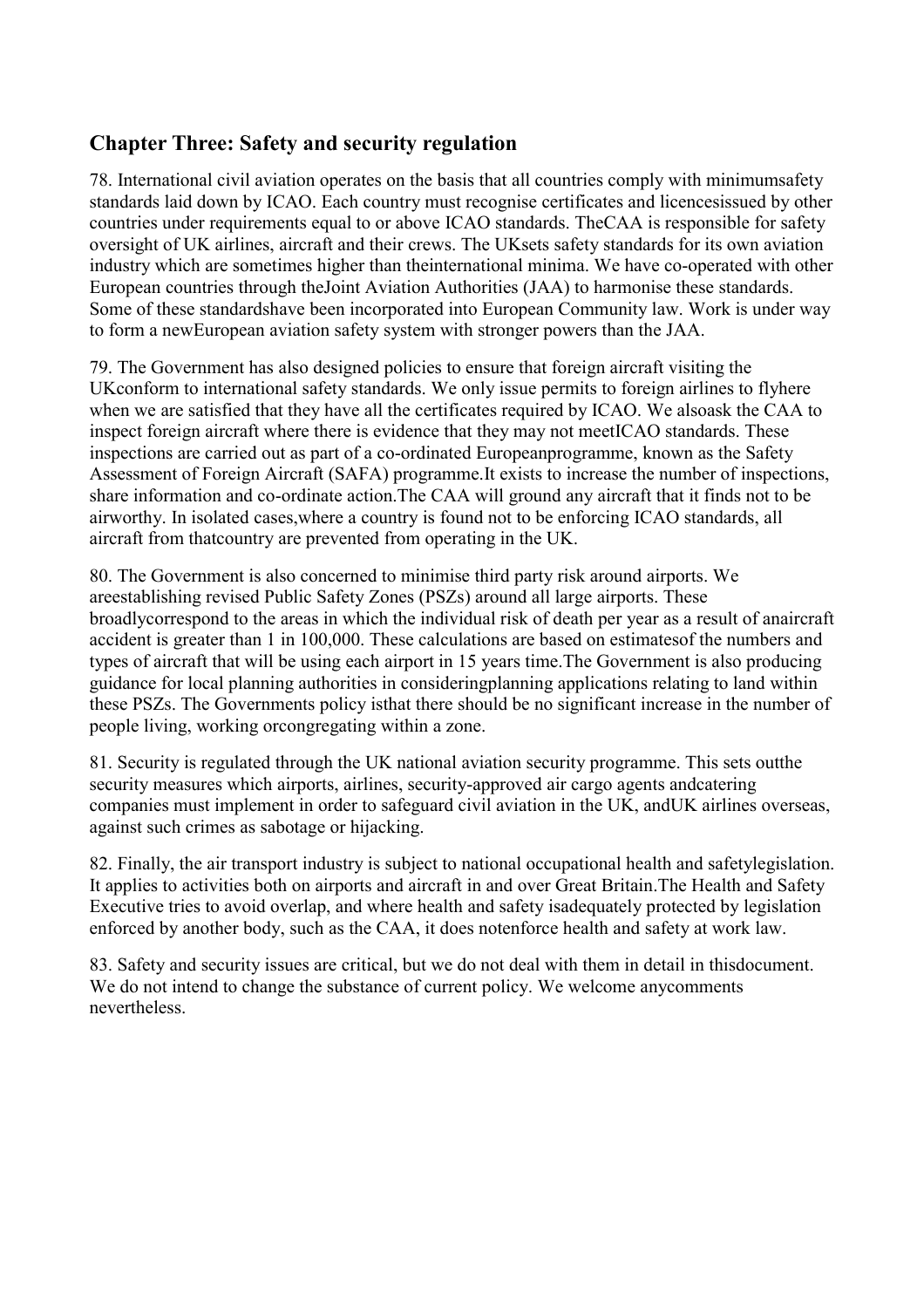## <span id="page-20-0"></span>**Chapter Four: Consumer issues**

84. In the consumer white paper<sup>22</sup>, the Government made a commitment to putting consumers at the heart of policy making. Government policy in relation to consumer issuesis based on the following consumer principles:

- safety;
- fairness;
- access:
- choice:
- information;
- redress; and
- representation.

85. In aviation, the Government is keen to ensure that legislative and regulatory measuresprovide passengers with the level of consumer protection they are entitled to expect,without imposing unreasonable burdens on airlines or restricting the scope for legitimatecompetition.

86. Much of the protection given to air passengers is governed by European or internationalagreements, and the UK has limited scope to introduce its own measures. EC legislationprovides protection in the event of failure of a tour operator and of denied boarding due tooverbooking by a carrier. UK and EC legislation also establishes airline liability in theevent of an accident. UK air passengers are protected against failure of travel organisersunder the Air Transport Organisers Licence (ATOL) scheme. This mainly covers charterflights. To date this protection has not been extended to cover all passengers on scheduled flights. Scheduled carriers rarely fail and, if they do, passengers are often able to makealternative arrangements. Many passengers on scheduled flights are business travellerswhose flights are generally paid for in arrears or who are insured because they paid for theirflight with credit cards.

87. Following a wide-ranging consultation on air passenger rights, the European Commissionhas issued a communication<sup>23</sup> which sets out a series of proposals. It envisages legislationon rights for delayed passengers, conditions of carriage, and the provision of information.It also proposes voluntary commitments by airlines and airports in the following areas:

- allowing passengers to hold reservations without penalty;
- providing complete information on tariff availability;
- reducing queuing time at check-in and baggage collection;
- improving maintenance and signing at airports;
- keeping passengers fully informed of delays, cancellations, diversions and operatingconditions;
- providing adequate care (forexample, refreshments and medicalfacilities) for passengers delayed inairports or on board aircraft;
- undertaking to provide bettertreatment for passengers whosebaggage is mislaid or damaged;
- doing more to meet the needs ofpeople with disabilities or specialneeds; and
- establishing efficient complaintsprocedures.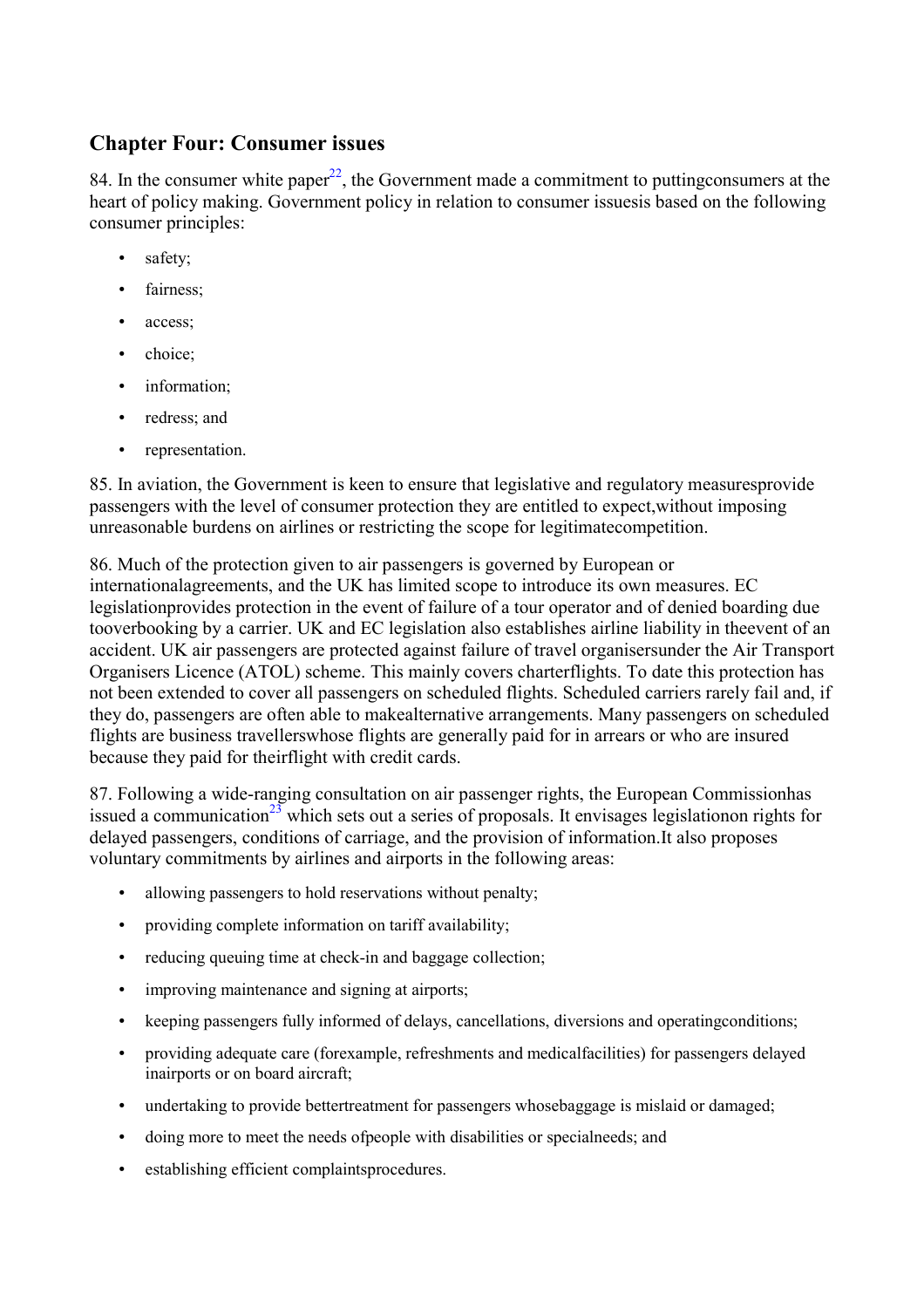<span id="page-21-0"></span>88. Organisations representing the interests of airlines, airports and consumers at Europeanlevel are currently working to develop an appropriate voluntary agreement. The UKGovernment supports these proposals, and we are actively involved both in discussionsin the Council of Ministers and in facilitating the voluntary industry initiative.

89. It is important that consumer protection extends to all consumers, and in particular topassengers with disabilities. The Government is therefore planning to introduce avoluntary code of practice for the UK travel and air transport industry, designed toimprove the accessibility of air travel to passengers with disabilities. It will cover all aspectsof air travel from booking a ticket to arriving at the final destination, as well as the designof airports and aircraft. We will shortly publish a draft of the code of practice for consultation.

### **Airline conditions of carriage**

90. Airline conditions of carriage are the contractual conditions under which a consumer buysan airline ticket. Consumer representatives argue that these conditions are unfairly biasedin favour of the supplier. Individual airlines base their conditions of carriage closely on arecommended practice issued by the International Air Transport Association (IATA).Although IATA revised its recommended practice in 1998, these changes have yet to beadopted. Following a complaint from the Air Transport Users Council (AUC) to theDirector-General of Fair Trading, brought under the Unfair Terms in Consumer ContractsRegulations, IATA has further amended its recommended practice but it remains to beseen whether further changes will be necessary.

## **Passenger information**

91. Passengers require access to a wide range of information at each stage in the travel process.Although some information and advice is available from airlines, the AUC and othersquestion whether further information is required and, if so, how this can be providedwithout the risk of information overload. For example, in selecting an airline, passengersmay benefit from general, comparative information. The US Department of Transportationproduces a consumer report providing comparative information on the record of all majorUS domestic airlines on punctuality, baggage handling, denied boarding and complaints.The European Commission, as part of its initiative on air passenger rights, proposesintroducing similar arrangements in Europe. The Government believes that such a systemwould benefit passengers in the UK.

92. The Commission has also published a proposal to amend the regulation relating to airlineliability<sup>24</sup>. The amendment would require European airlines to provide more specificinformation to passengers about their entitlement to compensation in the event ofaccident, loss or delay. The Government welcomes this proposal, which should benefitUK passengers.

## **Fares**

93. Under the European single market in aviation, air carriers are free to set fares according totheir commercial judgement. There is strong evidence that this has led to a morecompetitive market, particularly where there are two or more carriers on a route. However,passengers still complain that on some routes fares remain high as competitive servicesmay take time to develop.

94. The EC Fares Regulation<sup>25</sup> contains a safeguard against excessive fares, which applies to thebasic fare, defined as the lowest fully flexible fare available on a particular service. It has beensuggested that this provision should be applied in a way that would require airlines to offer notonly a business class basic fare but also a reasonably priced fully-flexible economy fare.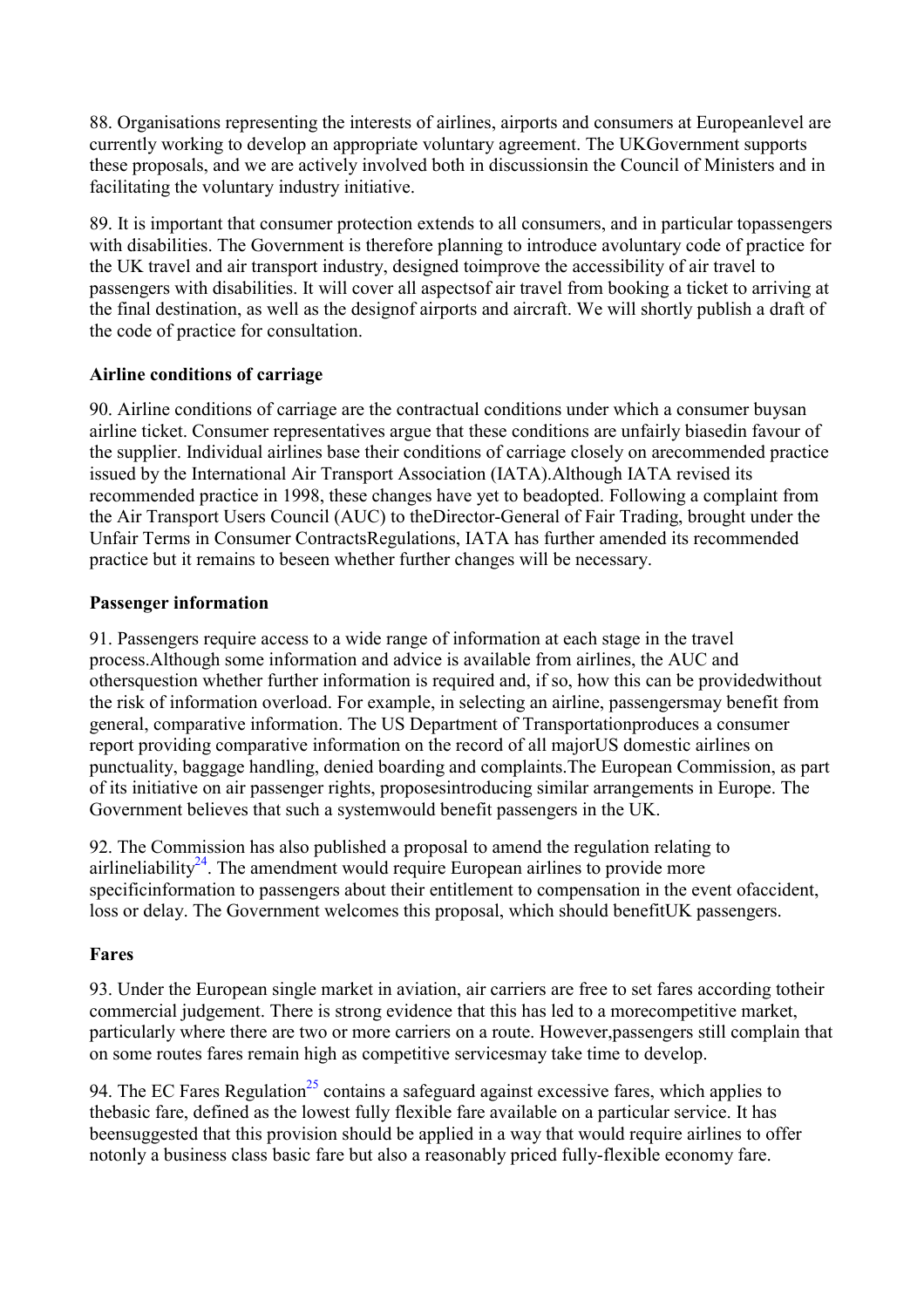<span id="page-22-0"></span>95. The introduction of new services by low cost airlines has contributed significantly to theavailability of low fares, although concern has been expressed at the limited availability ofsome of these headline low fares.

96. Outside the European single market, the fares regime depends on the relevant bilateralagreement. The CAA normally focuses on the lowest fully flexible fare on routes where itconsiders that there is not sufficient competition to safeguard passengers. The CAA refusesincreases by UK airlines in the lowest fully flexible fare on such routes when it considersthat the fare is excessive in relation to the cost of providing the service. Cargo tariffs andcharter fares are not regulated.

### **Code-sharing and franchise operations**

97. The trend towards airline consolidation involves a spectrum of inter-airline arrangementsranging from code-sharing and franchising to alliances and mergers. There is a danger thatthese may reduce competition and passenger choice. But there may also be benefits ofincreased efficiency and improved service. The competition authorities will need toconsider the effect on consumers in each case.

98. The Government thinks it is important that passengers know which airline is operating aflight when they book it. This is dealt with by both the EU code of conduct oncomputerised reservation systems (CRSs) and the ECAC recommendation on consumerinformation/protection needs in connection with code-shared air services. The EU codenow places a legal obligation on travel agents who use CRSs to give consumers neutral andunbiased information.

99. In order that code-shared services should not have multiple entries to the exclusion of otherservices, the code of conduct also provides that a single code-shared service should notappear on more than two lines in any principal CRS display. The ECAC recommendationprovides that the identity of the operating airline should be made clear to passengers at allstages of their journey, from purchasing a ticket right up to boarding the aircraft.

100. There are questions about whether these arrangements are sufficient to ensure thatpassengers always receive the information they need. In particular, whether they provideadequate protection for passengers booking via the internet, or, on the other hand,whether there is now too much regulation given the greater competition to whichcomputer reservations system vendors are becoming subject, due to new technology.

## **Disruptive behaviour by airline passengers**

101. There has been a perceived increase in the number of incidents of criminal, dangerous orantisocial behaviour by aircraft passengers in recent years, although serious incidents arestill thankfully very rare. There is already a considerable body of legislation, both criminaland aviation-specific, to deal with offenders. The UK has contributed to the work of anICAO study group looking at the international implications of this issue. In addition, aGovernment-led Working Group has established a unified reporting system covering allincidents of disruptive behaviour on board UK aircraft. This will help us to gauge the scaleand nature of the problem.

102. Early data from the reporting system confirms that there is a certain amount of antisocialbehaviour on board aircraft. Sometimes this escalates into serious incidents posing apotential threat to the safety of the aircraft and/or its occupants, though air rage is not aswidespread a problem as media reports would sometimes suggest. Cabin crew are especiallyvulnerable to dangerous and disruptive behaviour.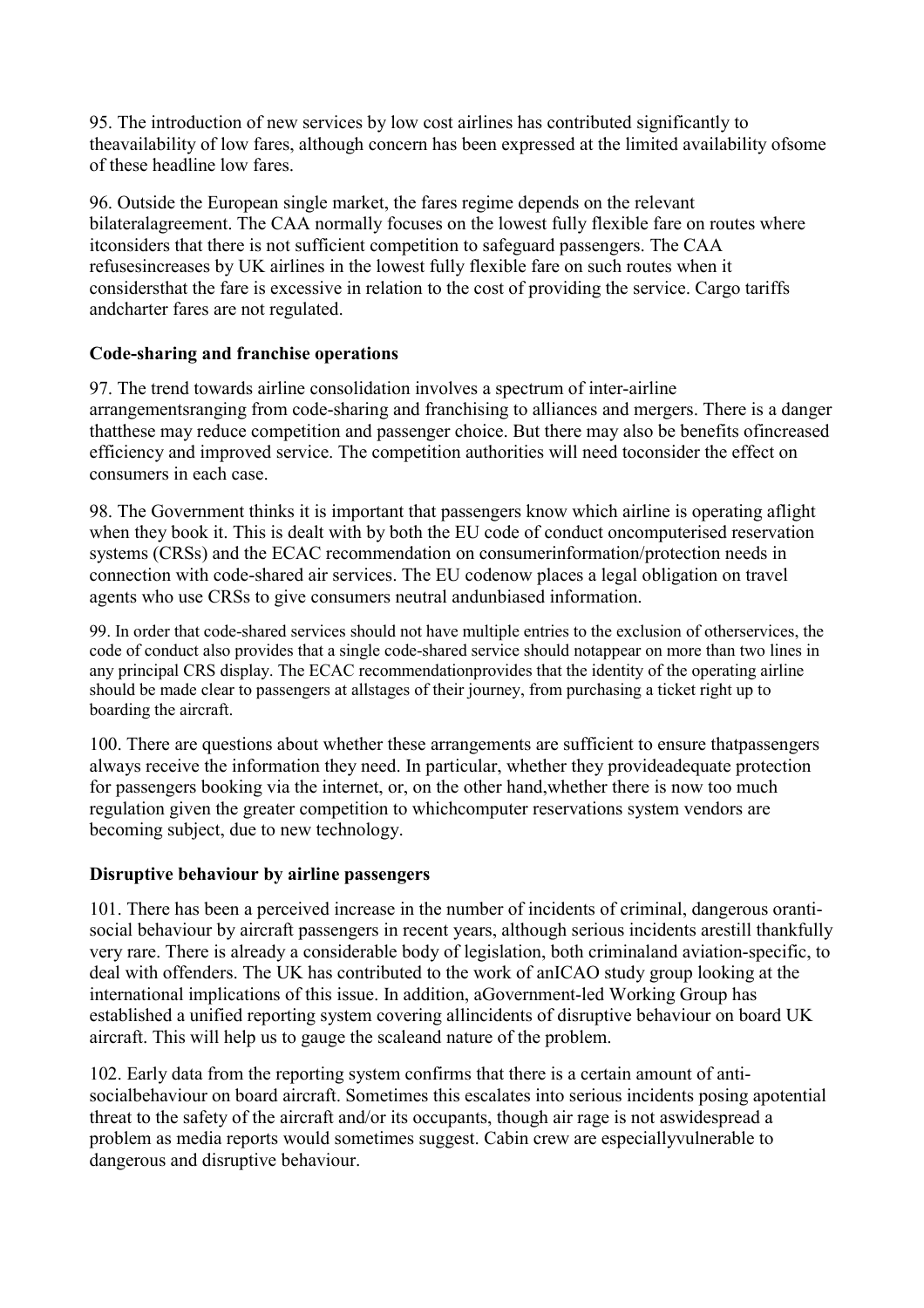<span id="page-23-0"></span>103. The Government will continue to monitor the situation closely in liaison with interestedparties. We will keep under review whether we need further legislative or preventativemeasures.

#### **Passenger health**

104. Interest in possible health risks associated with flying has been rising in recent years.Concerns have been raised recently about the environmental conditions withincommercial aircraft cabins and their effects on the health of passengers and crew. TheHouse of Lords Science and Technology Select Committee has conducted an inquiry intothis matter. It has looked at such issues as the incidence of deep vein thrombosis in airpassengers, and the quality of air in aircraft cabins. The Government welcomes theCommittees involvement, and the DETR and DOH have provided oral and writtenevidence. The Committee published its report in November 2000. The Government iscarefully considering the Committees recommendations. We have also commissioned astudy to assemble a coherent picture of the existing evidence, taking account of the viewsof all interested **parties** 

#### **A statutory consumer body for air transport**

105. The AUC represents the views of air travellers. It is at present funded directly by theCAA, which in turn derives much of its revenue from charges levied on airlines. TheCouncil has suggested that establishment as a statutory body would provide a more secureand independent funding base. This is how other consumer organisations are set up,particularly those for users of regulated utilities. As at present, its objective would be toensure that the consumers voice is heard across the full range of passenger rights issues.It could be responsible for taking up complaints against airlines and airports, and forpublishing educational and advisory material on matters such as passenger health. Such abody could also provide consumer information about airlines performance in areas suchas delays, denied boarding, baggage handling, safety and environmental performance.The establishment of such a statutory body would require primary legislation.

#### **Questions on consumer issues**

a) In protecting consumer interests, where should we strike the balance betweenregulation and voluntary action by the industry?

b) What changes, if any, should we make to airline conditions of carriage to bringthem up to levels which meet present day consumer expectations?

c) Should further comparative airline information be made available in the UK,including perhaps environmental information? If so, by whom?

d) Does the current fare regulation protect consumers and airlines adequately? If not,how should we revise it?

e) Are consumers interests adequately protected by the application of competition lawto code-sharing, franchising and other commercial arrangements between airlines?If not, what further steps should we take?

f) Do we need further action to ensure consumers are adequately protected whenbuying airline tickets directly from airlines?

g) Do we need further action to combat disruptive behaviour on board aircraft and, ifso, what? For example, should passengers be prohibited from drinking alcohol otherthan that supplied by the carrier?

h) How should any health risks associated with flying be tackled?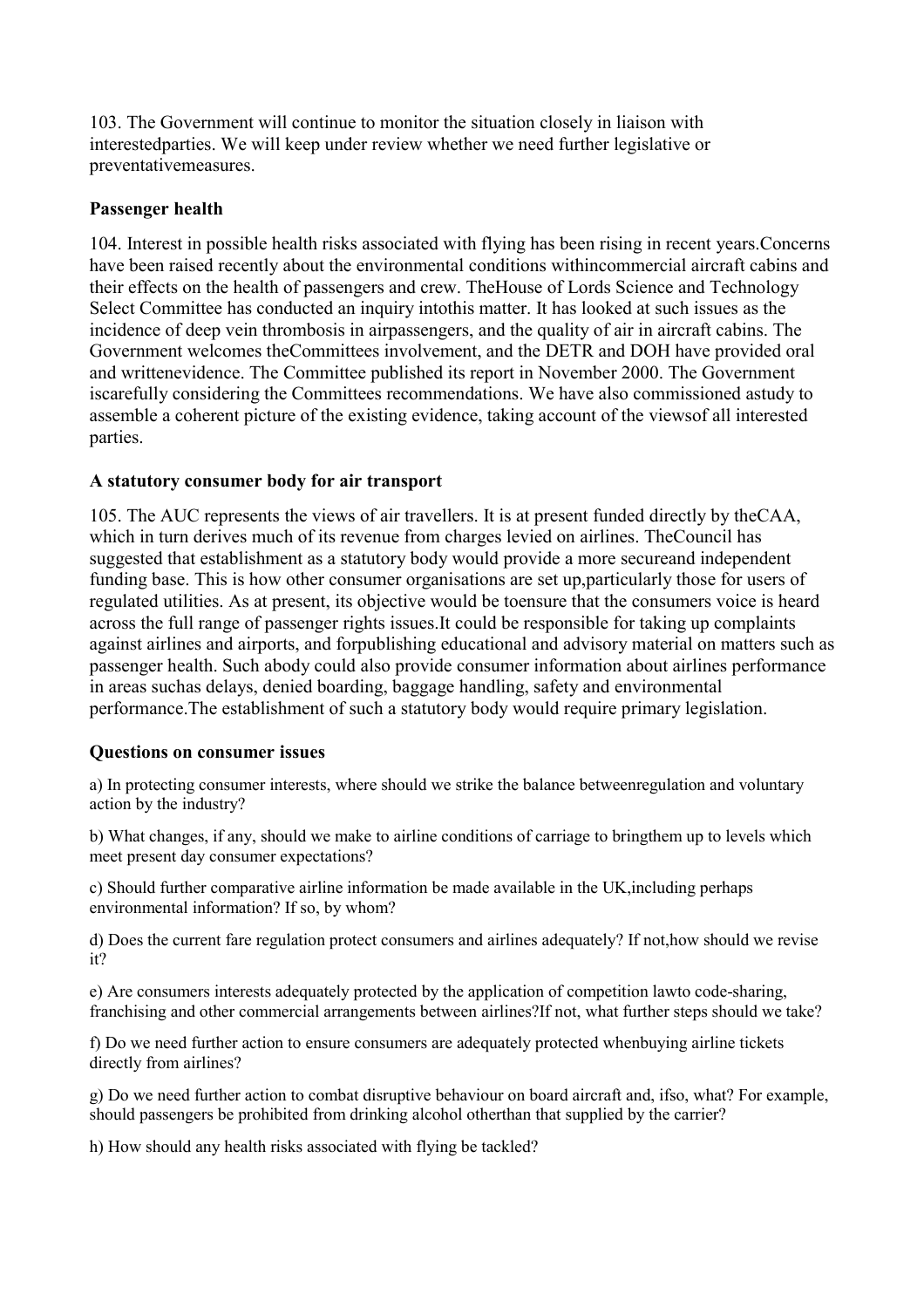i) Should we set up a statutory consumer body for air transport, as in some otherindustries? If so, how should it be organised and financed, and what should be itsduties?

22 *Modern Markets: Confident Consumers* DTI, July 1999.

23 *Protection of Air Passengers in the European Union* Communication from the EuropeanCommission to the European Parliament and the Council, 21 June 2000.

24 Council regulation 2027/97.

25 EC Fares Regulation: Council Regulation (EEC) No 2409/92.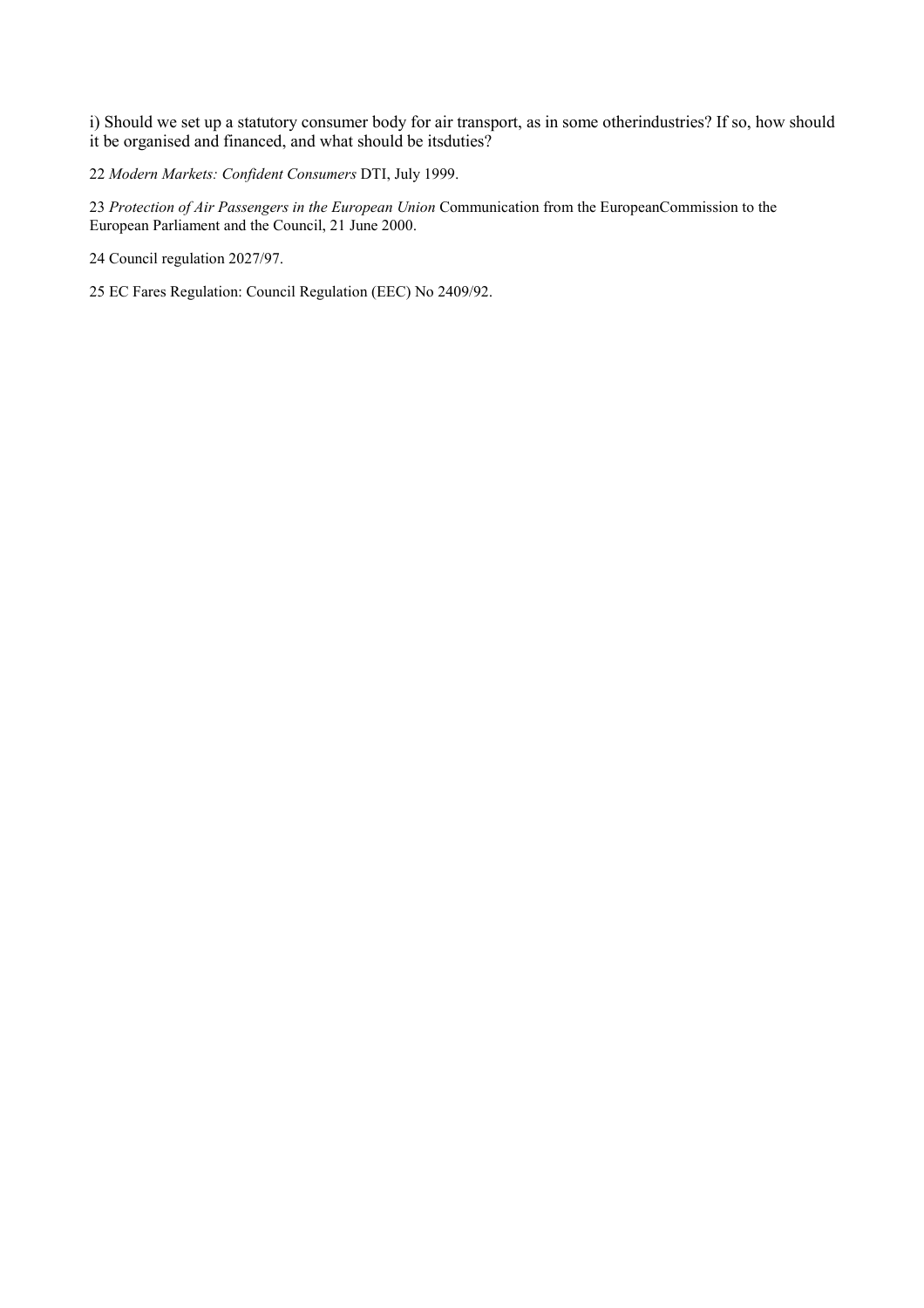# <span id="page-25-0"></span>**Chapter Five: Economic effects**

106. The aviation industry brings many economic benefits to the UK economy at national,local and regional level.

## **National economic effects**

107. A report by Oxford Economic Forecasting  $(OEF)^{26}$  $(OEF)^{26}$  $(OEF)^{26}$  estimated that in 1998 the UK aviationindustry accounted for £10.2 billion of GDP, 1.4 per cent of the total. This is similar in sizeto the car manufacturing industry, and around half the size of the food manufacturingindustry.

108. The industry is also an important employer, supporting a large number of jobs, bothdirectly in airport-related activities and indirectly in other activities. The OEF reportestimated that the aviation industry directly supports 180,000 jobs in the  $UK^{27}$  $UK^{27}$  $UK^{27}$ . Figure 6illustrates the breakdown of direct employment at UK airports between sectors $^{28}$  :



109. These jobs provide direct social benefits to the areas surrounding airports. This isparticularly so if they are accessible to people in areas of high unemployment. Good publictransport links to such areas are therefore important to ensure access to these employmentopportunities.

110. The OEF report projected that, on the basis of current trends in productivity, directemployment in aviation may increase by 30,000 jobs by 2015, to 210,000.

111. The aerospace industry in the UK also makes an important contribution to UKmanufacturing industry. In 1998 it employed 154,000 people and contributed around£6.1 billion to the UK economy, equivalent to  $0.8$  per cent of  $GDP<sup>29</sup>$ .

112. The aviation industry has acknowledged that there is a shortage of suitably qualifiedaircraft maintenance engineers within the UK. If this continues, outsourcing ofmaintenance operations outside the UK may become increasingly attractive. Prompted bythe Environment, Transport and Regional Affairs Select Committee inquiry into aviationsafety, a Government working group considered the potential effect of the shortage ofmaintenance engineers on safety and the Governments role in tackling the problem. Thegroup concluded that given the CAAs effective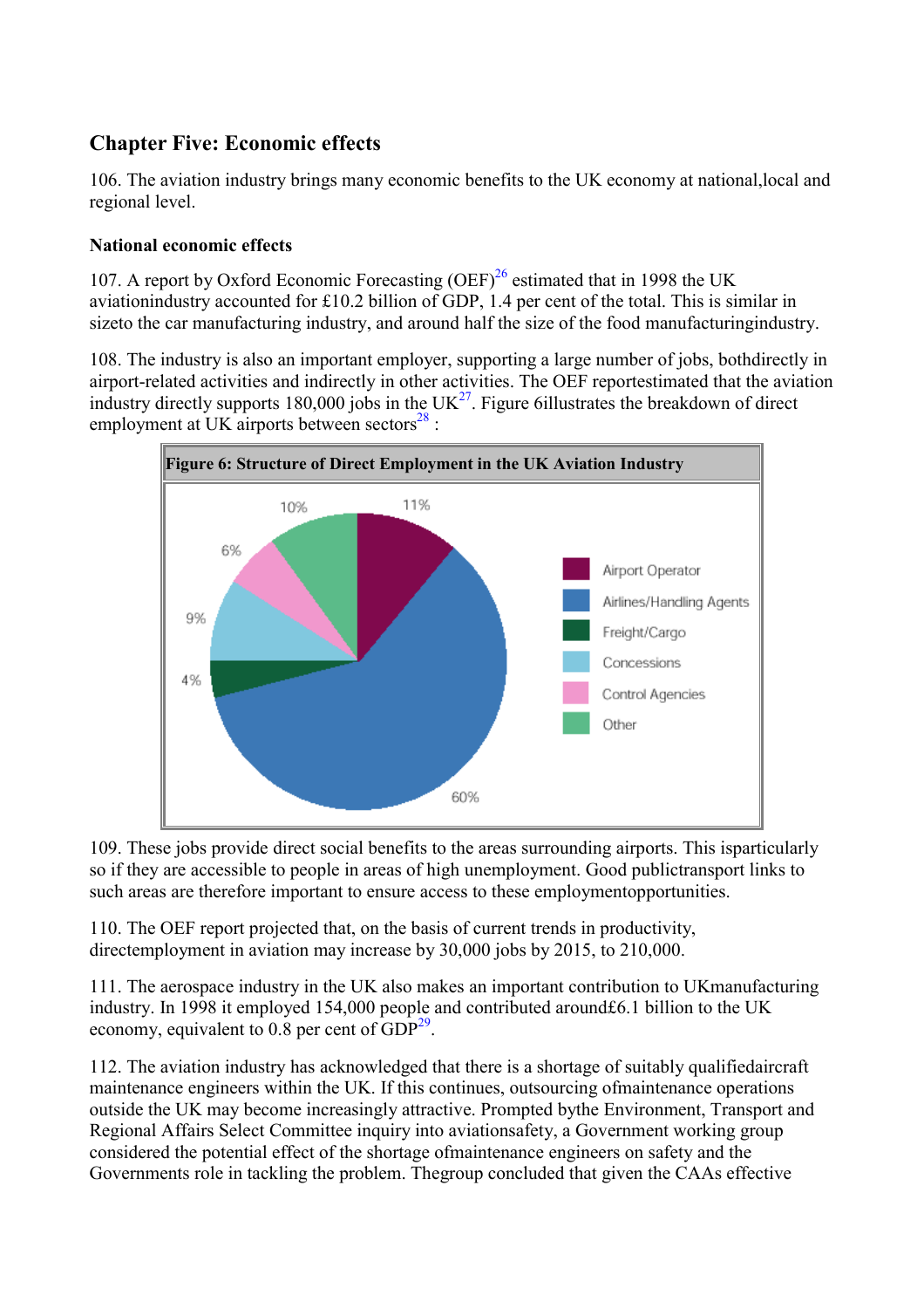<span id="page-26-0"></span>regulation of the industry, a continuedshortage did not jeopardise safety but that it would imply a reduction in the capacity of thesector to service operations, which could undermine the successful growth of the UKaviation industry. The group also concluded that although the main responsibility lies withthe industry, the Government could play a limited supporting role. It advocated thedevelopment of specific vocational qualifications, improving guidance on Governmentfunding for training and the development of training centres of excellence, in tandemwith promotion of aircraft maintenance engineering as a career $30$ .

## **Indirect economic effects**

113. The economic effects of air transport extend beyond the direct contribution of theaviation and aerospace industries. Air transport links are vital to many businesses, whetherfor transporting goods or for business travel. Air cargo services carried 2.1 million tonnesof freight in 1999, just over a fifth of all UK trade in terms of value. The chapter on *Airfreight* contains further details on the air freight sector.

114. Good air transport links have the potential to contribute to national productivity andaviation is of particular importance to the City of London and to tourism, our two largestexporters of invisibles. Air transport links also support foreign direct investment into andout of the UK, often accompanied by improved technology and innovation.

115. The development of a successful airport may also encourage the formation of clusters ofindustries. The DTIs white paper, *Our Competitive Future: Building the Knowledge DrivenEconomy* (December 1998), set out the Governments commitment to encouragingbusiness clusters. As the white paper makes clear, the experience of other countriesdemonstrates how clusters can contribute to competition and stimulate productivity andeconomic growth. They do, however, make demands on supporting infrastructure,including transport and housing.

## **Regional economic effects**

116. Many regions across the UK are keen to benefit from the economic effects associated withgood air transport links. Not only can they benefit from jobs, there may also be scope toattract more aviation-related businesses, such as airline catering and training activities.They can further benefit from the range of businesses that use aviation services forpassenger travel, air cargo, or both. The development of a regional airport may also help tostimulate tourism in that area by encouraging travellers to fly there.

117. In particular, there may be scope for developing aircraft heavy maintenance operations atregional airports, benefiting the industry, improving local employment opportunities andcontributing to wider regeneration. Large-scale heavy maintenance operations for theleading UK airlines are primarily focused in south east England. In view of capacityconstraints at the main south east airports, the development of heavy maintenanceoperations at regional airports could help to free up land at airports in the south east. Itcould also support the Governments objective of maximising the contribution of regionalairports to their local and regional economies. There may be scope for co-ordinated actionbetween regional airports, established maintenance providers and others, possibly buildingupon some of the initiatives already underway.

118. Regional air services also play a vital role in the economic life of remote areas, providingimportant transport links for businesses and facilitating business travel and the transport ofgoods to and from such areas. Scotland has a well developed internal domestic air networkwhich includes vital air services connecting the remoter Scottish island communities.These flights are a fast way of reaching the mainland and its major services, includingfinancial, commercial and health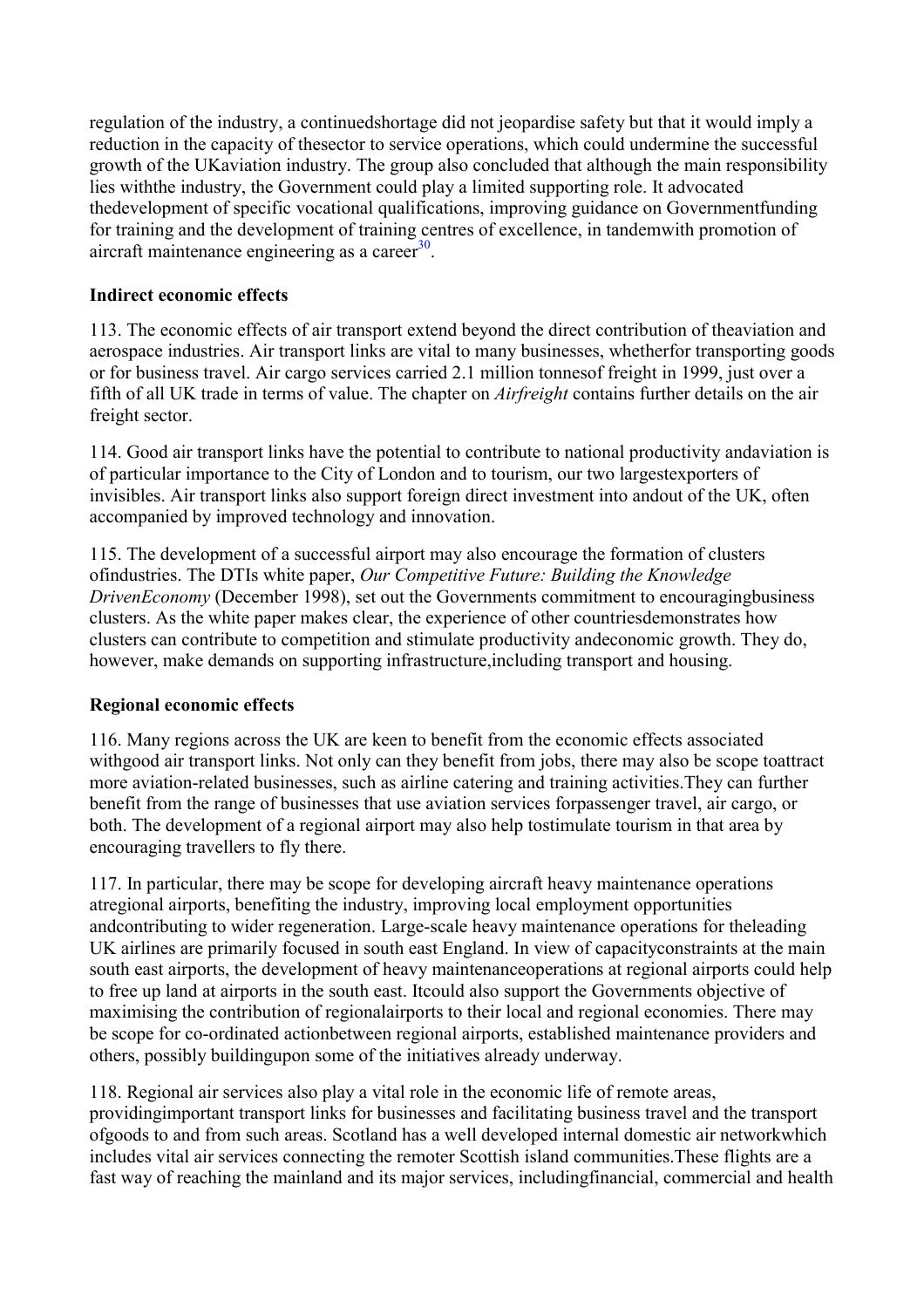<span id="page-27-0"></span>services, which cannot be provided locally. They are alifeline that helps to counter the islands remote location, fragile economic base andproblems of depopulation. Air services are also particularly important to Northern Irelandbecause of its separation from the mainland by water.

119. Regional services such as these are sometimes difficult to operate profitably, although thefeed traffic they provide can make them commercially attractive to airlines on the basis oftheir contribution to the overall profitability of a network. Where this incentive isinsufficient, EU law allows a member state to impose a Public Service Obligation (PSO),including some remuneration of operating losses, to protect services which would not beprovided on a purely commercial basis on routes vital to regional economic development.The UK has imposed PSOs on a number of lifeline air routes between the ScottishHighlands and Islands and on routes to and from Glasgow serving the islands. We considerthis essential for the economic and social welfare of these remote communities.

120. Regional Development Agencies (RDAs) in England (outside London) have now drawnup economic strategies, many of which stress the contribution which regional airports andair services can make to regional competitiveness. The forthcoming regional consultationdocuments (see paragraph five) will examine the potential economic impacts of variousdevelopment options in each area.

#### **Questions on economic effects**

a) Is there any evidence of negative economic effects associated with the developmentand operation of airports?

b) Do you agree that good air transport links to and from regional airports encourageregional economic growth? What might be done to promote them?

c) Should we encourage maintenance operations to shift to regional airports?

26 *The Contribution of the Aviation Industry to the UK Economy* Oxford Economic Forecasting,November 1999.

27 Direct employment is that which is wholly dependent on airport-related activities, whether on-site atthe airport or off-site. Includes employees of airline and handling agents, airport operators,concessions (retail and restaurants), freight/cargo business, control agencies (Customs and Excise,immigration) and other on-site ancillary organisations (eg. hotels).

28 Not including direct employment not allocated to a specific airport (which accounts for almost5000 jobs).

29 *UK Aerospace Statistics: Data Supplement* DTI/SBAC, April 2000.

30 *Report of the Inter-Departmental Working Group on the Training of Aircraft Maintenance Engineers* DETR, July 2000.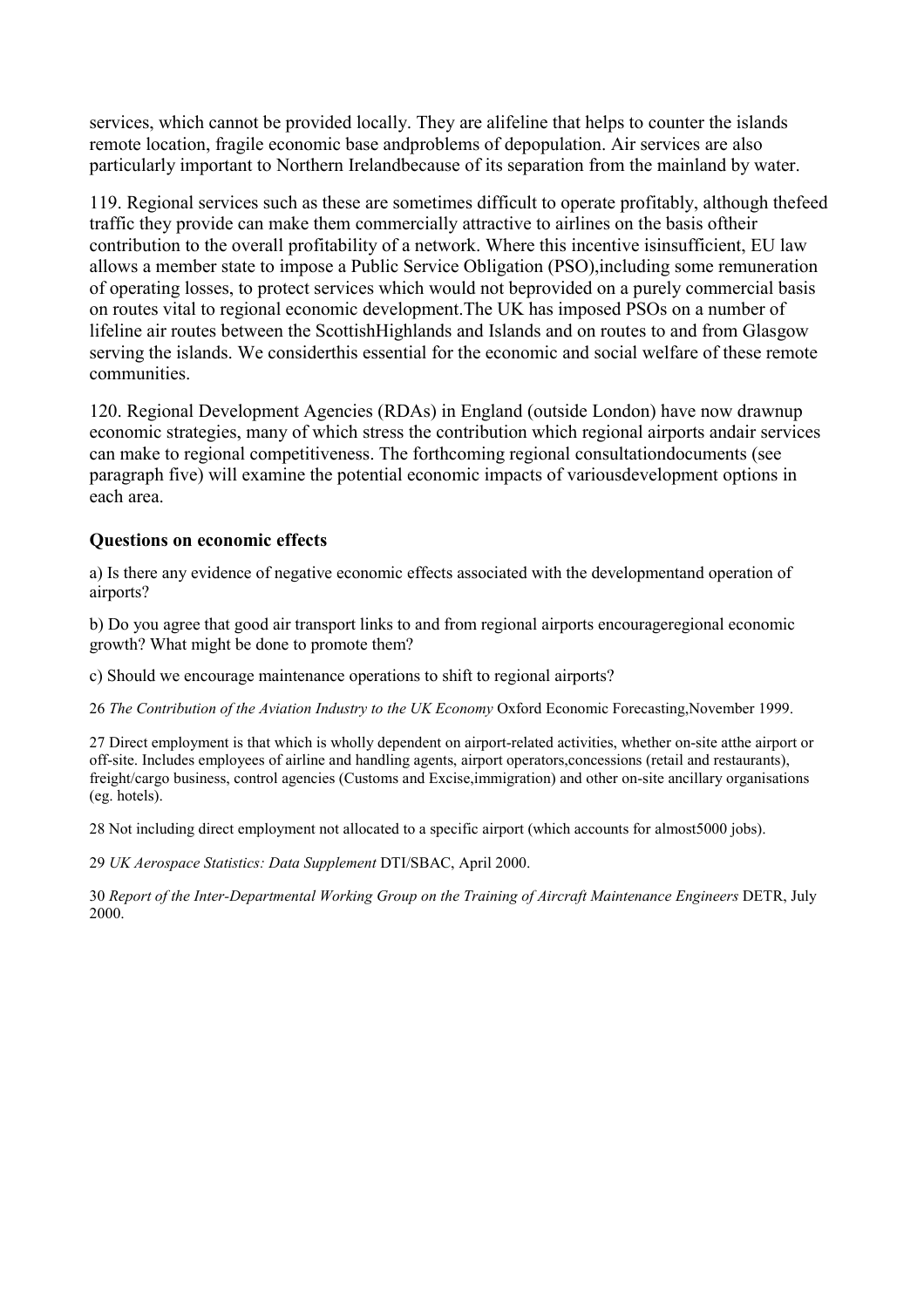# <span id="page-28-0"></span>**Chapter Six: Environmental effects**

121. Concerns about the environmental impacts of aviation and airports relate to both globalimpacts and local environmental impacts near airports. The main types of environmentalimpact are:

- effects of emissions from aircraft on climate change;
- local air quality effects of emissions from aircraft at airports and of the airportinfrastructure which serves them;
- the effect of aircraft noise on people living near airports and under flightpaths;
- noise, emissions and congestion arising from surface access to airports, particularly from road transport;
- land take and urbanisation resulting from airport development; and
- other environmental effects of airports: energy consumption, water quality, contaminated land and waste.

122. Environmental standards for aircraft and those relating to global emissions are generallyestablished at international level. This should ensure that particular manufacturers oroperators are not unfairly disadvantaged. International certification standards for aircraftemissions and noise have been agreed through ICAO and given regulatory force throughincorporation in national legislation. Smoke and other emissions from jet engines havebeen regulated since 1983. The phase out of Chapter 2 aircraft<sup>[31](#page-7-0)</sup> was also agreed throughICAO and has made a major contribution to reducing noise at source.

123. Advances in engine and airframe technology have already significantly reduced theenvironmental impact per passenger/kilometre travelled. Modern aircraft are more fuelefficient and, weight for weight, have lower noise and emission levels. For example, in thelong haul market, the Boeing B777 performs a similar function to the Boeing B747-100,the original jumbo jet, but it does so with much greater fuel efficiency, significantly feweremissions and lower noise levels on take off and landing. Because of scaling effects, it maybe harder to continue to incorporate new technology to deal with particular emissions,such as NOx, into smaller aircraft.

124. The Government strongly supports further action to reduce emissions and aircraft noise atsource through worldwide agreement, and we are working within ICAO to this end. TheEuropean Commission has recently produced a communication on air transport and theenvironment<sup>32</sup> which sets out a complementary workplan. Following the next ICAOassembly in autumn 2001, the Commission and EU members states will review theinternational position to see what further action, if any, may be necessary to meet agreedenvironmental objectives. However, the dispute with the USA over the EU-wide ban onhushkitted aircraft demonstrates some of the difficulties of taking action at this level.

## **Effect on climate change**

125. Emissions from aircraft are agrowing contributor to climatechange. Aircraft emit greenhousegases and particles directly intothe atmosphere, altering theconcentrations of carbon dioxide,methane and ozone. As air trafficincreases, levels of ozone in theupper troposphere and lowerstratosphere are expected toincrease. The radiative forcingfrom these additional levels ofozone could accelerate climatechange. Emissions are also likelyto reduce methane which couldresult in a slight decrease in radiative forcing. But there will be regional effects which wedo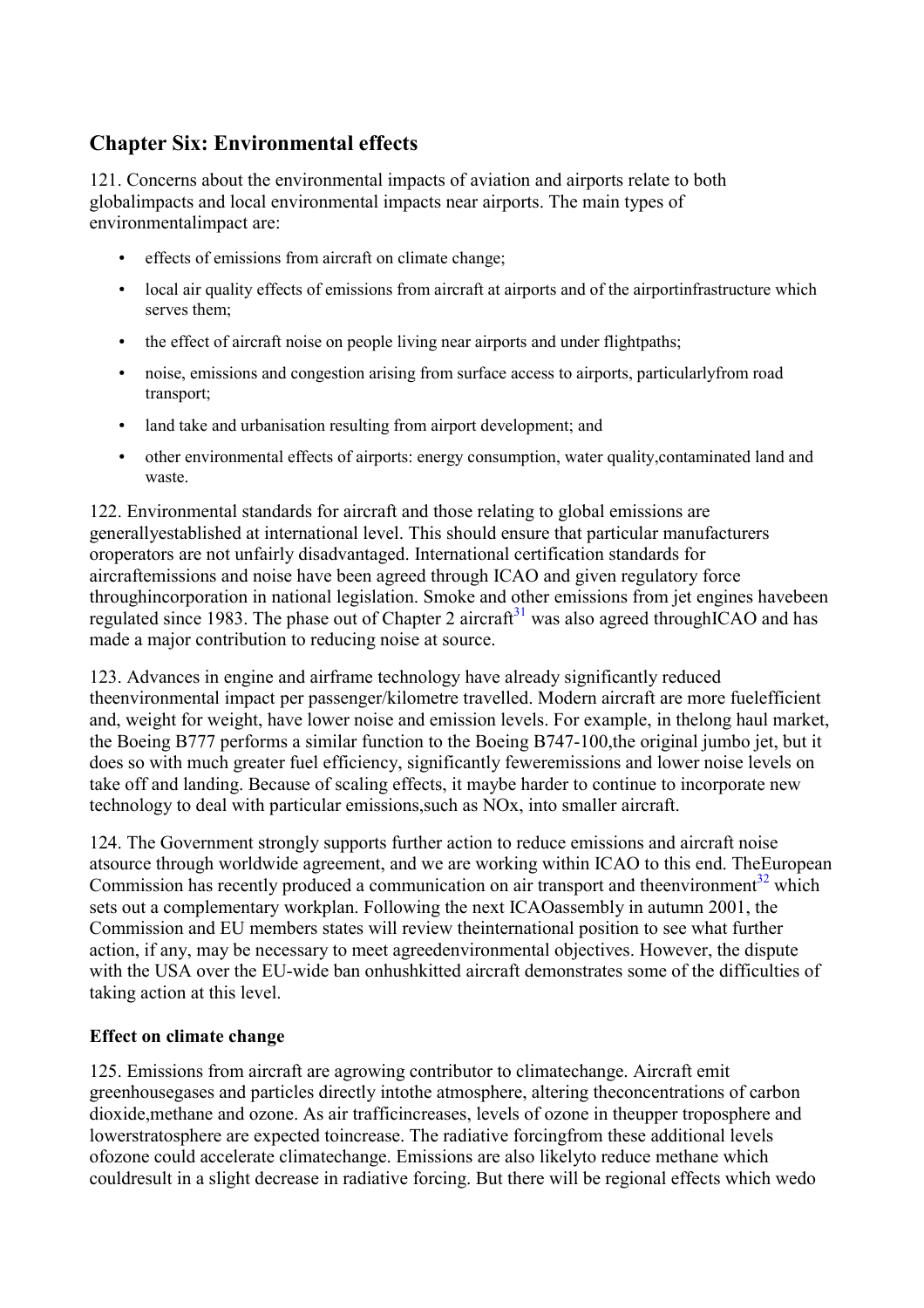not yet fully understand. Aircraft emissions also cause condensation trails (contrails)and may increase cloudiness, both of which contribute to climate change. Complexprocesses are involved and there is considerable uncertainty over the size and effect of suchchanges. They are currently the focus of research in both Europe and the US.

126. Road transport to and from airports, and airports themselves also contribute to climatechange. The Government would like to see a higher proportion of journeys to airportsmade by public transport. We are keen that airports develop their potential to becomeintegrated transport hubs. The section on *Integrated transport* describes measures that canbe taken. Several airports are also working to reduce their own contribution to climatechange. A number of airports have set themselves objectives to reduce  $CO<sub>2</sub>$  emissions andare implementing measures to increase the energy efficiency of airport operations.

127. Following agreement of the Kyoto Protocol in  $1997<sup>33</sup>$  $1997<sup>33</sup>$  $1997<sup>33</sup>$ , the UK has a target to reduce itsgreenhouse gas emissions by 12.5 per cent below 1990 levels by 2008-2012. TheGovernment also has a domestic goal to reduce carbon dioxide emissions by 20 per cent by2010. The UK Climate Change Programme, published in November  $2000<sup>34</sup>$  $2000<sup>34</sup>$  $2000<sup>34</sup>$ , sets out the Governments strategy for achieving these objectives. The programme makes it clear thatKyoto is only the beginning of a process and that we will need much deeper cuts ingreenhouse gas emissions in the longer term.

128. The UKs Kyoto target includes emissions from domestic civil aviation. They are a small butgrowing proportion of the UKs emissions.  $CO<sub>2</sub>$  emissions from domestic aviation increasedby 29 per cent between 1990 and 1998<sup>35</sup>. However, they still account for less than 1 percent of UKs total  $CO<sub>2</sub>$  emissions. If, as predicted, the UKs total greenhouse gas emissionsfall, civil aviations contribution is likely to grow as a percentage of actual emissions.

129. The IPCC report on aviation and the global atmosphere estimated that the contributionof aviation to climate change was 3.5 per cent of the global total from all human activities.By comparison, the UKs total contribution to climate change is 2.5 per cent of the globaltotal from human activities.

130. Emissions from international aviation and shipping are not currently included within thetargets agreed under the Kyoto Protocol. Instead, parties to the Framework Convention onClimate Change are required to limit or reduce emissions, working through ICAO. ICAOis developing policy options to meet its obligations through its Committee on AviationEnvironmental Protection (CAEP). These include:

- examining the effect of technological improvements (such as improvements in fuelefficiency which will help to lower costs as well as reduce emissions);
- operational efficiencies (such as better air traffic management and improved groundcontrol at airports); and
- possible use of market based options (such as aviation fuel tax, emissions charges, useof emissions trading or voluntary agreements).

131. The Government is particularly keen to develop the use of economic instruments toreduce the environmental effects of emissions from aviation, in line with the polluter paysprinciple. It has been suggested that air passenger duty (APD) might be a potential leverto advance environmental objectives. However, the Governments view is that APD iscurrently not well structured for this purpose. There is no significant correlation betweenthe duty paid and the environmental effect of particular flights.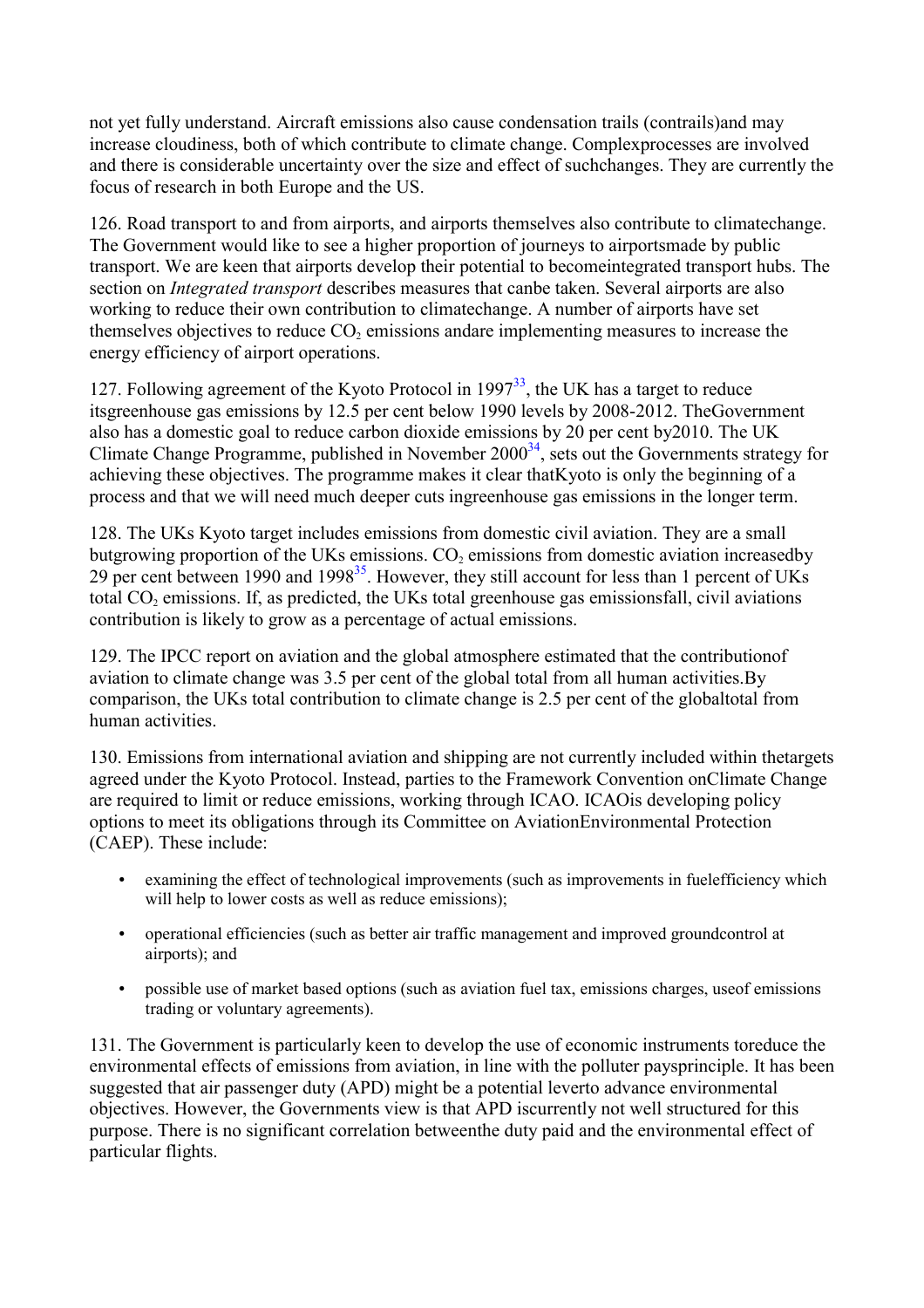<span id="page-30-0"></span>132. There are a number of potentially more suitable market-based instruments. ICAO islooking at the following:

- *taxation of aviation kerosene.* The Government believes that the tax exemption onaviation fuel is an anomaly. Introducing such a tax would help to place environmentalcosts on the polluter and give an incentive for further improvements in fuel efficiency,including technological advances. However, unilateral introduction of such a tax atnational or EU level could cause significant competitive disadvantage for Europeancarriers, as the European Commission communication on the taxation of aircraft fuelshowed<sup>[36](#page-7-0)</sup>. To avoid distorting international competition, we need worldwide agreementon fair and proportionate levies. However, exemption from taxation is included in over2,000 bilateral air service agreements, so it cannot be changed quickly or unilaterally.
- *introduction of tradeable emissions permits*. This involves setting an overall cap ortarget on emissions and allowing airlines to buy or sell emissions permits. There couldbe three main variants of the system. In the first, trading would be exclusively withinthe aviation industry. In the second, trading with other sectors would be possible. Thethird would be a hybrid system which forced the aviation industry to make someinternal savings but allowed it to make up the balance from trading with other sectorsor from carbon sequestration (ie by taking  $CO<sub>2</sub>$  out of the atmosphere, for example, bynatural means such as forestation).
- *voluntary agreements* could be set up between the regulatory authorities and theindustry to reduce specific or collective emissions, leaving it to the industry todetermine how it met its commitments. The main difficulty is defining the baselinebusiness-as-usual level of emissions against which savings can be agreed andmonitored.

133. One issue to consider, which relates to the use of economic instruments, is the extent towhich the imposition of charges which reflect the full external costs of aviation wouldinfluence airlines behaviour. For example, a fuel tax, unless very large, would have limitedimpact in reducing emissions from demand effects alone. A sensitivity test included in theDETRs *Air Traffic Forecasts 2000* shows that a doubling in the price of aviation fuel can beexpected to reduce demand by only 10 per cent. The size of the reduction in emissionswould depend on operators buying more fuelefficient aircraft and stimulation of fuelsaving technology. Airlines would balance the cost of new aircraft against savings fromusing less fuel. In comparison, a system of tradeable permits would enable the level ofemissions to be controlled directly and would not rely on demand alone.

## **Effect on local air pollution**

134. The main sources of local air pollution around airports are:

- aircraft operations close to and on the ground;
- road vehicles at the airport; and
- traffic to and from airports.

135. The Air Quality Strategy for England, Scotland, Wales and Northern Ireland published inJanuary  $2000^{37}$ , sets health-based air quality objectives for eight air pollutants to be achievedbetween 2003 and 2008. The objectives set for  $NO_2$  and  $PM_{10}$ , to which airport activitiesand traffic to and from airports make a significant contribution, are likely to be the mostchallenging for airports. These objectives are derived from mandatory EU limit values.

136. As part of their duties under the Environment Act 1995, local authorities are required toreview and assess air quality to determine whether they will meet air quality objectives.If it seems that they wont, local authorities must designate air quality management areasand draw up action plans setting out what they will do in pursuit of air quality objectives.Where local authorities are unlikely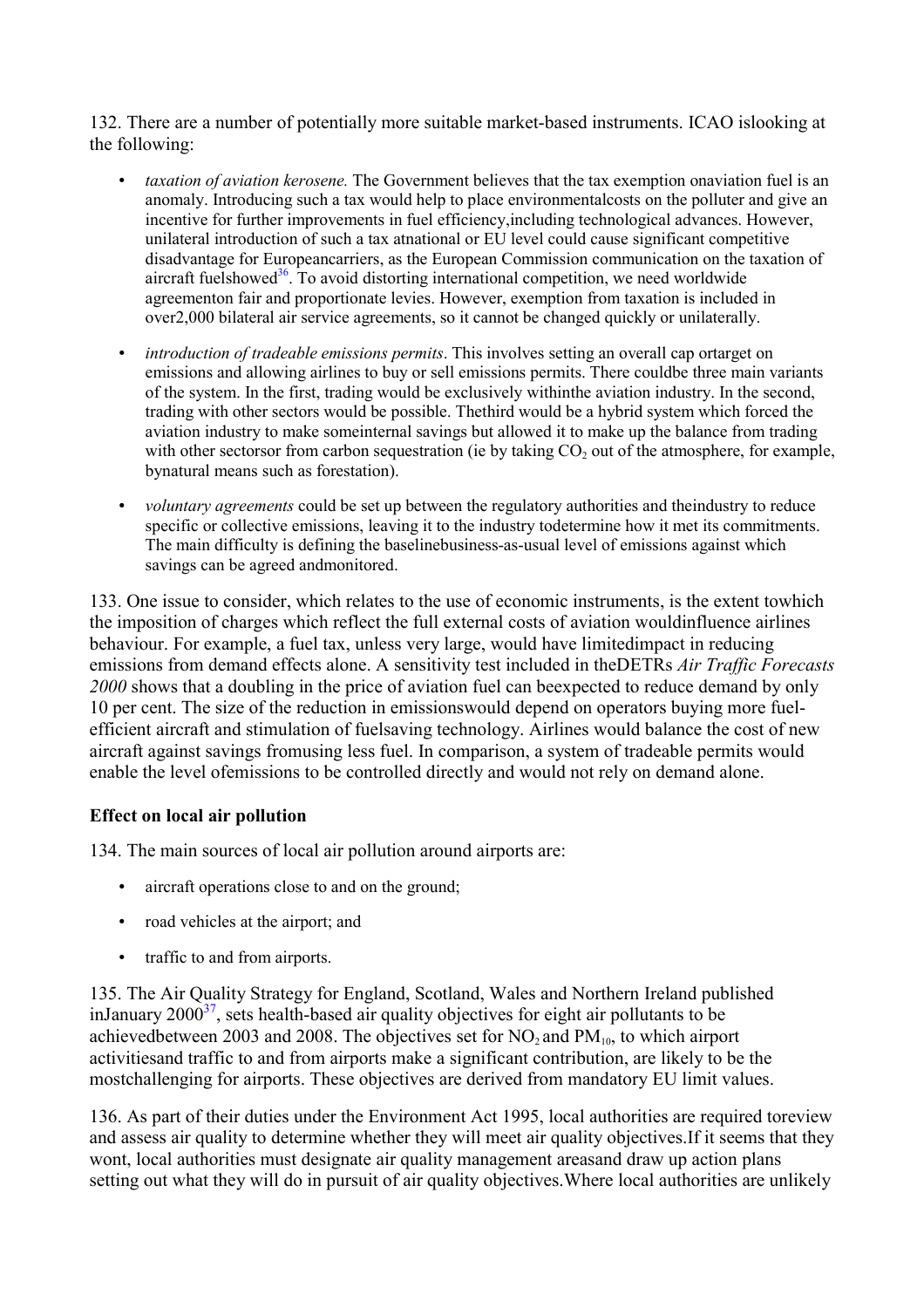<span id="page-31-0"></span>to achieve air quality objectives, in part because ofemissions from airports, airport authorities should work closely with local authorities.

137. The effect of emissions from aircraft on air pollution in the vicinity of airports is, in mostcases, less than that of emissions from road traffic to and from airports. Increased usage ofpublic transport by passengers and employees to reach airports is an important factor inreducing air pollution around airports. However, if levels of air traffic grow as forecast androad traffic continues to become progressively cleaner, the relative contribution ofemissions from aircraft to total emissions could be expected to increase. Improvingemissions standards for aircraft is therefore important to reduce air pollution at airports.

138. Many technical developments are aimed at getting better fuel efficiency from existingaircraft or engine designs. Although they reduce overall fuel usage, modern enginesproduce relatively more NOx than earlier designs due to the higher combustiontemperature. The ICAO standard on NOx was tightened in 1998. Reducing NOx emissions is a continuing focus of research.

139. Further reductions in local air pollution can be achieved if airports provide groundbasedpower to stands and use pre-conditioned air. These will reduce the need for aircraft to useauxiliary and mobile ground power units. Airports could also use low-emission vehicles.

140. We could also consider using economic instruments to internalise the costs of local airpollution. The DETR leads an interdepartmental group which is carrying out a formaleconomic analysis to establish comparable estimates of the costs and benefits of measuresto improve air quality and to achieve the objectives in the national air quality strategy.The group published an interim report in January 1999 that gives full details of theirmethodology and a partial assessment of the costs and benefits of policy measures<sup>38</sup>. Thereport identified a significant amount of further research needed before it can present amore complete assessment. A substantial part of this research is underway. It includes adetailed study into the valuation of health benefits associated with reductions in airpollution. The results of this and other studies are expected to be available during 2001and will feed into policy development in this area.

## **Effect on noise**

141. Noise from aircraft, particularly at night, arouses strong feelings among those living nearairports and under flight paths. Regulation to reduce the effect of noise includes bothinternationally agreed limits on noise from aircraft and local regulation to control impactsaround airports.

142. Aircraft noise should be monitored and the results assessed against its potential effects onthe surrounding population. The Government adopted the Leq (equivalent continuousnoise) index as a metric for daytime noise following the Aircraft Noise Index Study(ANIS) published in  $1985^{39}$  $1985^{39}$  $1985^{39}$ . which showed a good statistical correlation with annoyance.Since then the frequency of traffic has increased at some airports and the lapse of timesince the ANIS study means that it would be desirable to carry out a further validationstudy in due course. However, no compelling evidence has emerged since then, either inthe UK or elsewhere, to cast serious doubt over the continuing suitability of the index,bearing in mind that no single metric can capture all the characteristics of noise, nor ofthe annoyance it causes.

143. Since the Wilson Report on noise in the  $1960s<sup>40</sup>$  $1960s<sup>40</sup>$  $1960s<sup>40</sup>$ , successive UK Governments haverecognised that, in the vicinity of airports, the balance of social and environmentaladvantage lies in concentrating aircraft along the least possible number of routes. Thoseroutes should, as far as practicable, overfly as few people as possible. This is consistentwith airspace management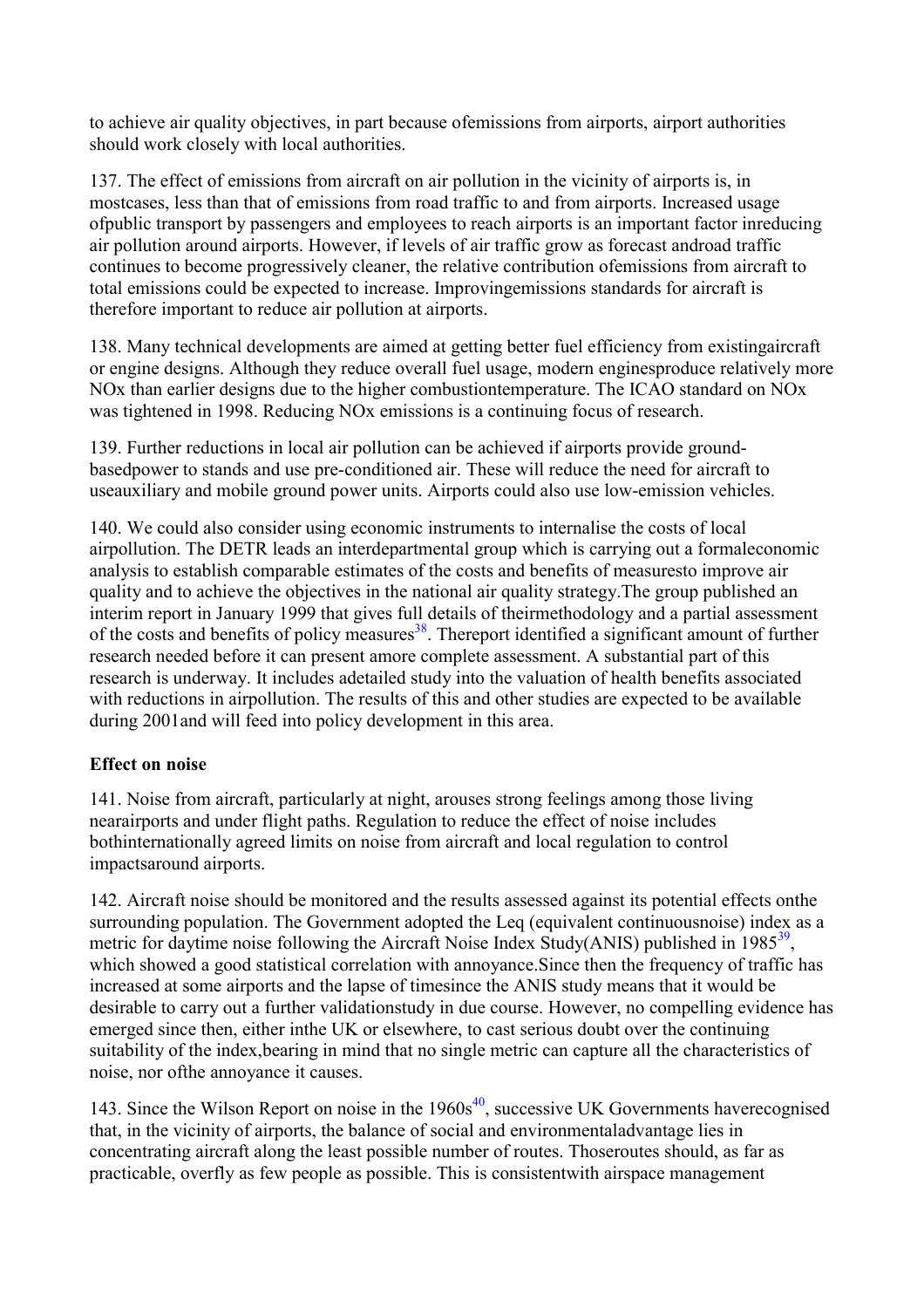considerations, as the overriding need to ensure the safeseparation of aircraft concentrates traffic along a relatively small number of routes.

144. The Government is keen to ensure that noise improvement measures continue to bepursued at airports at all times of the day. We are also keen that the control of noise atairports should be agreed locally as far as possible.

145. At the UKs designated airports<sup>41</sup>there are appointed noise preferentialroutes, departure noise limits andarrivals procedures, designed to limitnoise and to minimise, as far aspracticable, overflight of heavilypopulated areas. There are alsocontrols on night movements. OtherUK airports set their own, oftensimilar, controls. All airports areable to set differential chargesrelating to the amount of noiseaircraft make to encourage airlinesto use quieter aircraft. These chargesshould comply with the generalprinciple of cost-relatedness aftertaking all operations into account.At the designated airports, andothers in the UK, surcharges are also applied to airlines that exceed specified departurenoise limits. Some airports have also agreed noise caps as a condition of planningpermission for extensions of facilities. Similar caps could be extended to other airports.

146. In addition to local agreements to reduce noise, we are pursuing a number ofcomplementary regulatory options. These include:

- continuing attempts to negotiate a new noise certification standard in ICAO. Thiswould require the industry to meet a standard which is technically feasible andeconomically reasonable. It could encourage research into quieter engine and airframetechnology, leading to longer-term benefits. Greater immediate benefit could beachieved from the early phase-out of the noisiest Chapter 3 aircraft, and the UK ispressing other states in ICAO to agree a programme for this.
- pursuing changes in ICAO recommendations for operating procedures, so long as theycomply with safety considerations, in order to reduce the amount of noise from aircraftlanding or departing. CAEP has established a working group to considerenvironmental issues related to aircraft operations near airports. One of the groupsobjectives is to define operational procedures and strategies to reduce aircraft noiseexposure around airports.
- changing the statutory framework aimed at controlling noise at all types of airport,including general aviation aerodromes. We issued a consultation paper on this issue inJuly 2000 42 and responses are now being considered. It proposed strengthening theability of airports to enforce noise amelioration measures on aircraft operators andadding to the powers of local authorities and the Secretary of State to make noiserules and agreements binding. It also proposed repealing Section 5 of the CivilAviation Act 1982, which currently places a duty on the CAA to take account ofenvironmental factors in licensing any specified aerodrome. The Governmentbelieves the new powers would provide a suitable replacement for this duty.
- continuing work by the EU and World Health Organisation (WHO) to establishnoise standards based on the wider potential effects of aircraft noise on health. In July2000, the European Commission published a proposal for a European directive on theassessment and management of environmental noise (which included noise from civilaviation). The Government is involved in negotiations in the European Council. TheWHO Charter on Transport, Environment and Health also includes a commitment tomake progress towards a broad range of health targets. The Government will takeaccount of this commitment in so far as these health targets are relevant to airtransport policy.

147. We could also consider greater use of economic instruments. This could include theintroduction of mandatory noise-related levies at airports as an incentive to use quieteraircraft. These could take the form of a tax paid to the Government or a charge levied bythe airport to be applied to related environmental purposes.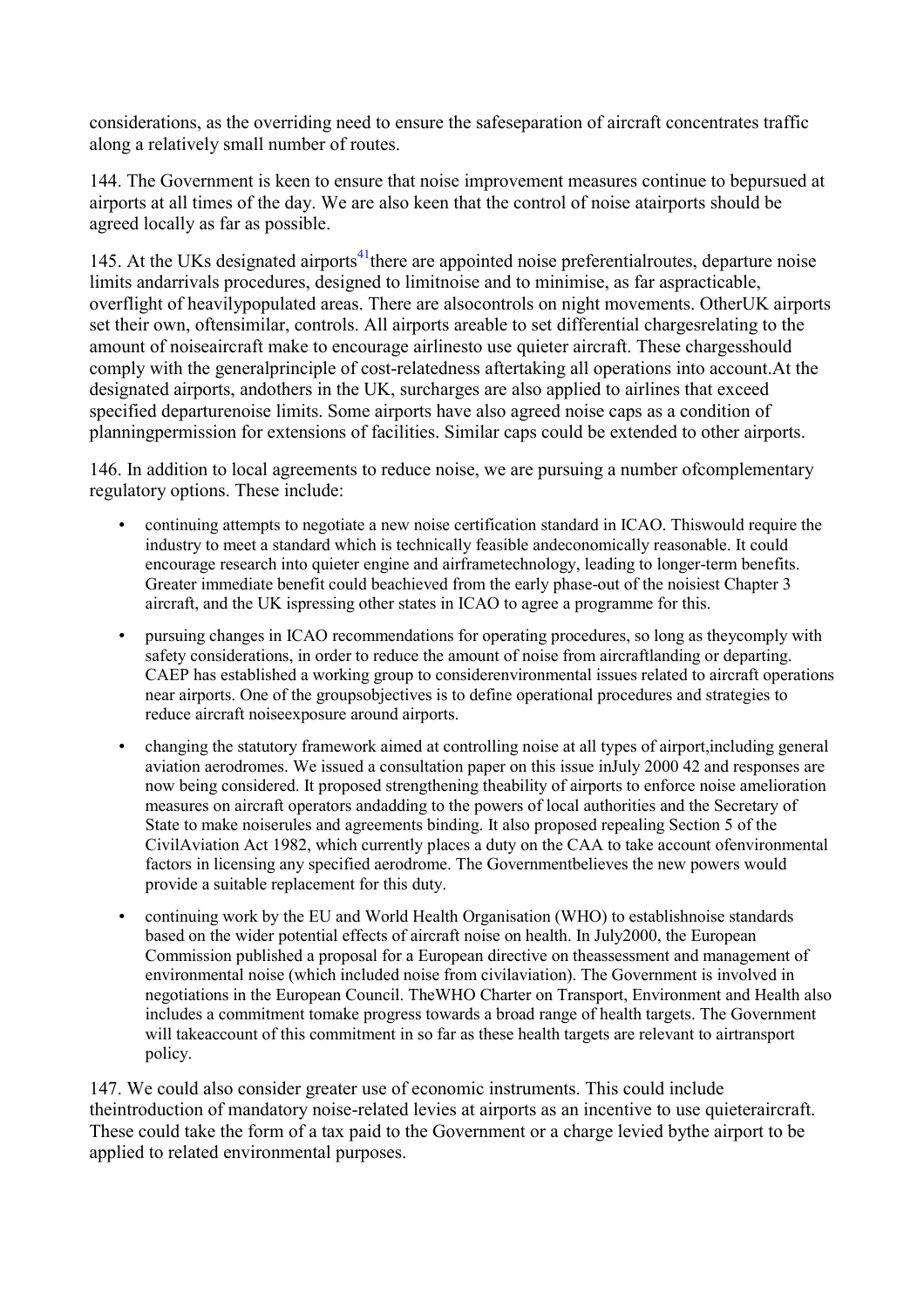<span id="page-33-0"></span>148. A specific levy could also be imposed on night movements. This would recognise thatnight flights cause more perceived disturbance than flights during the daytime and, in linewith the polluter pays principle, those operating at night should pay higher costs.Operators could decide whether to recover this cost through fares generally or to levy thecharge directly on passengers.

149. We may need further research into the monetary valuation of the effects of noise to informcharging strategies. One question is whether charges should be based on actual noise levelsor on their effect on people. Robert Tinch prepared a report for the Department ofTransport in April 1995<sup>[43](#page-7-0)</sup>, which was based on a survey of other research in this area.It suggested that a noiserelated levy, set appropriately, would have a limited effect onairline costs. We will be carrying out further work in this area in producing the whitepaper, which will inform thinking on possible charging strategies.

150. Further research into the effects of noise is also continuing. Following a study by theAircraft Noise Monitoring Advisory Committee (ANMAC) into noise from arrivingaircraft, aviation industry representatives from Heathrow, Gatwick and Stansted aredeveloping a code of good practice for air traffic controllers, airlines and airports. This willfocus on improving adherence to continuous descent approach procedures that reducenoise levels on the ground.

151. The Government is also researching the health impacts of noise. In 1998, DETR andDOH established a £1million research programme over three years to look into the non-auditoryeffects of noise on health and well-being. This is examining the effects of noise oncardiovascular health, community mental health, insomnia and childrens learning andbehaviour. The results should be available in 2001 and any relevant findings will informGovernment policy on noise.

### **Night Noise**

152. In considering airport development, the effect of aircraft noise at night is likely to be amajor concern. Night flights are often necessary to provide competitive levels of service.Long haul scheduled flights arrive at Heathrow in the early morning period. There are24-hour charter operations at Gatwick, and at Stansted flights carry overnight mail andother time-sensitive cargo. Charter, mail and cargo services also operate during the nightat many other UK airports. Demand is increasing, particularly for freight services (we lookat the issues facing the freight industry more fully in the chapter on Air freight). Inaddition, with technological advances in aircraft design and navigation, many aircraft areable to fly more direct routes non-stop, cutting journey times and emissions, but arrivingearlier in the night.

153. The characteristics of aircraft noiseand its effects at night mean thatLeq tends to be less reliable as aproxy for sleep disturbance andannoyance. We need otherindicators, such as the relationshipbetween individual noise eventsand sleep disturbance. We coulduse footprints of the noisiestaircraft types commonly operatingat night, along with the patterns ofarrivals and departures. In otherwords, we would draw on theresearch into the relationshipbetween sleep disturbance andaircraft noise to estimate the likelynumbers who may be disturbed bynight movements.

154. The underlying principle of the current night restrictions at the designated airports is topreserve a balance between the need to protect local communities from excessive aircraftnoise at night and the operation of services where they provide economic benefits.Successive governments have felt that neither a ban on night flights nor unrestricted nightflying would achieve this. Similarly, no other leading European airports have a night flyingban but all have some restrictions.

155. After extensive consultation in 1998/99, the Government announced the restrictions onnight flying at the designated airports for 1999-2004<sup>[44](#page-7-0)</sup>. The aim of the system is to encourage the use of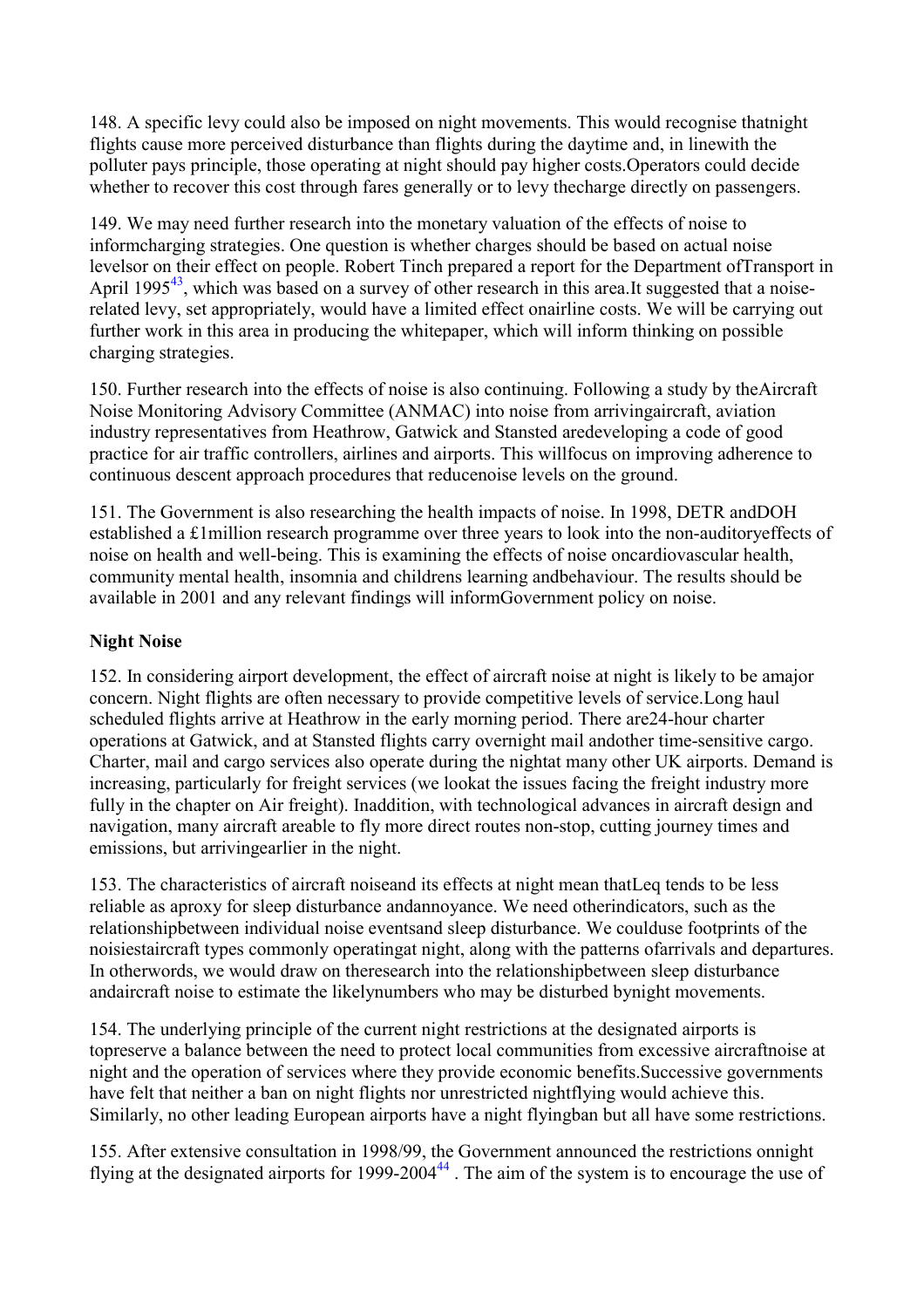<span id="page-34-0"></span>quieter aircraft at night. The main element is seasonal noise quotas or budgets, setseparately for each airport and including both Chapter 2 and 3 aircraft. Most other leadingEuropean airports have less stringent restrictions that do not address Chapter 3 aircraft.

156. Other UK airports, such as Luton, Manchester and Birmingham, have adopted voluntaryquota count restrictions based on the London system. Other EU countries have alsorecently examined this issue. The London system has been adapted for use at Brusselsairport and is being adopted in its entirety at Madrid.

157. The Government has funded two new research studies on the adverse effects of nighttimenoise. They include a trial study on objective measurement of sleep disturbance in thehome under controlled conditions, and a public attitude survey of peoples perceptions ofthe effects of aircraft noise at night. We expect to publish both studies very soon.

## **Effect on land take**

158. Airport development can negatively affect the natural and built environment, includinglandscape, biodiversity, natural habitats and heritage sites. This may be particularly true ifland is covered by a designation recognising its environmental sensitivity, for example, aSite of Special Scientific Interest (SSSI) or Area of Outstanding Natural Beauty (AONB).Many wildlife sites are strictly protected under international and European legislation. Anymajor new airport development will therefore need a full environmental assessment andairports should consider the potential to mitigate for habitat loss.

159. Airport development can also considerably affect urbanisation, both directly and indirectlythrough related development such as housing. Airports should try to use previouslydeveloped land and to minimise the amount of land they need. They could do this byencouraging airlines to share user facilities and using new technologies to allow check-inaway from the airport.

160. The regional consultation documents will examine urbanisation impacts at individualairports.

## **Other environmental effects**

161. Other environmental effects are regulated in the same way as for other types of business.They include waste disposal (including hazardous waste), and discharge of water intodrainage systems and watercourses. Airports should meet regulations and aim to implementbest practice. For example, they should look at options to re-use or re-cycle waste prior todisposal both airside and within terminals.

162. The Government is keen that all businesses should minimise their environmental impact,including energy and other resource consumption, and their effect on ecology and wildlife.To that end the Government supports the use of environmental management systems suchas ISO 14001 (established by the International Organisation for Standardisation) and theEUs Eco-Management and Audit Scheme (EMAS) at airports. Public reporting onenvironmental issues and independent audit are also vital to increasing public confidencein the industrys environmental performance.

163. The Airport Operators Association will shortly be producing a manual on bestenvironmental practice at airports. This should provide useful information for all airportsabout the main environmental issues and should help to encourage sharing of examples ofgood practice between airports.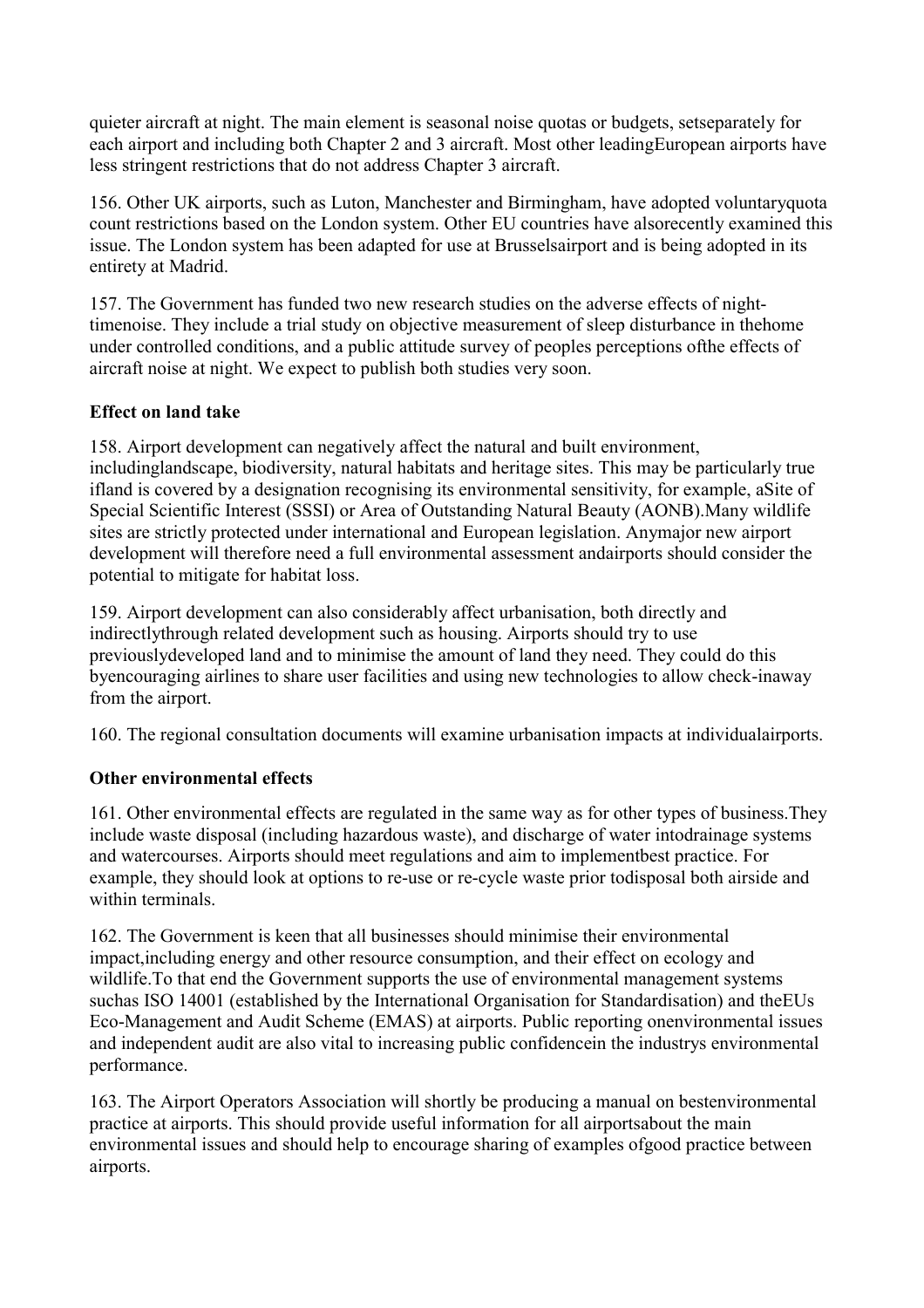## <span id="page-35-0"></span>**Compensation and mitigation measures forenvironmental impact**

164. Despite efforts to reduce the environmental impacts of aviation, a certain level will alwaysremain. There is, therefore, a role for both compensation and mitigation measures.Residential owner-occupiers, farmers and small businesses can claim compensation fordepreciation in the value of their property caused by physical factors, such as noise,vibration, smell and fumes from development of existing airports or new airports once theyhave been in use for a year. There may also be potential for airports to mitigate for theecological or habitat loss arising from major airport development.

165. Many major airports have, or have had, noise insulation schemes. There have been variousstatutory schemes at Heathrow and Gatwick, both of which are designated airports for thepurposes of Section 79 of the Civil Aviation Act 1972. Other airports have introducedschemes on a voluntary basis or as a planning condition. There is substantial advice onthis subject in planning policy guidance in England on Planning and Noise (PPG24).Similar criteria apply to roads and railways.

166. Compensation measures for non-environmental impacts are discussed further in thesection on *Planning for airport development*.

## **Role of future technology in reducingenvironmental impact**

167. New technologies can help to reduce the environmental impact of aviation. It is generallyaccepted that the threat of regulation is the major driver behind development of suchtechnologies, except those technologies that offer improvements in fuel efficiency andhence reduced costs.

168. Future technologies offering environmental improvements include:

- better aerodynamics;
- new, more efficient engine designs;
- new combustor technologies for achieving substantial reductions in emissions; and
- engine and airframe design developments to reduce noise at source.

169. Improvements may also result from advances in on-board systems and equipmentcontributing to improved air traffic management; and operational procedures that improvefuel efficiency and reduce noise. However, even taken together, we expect thesedevelopments to reduce but not offset the environmental effects of forecast aviation growth.

170. The IPCC report<sup>[45](#page-7-0)</sup> forecasts, at a global level, fuel efficiency improvements of up to 2 percent a year from engine, airframe and operational development. However, global air trafficis forecast to grow at 5 per cent a year. Therefore, the effect on climate change willcontinue to grow. In terms of impact on local air pollution, NOx reduction technology isbeing developed which has the potential to reduce emissions in the landing and take offcycle. However, we need advancements in low NOx technology to offset the continuingdevelopment and use of higher pressure ratio engines which improve fuel efficiency butcontribute to higher NOx per unit of burnt fuel.

171. Incremental improvements in engine and airframe technology will also help to reducenoise. Rolls Royce has set a target of reducing aircraft engine noise by 10dB, cumulative,from 1998 levels by  $2010^{46}$  $2010^{46}$  $2010^{46}$ . This would correspond to a near-halving of the area of contours, assuming the reduction applied to all aircraft at any specific airport. However,given the slow rate of fleet renewal, even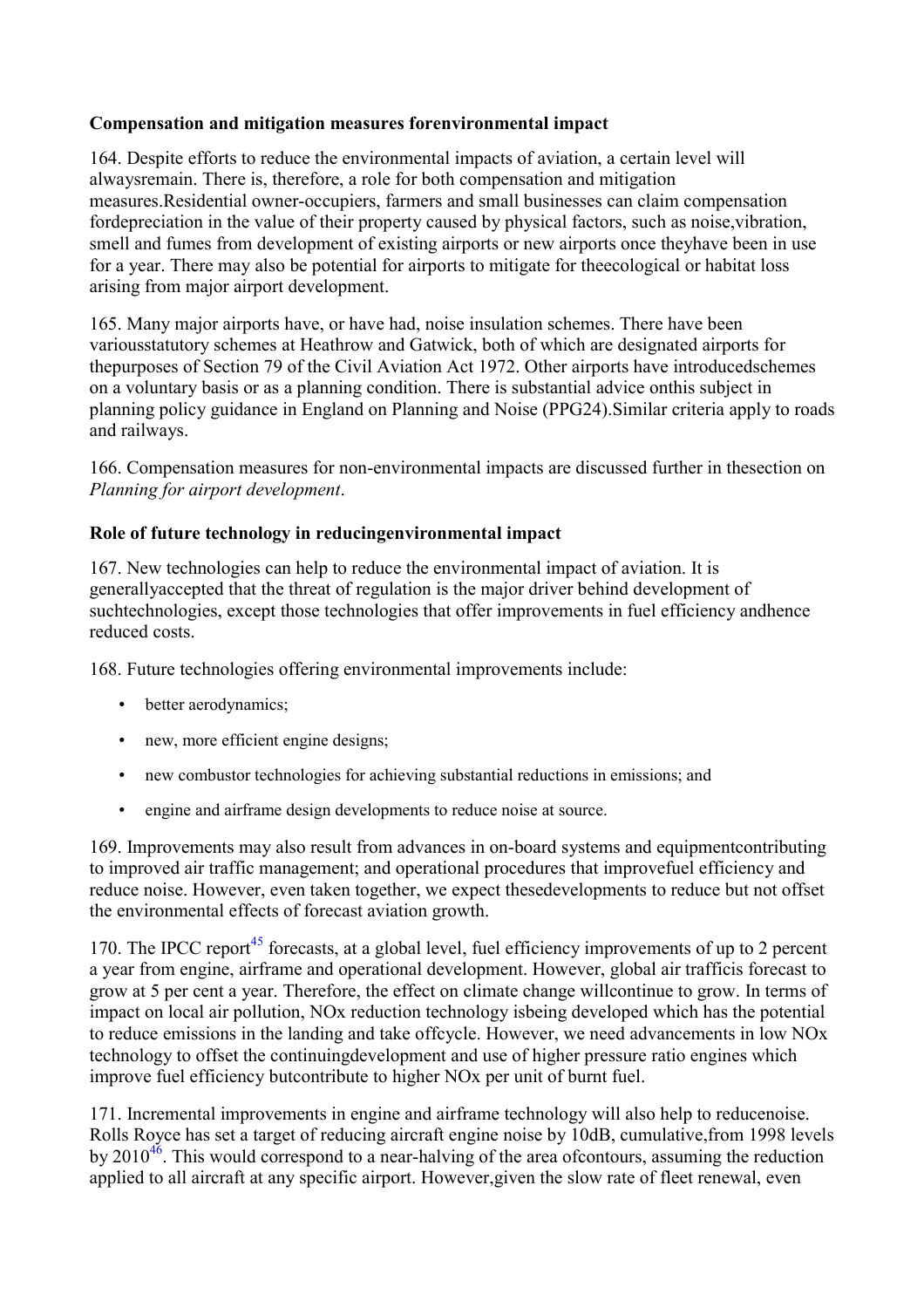such improvements are unlikely to provide muchheadroom against the forecast growth in demand for air travel.

172. Therefore, despite the improvements offered by incremental changes, to enable realimprovements in environmental impact, a step change in technology seems to be required.

#### **Questions on environmental effects**

a) To what extent should the Government rely on regulation to influence noise,emissions and other environmental effects of aviation, and to what extent areeconomic instruments or voluntary agreements more appropriate?

b) To what extent should there be a national framework for the assessment andmitigation of noise and local environmental effects at airports and to what extentshould the details be decided locally? For example, should limits for aircraft noiseand/or emissions be set around airports (where they do not already exist)?

c) If economic instruments were used to reflect the polluter pays principle, shouldsuch instruments be varied in relation to the sensitivity of location or operatingtime (for example for night flights)?

d) Is a balance between mitigation and compensation the best approach for localimpacts? Are there further steps the Government could take to mitigate theenvironmental effects of aviation?

e) In the long term, where should the UK concentrate its efforts in internationalnegotiations on environmental impacts?

f) What more could be done to encourage further development of future technologiesin this field?

31 ICAO divides jet and large turbo-prop aircraft into three categories (chapters) according to their noiselevel. Chapter 2 refers to subsonic jet aeroplanes for which either the application for certificate ofairworthiness or other equivalent prescribed procedure was carried out by the certificating authoritybefore 6 October 1977.

32 *Air Transport and the Environment: Towards meeting the challenges of sustainable development* COM(1999) final.

33 Kyoto Protocol, agreed in December 1997 by the United Nations Framework Convention on ClimateChange.

34 *Climate Change. The UK Programme*. DETR, November 2000.

35 *UK Greenhouse Gas Inventory, 1990 to 1997* DETR, November 1999.

36 *Communication from the European Commission on the Taxation of Aircraft Fuel* COM(2000)110 final D.

37 *The Air Quality Strategy for England, Scotland, Wales and Northern Ireland Working Together forClean Air* DETR, January 2000.

38 *An Economic Analysis of the National Air Quality Strategy Objectives An Interim Report of theInterdepartmental Group on Costs and Benefits* DETR, January 1999.

39 See previous footnote concerning the ANIS study (no. 16).

40 *Committee on the Problem of Noise: Final Report* Cmnd 2056, July 1963.

41 Designated airports are Heathrow, Gatwick and Stansted.

42 *Control of noise from civil aircraft: consultation paper* DETR, July 2000.

43 *The Valuation of Environmental Externalities: Full Report* prepared for the Department of Transportby Robert Tinch, April 1995.

44 *Night Restrictions at Heathrow, Gatwick and Stansted: A Guide to the Winter 1999/2000 Summer 2004 Regime* DETR, November 1999.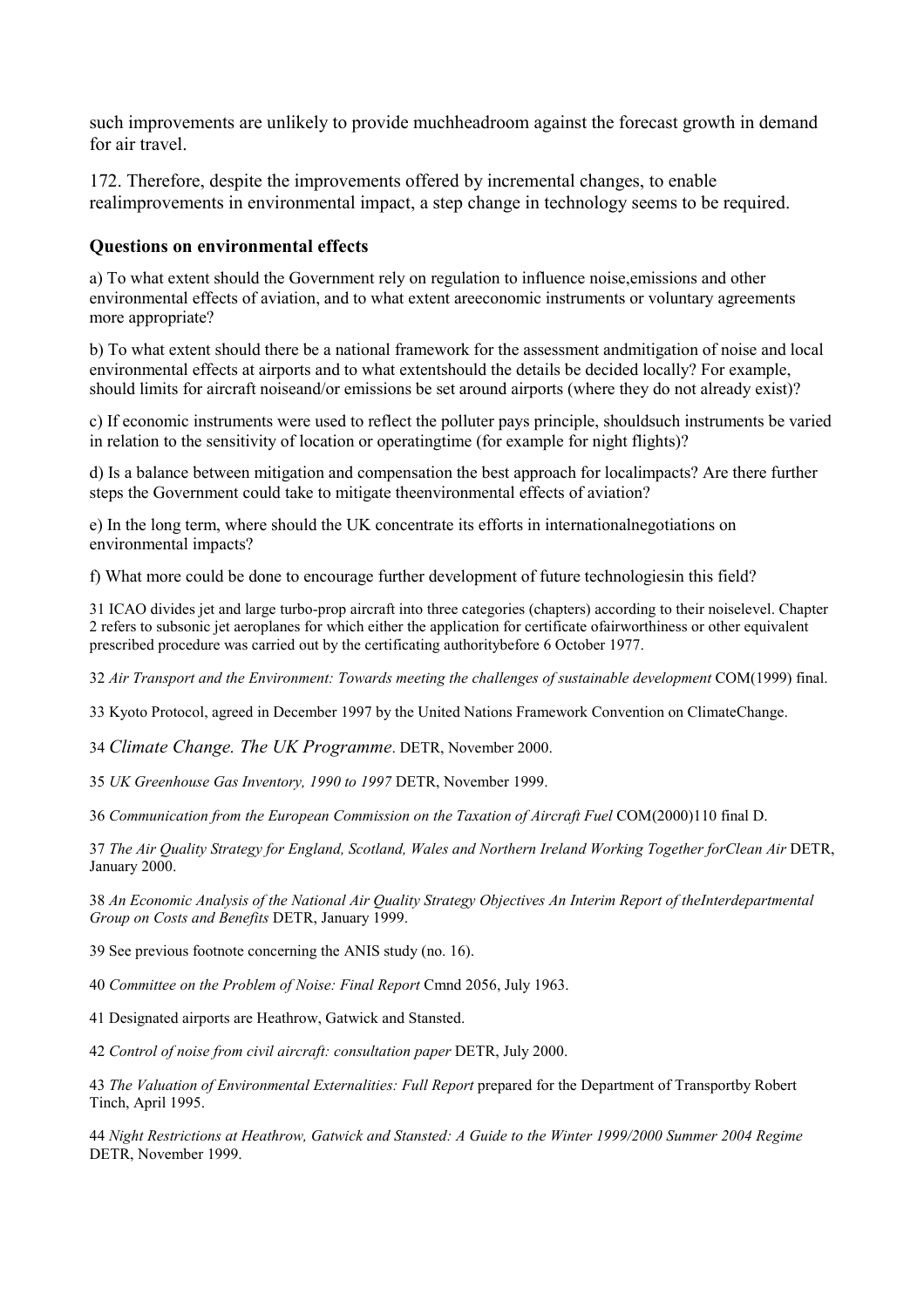*Aviation and the Global Atmosphere* Intergovernmental Panel on Climate Change, 1999.

*Study into the Potential Impact of Changes in Technology on the Development of Air Transport in the UK* prepared for the DETR by Arthur D Little Ltd, December 2000.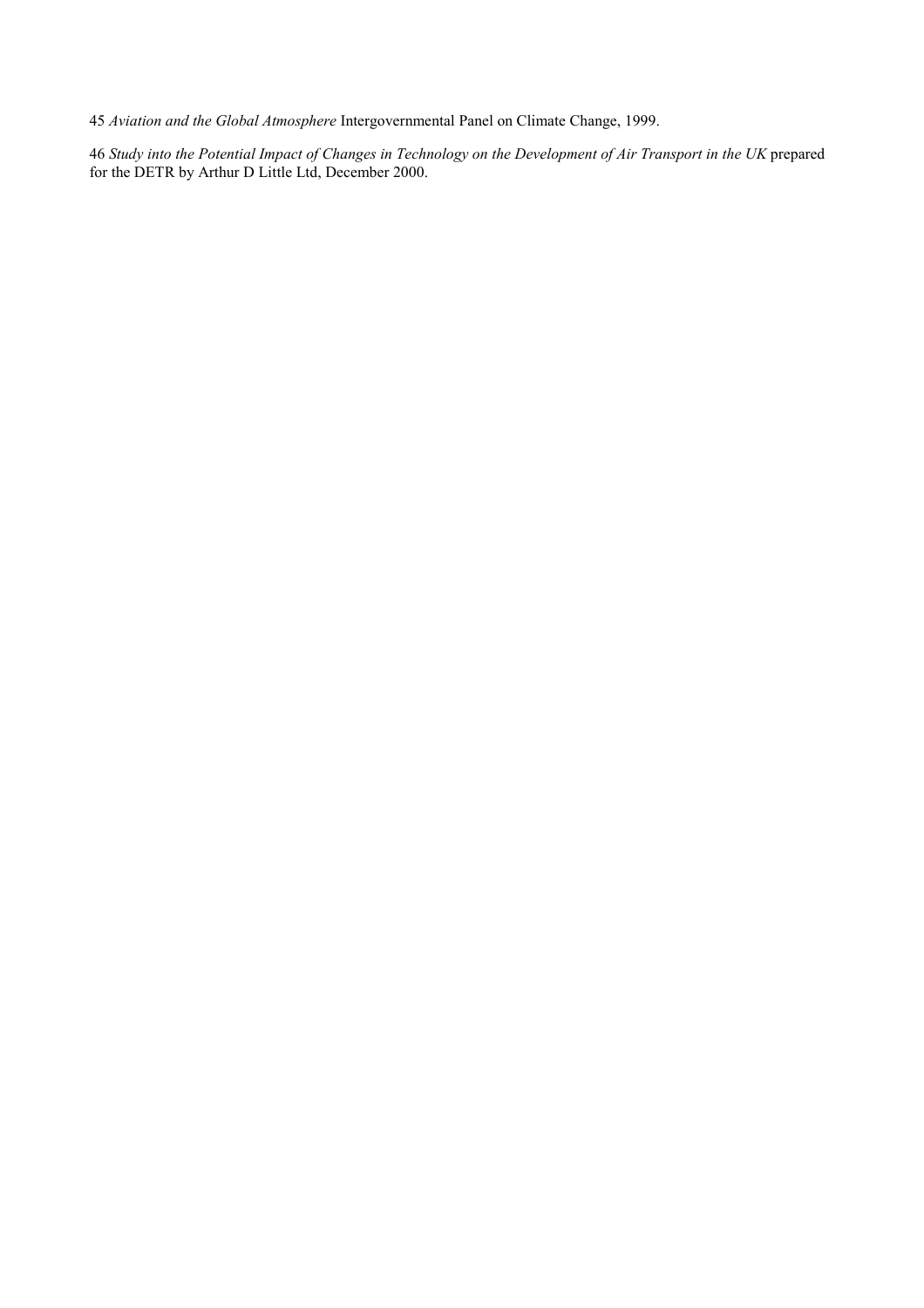# **Chapter Seven: Airports**

# **Airport capacity**

173. In considering the future of the aviation industry we need to think about how to make thebest use of out airport capacity, as well as if, when, where and how to provide newcapacity. This section concentrates on managing capacity. Consultation during this yearhas considered what methodology should be used when assessing options for additionalcapacity. We published the results of that consultation in November  $2000^{47}$ . Options andpackages for additional capacity will be the subject of the separate consultation documentson each region of the UK next year.

174. There are several possible ways ofmanaging airport capacity:

- through allocation of runwayslots;
- redistributing air traffic;
- encouraging certain types oftraffic;
- substitution between differentforms of transport; and
- making greater use of improvedtechnologies.

# **Slot Allocation**

175. At a general level, the provision and management of available airport slots largely dictatesan airports capacity.

176. The slot allocation regime at congested airports has been governed by a Europeanregulation<sup>[48](#page-7-0)</sup> since 1993. The regulation enshrines the IATA principle of the right ofhistoric precedence. Under this principle, an airline that holds a slot in one operatingseason has first claim on it in the next equivalent season, and indefinitely thereafter. Thisis known as grandfather rights. At congested airports, such as Heathrow, the overwhelmingmajority of slots are claimed on this basis each season.

177. The declared objectives of the European Regulation are to:

- ensure that where demand for slots exceeds supply, allocation is undertaken in aneutral, transparent and non-discriminatory way; and
- promote liberalisation, and facilitate competition and entry into the market, particularly on intra-EEA routes.

178. Analysis carried out by the  $CAA^{49}$  $CAA^{49}$  $CAA^{49}$  suggests that the second objective is not being met atthe most congested European airports. A primary factor in this is the lack of availability ofslots, particularly at peak periods.

179. Under the current system there is little if any incentive for airlines to surrender slots. Theregulation does not permit them to sell slots, although they may exchange them with otherairlines. However, it is generally recognised that a grey market already exists, whereexchanges of slots between airlines are accompanied by financial or other considerations.In 1999, the High Court decided that where two carriers exchanged slots, the co-ordinatorwas not required to consider whether money may have changed hands as part of the deal<sup>50</sup>.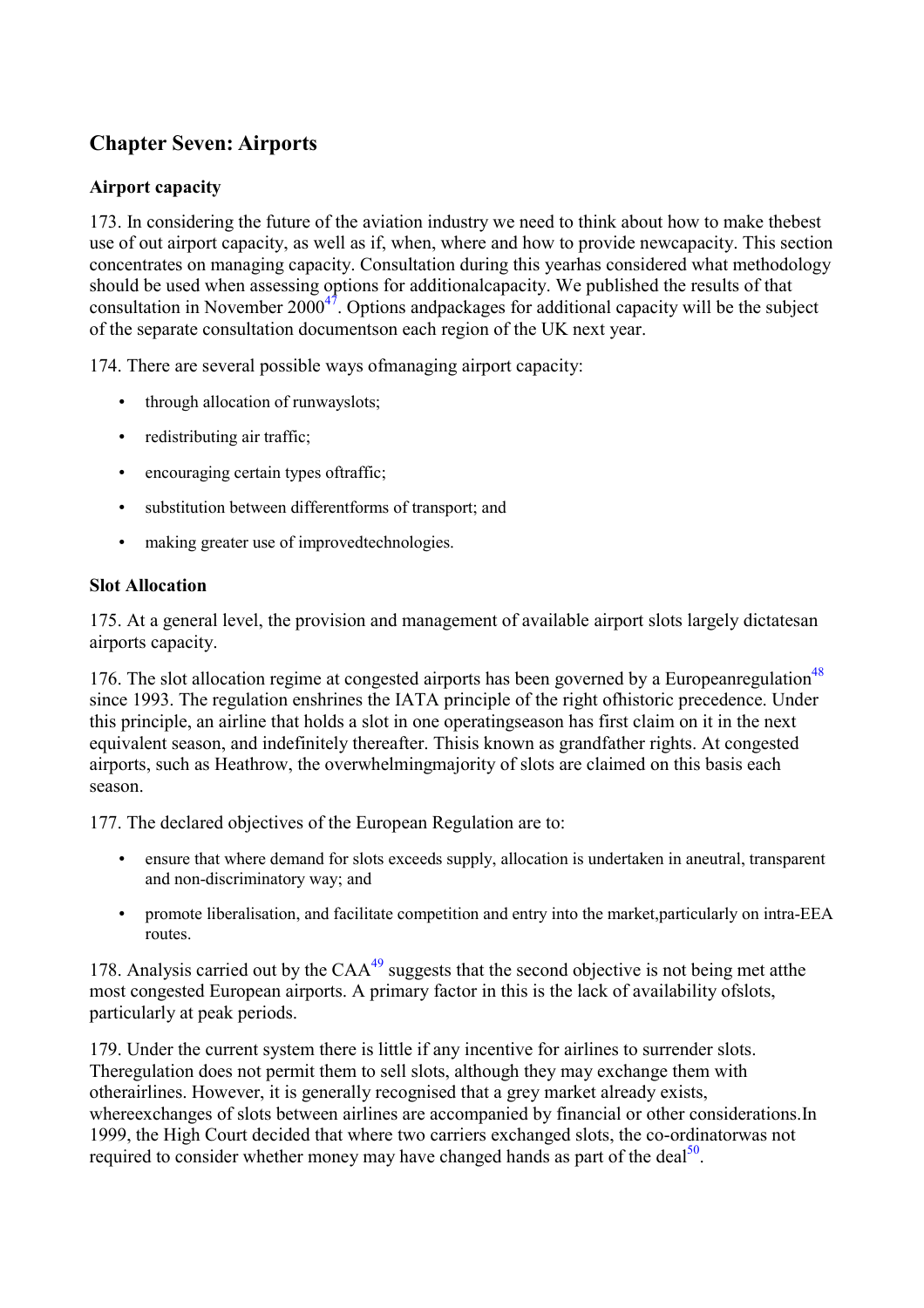180. In the absence of major new infrastructure, the only slots available tend to be the fewcreated by small-scale incremental increases in capacity. This shortage of slots may affectthe viability of new services. A carrier wishing to establish a new short haul service isunlikely to be able to obtain enough slots to operate a commercially viable service, andlong haul services may have to be offered with one rotation a day or fewer. This may notbe in the best interests of the travelling public.

181. Incumbent airlines may be able to start up new services, or increase frequencies on existingones, by shuffling their existing portfolio of slots, and by swapping with other incumbents.This has accelerated the trend to reassign slots at major airports to the most profitableroutes. These are mostly the intercontinental routes and others with high volumes ofbusiness passengers. This may mean that on thin routes (including many domesticservices), services primarily aimed at leisure travellers and all-cargo services might bereduced or squeezed out of the most congested airports. For example, during the 1990sBirmingham, Guernsey, Inverness and Liverpool lost their services to Heathrow andtherefore lost access to its worldwide network of routes. Frequencies have been reduced onother domestic routes out of Heathrow, such as Teesside and Leeds Bradford, and there hasbeen a considerable reduction in dedicated freighter movements and business aviationactivity at Heathrow.

182. If demand for air traffic cannot be met at its preferred airport, there are several responses.The demand may be suppressed, which may bring negative economic effects. It may bemet by another form of transport, but only relatively short air trips are readilysubstitutable. Or it may relocate. If this is to another UK airport, then the economicbenefits are not lost to the UK, and it may be locally beneficial. But some types of trafficwill choose to move to continental airports, with a potential loss to UK airlines and to theUK economy in general. Capacity constraints may also encourage the use of larger planeson current routes. The relative environmental effects, in terms of noise and emissions inparticular, would depend on age, engine and design of the aircraft.

183. The Government has said that it may be time to consider the benefits that the right ofhistoric precedence offers. Clearly it is important that any system of slot allocationprovides airlines with sufficient confidence in future allocation arrangements to invest inand develop routes. Grandfather rights give such confidence to incumbents, but may alsohave anti-competitive effects. We think that it is appropriate to review the steps necessaryto produce fair competition and promote the interests of the consumers.

184. In order to make the most efficient use of capacity, a market in slots might be created. Oneelement of this could be the auctioning of pool slots. In the absence of time limits ongrandfather rights, this would essentially mean newly created slots. But if there was arecycling process, the pool would be larger and would hold more peak-period slots.

185. Some have suggested that at least the majority of the revenue from auctioning slots shouldaccrue to the Government. This view is based on the fact that the value of a slot isprimarily generated by its scarcity value, rather than by anything the airline holding it hasdone. The Government has yet to take a view on how proceeds from such an auctionmight be used.

186. Additional efficiency could come from legitimising the buying and selling of slots. It isrecognised that the additional lubrication to the system provided by the grey market inslots, is on the whole desirable. But because closed deals are struck between two players,they do not deliver the full competitive benefits of an open market.

187. An open and transparent market in slots would encourage airlines to consider whetherthey genuinely needed to occupy slots at a congested airport or whether they couldrelocate their service.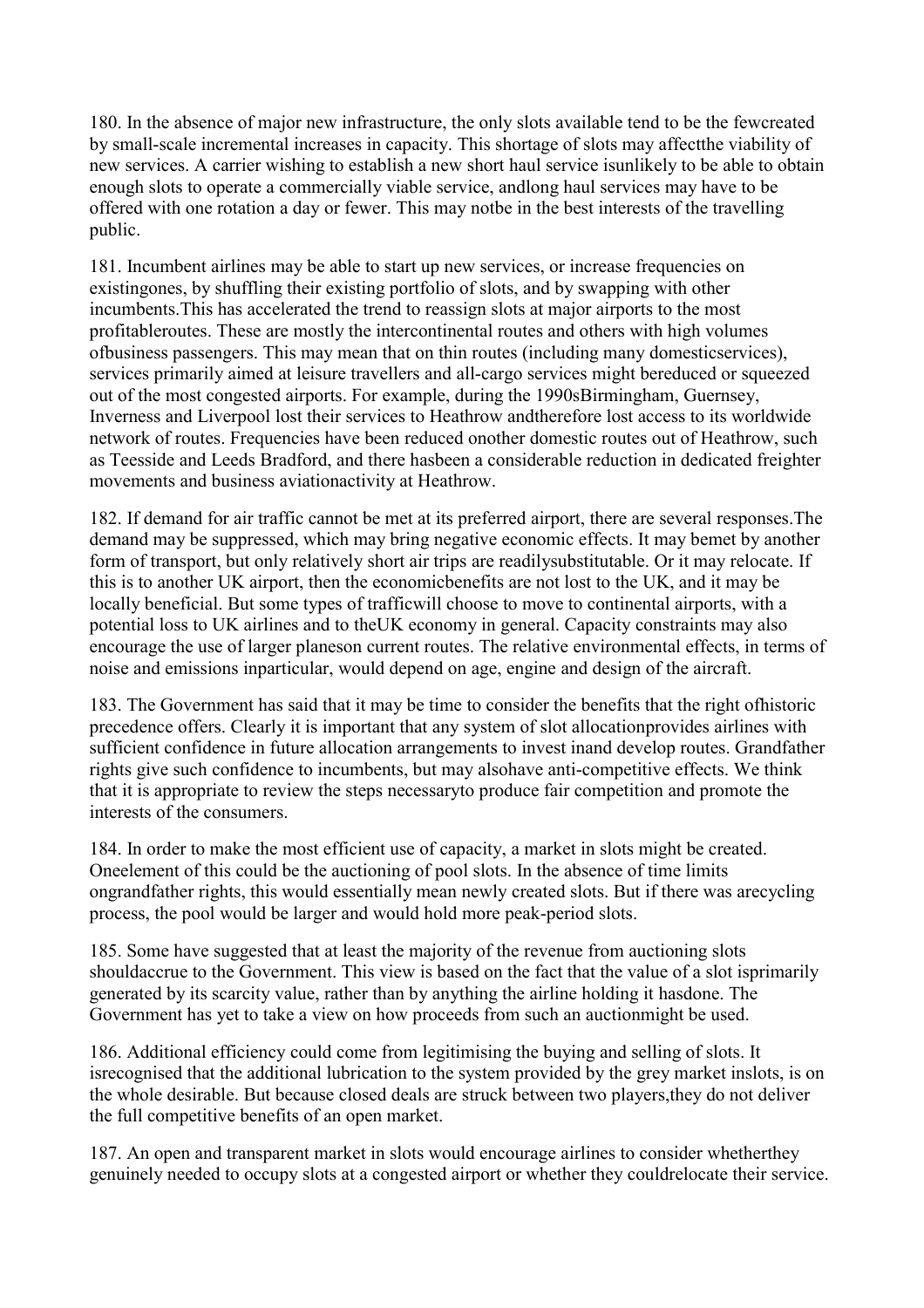It may also provide an opportunity for new entrants to get into themost congested hub airports. It is argued that this may favour airlines with the greatestability to pay. However, it seems likely that each airlines bid would be conditioned by therevenue it anticipates from that service. The result could be greater competition betweenmajor airlines on certain routes, but with some routes being displaced to less congestedairports.

188. It is argued that a market in slots could accentuate the trend towards squeezing thindomestic routes out of the principal hub airports. However, at present a carrier wishing toextend its route network must generally find the necessary slots from within its existingslot portfolio. Domestic routes may therefore be at greater risk under existing conditionsthan they would be under a regime that permitted slot auctioning and trading.

189. The Government believes that the establishment of a transparent market in slots would bea means of improving the use of a scarce resource. We intend to press for this principle tobe reflected in the European Regulation, so as to allow secondary trading of slots betweenair carriers and the auctioning of new and recycled slots. But we recognise that unfetteredtrading might have undesirable consequences and we might need to incorporate safeguardsinto the system. These could include:

- a requirement for traded slots to be returned to the pool after a certain number ofyears;
- powers for slots to be protected for services to and from peripheral or developmentregions, and to prevent them from being traded away from that route;
- provision for parties other than airlines (such as local authorities) to secure slots and franchise their operation; and
- measures to supplement general competition law to prevent carriers exploiting themarket in slots for anti-competitive purposes or to abuse a dominant position.

190. Questions arise about where and how environmental considerations might be fed into theslot allocation process. It is possible that the slot allocation regime could be adjusted toreflect them. The European Commission raised this as an issue in its proposal to revise theslot allocation regime, issued in July 2000. It suggested that airlines might be preventedfrom substituting less environmentally friendly aircraft than they currently use in anygiven slot. But this might seriously affect the ability of carriers to respond to changes inmarket conditions.

# **Redistribution of Air Traffic**

191. In examining the use of any given level of future airport or airspace capacity, we couldconsider measures to redistribute air traffic.

192. The main regulatory mechanism for redistributing traffic would be the *imposition of trafficdistribution rules* (TDRs). TDRs would have to be used in line with the rules on nondiscriminationand other requirements of the EC Market Access Regulation<sup>51</sup>. TDRs applyto the London airports and in Scotland. The current London TDRs, which date from1991, restrict the use of all-freight services and business aviation at Heathrow and Gatwickduring peak hours. However, nothing in the legislation prevents a positive rule that mightstate that a particular type of air traffic could only use one particular airport. Moreextensive use of TDRs would be a significant intervention in the market. There wouldneed to be clear net benefits to the efficient operation of the aviation market in the UKas a whole, to offset any disadvantages to operators and customers.

193. An alternative mechanism for redistribution might be the *introduction of higher chargesat congested airports*. The scope for action is limited. Both ICAO guidelines and theUKUS bilateral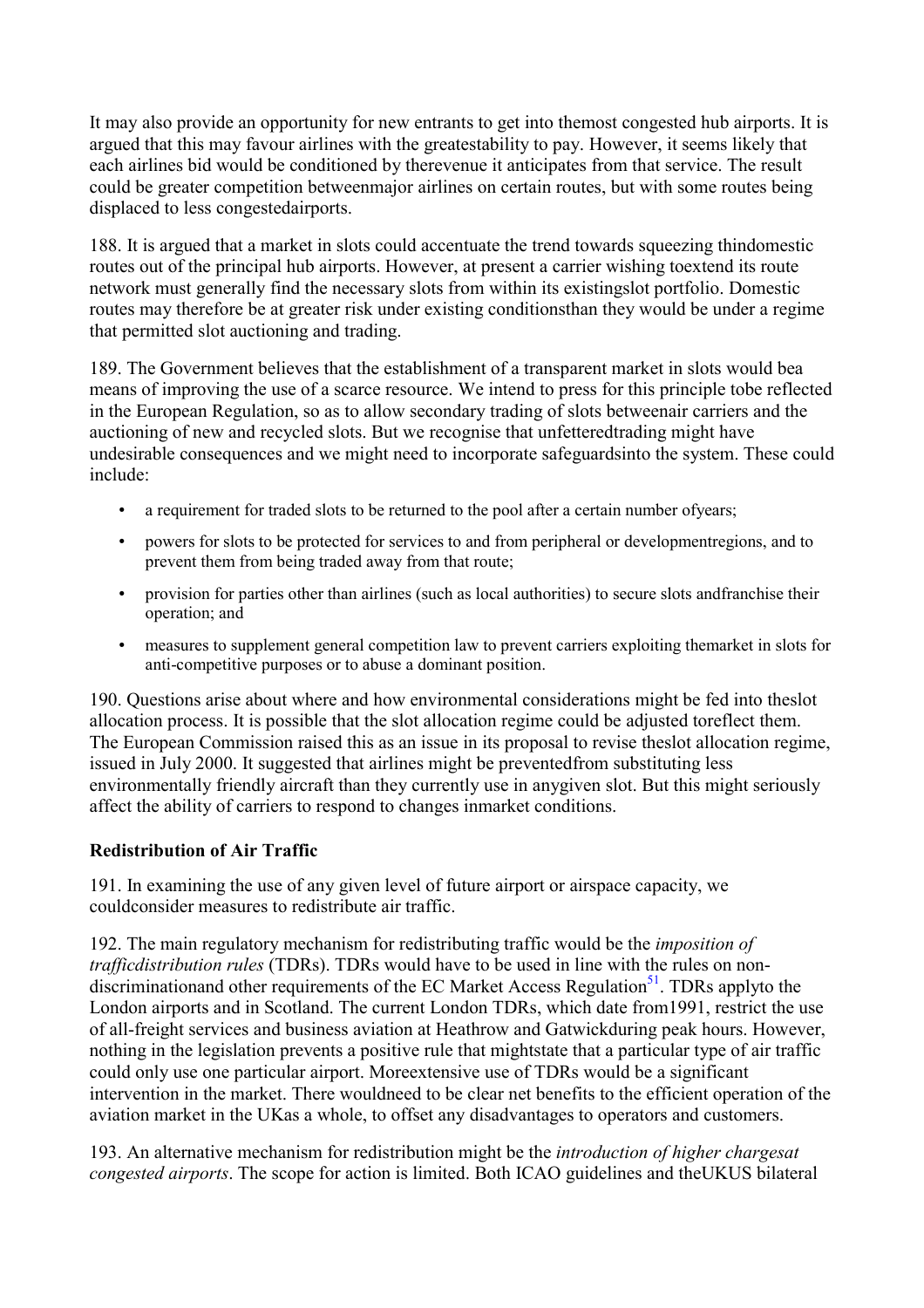agreement Bermuda II emphasise that the charges that airports levy onairlines should be limited, in broad terms, to the recovery of the costs of providing facilitiesand services to airport users plus a reasonable return.

194. At present most airports operate a single till, whereby profit from retail and other onsiteactivities by airport operators is taken into account when calculating how much to recoverthrough airport charges. This is not a statutory requirement, but flows from ICAOguidelines. The Monopolies and Mergers Commission (now the CompetitionCommission), in its 1996 review of the BAA London airports, concluded that charges atthese airports are, as a result, significantly lower than the cost of providing facilities andservices to airport users.

195. In its preparation for the next quinquennial reviews of the BAA London airports andManchester Airport, the CAA intends to initiate a fundamental debate on the advantagesand disadvantages of adhering to the single till principle. It is concerned that the single tillmay distort investment priorities and incentives, and have the perverse effect of reducinguser charges at congested airports where the natural market response would be to increasethe price of use.

196. The UK and a number of other countries argued strongly at a recent ICAO conferencethat there should be flexibility to move away from the single till under certaincircumstances. The ICAO secretariat will carry out further work on the subject followingthe Councils endorsement of the report of this conference.

197. Charges might have to be very much higher than the current, cross-subsidised levels tocause a significant redistribution of traffic. DETRs *Air Traffic Forecasts* 2000 include asensitivity test which indicates that a 50 per cent increase in all airport charges would resultin a 7.5 per cent reduction in total demand. However, this does not indicate the effects ofraising charges selectively at particular airports, or the impact on particular types of traffic.

198. A more targeted option might be for airport operators to *implement differential scaleswithin airport charges*. This could encourage particular types of traffic to use off-peak hourswhere possible. The price mechanism could also be used to persuade traffic to opt for oneairport rather than another. To some extent, this will happen through the free play of themarket, as airports compete for traffic. But it can be argued that a more proactive approachfrom Government might be needed. The application of levies at congested airports couldalso help to ensure that the aviation industry covers the additional external costs ofcongestion. There is, however, an internationally accepted provision in the ChicagoConvention that aviation should not be taxed simply to enter, exit or travel throughnational airspace.

# **Encourage Certain Types of Traffic**

199. Alternatively the Government could choose to encourage certain types of traffic overothers. One of the policy objectives in the 1985 airports white paper $52$  was to support the leading position of Heathrow and Gatwick among the worlds major international airportsand interlining centres. Some have suggested that the reference to interlining orconnecting traffic is no longer appropriate given the shortage of capacity, and thataccommodating point to point traffic should be the priority.

200. A recent study by the  $CAA<sup>53</sup>$  concluded that the economic case for favouring eitherinterlining or point to point traffic at congested airports was not clear. Connecting trafficbrings clear benefits to UK airlines by enabling them to offer more services to moredestinations, to spread risk and to compete more effectively with foreign airlines. The greateroutput of UK airlines may generate benefits for the UK economy. For UK passengers, theeffects are mixed. The benefits of more services may be offset by the inability to use their firstchoice airport. In practice, however, the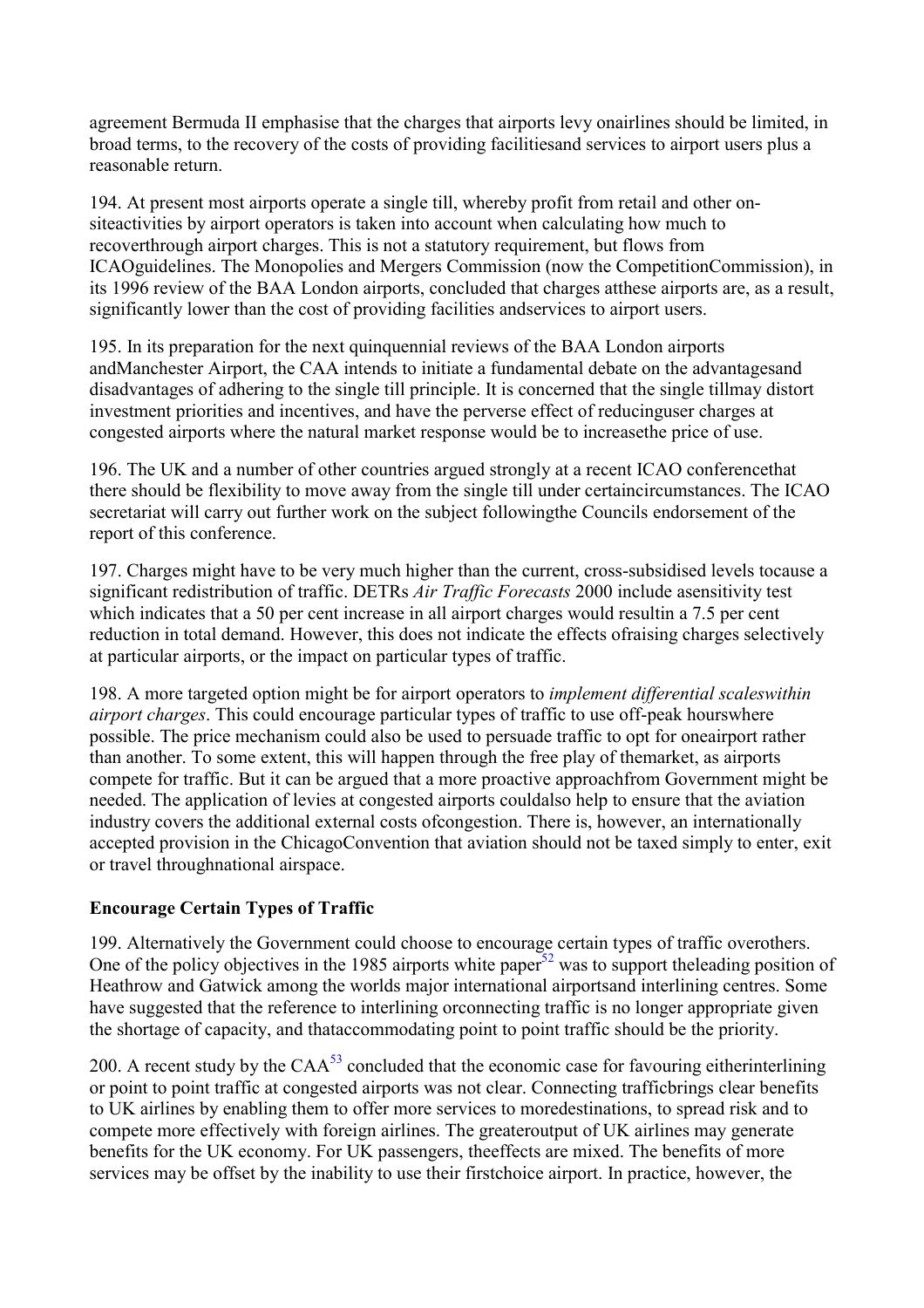Government has little scope for encouraging ordiscouraging such traffic, since much depends on carriers commercial policies.

# **Substitution Between Different Forms of Transport**

201. Transfer of a significant number of short haul air passengers to other forms of transportcould help to free slots at congested airports. However, we need to consider the economicand environmental effects of substitution between different forms of transport, as well aspassengers willingness to substitute. We discuss this issue further in the section onIntegrated transport.

202. If the Government decided to encourage transfer from air to an alternative form oftransport for short journeys, one possibility would be to introduce a TDR prohibiting useof the main hub airports by services of less than a certain journey time. The EuropeanCommission has suggested that routes where adequate surface links exist should receivelower priority in the slot allocation process. This could have significant implications forconnecting traffic and for those parts of the country which at present rely heavily ondomestic air services for such connections.

# **Capacity at Regional Airports**

203. DETRs regional consultation documents, which will be published next year, will be basedon a series of regional airport studies. These provide information on the forecast demandfor additional airport capacity in specific regions. They appraise the economic,environmental and social impacts of a range of levels of capacity and varying distributionsof capacity between airports, to consider the best use of capacity in each region.

204. The study of airports in the south east and east of England will consider whether theGovernment should encourage growth at regional airports in order to cater for some of thedemand currently met by south east airports, bearing in mind that some 80 per cent of allpassengers who end their journey at Gatwick and Heathrow airports have a finaldestination in the south east.

205. The regional airport studies have appraised four different national policy scenarios ineach region:

- continuation of current trends:
- constrained growth;
- facilitating growth; and
- south east capacity constraint.

206. The continuation of current trends scenario is intended to provide a baseline againstwhich other scenarios can be evaluated. It broadly assumes that the existing aviation,environmental and fiscal policies remain in place, that current commercial trendscontinue, and that increasing market maturity leads to gradually declining rates of growthin the demand for air travel over the next 30 years.

207. The constrained growth scenario assumes the imposition of strict constraints on airportcapacity, either throughout the UK or with growth permitted only at a limited number ofairports where the environmental impacts of expansion would be comparatively small. Thescenario also assumes the introduction of fiscal measures to suppress demand.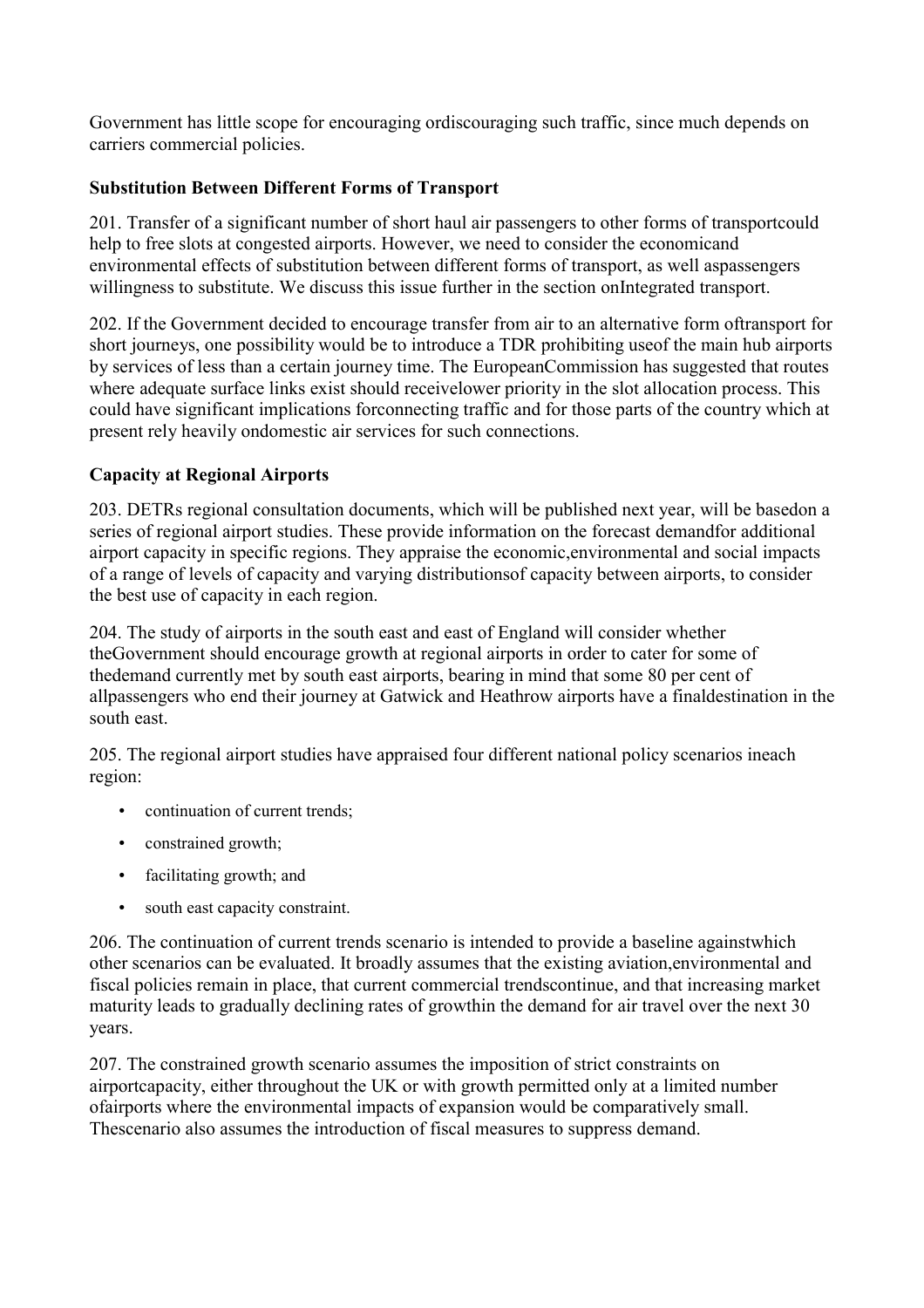208. The facilitating growth scenario assumes a policy stance of catering for, and in somerespects positively encouraging, the anticipated growth in demand. It assumes strongeconomic growth, the adoption of fully open skies policies, a benign fiscal climate, noconstraints on capacity at any UK airports and the ready availability of capital for thenecessary investment.

209. The south east capacity constraint scenario assumes strict constraints in the south east ofEngland, with no new terminal or runway capacity at any of the major London airportsabove what is already envisaged in the land-use planning system, but with no constraintson the growth of regional airports.

210. Further details of the implications for each of the major regional airports, and of the localand regional impacts, will be set out in the regional consultation documents.

# **Role of Future Technology**

211. New technologies may offer substantial efficiency improvements at many airports, helpingto increase capacity on the runways and within the airport terminal. The potential benefitof future technology in reducing environmental impacts is addressed in the chapter on*Environmental effects*.

212. Better use of runway capacity may be achieved through use of aircraft surface managementsystems. These may improve efficiency by reducing taxiing times and ensuring the timelydelivery of departing aircraft to the runway. To date, these systems are only concepts andEuropean studies are currently developing demonstrator models. Their implementationtimeframe is therefore long term. However, BAA has been participating in a study atHeathrow airport and initial results have shown that taxi times can be successfullyreduced, saving time and also reducing fuel burn and therefore emissions. BAA isreviewing the possibility for similar initiatives at its other airports.

213. New technologies may also offer benefits to airborne movement rates at airports.Technologies that reduce, or give warning of, wake vortex effects, could increase runwayutilisation through reduced aircraft separations whilst maintaining safety. But such systemsare still at the research stage. An arrivals management system (AMS) could also optimisetraffic flow in and around the airport, increasing runway rates and reducing time spent inthe holding pattern. There are several research centres across Europe involved in thedevelopment of arrivals management and associated tools. At present, such systems are atthe prototype stage with a few basic systems starting to be deployed, for example atFrankfurt airport. Departure management systems (DMS) follow a similar approach,optimising the spacing and ordering of the outbound traffic. It is expected that DMS willbe developed after AMS and implemented in the medium to long term.

214. Further benefits may be obtained from satellite-based precision guidance systems thatcould allow a higher frequency of departures per runway, and the simultaneous use ofclosely spaced parallel runways. The potential environmental impacts of such technologieswill need to be considered.

215. There is also intense pressure for airports to be more efficient and to provide a betterquality of service to customers through improved ticketing, passenger management,security systems and baggage and freight processing. Various technologies may help toimprove efficiency: e-ticketing, which helps to make check-in more efficient, is being usedincreasingly; trials are taking place on use of chip cards and radio frequency tags forpassenger and baggage identification which should help to reduce transaction time; andnew screening techniques and passenger identification systems are also being developed.IATA and ISO (International Organisation for Standardisation) common standards arebeing developed to enable interoperability between airports and airlines.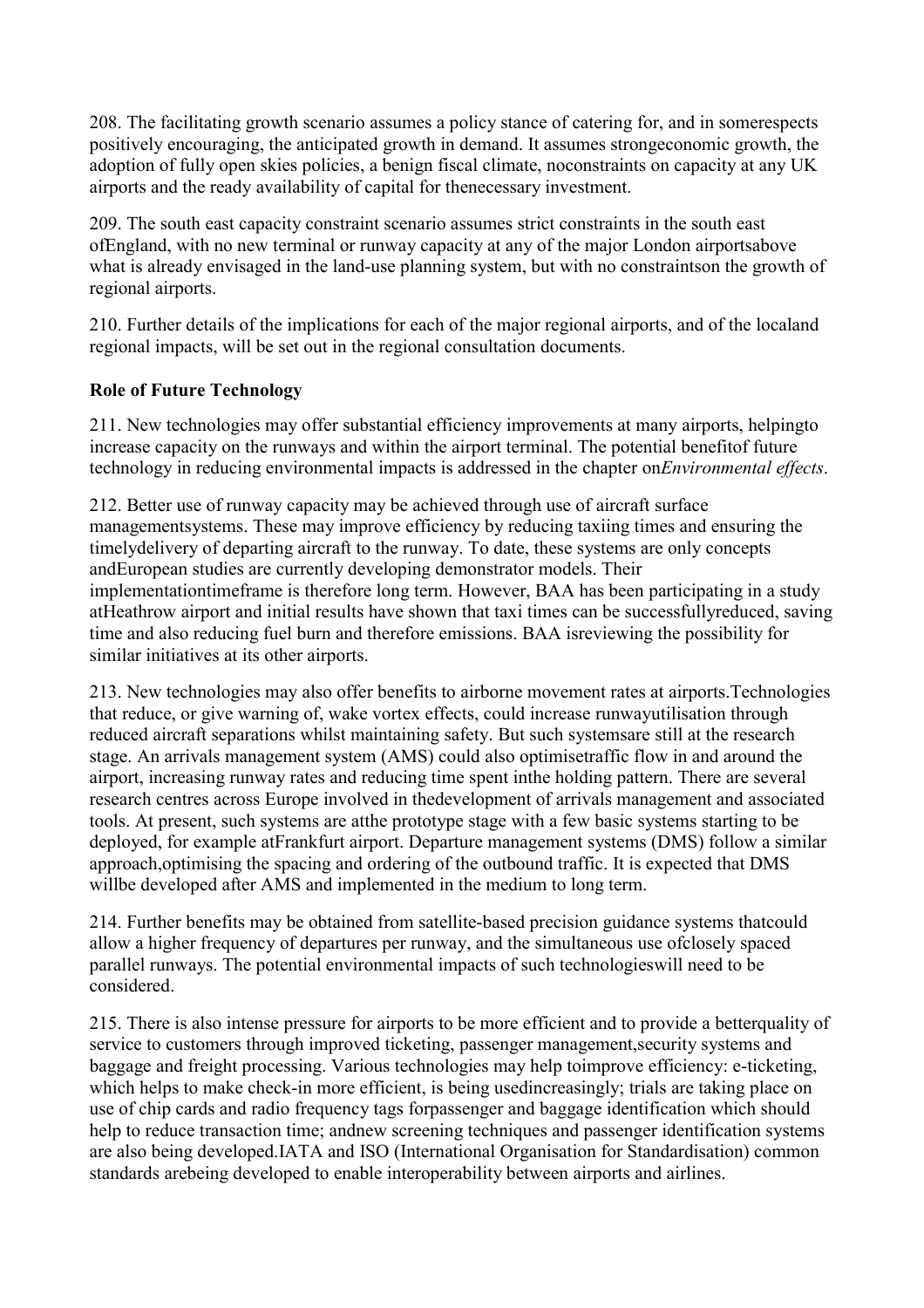# **Questions on airport capacity**

a) Would it be desirable to implement new policies in order to make best use of airportcapacity? If so, what policies should be implemented?

b) Should the slot allocation regime be adjusted to take environmental considerationsinto account?

c) What are the arguments for and against raising the cost of using airports wheredemand exceeds capacity?

d) How can future technologies to reduce capacity constraints at existing airports bestbe used? How can the Government and the aviation industry encourage thedevelopment of such technologies?

#### **Airport competition and ownership**

216. The Government believes that the interests of consumers are generally best served bycompetition in a liberalised market. However, airports by their nature operate in asomewhat different environment. The integrated transport white paper made it clear thatairports cannot be viewed in isolation from each other. They both compete with andcomplement each other to some extent. Each region will face specific issues in this areaand the separate regional consultation documents will consider how each region might bebest served by its airports.

217. Competition between airports may bring indirect benefits to the travelling public, but thefirst line customers are the airlines rather than the passengers. Whether the benefits fromairport competition, such as improved service provision or lower airport user charges, willpass through to passengers will depend on the competitiveness of the airline market.Airport competition must therefore be considered in terms of impacts on both airlines andpassengers.

218. Co-operation between airports may also have a role to play. For instance, where theprincipal airport in a region becomes congested, there may be a role for co-operation withother airports within that region to encourage the most efficient use of airportinfrastructure and to facilitate the financing of major investment in infrastructure atrelatively small airports, where desirable. There may also be economies of scale, andsmaller airports may be able to draw on the skills or knowledge of the larger airport.However, co-operation must take account of the Competition Act 1998. The Act allowsco-operation where users can be seen to benefit, but it prohibits agreements and practicesthat might affect trade and prevent, distort or restrict competition. It also prohibits theabuse of a dominant position. Any direct cross-subsidy should be avoided.

219. The Chancellor announced in the 1999 Budget that the Deputy Prime Minister wouldundertake a review of competition in the airports sector. The objective was to considerhow best to further the long term interests of UK airport users and the travellingpublic. The conclusions of the review were announced in the pre-budget report inNovember 2000.

220. As the BAA London airports handle the great majority of air traffic passing through theUK, an important consideration was whether separating the ownership of these airportswould generate competition between them and deliver passenger benefits. The conclusionwas that the scope for such competition was currently constrained by the lack of unusedcapacity in the system, and by the planning regime, which means that decisions onwhether there should be substantial new airport infrastructure in south east England will inpractice be a matter for Government. If the BAA airports were in separate ownership atpresent, it is unlikely that they would be able to compete more vigorously for new trafficthan they already do. The Government has therefore decided that for the time being itwill not pursue further the possibility of breaking up BAA.

221. The review did conclude however, that the existing economic regulatory regime should berefined and that the creation of a transparent market in slots at the most congestedairports would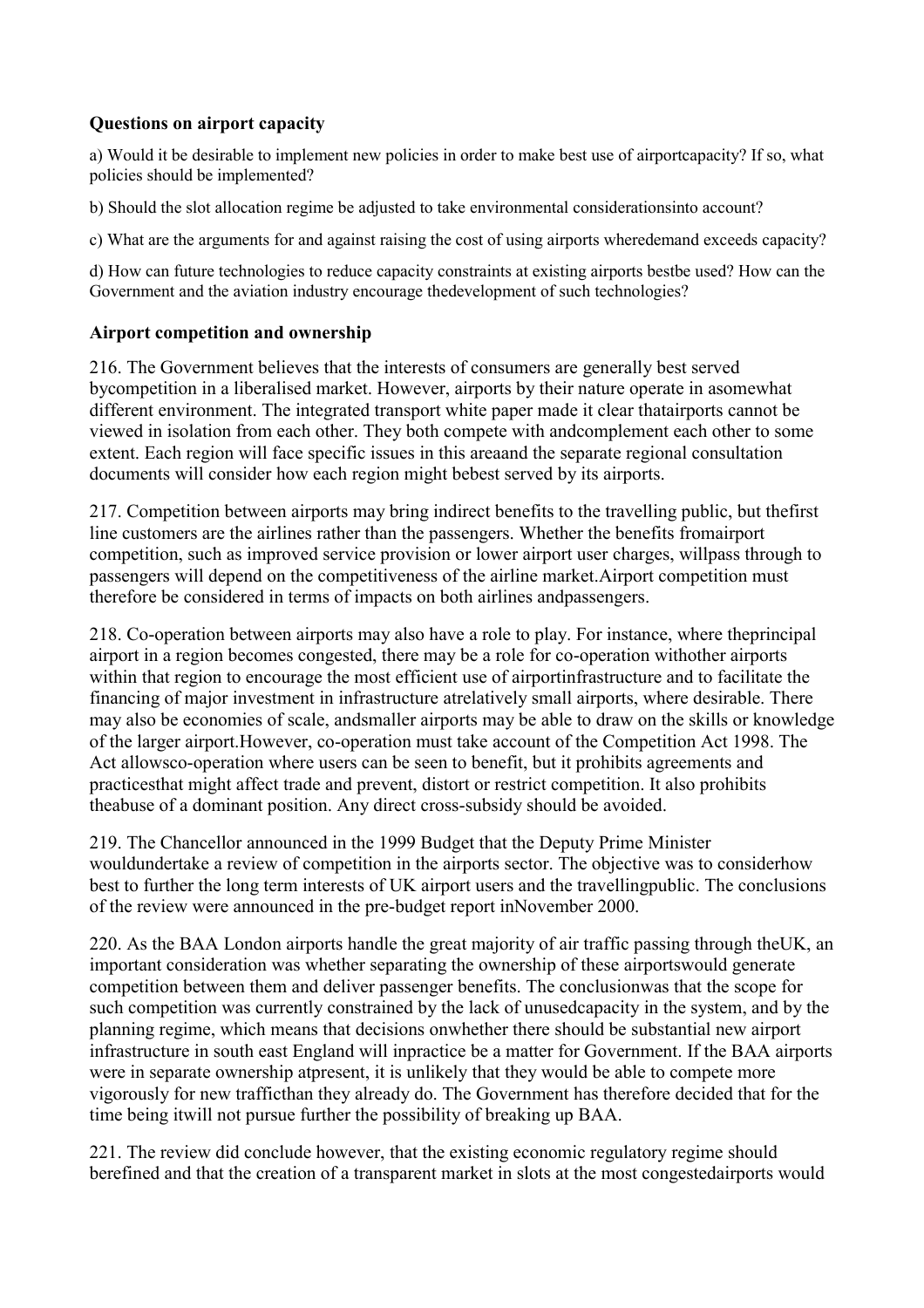bring significant passenger benefits. We will work with the CAA to developmodifications to the current regulatory regime to improve incentives for timely investmentand improved quality of service.

222. The CAA produced a paper in July 2000 on what might be done within the existinglegislative framework. The options include abolition or adjustment of the single till, underwhich revenues from non-aeronautical activity at an airport are used, in effect, to subsidiseairport user charges. The boundaries of the price cap might also be adjusted, to includeservices provided on a monopoly basis and to exclude those where there is competition.We might also consider the possibility of bringing competition into more areas of serviceprovision. The Government will provide input into the CAAs review process.

223. The Government has also identified several possible proposals for change that would orcould require changes to primary legislation:

- permit the CAA, rather than the Competition Commission, to undertake aninvestigation before they set the price cap, the Competition Commission assuming anappellate role;
- give the CAA concurrent powers with the Director General of Fair Trading to enforcegeneral competition law (Competition Act 1998 and monopoly provisions of the FairTrading Act 1973) in the airports sector;
- give the CAA a new primary statutory duty to promote the interests of consumers;
- give the CAA reserve powers to set minimum quality of service standards where itconsiders that either an airport or its users are acting unreasonably in failing to reachvoluntary agreements, and introduce financial penalties for failing to comply with these;
- extend the period for which the price cap is set to perhaps 10 years, to reduceregulatory risk; and
- allow long term contracts between airlines and airports for the provision of dedicatedinfrastructure to fall outside the price cap for the duration of the contract.

224. Competition between airports is not limited to airports within the UK. For a proportion ofpassengers, the major European airports are competitors with the major UK hubs for manydestinations. Some 1.5 million passengers a year start an air journey from a UK airportoutside south east England and make an onwards connection at an overseas airport<sup>54</sup>. Further information on the impacts of the development of continental airports is includedin the section on *International context*.

#### **Questions on airport competition andownership**

a) Does the current economic regulatory regime for airports properly safeguard againstabuse of position? Does it provide the right signals to the airport about timelyinvestment? How might it be improved?

#### **Planning for airport development**

225. Expansion of an existingairport or development of anew site is likely to have amajor effect on surroundingareas. Airports have thepotential to create considerabledevelopment pressures. Theseare not only in respect ofairport operations themselves,but also through wider effects.In particular, there may beincreased demand for housing,schools, hospitals and otherservices to support additionalemployees and their families,as well as pressures associatedwith secondary employmentstimulated by the airport. Newand expanded surface accessfacilities may also be needed.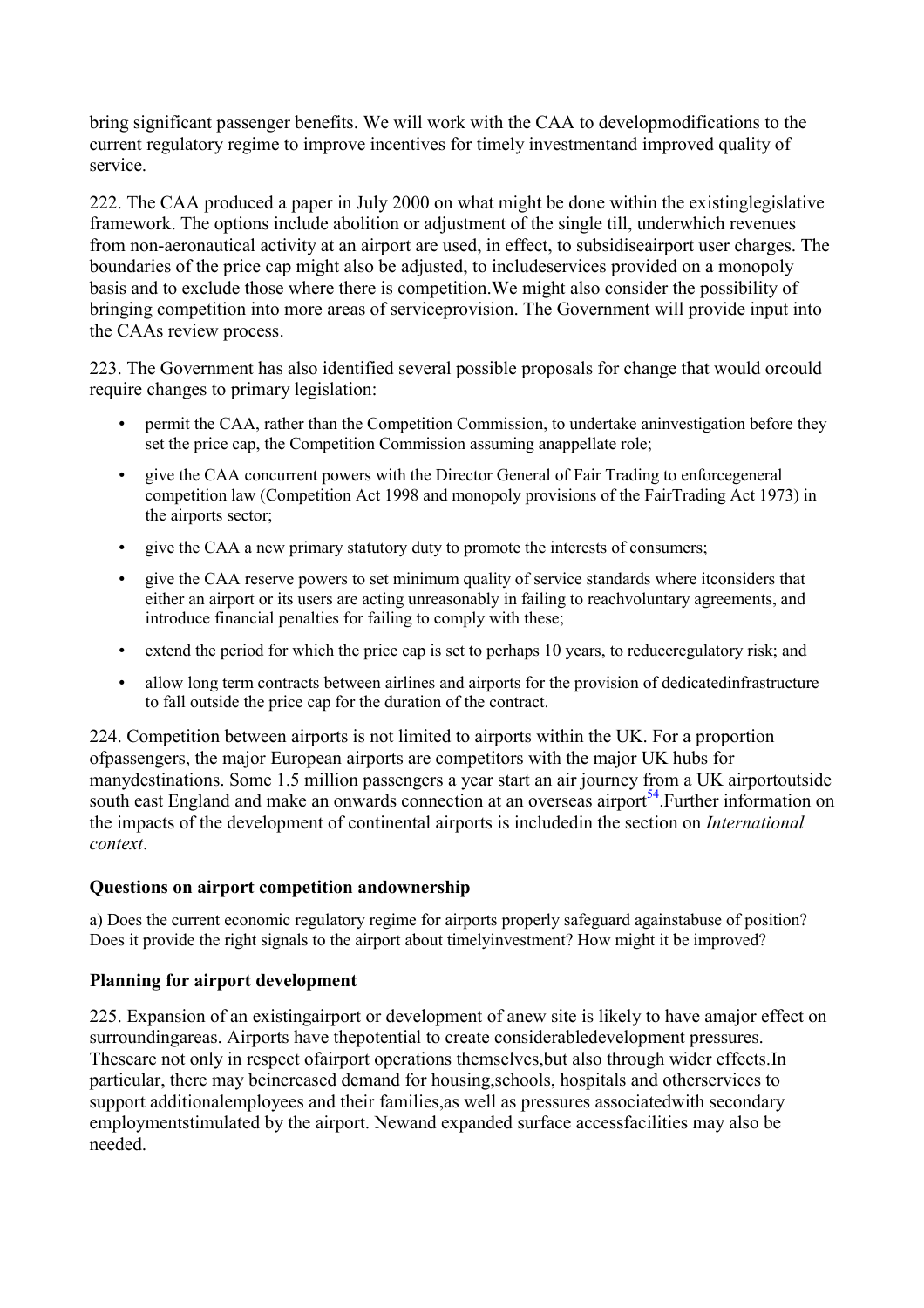226. Airport expansion or development of a new site may result in increased demand for thedevelopment of greenfield sites. The Government is seeking to protect the countrysideagainst unnecessary development and to promote an urban renaissance by encouragingnew development to take place on previously-developed land in existing towns and cities.The white paper on rural policy in England, *Our Countryside: the Future: A Fair Deal forRural England,* and the white paper on urban policy in England, *Our Towns and Cities:The Future. Delivering an Urban Renaissance*, both published in November 2000, give moreinformation. The Government has set a specific target that by 2008, 60 per cent ofadditional homes should be built on previouslydeveloped land and through conversion ofexisting buildings. Airport development needs to be planned in a way which does notundermine these objectives and, wherever possible, supports them.

227. Land-use planning is essential to ensuring that future development of airports issustainable. Before decisions can be taken about development of additional airportcapacity at new or existing sites, the full impact needs to be assessed, in terms of economic,environmental and social consequences. We need solutions that integrate the impact ofthe airport development with its implications for commercial development, housing,services and surface transport access.

228. At regional level in England both the new regional spatial strategies, Regional PlanningGuidance (RPG), and the Regional Development Agency (RDA) strategies have a majorrole to play in planning airport development. RPG and RDA strategies are intended to bemutually reinforcing and both should take account of national airport policy. Equally, objectives set out in RPG and RDA strategies should be taken into account whenconsidering major airport development. Decisions about the timing of airport developmentalso need to link with the objectives for infrastructure provision set out in RPG, regionaltransport strategies (which are an integral part of RPG), local authorities developmentplans and local transport plans.

229. In Scotland, decisions about airport development should similarly link with the nationalplanning policy guidelines, structure and local plans and local transport strategies.Decisions in Wales should link with development plans and local transport plans. InNorthern Ireland, decisions will need to link with regional development strategies andregional planning policy statements.

# **Handling of Major Projects**

230. It takes far too long to process major projects through to a decision. The process is lengthy,unwieldy and expensive for all concerned. That is why the Government published aconsultation paper in 1999 on streamlining the processing of major projects through theplanning system in England<sup>55</sup>. This was part of the modernising planning agenda. Itfocused on projects of national significance, such as new or expanded airports. The purposewas to cut unnecessary and costly delays in decision-making whilst continuing to ensurethat people have an adequate opportunity to contribute their views.

231. One of the proposals in the consultation paper was that statements of national policyshould be published before major projects were considered in the planning system. Thesewould set a clear national policy framework for the consideration of specific projects andthereby avoid unnecessary speculation and debate at subsequent planning inquiries.

232. The air transport white paper could provide such a national policy statement for airportdevelopment. Consequently, subsequent revisions of RPG, or national planning policyguidelines in Scotland, and structure and unitary development plans in the relevantregions would need to reflect this.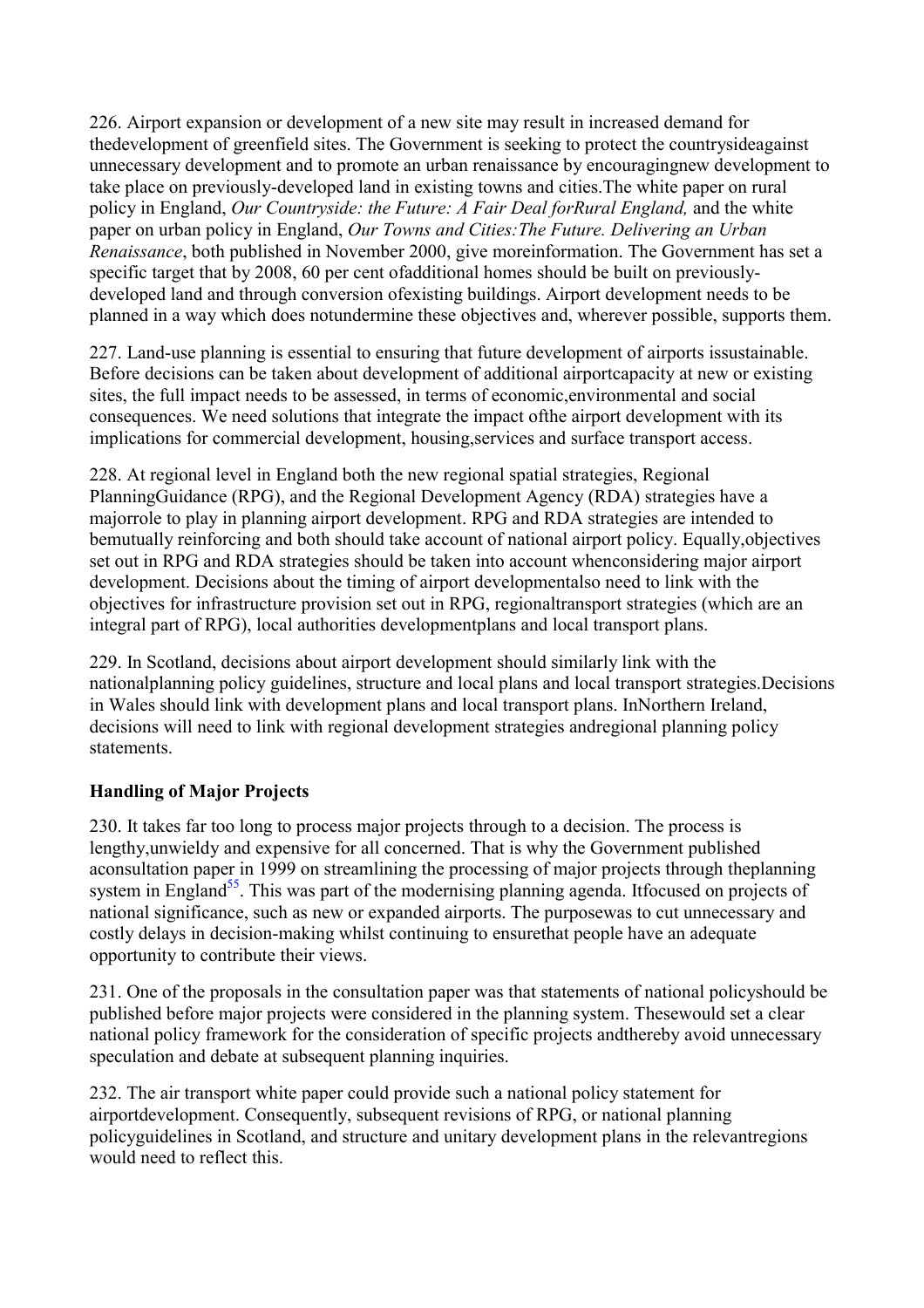233. In advance of the air transport white paper, consideration of airport matters shouldcontinue to take account of policies set out in the integrated transport white paper, as wellas existing planning and airport policy.

# **Planning and The Environment**

234. The planning system has an important role to play in controlling and mitigating theenvironmental effects of airport development. These include effects on natural habitats,biodiversity, noise levels and pollution.

235. Airport development may be constrained by statutory and non-statutory designationswhich protect:

- the openness of the countryside (such as Green Belts);
- the beauty of the landscape (such as National Parks, Areas of Outstanding NaturalBeauty and National Scenic Areas in Scotland);
- sites of nature conservation interest (including SSSIs and international sites, such asspecial areas of conservation, special protection areas and Ramsar sites); and
- sites of historical or archaeological value (such as scheduled ancient monuments).

236. Planning policy guidance in England on Planning and Noise (PPG24) also guides localauthorities on the use of their planning powers to limit the adverse effect of noise.This includes policies on the location of housing and other noise sensitive types ofdevelopment, such as schools and hospitals. For major airports, noise contours have beenproduced for many years to aid development control. In Scotland, guidance on planningand noise is contained in the Scottish Executive Development Department (SEDD)Circular 10/99 and Planning Advice Note 56. The Government published PPG24 in 1994and we have no immediate plans to revise it. Nevertheless, there is now an accumulationof experience in following its principles in respect of developments near airports, and wewould be interested to know how fully the guidance assists local authorities in formulatingdevelopment plans and assessing applications.

237. The role of planning conditions in controlling and mitigating environmental effects couldbe extended further by setting environmental capacity limits at airports. Specific limits onlocal environmental impact, such as noise or local air pollution, could be specified. Theairport would then be bound by these limits. This would then give airport operators thefreedom to operate as efficiently as possible within those limits, thereby encouraginginnovative solutions to environmental problems associated with airport development.

238. Some airports are already pursuing this idea. For example, Luton airports developmentbrief, published in February 2000, proposes the use of environmental capacity limits. Thebrief explains that setting limits in this way enables airport operators to use their ingenuityto operate at the optimum level for their business.

#### **Working With The Local Community**

239. Many commercial airports have set up consultative committees which aim to provide aneffective forum for discussion of aspects of the development or operation of an airport thataffect the people living and working in the surrounding area. In 1987 the Governmentpublished guidelines on how these committees should operate<sup>56</sup>. Committees shouldpreferably be independently chaired and should ensure a fair representation of the fullrange of local interests. The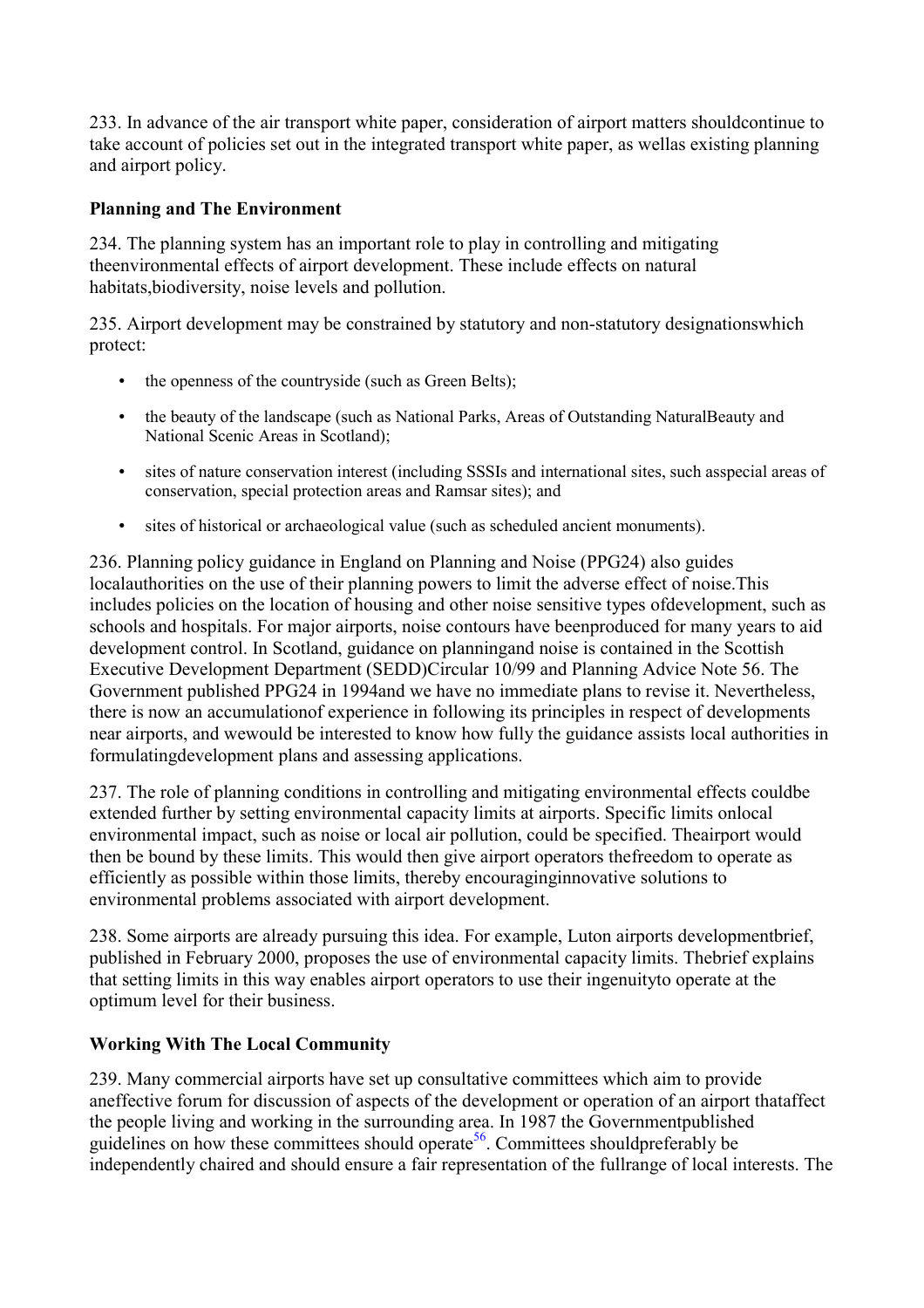guidelines do not refer to representation of regional bodies oncommittees. It remains the Governments view that these committees are a useful andimportant way of ensuring that local communities and airports work together. It may betimely to update and reissue the guidelines on their operation.

240. Several airports are also beginning to develop informal and legal agreements with theirlocal communities on specific matters, in particular environmental issues. For example,Manchester and Birmingham airports have entered into wide-ranging legal agreementswith their local authorities. BAA is progressing its *Contract with the Community* approachat its airports (called *Programme Towards Sustainable Business* at Heathrow). Whenairports bring forward individual planning applications they will continue to bedetermined in accordance with the relevant local authority development plan. TheGovernment supports initiatives such as these that aim to improve relations between anairport and its local community.

#### **Compulsory Purchase and Compensation**

241. All major airports have compulsory purchase order powers for the acquisition of land. Theyare authorised to use them only with Ministerial consent and only when to do so is in thepublic interest. Where land has to be compulsorily purchased, landowners are entitled toclaim compensation on the basis that applies generally.

242. Compensation may also be available for losses suffered during the construction period andfor the depreciation in value of a property caused by physical factors such as noise,vibration, smell, fumes, smoke, artificial lighting and the discharge of any solid or liquidsubstance.

243. The Government is currently reviewing the laws and procedures relating to compulsorypurchase and compensation. The Compulsory Purchase Policy Review Advisory Grouppublished its final report, *Fundamental Review of the Laws and Procedures relating toCompulsory Purchase and Compensation*, in July 2000 for comment. The report recommendsthat compulsory purchase and compensation legislation be consolidated, codified andsimplified. It makes many other recommendations designed to speed up and simplifyprocedures and make the process fairer. The report represents the advisory groupsrecommendations. The Government expects to publish its policy paper, informed by thereport and the comments on it, in the new year.

244. As the new framework for air transport will look 30 years ahead, it may be possible for it tooffer different opportunities for compensation. Statutory compensation requirements maybe supplemented by voluntary initiatives to compensate for or mitigate the effect ofsignificant airport development. Possible measures could include voluntary property buyoutschemes on more attractive terms. These might be as well as, or instead of, statutoryarrangements or further measures to mitigate impacts. Such measures should be formulatedand agreed with the local community.

245. Local planning authorities may also seek financial contributions from developers to offsetthe costs of, for example, servicing new development. They do this under an arrangementknown as planning obligations or section 106 agreements. The Government will beconsulting about proposals for the reform of planning obligations, including the possibilityof charging impact fees that would, to a greater or lesser extent, reflect the wider costs ofdevelopment. If the Government were to pursue the impact fee concept, then it might beone way of mitigating the local effects of airport development.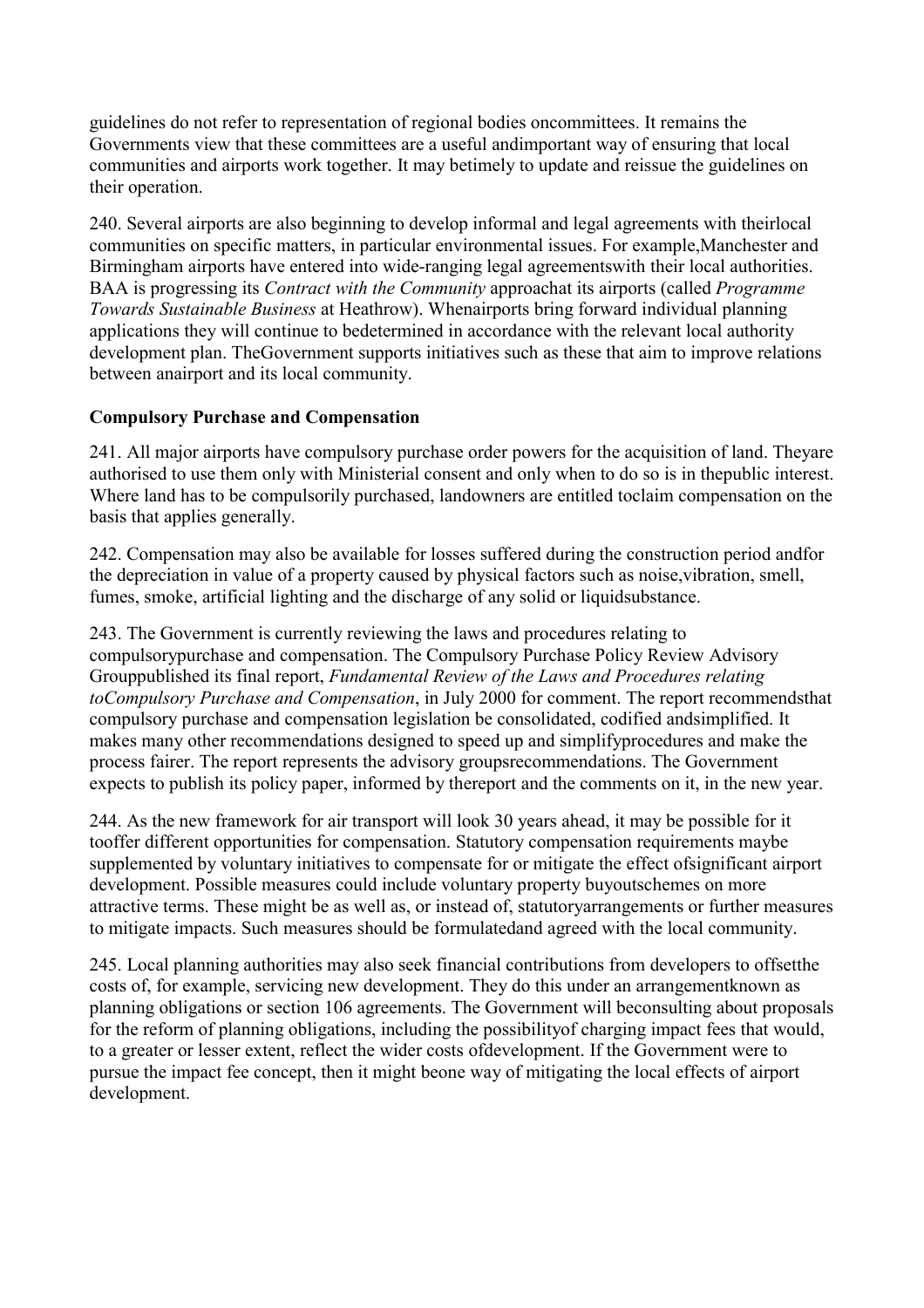# **Questions on airport planning**

a) Do you consider that the guidance in PPG24 on noise sensitive development nearairports is easy to understand and interpret? Has the guidance achieved its objectives?

b) Could the concept of environmental capacity limits be applied successfully to UKairports? How would limits be set? Would these be alongside or instead of limits onpassenger throughput?

c) Would it be useful to update and reissue the guidance on the operation of airportconsultative committees? Would it be desirable to include representation of regionalinterests on committees at larger airports?

d) Should the Government encourage a system of voluntary environmental agreementsbetween airports, airport users and local interests, which could provide an agreedframework for development and complement the statutory role of the planningsystem?

e) How should people best be compensated for the environmental impact of airportson their local area? Should the Government encourage greater use of voluntaryarrangements to compensate for, or mitigate the effects of, significant airportdevelopment?

#### **Integrated transport**

246. Major airports have the potential to become transport hubs, bringing together severalforms of transport to provide efficient interchanges. They need to be well served by surfaceinfrastructure, integrated within the existing infrastructure as far as possible, and plannedin order to minimise environmental impact. The provision of such an integrated system,including a good transport information system, will benefit customers and the communitysurrounding an airport by reducing congestion and pollution, and making transfersbetween different forms of transport easier. However, such hubs also risk attracting moretraffic to already congested areas.

247. In July 2000 the Government published *Transport 2010: The 10 Year Plan*, which set outplans for substantially increased spending of £180 billion over the next ten years tomodernise our transport system. Although the plan focuses on land transport, it includesimprovements in surface access to airports. It recognises the importance of airports astransport hubs. It also recognises the challenges posed by the projected growth in passengerand freight traffic through airports. The plans aims include addressing the problems ofcongestion and pollution. The Government would like to see a higher proportion of journeysto airports being made by public transport. This would help to combat traffic congestion andreduce local air pollution and greenhouse gas emissions that cause climate change.

248. Many airports have already begunto develop good surface accessschemes. Specific developmentsinclude the Heathrow Express, theGatwick Express and the newLuton Parkway station. Severalmajor new projects for improvingaccess to airports are likely tocome forward in the future,subject to the completion of anynecessary statutory procedures:

- a new transport interchangeat Manchester Airport whichwill include a new bus andcoach station and anexpanded railway station;
- an extension of theDocklands Light Railway toLondon City Airport;
- an interchange betweendifferent forms of transport atBirmingham InternationalStation; and
- the FASTWAY dedicated bus priority network serving Gatwick.

249. All local authorities in England and Wales are required to develop local transport plans.These plans will run for five years and provide integrated transport strategies for the localarea. The integrated transport white paper set out the requirement for all airports inEngland and Wales which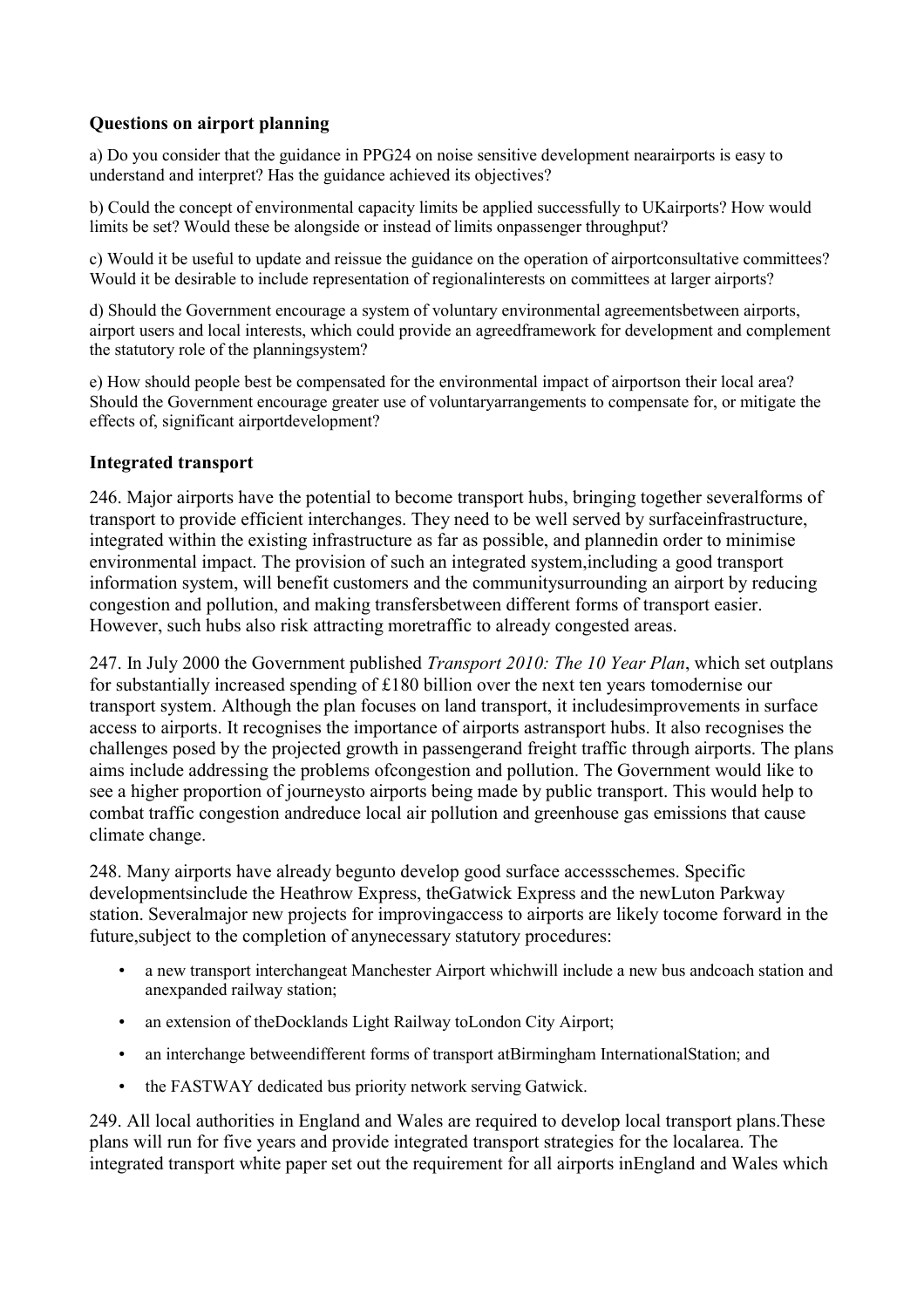have 1,000 or more scheduled and charter passenger airtransport movements per annum to establish and lead an Airport Transport Forum (ATF).Forums should have three specific objectives:

- to draw up and agree challenging short and long term targets for increasing theproportion of journeys to the airport made by public transport;
- to devise a strategy for achieving these targets an Airport Surface Access Strategy(ASAS) which will feed into local transport plans; and
- to oversee implementation of the strategy.

250. It is hoped that surface access strategies will improve integration and widen the choice oftransport options for travel to and from local airports. Airports need to work closely withthe local authority in preparing these strategies. In July 1999, DETR published guidance toairport operators, their potential partners and other interested organisations, on setting upATFs and the scope, content and handling of ASAS<sup>[57](#page-7-0)</sup>. DETR later published a bestpractice guide, *Airport Transport Forums Good Practice Guide*, in April 2000.

251. In Scotland, both local transport strategies and regional joint strategies should addressairport access issues in their consideration of wider local and regional transport problemsand opportunities. The Scottish Executive will issue guidance on the establishment androle of ATFs. Similarly, in Northern Ireland, local transport plans should address theseissues. The Department for Regional Development is preparing a regional transportationstrategy as a strategic framework for the future development of local transport plans.

252. The success of schemes to improve surface access to airports will be reliant upon effectivecooperation between a range of service providers. The integrated transport white paperstated that the Government expects the aviation industry to help pay for improvements tosurface access. How much the industry provides should reflect the extent to which itbenefits from the improvements.

253. In 1999, the Deputy Prime Minister issued new instructions and guidance to the Directorof Passenger Rail Franchising, asking for better integrated transport measures, both withinthe rail network and between rail and other forms of transport through re-negotiation ofthe terms of franchise agreements. In June, the shadow Strategic Rail Authority (SSRA)set out an indicative map of likely future rail franchises. The map included an indicativeAirport Express franchise based on the current Gatwick Express franchise but this couldalso include Stansted Express and a marketing link with Heathrow Express.

254. As part of its work supporting SERAS, DETR, in conjunction with the SSRA,commissioned a study to examine the scope for developing rail links between Londonsprincipal airports. The study concludes that a relatively small number of passengers arelikely to wish to transfer between London airports and that this market would not be largeenough to support investment in new direct inter-airport rail services or infrastructure.However, such schemes would be more successful where new rail services or infrastructurecould be provided as part of a co-ordinated approach, incorporating the much larger non-airportmarket and providing access for local passengers.

255. The SSRA are also conducting a study to identify a network of rail links and interchangeswhich would allow passengers to travel from any part of south east England to any ofLondons major airports, either directly or with only one change. The study focuses on thenext 10 years, but it will also provide a useful framework for assessing requirements thatmight arise from longer term development of airports in the south east. As such this workwill also provide an important input to the south east regional airports study.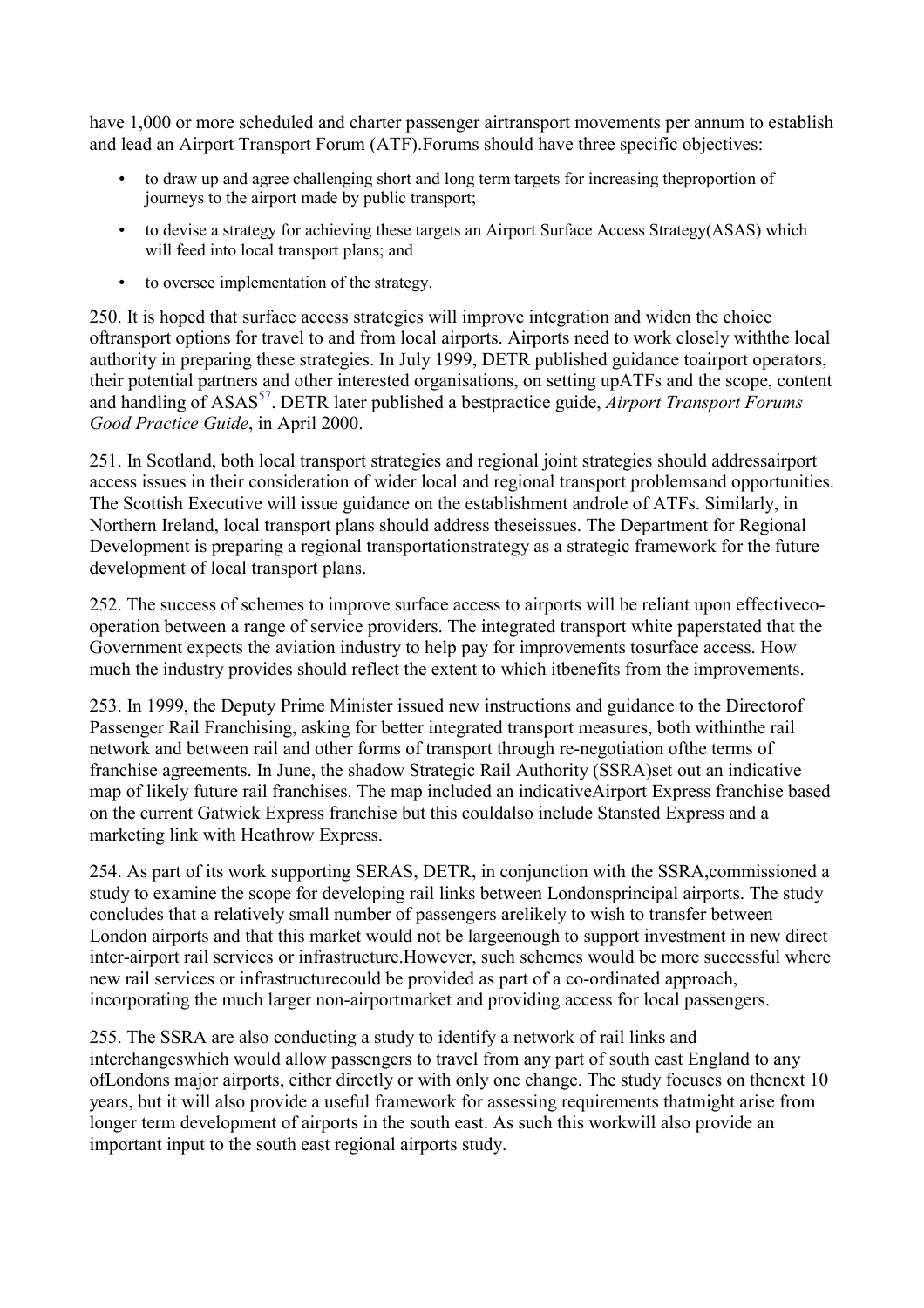256. Not only do we need to consider rail links to and from airports, but also substitutionbetween different forms of transport. Air travel provides a unique service for long distancetravel. But for shorter journeys, alternatives such as rail may be possible. This could help tofree up runway slots and airspace that could be used for longer journeys. There may also besome environmental benefits.

257. The Channel Tunnel rail link provides competition on the LondonParis andLondonBrussels routes. Since the Channel Tunnel opened, air passenger numbersbetween London and Paris have fallen. However, this has not been fully translated into asimilar reduction in air traffic movements and there is evidence that operators areswitching to smaller aircraft.

258. Other European countries have encouraged substitution. For example, in July 1998 theairline Lufthansa and the railway company Deutsche Bahn AG signed a memorandum ofunderstanding to transfer short-haul routes from air to rail once new high speed rail routesare in operation in Germany. Lufthansa hopes the new initiative will help to free up slotsat Frankfurt airport for longer-haul flights. The USA and France have also reached anagreement under which US and French airlines are able to offer passengers services thatinclude a connection by rail or another surface form of transport within the other country.

259. The SSRA has commissioned a study into the scope for high speed rail to replace airservices on specific domestic routes to London and its airports<sup>58</sup>. This examined routespotentially served by four main high speed rail links in the UK. It found that proposedimprovements to high speed rail services might result in some transfer of traffic. Thepassengers likely to transfer were concentrated in the leisure and city centre to city centremarkets. With the exception of Manchester-London, the numbers transferring would bemarginal and decrease with distance from London. Perhaps more importantly, the scenariosconsidered indicated that numbers of passengers likely to substitute from air to rail wouldnot be sufficient to affect fundamentally the viability of air services. Continued growth indemand for air travel would mean that, over time, new air passengers would replace anypassengers transferring to rail.

260. The Commission for Integrated Transport has commissioned a further study into thecomparative environmental effects of rail and short haul air travel. This study should beconcluded in 2001 and will help to inform policy developments in this area.

#### **Questions on integrated transport**

a) Is there anything further that the Government or the aviation industry can do toencourage increased public transport use to access airports, and to encourage greateruse of airports as inter-modal hubs connecting different forms of transport?

b) Should surface access connections to airports be regarded as essential componentsof airport development and approval for any new capacity be made conditional onappropriate connections being provided?

c) What are the best mechanisms for bringing together the various interested agenciesin order to establish the best surface access connections?

d) What are the likely costs and benefits of substitution between short haul air traveland rail, for example between London and major regional centres? If the benefitsoutweighed the costs what could the Government do to encourage substitution?

47 *The Appraisal Framework for Airports in the South East and Eastern Regions of England* DETR,November 2000.

48 Regulation EC 95/93.

49 *The First Five Years of the European Single Aviation Market* CAP 685, CAA, June 1998.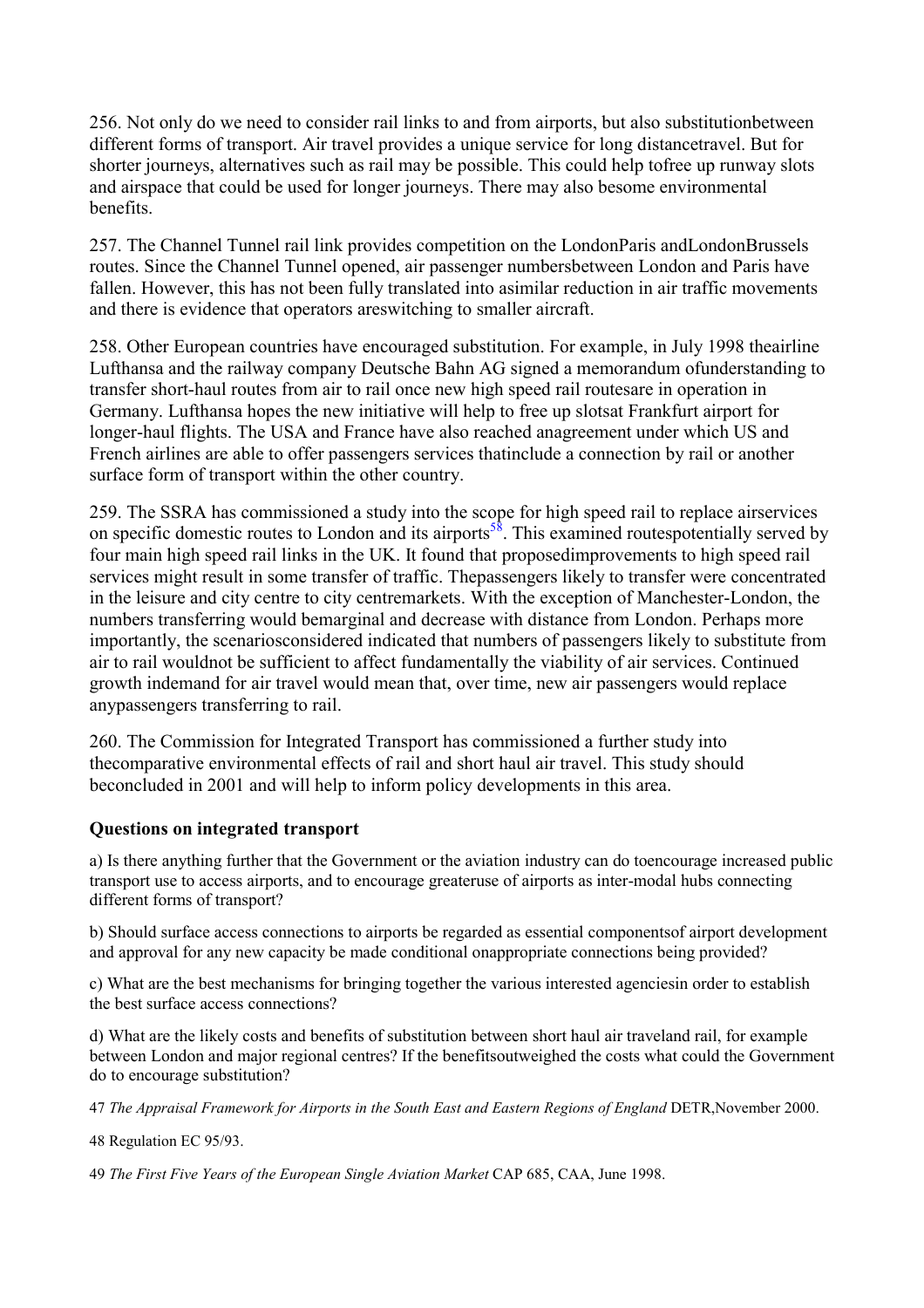50 States of Guernsey v Airports Co-ordination Ltd.

51 EC Market Access Regulation: Council Regulation (EEC) No 2408/92.

52 *Airports Policy* Cmnd 9542, June 1985.

53 *Connecting Traffic at UK Airports* CAA, May 1998.

54 CAA evidence to the ETRAC study on regional air services (1997) *ETRAC Eighth Report, RegionalAir Services, Volume II, Appendices to the minutes of evidence taken before the TransportSub-Committee* (Appendix 1) 15 July 1998.

55 *Modernising Planning: streamlining the processing of major projects through the planning system* DETR, May 1999.

56 *Guidelines for Airport Consultative Committees* DOT, December 1987.

57 *Guidance on Airport Transport Forums and Airport Surface Access Strategies* DETR, July 1999.

58 Regions to London and Londons Airports Study commissioned by the shadow Strategic RailAuthority, final report expected December 2000.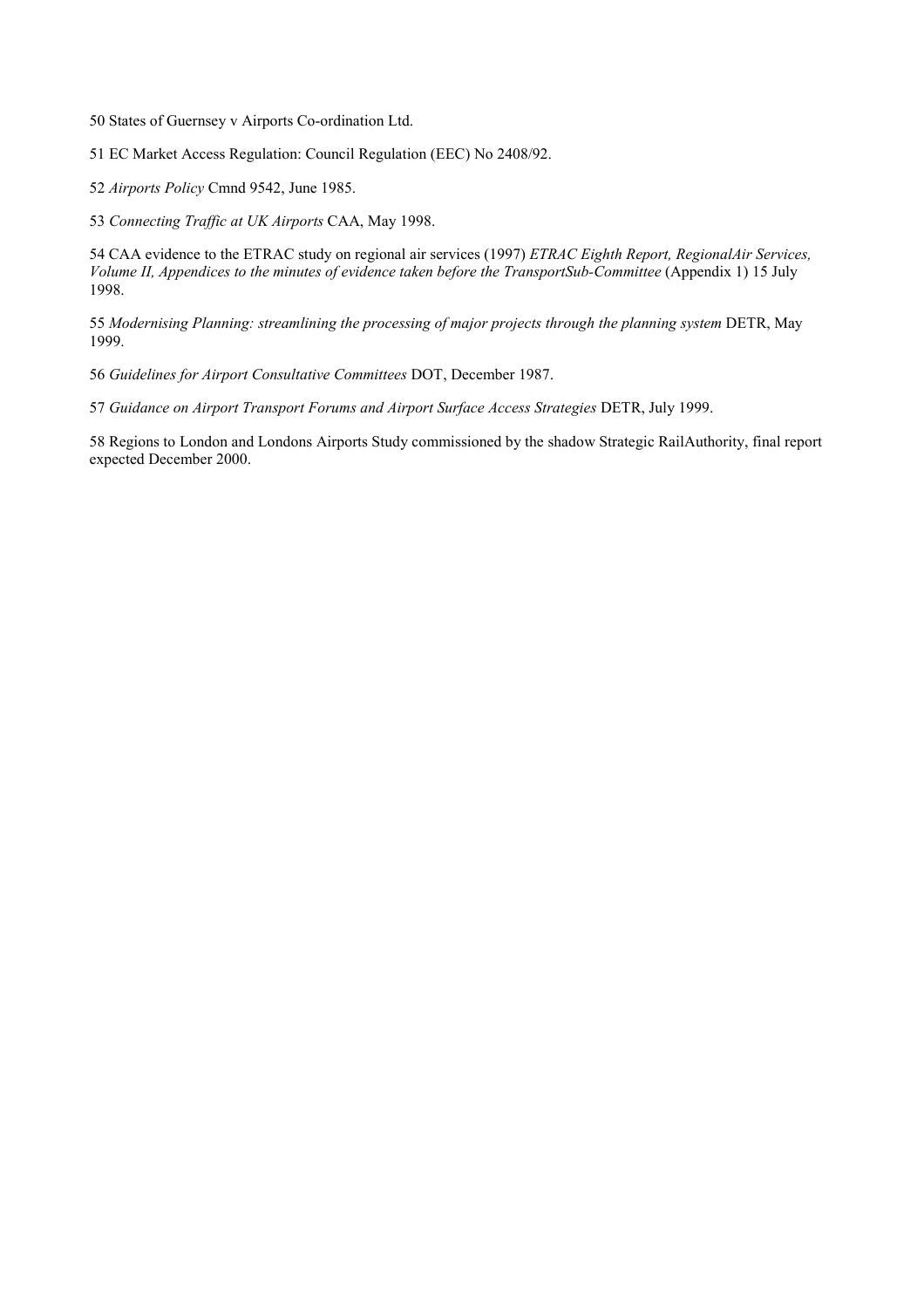# **Chapter Eight: Airspace**

# **Role of air traffic management**

261. Air traffic management has a key role in ensuring safety and maximising airspace capacity.Effective air traffic management may also help to minimise emissions, for example byreducing delays and reducing the need for aircraft to join holding stacks prior to landing,and it may also help to reduce noise around airports from aircraft approaching to land.

262. If air traffic grows as projected, air traffic management systems will face a significantchallenge. European air traffic management will require institutional change to separateairspace, safety and economic regulation from service provision. It will also need such achange to compel states and service providers to meet commitments stemming fromcentrally made political decisions and to introduce the benefits of a business approach toair traffic control (ATC), where the supply of services keeps pace with customer needs.If ATC capacity is to have a chance of keeping pace with forecast traffic growth,significant investment in new infrastructure and the use of more advanced technologieswill be needed across Europe.

263. Despite best endeavours by the many stakeholders involved, experience shows that ATCcapacity often fails to meet demand. Numerous bottlenecks exist across Europe and it isdifficult to overcome them all. The result of any imbalance in capacity and demand is anincrease in delays for customers and costs and inconvenience to industry and the travellingpublic. New technology will deliver significant increases in airspace capacity and reduceflight-operating costs. But this raises questions of how to fund investment in this newtechnology and which projects to develop. To deliver the desired gate-to-gate service, airtraffic management increasingly needs to be considered at the international level.EUROCONTROL, the European Organisation for the Safety of Air Navigation, hasprimary responsibility for this in Europe.

# **Role of EUROCONTROL**

264. The Government is committed to:

- playing a prominent role in EUROCONTROL:
- ensuring that EUROCONTROL continues to co-ordinate and harmonise Europeanair traffic management effectively;
- ensuring that EUROCONTROL uses its powers under the 1997 revisedEUROCONTROL convention to improve its flexibility to accommodate new tasksand to adopt a more business-like culture; and
- securing the European Communitys early accession to EUROCONTROL in order tomaximise political, economic, legal and social influences in favour of strengtheningand reforming the organisation so that it becomes increasingly responsive to the needsof European airspace users and capable of co-ordinating an appropriate reaction by theEuropean air traffic management system.

265. EUROCONTROL has various actions in hand to reduce delays and increase Europeanairspace capacity. It is, for example, currently implementing its air traffic managementstrategy for 2000+ which is designed to help accommodate the expected increase inaviation traffic up to 2015. The European Commission has also suggested the need forfurther reform of European air traffic management, and it presented a Communicationentitled *Single European Sky* to the Transport Council in December 1999. TheGovernment welcomed the Commissions interest in the future of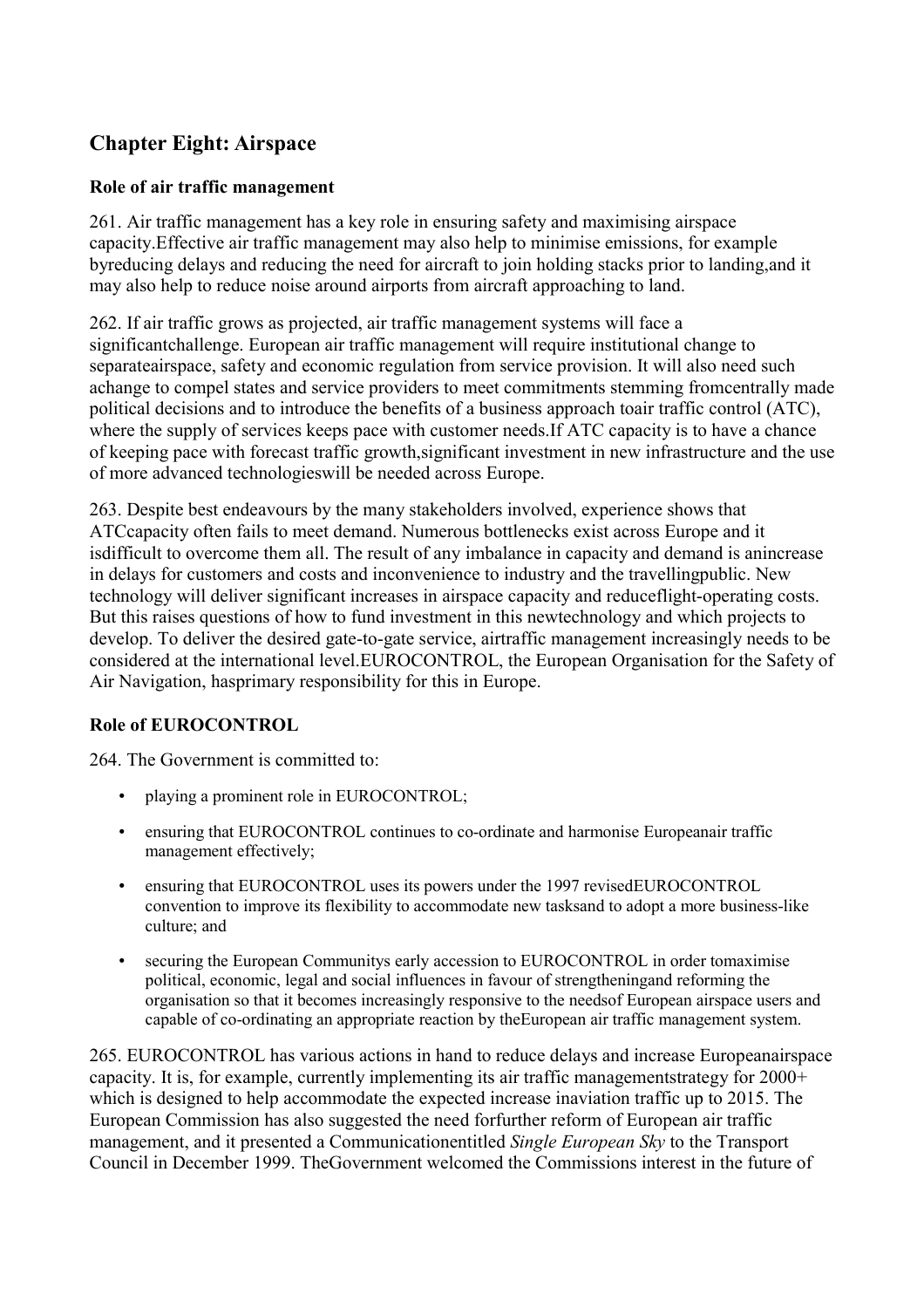European air trafficmanagement and is participating fully in the high level group activities stemming fromthe communication.

266. The Government recognises that we need international co-ordination of ATCarrangements and systems for efficient operation to minimise delays. But this raises issuesof sovereignty and coordination and integration of national systems. The Governmentsupports moves to improve coordination and the development of a more integrated andseamless service in Europe. But it will be important to build on the existing framework andcapabilities of the main players. EUROCONTROL might, for example, co-ordinate andregulate the provision of air traffic services in Europe, acting as a facilitator of efficient,commercialised air traffic service providers. Air traffic service providers across Europecould also work together to implement agreed capacity enhancement plans, together withstakeholders from the airports, airlines and other interested parties. These developmentswould require institutional reform of EUROCONTROL to separate service provisionfrom regulation.

# **NATS public/private partnership**

267. On the domestic front, the Government decided in July 1999 that the best way forward forthe National Air Traffic Services (NATS) was to set up a public/private partnership (PPP).NATS is the provider of air traffic control in controlled airspace over the UK and thenorth east Atlantic, and at many UK airports. The aim of the PPP is to deliver a safe,modern and efficient air traffic control system. In addition to bringing the benefits ofcompletely separating service provision from the regulation of ATC services, it will make amajor contribution to NATS ability to deliver the UKs major ATC projects now and inthe future. It will do this by giving it enhanced investment and project management skillsas well as greater access to private capital for investment. This, in turn, should provide aplatform for the NATS PPP to exploit some of the opportunities that are expected toemerge internationally, exploiting its expertise abroad and expanding into new markets.

268. The NATS PPP should lead to better and more efficient use of airspace, the quickerintroduction of computer-assisted tools to increase controller productivity and moreaircraft being moved safely through our skies. This will help to keep safety-related delaysin check, benefiting airline passengers in the UK.

269. The Government recognises that UK airspace is a relatively scarce resource and thatarrangements for its use must be fair to all users. Under the PPP, airspace policy andregulation will remain in the public sector and, as currently, independent of NATS. Airspace policy will become a function of the CAA discharged through the Directorof Airspace Policy (DAP). The DAP will continue to determine the structure andclassification of airspace in consultation with airspace users as well as air trafficservices providers.

#### **Military use of airspace**

270. The European Commissions Single Sky initiative is also considering, among other things,the interface between civil and military airspace use in Europe and how to initiate closerco-operation to maximise use of airspace. The Government would like to encourageuniform implementation across Europe of the flexible use of airspace concept (FUAC),whereby contact between civil and military control agencies is so close that civil use ofairspace allocated for military purposes is enabled safely when there is no military activity.

271. In the UK there is an excellent working relationship between the Directorate of AirspacePolicy of the Civil Aviation Authority, the RAF and NATS. This has resulted in the fullimplementation of the FUAC. This enables airspace to be used effectively, safely and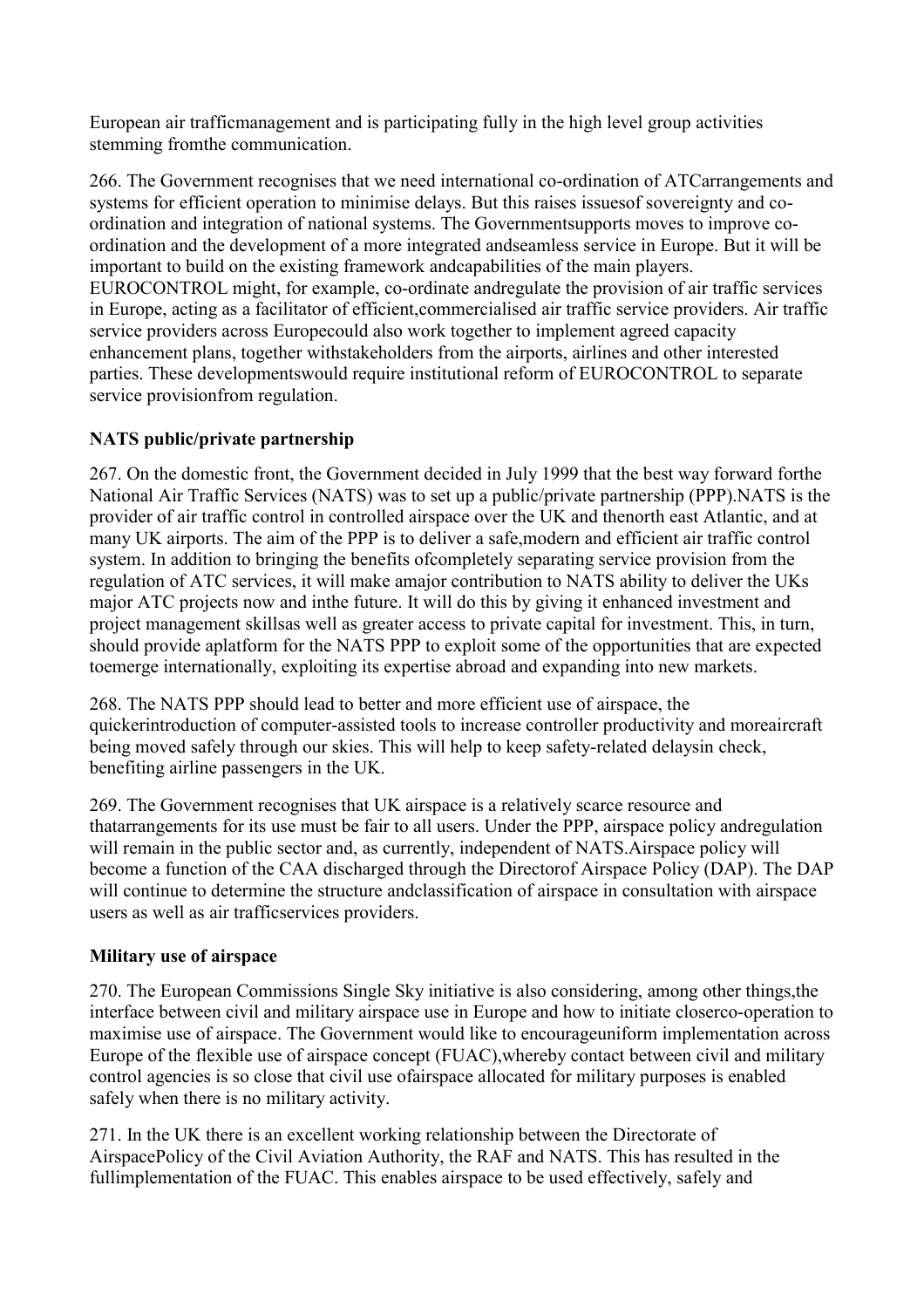asexpeditiously as possible. All parties are taking every care to ensure that the relationship ispreserved once the PPP for NATS is established.

# **Future technology**

272. Incremental improvements in ATC operations, such as the introduction of reducedvertical separation minima between aircraft, will enhance airspace capacity whilst notcompromising safety. But such improvements will be unlikely to satisfy forecast capacitydemand in the medium to long term. If growth continues, more fundamental changes willbe required to the way ATC is delivered, so that systems for controlling aircraftmovements, both on the ground and in the air, can be harnessed together to improvetraffic management whilst ensuring that safety standards are maintained. The developmentof new concepts of operation supported by future technologies is therefore very importantin this area.

273. Satellite navigation is one technology that has introduced new possibilities for ATC.Satellite navigation could be a global service, and therefore all the states which have orare developing satellite navigation systems have an interest in co-operating on theirdevelopment, operation and regulation. In the EU, mandates have been agreed fornegotiations on satellite navigation cooperation with the US and the Russian Federationand discussions are in progress. ICAO is also establishing performance and operationalstandards.

274. The global positioning system (GPS) is already in operation, and the Europeangeostationary navigation overlay service is expected to be operational by 2003. In February1999 the European Commission also put forward proposals for a new second generation ofsatellite navigation services known as Galileo. But there are questions over the cost,funding and security of the project, as well as questions over the need for it when it ispossible to rely on European augmentation of GPS.

275. Many other new concepts of operation are also being developed, supported by futuretechnologies. These include use of very high frequency (VHF) datalinks, used tocommunicate information on a range of aircraft parameters from the aircraft to the ground;ADS-B, which periodically broadcasts an aircrafts position and velocity and otherinformation; and other controller tools. Many of these tools should help to bring aboutfree or direct routeing. This should reduce the delays which occur en route, estimated toaccount for roughly half the total delays experienced by aircraft operators due to airspacerelated problems<sup>59</sup>.

276. Introduction of such technologies relies upon standards being in place before thetechnologies can be developed and implemented, and regulation being in place to ensuretheir timely take-up by users and providers. The Government is already involved in thedevelopment and agreement of standards at international level. We need to keep up theimpetus if new technologies are to be brought to fruition. The commercial take-up of themost promising technologies also seems more likely in a framework within which futureinvestments can be planned. Therefore, improved ATC harmonisation, promotion ofrobust benchmarking and greater transparency may help to increase technology take-up.

# **Questions on airspace**

a) How might EUROCONTROL, the EU, the CAA and NATS ensure that, ifnecessary, additional (i) airspace capacity; and (ii) air traffic service capacity, iscreated? How could the costs of this, both economic and environmental, be minimised?

b) How might Europes air traffic services be liberalised?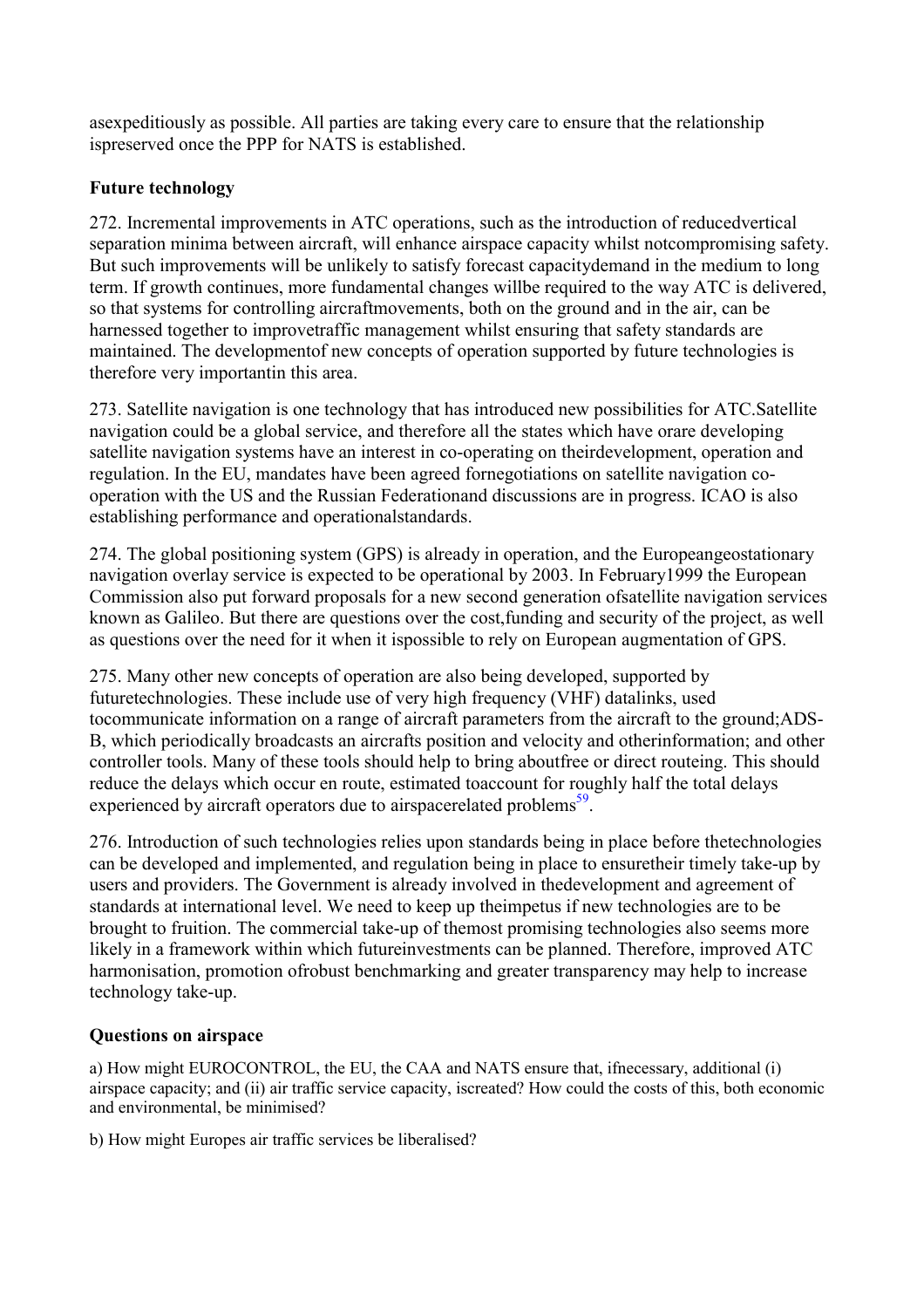c) Are we striking the right balance in the allocation of airspace between differentclasses of user? What changes, if any, might help in the future?

d) How should research and development efforts into new technology in air trafficmanagement be stimulated and funded? Should the Government help to secure implementation of such technologies?

59 *Study into the Potential Impact of Changes in Technology on the Development of Air Transport in the UK* produced by Arthur D Little for DETR, December 2000. Source: *Air Traffic Management Strategy for 2000+* Eurocontrol, 1998.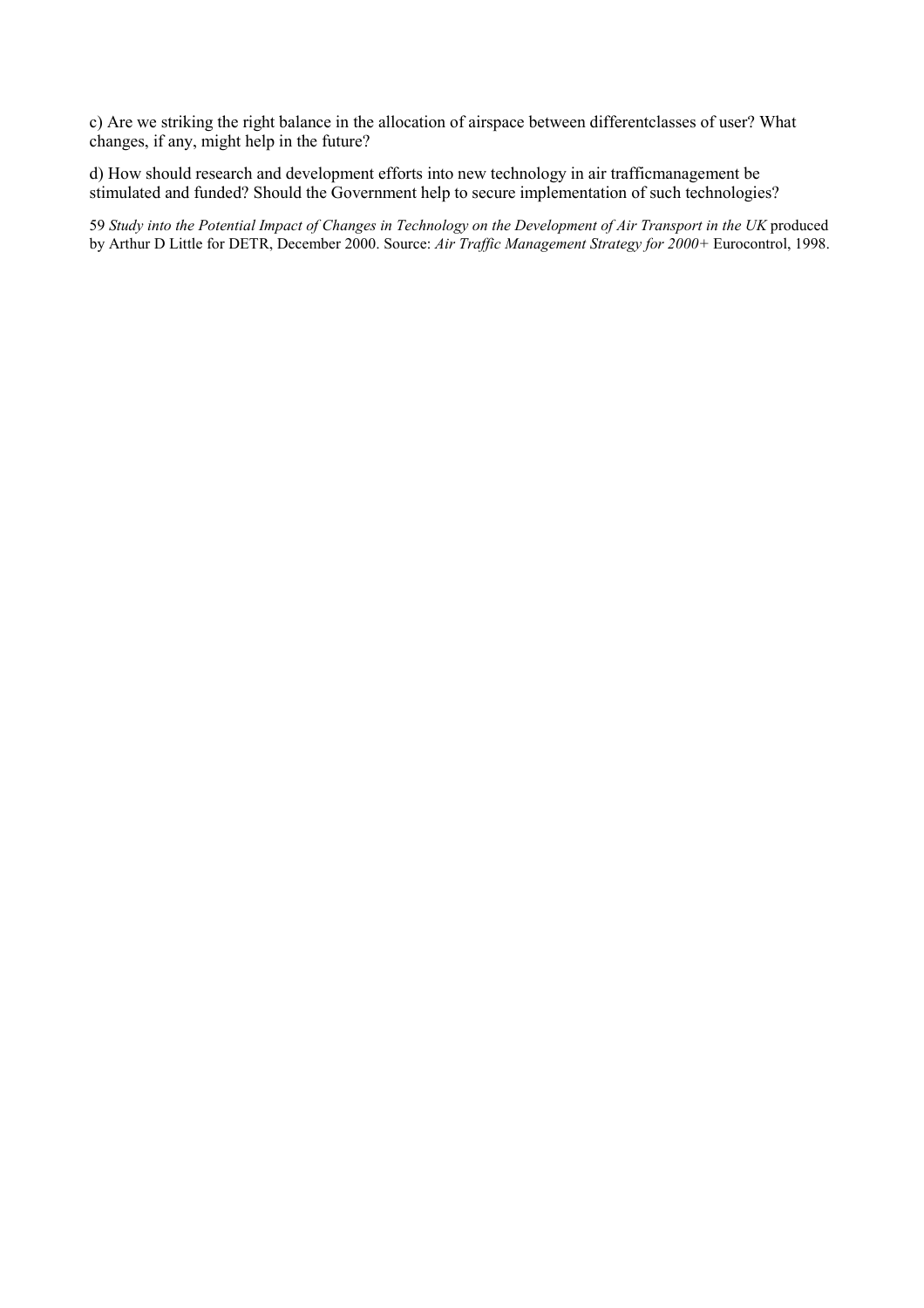# **Chapter Nine: Airlines**

277. The main issue facing the Government inrelation to airlines is what we should do tofacilitate the further, sustainable developmentof the UKs successful airline industry.Development should aim, as far as possible, tomeet the needs of consumers, bring widereconomic benefits to the UK and protect theenvironment.

278. Probably the greatest inhibition to thedevelopment of many UK airlines is the lack ofcapacity at the London airports, especiallyHeathrow and Gatwick. Both are now so fullthat it is impossible to develop them as true hubs, with aircraft arriving and departing inwaves thereby providing fast connections for passengers in the way that they do at Charlesde Gaulle Airport and US hub airports. The shortage of capacity also inhibits thedevelopment of air services. If UK-US air services arrangements are liberalised, capacityconstraints are such that air services between Heathrow and Gatwick and the US canprobably only be increased at the expense of services in other markets.

# **Airline Competition**

279. Government policy on airline competition was last set out formally in the 1984 whitepaper on airline competition policy<sup>60</sup>. It said that the Governments objective was toencourage a sound and competitive multi-airline industry with a variety of airlines ofdifferent characteristics serving the whole range of travellers needs and strong enough tocompete aggressively against foreign airlines. Major airlines now operate on a global scale.The Governments policy should reflect changes such as the development of alliances,code-sharing and franchising, against the background of our belief that the interests ofconsumers are generally best served by free and fair competition between all airlines,whether UK or foreign-owned, in a liberalised market. Government policy also has to takeaccount of the UKs obligations under EC treaties in the competition field.

280. These changes may lead to a concentration of power in particular markets. This ispotentially to the detriment of consumers, but may in other respects sometimes offerbenefits to consumers. The Governments mergers response document<sup>[61](#page-7-0)</sup> issued in October 2000 recognised that a merger may have different effects in different markets. It may leadto consumer benefits in one market through, for example, efficiency gains or moreeffective competition, whilst leading to adverse effects on consumers in another marketthrough a reduction in competition. When contemplating remedies in such cases thecompetition authorities need to try to ensure that the potential consumer benefits arenot lost.

#### **Ownership and Control of Airlines**

281. Most major airlines have now joined some form of alliance. Examples include:

- the oneworld alliance based around British Airways and American Airlines;
- the Star Alliance embracing United Airlines, Lufthansa and British Midland; and
- the Sky Team alliance embracing Delta Airlines and Air France.

282. In fact, the development of airline alliances has now reached the stage where in somemarkets the question may arise whether the issue is competition between individualairlines or competition between alliances and hubs.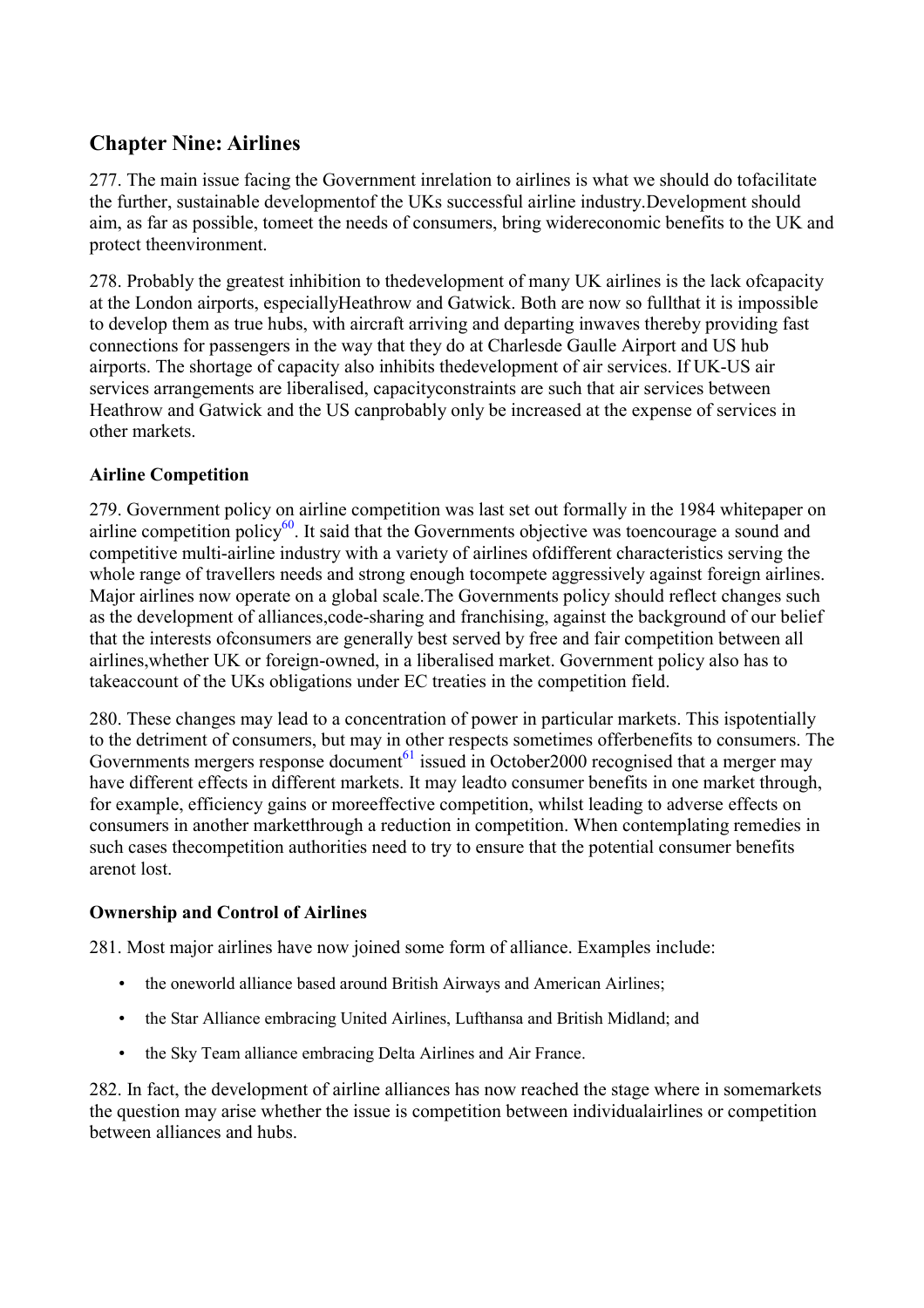283. The restrictions in bilateral agreements on ownership and control of airlines, which makeinternational mergers difficult, have in part encouraged alliances and code sharing. TheUK has revised its model air service agreement so that airlines from countries that acceptit no longer have to be majority owned and controlled by nationals from that country.However, airlines must have their principal place of business in that country and have anair operators certificate issued by its authorities. In this way we maintain direct oversightof safety and flags of convenience airlines are not able to operate. Conversely, countriesaccepting the UKs model agreement also agree to accept airlines based in the UK whichare owned and controlled by nationals of other EU member states. But for this generalapproach to be effective, other countries need to take a similar line. The Government hasacted to encourage ECAC countries to adopt a similar approach.

# **Air Service Agreements**

284. The Governments overall objective in negotiating air service agreements is to negotiatefully liberal agreements. This would allow any airline from the UK and the countryconcerned to operate any route between the two countries and to decide on frequency ofservice and tariff levels.

285. The Government believes that customers are best served where there is competition in theprovision of air services. The UK has a number of effective international airlines, soliberalisation of aviation markets benefits consumers, passengers and shippers, and,therefore, is in the national interest. Where full liberalisation cannot be agreed, eitherbecause the right conditions for fair competition do not exist or because the other countryfollows a protectionist policy, the Government seeks to increase the rights of UK airlines.However, we also take into account the benefits which services by foreign airlines maybring to UK consumers, airports and regional economies.

286. Where full liberalisation has not proved possible, the Government has often succeeded inagreeing unlimited flights by the airlines of both countries to and from UK regionalairports. There has been pressure from some airports to go one step further and offerunlimited access to UK regions for foreign airlines even if the offer is not reciprocated. Butthe Government does not believe that it would be in the long-term interest of UKpassengers to allow foreign governments the opportunity to establish monopoly services fortheir carriers from the UKs regional airports.

287. There has also been pressure to grant, unilaterally, fifth freedom rights<sup>62</sup> from UK regions, to encourage the development of long-haul services to the regions. In the interests ofretaining bilateral negotiating leverage the Government has traditionally taken a morecautious line on granting fifth freedom rights to foreign carriers. We normally seek rights ofsimilar value in return. But we have been prepared to be flexible, granting fifth freedomrights from the UK regions where the wider UK economic benefits outweigh the adverseeffects on UK airlines.

288. Open fifth freedom rights, from the London airports as well as from regional airports, isone of the demands by the United States in our long-running negotiations with them. Itforms part of the United States open skies template. It should be noted, however, thatthis template does not extend to opening up their own huge domestic market to foreigncompetition.

289. There are particular issues relating to cargo airlines. These have benefited fromliberalisation within Europe, but the great majority of UK air freight is moved to or fromcountries outside the EEA. Further liberalisation of traffic rights to non-EEA countriesmight open up more opportunities to UK cargo carriers and in turn to businesses andconsumers of air cargo. However, the issue of granting foreign carriers fifth freedom rightsfrom the UK to EU destinations worries many members of the UK air freight industry.They point to imbalances in current bilateral arrangements, most notably between the UKand the US. Regional airports, on the other hand, and many shippers,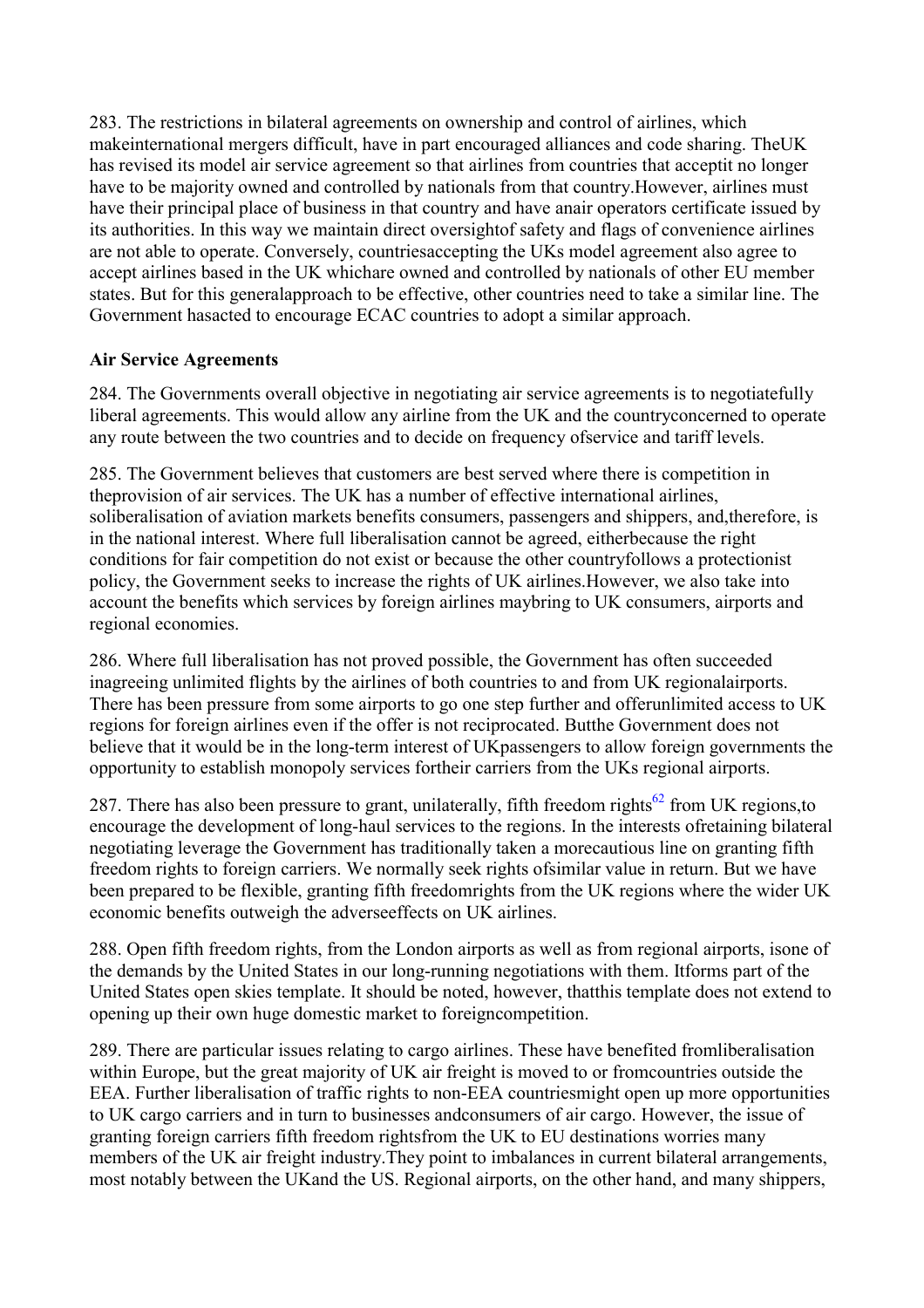emphasise theeconomic benefits to business that might be expected to flow from granting these rights.

# **Allocation of scarce bilateral capacity in the UK**

290. The UK has procedures governing the allocation between airlines of scarce bilateralcapacity. When the capacity available to UK airlines under a bilateral agreement isinsufficient to allow them to operate all the services they would wish to, the capacityactually available is allocated by the CAA following a public hearing. There is a rightof appeal to the Secretary of State, who may uphold the CAAs decision or direct it tore-hear the case or to reverse or vary its decision.

291. The Government is aware of some dissatisfaction over the current procedures, especially inview of the small increments of capacity being made available by some foreign authorities,which is in part due to the lack of capacity available to foreign airlines at Heathrow. TheGovernment is considering with the CAA how the procedures can be made to work moresmoothly within the existing legislative and policy constraints. Radical changes to theexisting procedures would probably require primary legislation.

# **The single European aviation market**

292. Within the EEA a common aviation market has replaced the traditional bilateral system ofair service agreements. It imposes no economic controls on capacity or routeing, offersminimum regulation of fares, and makes no distinction between scheduled and charterflights. The evidence suggests that the single European aviation market has brought clearbenefits to consumers. However, it has also led to possible environmental costs through the use of smaller aircraft, lower load factors on some routes and multiple frequencies. These can add to airspace congestion with knock-on effects upon route mileage, grounddelay, fuel burn and noise.

293. Where competition has developed it has often led to substantial price reductions,increased choice, and better value for money. In particular, it has prompted the rapidspread of low cost, nofrills operators such as Ryanair, Easyjet and Go, particularly in theUK, and there has been a significant shift across Europe towards commercialisation andprivatisation of major carriers. Distortions in the working of the market may still occurbecause of anti-competitive behaviour, overt or covert state subsidies, or lack oftransparency in providing information to consumers, and with the prospect of the singlemarket extending eastwards, attention will continue to be directed at making the marketmore effective.

#### **Multilateral agreements**

294. The European Commission has increasingly sought a Community-wide approach toaviation relations with non-EU countries. The UKs view is that negotiations must beconsidered on a case by case basis and that the Commission must demonstrate clearly theadded value of negotiating traffic rights at Community level before Member States canconsider granting a mandate for such negotiations.

295. The Commissions most significant proposal on external relations is that there should beCommunity-level negotiations with the United States with a view to establishing a Trans-AtlanticCommon Aviation Area (TCAA). UK policy is to liberalise the UK-US marketas quickly as possible. So long as bilateral negotiations with the US represent the bestprospect of securing this within a reasonable timescale the balance of advantage is againstgranting the Commission a full mandate. In the longer term, however, we can seeadvantage in a TCAA which offered a free market to all Community and US carriers andwhere the authorities role would be limited to ensuring that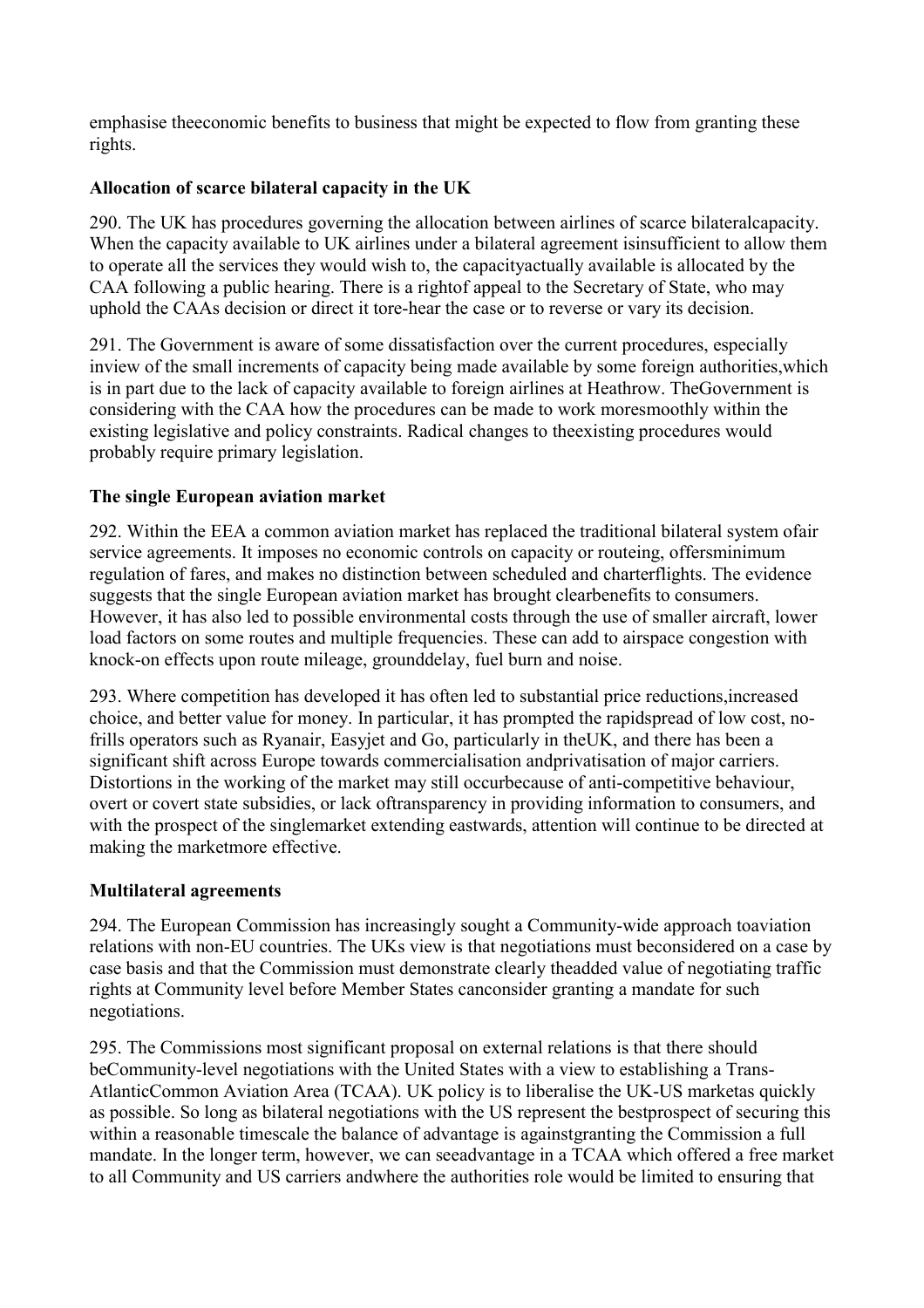competition was free and fair,that high standards of safety and security were ensured and that consumers were assured ofadequate protection.

# **GATS**

296. We should also consider whether it would be appropriate to bring air transport servicesfully within the General Agreement on Trade in Services (GATS). At present, onlylimited auxiliary services (aircraft repair and maintenance, selling and marketing of airtransport services and computer reservation systems) are specifically included. Traffic rightsand services directly relating to their exercise were excluded because the existing globalsystem of bilateral aviation agreements could not be reconciled with the GATS approach.Bringing traffic rights fully within its scope would mean in principle that each GATSmember would have to offer all other members the terms of its most liberal bilateralaviation agreement (most favoured nation treatment).

297. It remains difficult to envisage the wholesale inclusion of traffic rights in the GATS in thenext round, but it might be possible to consider including limited categories of trafficrights, such as for cargo or charter services, if a suitable approach could be devised. Anapproach covering aspects of aviation, maritime transport and overland transport of freightmight be envisaged.

298. The GATS might also provide a means of liberalising national rules on ownership andcontrol. Widespread removal of ownership restrictions, which would require action at EClevel for member states, would help to stimulate competition, providing airlines withaccess to cheaper capital and a wider pool of management skills. Perhaps the most likelyarea for progress is in extending the range of ancillary services covered by GATS. Theremay be a case for including services such as groundhandling, which has now beenliberalised under EC legislation.

#### **Questions on airlines**

a) In the light of increasing globalisation of the aviation industry, how should theUKs approach to alliances, codesharing and franchising meet the objectives ofsustainable development?

b) Are there particular features of the analysis of competition in the airline industrywhich might differentiate it from other industries?

c) Should the UK press within the EU for a change in Community policy onownership and control of airlines?

d) Is there a case for further liberalisation of cargo services? If so, what form should ittake and what are the main considerations?

e) In what circumstances should we consider negotiations between major aviationblocs (such as EC/US) or full inclusion of aviation in GATS?

60 *Airline Competition Policy* Cmnd.9366, October 1984.

61 Mergers: *The Response to the Consultation on Proposals for Reform* DTI, October 2000.

62 Fifth freedom rights: the right to fly into the territory of a country with which there is bilateral ormultilateral air services agreement, and take on or set down traffic to or from third states.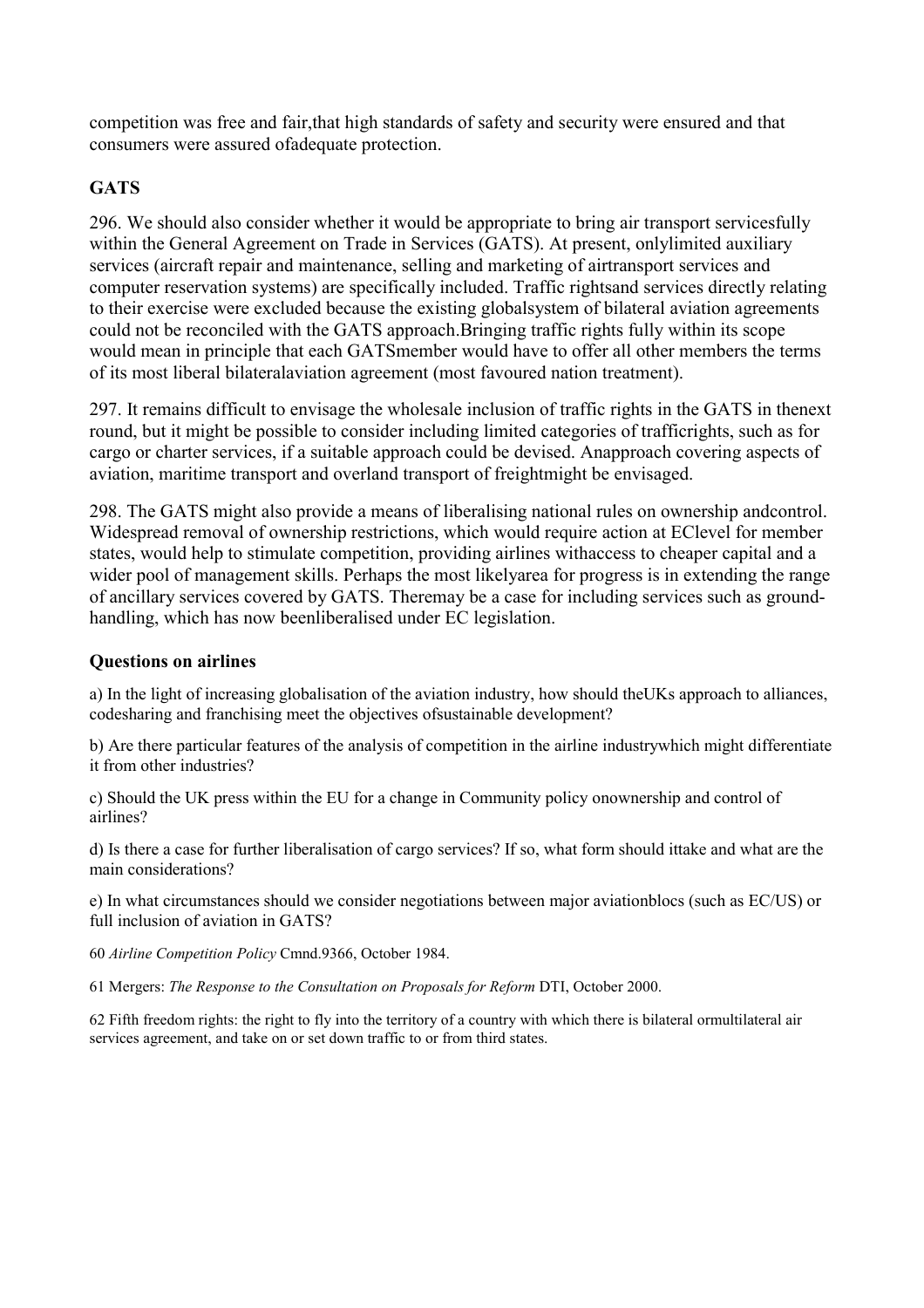# **Chapter Ten: Air freight**

299. Many of the issues examined throughout this document affect both the air passenger andair freight industries. In this chapter we look at issues specific to the operation of the UKair freight industry.

300. Air freight (imports and exports) has grown rapidly over the 1990s. Tonnage carried by airgrew by about 7 per cent a year over that period $^{63}$ . The majority of air freight comprises of:

- express documents:
- specialist machinery;
- electronic goods;
- telecommunications equipment;
- medical and pharmaceutical products;
- textiles:
- foodstuffs; and
- photographic equipment.

301. By weight, electrical machinery (15 per cent) is the largest export category, and fruit andvegetables (13 per cent) the largest import category<sup>64</sup>.

302. Increasing use of international just-in-time delivery techniques, particularly in high techgrowth sectors of the economy, suggests that demand may continue to grow at a similarlevel. Further use of e-commerce may also increase the demand in the express sector forovernight deliveries. The study of air freight in the UK carried out for the DETR indicatedthat unconstrained growth is projected at a rate of 7.5 per cent a year to 2010.

303. Around 70 per cent of all air freight and parcels traffic is currently carried in the baggageholds of passenger aircraft. The London airports currently dominate the market,particularly Heathrow which offers a wide selection of destinations and frequent flights.The UK freight forwarding industry is also concentrated around Heathrow, and goods arefrequently consolidated there even when they are subsequently shipped from anotherairport. For instance, dedicated freighter loads flown out of Stansted may be assembled inwarehouses at Heathrow.

304. There is some evidence of UK-based companies trucking goods to and from continentalairports. Freight traffic through Brussels, for instance, has grown considerably in recentyears. This may reflect the pressure on capacity at the principal airports of south eastEngland. Heathrow and Gatwick both have a presumption against dedicated freighterservices operating at times of peak congestion. At both airports this now means most ofthe day. Stansted has been the fastest growing freight airport in Europe (in percentageterms) in recent years, but the parallel growth in passenger flights may mean that pressureswill develop there as well. The decision to use continental airports may also be pricedriven, but the Government has no evidence that this is a systematic problem. The resultis an increase in lorry mileage, with the consequent problems of increased congestion andpollution. In the absence of additional capacity in the UK system, and in the south eastof England in particular, the amount of traffic to the continent may grow.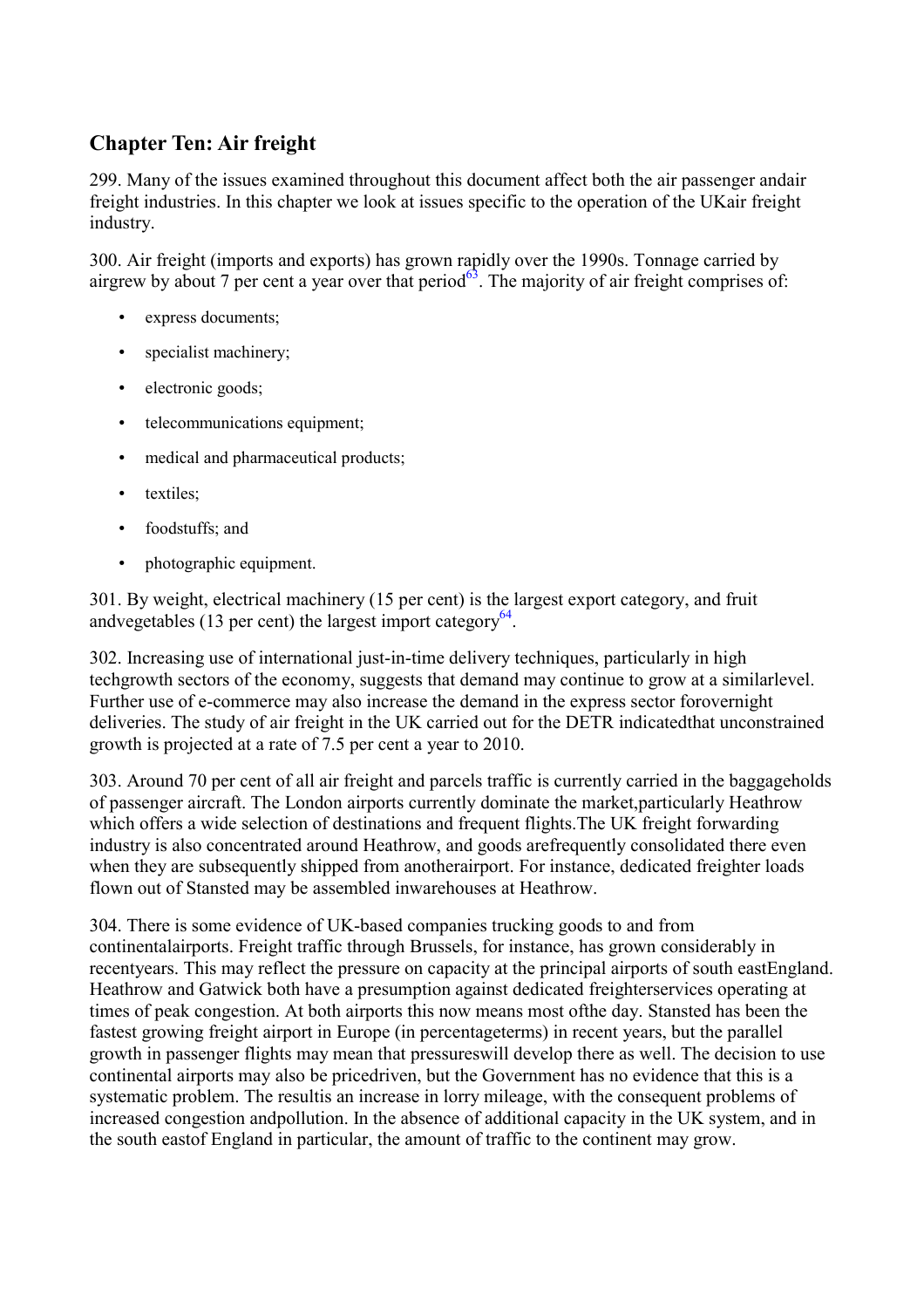305. There are indications thatthe proportion of freightcarried in dedicated all-cargoflights may increase. This ispartly due to growth in thesmall package/express sector,led by major consolidatorssuch as FedEx, UPS andDHL. This sector is expectedto grow very rapidly in the coming years; some industryfore casts suggest 20 per cent per annum is quite possible<sup>65</sup>. It seeks airportsthat can offer 24-houroperations and have slotsavailable for cargooperations at convenient times. This may, to some extent, be accommodated at airportsthat currently cater mainly for freighter traffic. But demand for this service is concentratedin the south east of England, and to be competitive the sector needs airport capacity there.

306. As the demand for 24 hour operations continues, there are likely to be increasing tensionsbetween what the freight industry regards as essential to its viability, and environmentalobjectives, in particular noise objectives. In addition, the overwhelming majority of aircargo, and all mail/express packages, is delivered to and from airports by road, contributingto local pollution and congestion.

307. The Departments study of the air freight industry highlighted the current lack of effectiveintegration between air and rail freight. Unlike at Schiphol and Frankfurt airports, there iscurrently little direct interface between air and rail freight at UK airports. This may in partreflect the fact that domestic freight movements in the UK are not of a length to make railtranshipment to airports commercially attractive. The lack of railhead facilities at theprincipal UK airports is also an important factor.

308. The Government hopes to increase the proportion of freight transferred to airports by rail.At certain airports, where the volume and nature of the traffic justifies it, airports shouldconsider the potential for developing railhead facilities. Revised Planning Policy GuidanceNote 11 makes it clear that regional transport strategies should provide strategic advice onthe development of an integrated freight distribution network and should look, inparticular, at links between airports and rail.

#### **Consumers of air freight services**

309. The primary consumers of air freight services are the shippers and receivers. The key issuesfor them are price competitiveness, speed and reliability. They have expressed concern thattheir needs are not always met within an industry structure which they view as beingpassenger oriented and lacking the facilities to deal directly with freight customers. Thisrole falls to the freight forwarder, who negotiates directly with the airlines on a bulk spacebasis and sells this on to individual shippers. The shipper generally has no direct contactwith his end supplier, the airline. This has led many shippers to call for a more transparentpricing structure in the air cargo market. Many shippers also believe that the air cargoindustry is some way behind the rest of industry and commerce in its approach to modernsupply chain management techniques, and there are complaints of poor cargo handling byscheduled airlines and inadequate compensation.

310. In order to promote efficient air cargo operations, the Government is discussing with thejoint liaison committee of UK airport operators cargo committees a pilot project tobenchmark performance within the air freight supply chain. Such key performanceindicators will provide the industry with first hand information on the efficiency of theirair freight operations within the UK and could allow the industry to respond better to thenew demands being placed upon it.

#### **Questions on air freight**

a) Should the Government encourage the development of dedicated freight airports?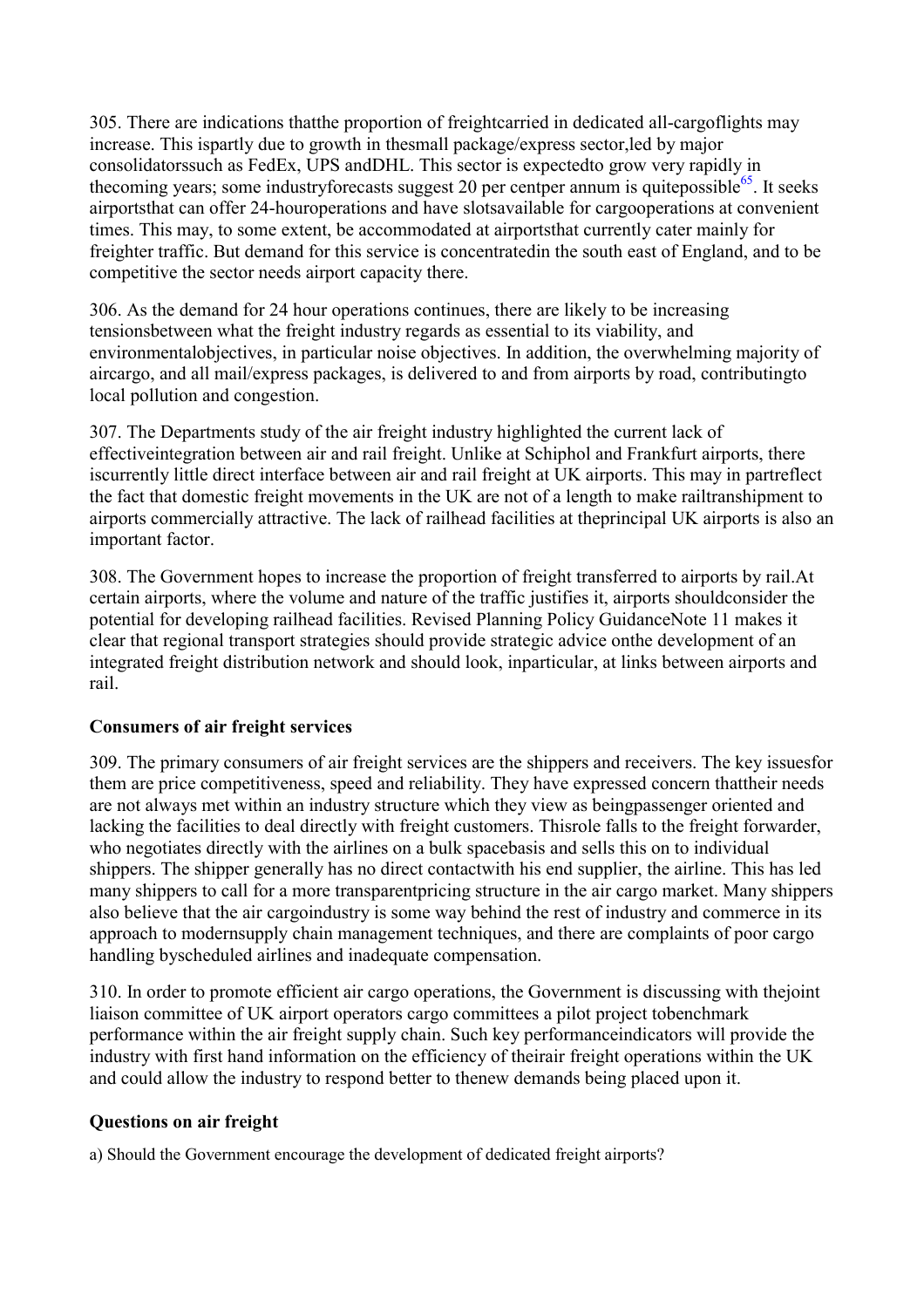b) What action might be taken to reduce the specific environmental costs attached tothe structure and operation of the air cargo industry? What role could rail play inthe movement of freight to, from, or between airports? How could the Governmentpromote the transfer of goods to airports by rail?

c) Is there more the Government could do to make the UK air freight industry morecompetitive, efficient and responsive to the needs of its customers?

63 Transport Statistics Great Britain Table 7.1c.

64 *UK Air Freight Study: Part I* produced for DETR by MDS Transmodal, December 2000.

65 Source: UPS as stated to MDS Transmodal consultants in the context of the *UK Air Freight Study*produced for DETR.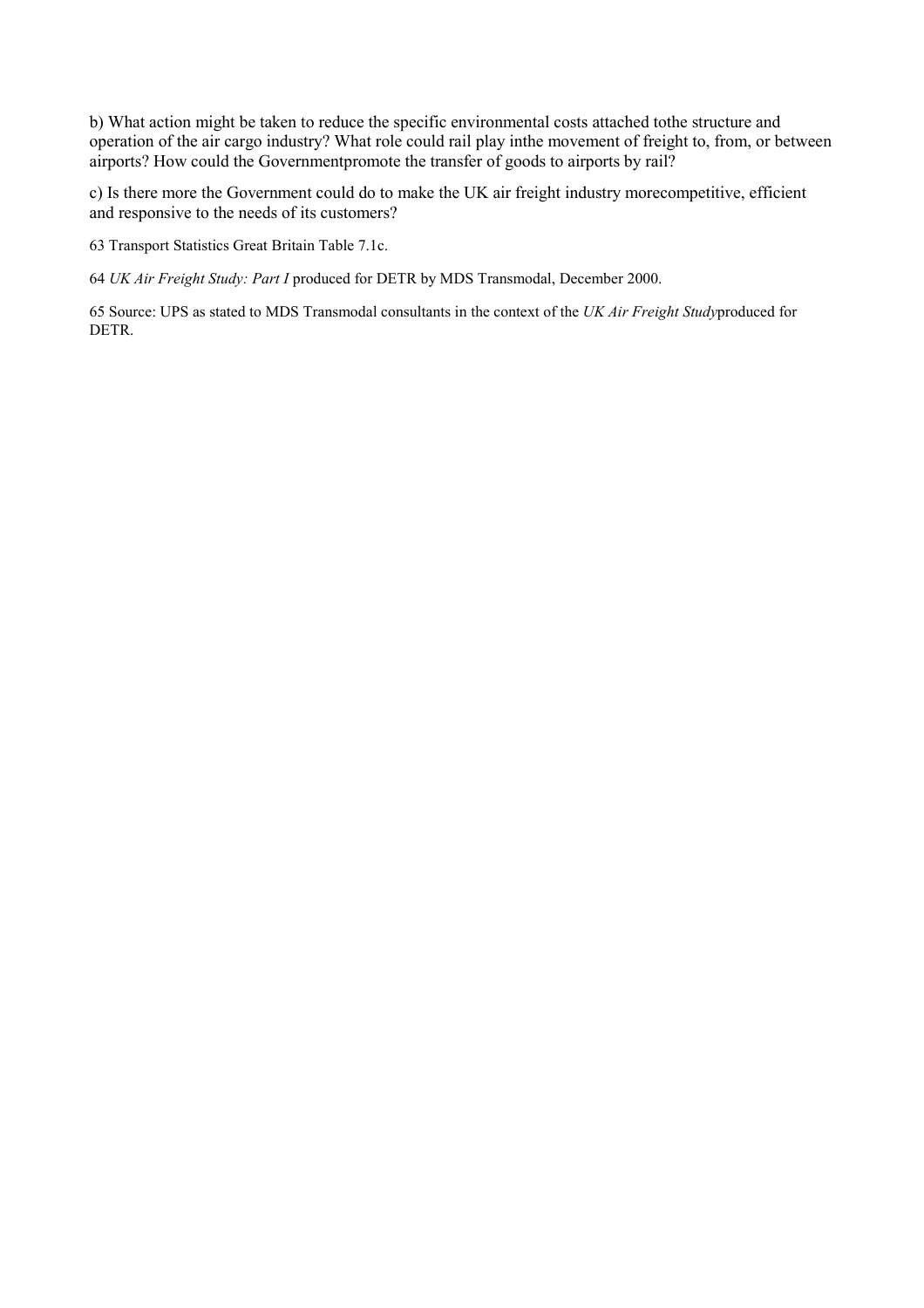# **Chapter Eleven: General aviation**

311. General aviation comprises a wide range of activities, including flying training, leisureflying by private individuals, and use of aircraft owned (either outright or on a shared basis)or chartered (air taxis) for business. This includes both fixed wing aircraft and helicopters.

312. While business and leisure flying should be differentiated in terms of their economicimpact, both share concerns about reduced access to airport facilities, particularly in southeast England, and about restrictions on hours of operation. Access to Heathrow and othermajor airports for general aviation users is increasingly subject to restrictions. The ad hocnature of much business aviation makes it difficult to plan, and to fit it into the pattern ofmovements at such airports. As capacity at peak times is put under more pressure, generalaviation is likely to find it more difficult to access larger airports.

313. The industry is also concerned about the loss of smaller airports to redevelopment, and theimposition of conditions of use at others that limit their ability to cater for users needs.In particular, the industry has claimed that noise generated by general aviation may beparticularly resented by local residents because they fail to see an economic justification forthe activity. However, issues such as the effect of noise should be considered through theplanning system, as it is for larger airports.

314. Planning Policy Guidance Note 13 includes guidance on issues affecting general aviation.It is currently being revised. A final version will be issued shortly. The draft issued forconsultation in October said:

*Small airports and aerodromes are also important: they can serve business, recreational,training and emergency services needs. As demand for commercial air transport grows, thisGeneral Aviation (GA) may find access to larger airports increasingly restricted. GA operatorswill therefore have to look to smaller airfields to provide facilities. In formulating their plan policiesand proposals, local authorities should take account of the contribution of GA to local and regionaleconomies; the national need for pilot training; and the benefits of having suitable facilities.*

315. This recognises the contribution of general aviation to local and regional economies. Inparticular, business aviation allows the flexible movement of people and high value goods.Both the business and leisure aviation sectors are also a source of pilots for the commercialaviation sector. It is also important that local authorities take account of the social andenvironmental impacts of general aviation in deciding about the provision of facilities.

316. The Government has carried out a study into the future of business aviation in south eastEngland. We have published parts 1 and 2, examining demand and capacity and theeconomic effect of business aviation<sup>66</sup>. We will consider the implications of this work for future capacity for business aviation in the south east as part of the SERAS study.

317. Helicopter use has grown broadly inline with the economy. They are usedmainly for business and generalaviation purposes. Most inlandhelicopter use is for journeys to orfrom congested areas. For instance, the London heliport at Battersea nowcaters for some  $11,700$  movements ayear<sup>67</sup>. Helicopter noise canparticularly concern local residents,although improved technology meansthat helicopters are less noisy thanthey were.

318. Some have suggested that there is potential to develop helicopter use as part of aviationpolicy. In particular, it has been suggested that greater use could be made of helicopters toprovide links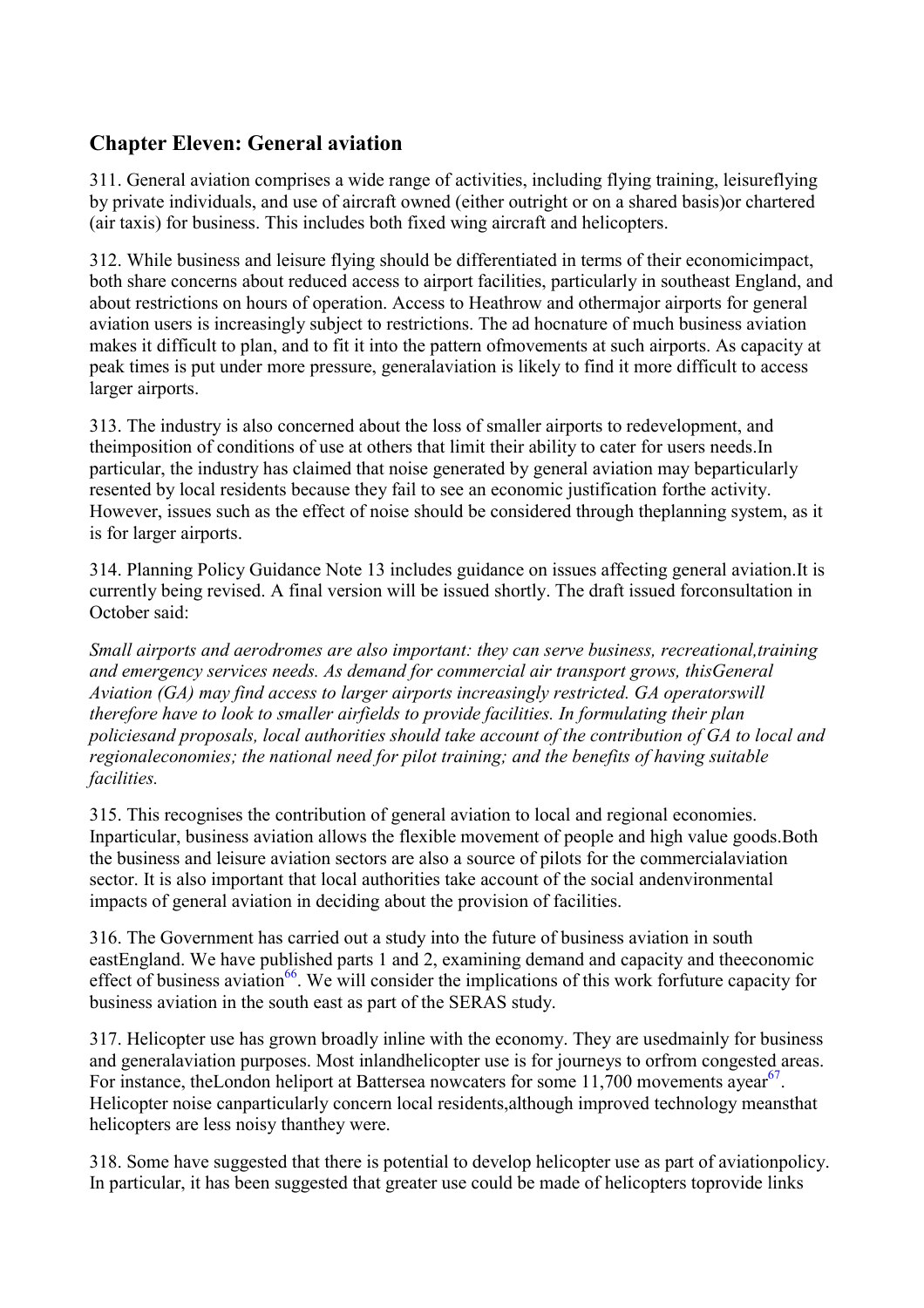between airports and for short journeys between city centres. Any decision topromote localised helicopter use would need to take full account of environmental andother consequences.

#### **Questions on general aviation**

a) Should Government policy on general aviation build upon PPG13, perhaps withstronger guidelines about what should constitute suitable facilities for generalaviation?

b) Will it be possible to allow business aviation access to major airports where there isa pressing need to make the most efficient use of limited capacity?

66 *Business Aviation in the South East: Part 1 Demand/Capacity Studies July 1998. Part 2 The Economic Impact of Business Aviation* March 1999. Prepared for DETR by Halcrow Fox.

67 *UK Airports* CAA statistics (Table 3.1).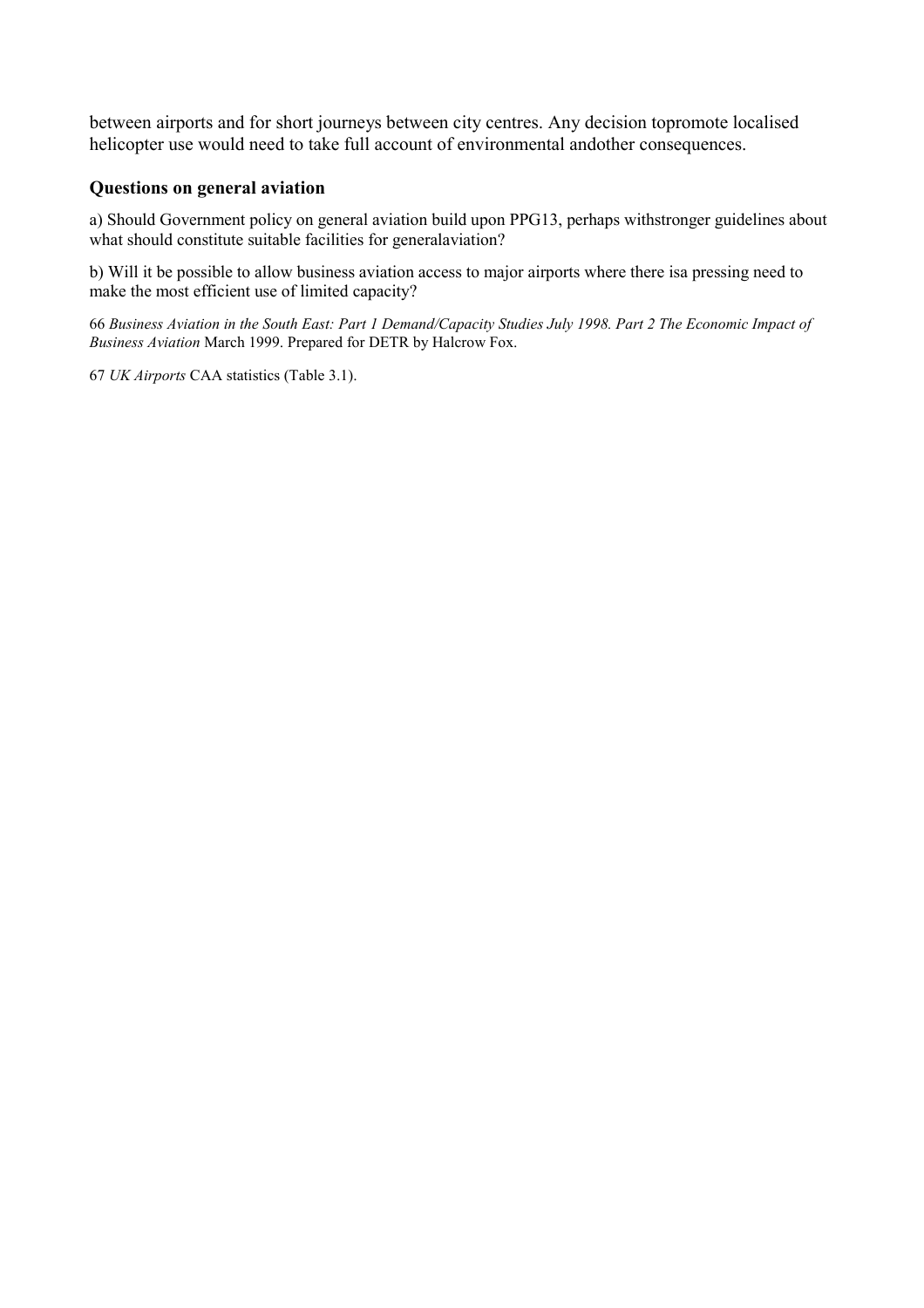# **Annex A: Summary of questions forconsultation**

#### **Main questions**

a) Should the Government choose policies that respond to the demands of consumersand allow current growth patterns to continue, while mitigating the negative effects asfar as possible? Or are the costs of this approach too high and should we thereforechoose policies to limit these negative effects?

b) How should the Government ensure that aviation meets the external environmentalcosts for which it is responsible? Should greater emphasis be placed on regulation(at global, national or local level), economic instruments or voluntary agreements?If we should use a mix of approaches, what are the principles that should underlie thechoice of approach for each issue?

c) If aviation covers its environmental costs, should capacity then be provided to meetdemand?

d) Should the UK try to maintain its position as a major hub for international connectingtraffic, or focus on enabling travel to, from and within the UK? Is there a role forGovernment in promoting either objective (given that airlines will pursue the mostcommercially attractive option)?

e) Within the existing capacity constraints, how can the interests of UK consumers bebest advanced?

# **Consumer issues**

a) In protecting consumer interests, where should we strike the balance betweenregulation and voluntary action by the industry?

b) What changes, if any, should we make to airline conditions of carriage to bring themup to levels which meet present day consumer expectations?

c) Should further comparative airline information be made available in the UK includingperhaps environmental information? If so, by whom?

d) Does the current fare regulation protect consumers and airlines adequately? If not, howshould we revise it?

e) Are consumers interests adequately protected by the application of competition law tocodesharing, franchising and other commercial arrangements between airlines? If not,what further steps should we take?

f) Do we need further action to ensure consumers are adequately protected when buyingairline tickets directly from airlines?

g) Do we need further action to combat disruptive behaviour on board aircraft, and if so,what? For example, should passengers be prohibited from drinking alcohol other thanthat supplied by the carrier?

h) How should any health risks associated with flying be tackled?

i) Should we set up a statutory consumer body for air transport, as in some otherindustries? If so, how should it be organised and financed, and what should be its duties?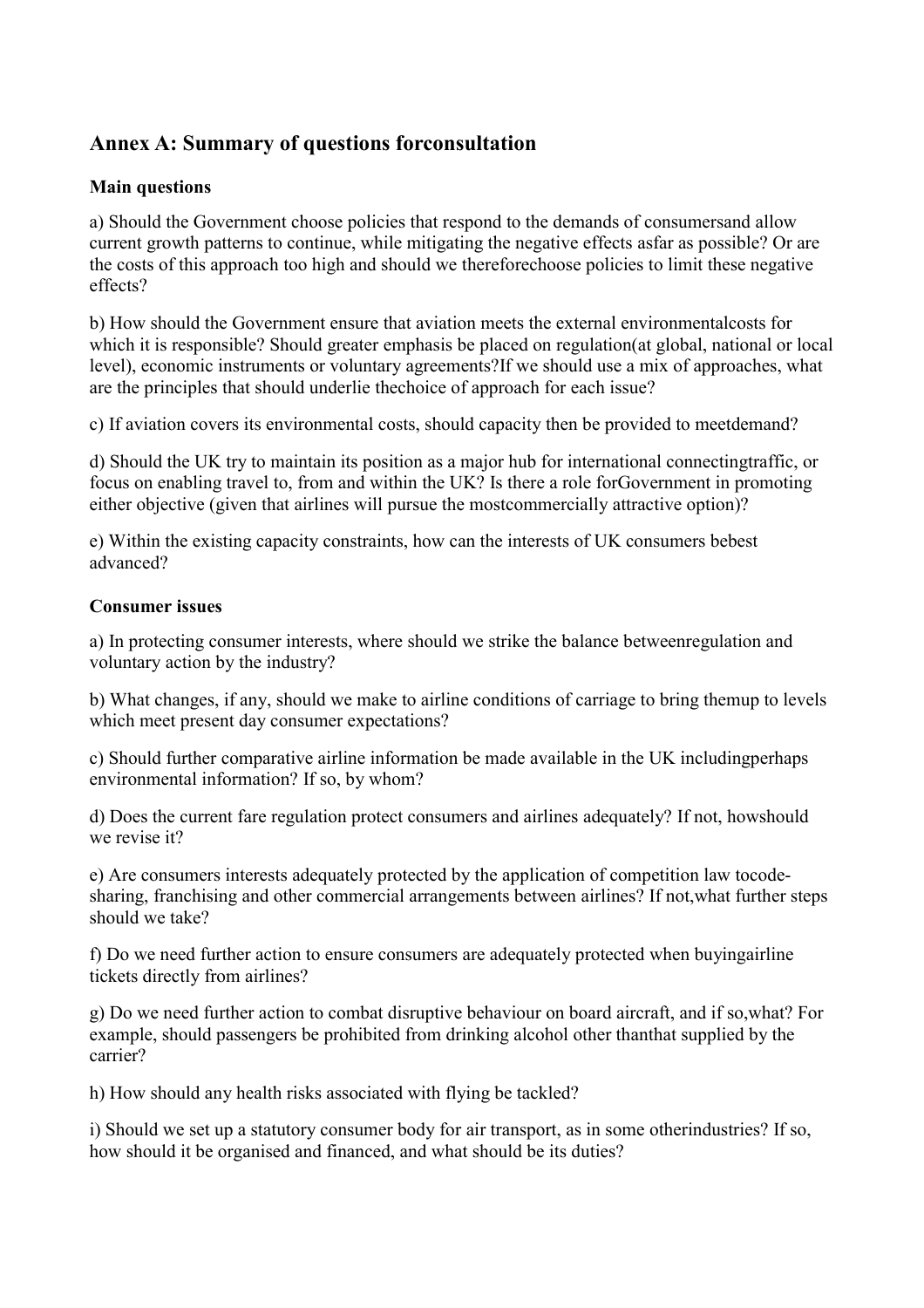#### **Economic effects**

a) Is there any evidence of negative economic effects associated with the developmentand operation of airports?

b) Do you agree that good air transport links to and from regional airports encourageregional economic growth? What might be done to promote them?

c) Should we encourage maintenance operations to shift to regional airports?

#### **Environmental effects**

a) To what extent should the Government rely on regulation to influence noise,emissions and other environmental effects of aviation, and to what extent areeconomic instruments or voluntary agreements more appropriate?

b) To what extent should there be a national framework for the assessment and mitigationof noise and local environmental effects at airports and to what extent should thedetails be decided locally? For example, should limits for aircraft noise and/or emissionsbe set around airports (where they do not already exist)?

c) If economic instruments were used to reflect the polluter pays principle, should suchinstruments be varied in relation to the sensitivity of location or operating time(for example for night flights)?

d) Is a balance between mitigation and compensation the best approach for local impacts?Are there further steps the Government could take to mitigate the environmentaleffects of aviation?

e) In the long term, where should the UK concentrate its efforts in internationalnegotiations on environmental impacts?

f) What more could be done to encourage further development of future technologies inthis field?

#### **Airport capacity**

a) Would it be desirable to implement new policies in order to make best use of airportcapacity? If so, what policies should be implemented?

b) Should the slot allocation regime be adjusted to take environmental considerationsinto account?

c) What are the arguments for and against raising the cost of using airports where demandexceeds capacity?

d) How can future technologies to reduce capacity constraints at existing airports best beused? How can the Government and the aviation industry encourage the developmentof such technologies?

#### **Airport competition and ownership**

a) Does the current economic regulatory regime for airports properly safeguard againstabuse of position? Does it provide the right signals to the airport about timelyinvestment? How might it be improved?

#### **Airport planning**

a) Do you consider that the guidance in PPG24 on noise sensitive development nearairports is easy to understand and interpret? Has the guidance achieved its objectives?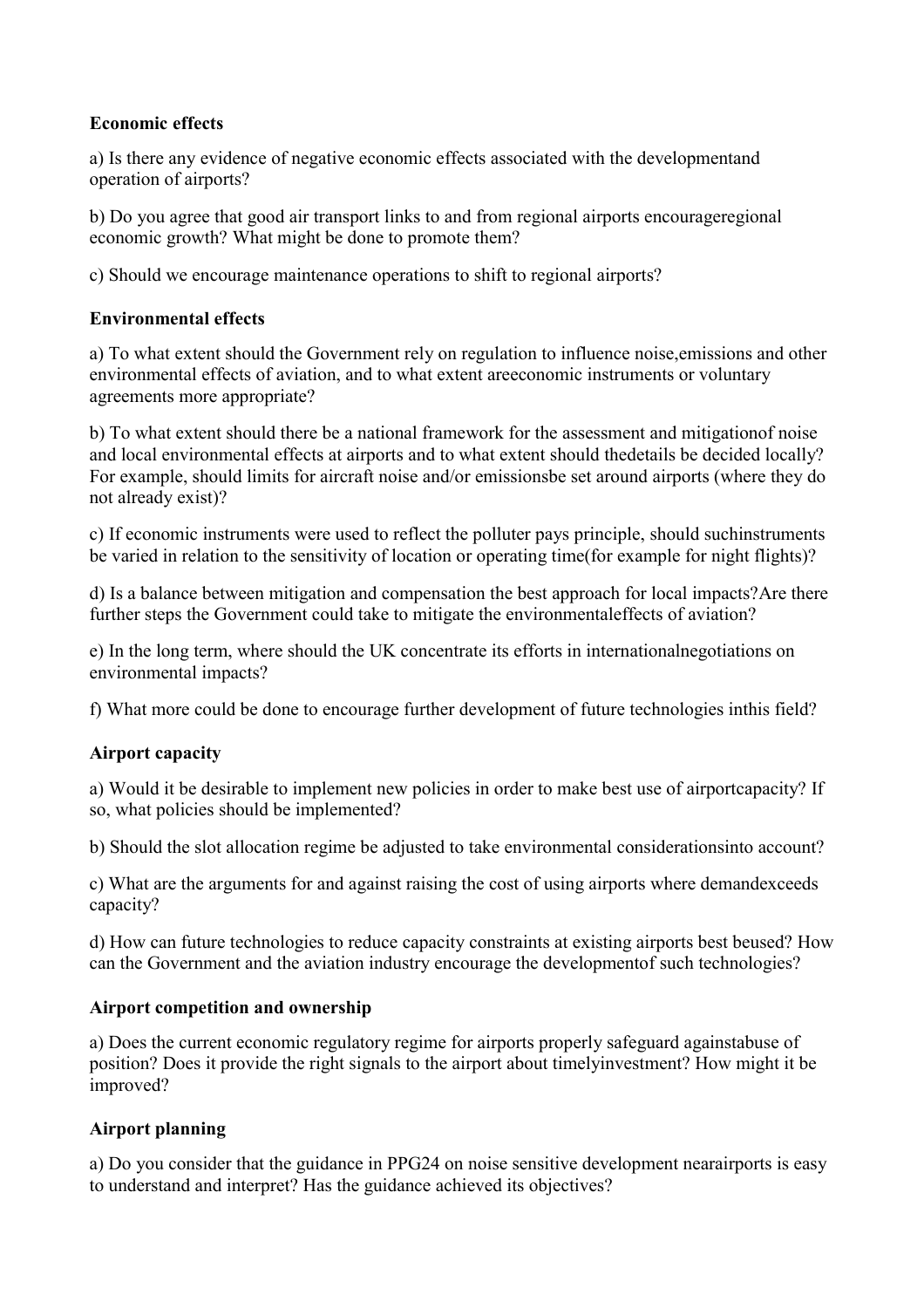b) Could the concept of environmental capacity limits be applied successfully to UKairports? How would limits be set? Would these be alongside or instead of limits onpassenger throughput?

c) Would it be useful to update and reissue the guidance on the operation of airportconsultative committees? Would it be desirable to include representation of regionalinterests on committees at larger airports?

d) Should the Government encourage a system of voluntary environmental agreementsbetween airports, airport users and local interests, which could provide an agreedframework for development and complement the statutory role of the planning system?

e) How should people best be compensated for the environmental impact of airports ontheir local area? Should the Government encourage greater use of voluntaryarrangements to compensate for, or mitigate the effects of, significant airportdevelopment?

#### **Integrated transport**

a) Is there anything further that the Government or the aviation industry can do toencourage increased public transport use to access airports, and to encourage greateruse of airports as intermodal hubs connecting different forms of transport?

b) Should surface access connections to airports be regarded as essential components ofairport development and approval for any new capacity be made conditional onappropriate connections being provided?

c) What are the best mechanisms for bringing together the various interested agencies inorder to establish the best surface access connections?

d) What are the likely costs and benefits of substitution between short haul air travel andrail, for example between London and major regional centres? If the benefitsoutweighed the costs what could the Government do to encourage substitution?

#### **Airspace**

a) How might EUROCONTROL, the EU, the CAA and NATS ensure that, if necessary,additional (i) airspace capacity; and (ii) air traffic service capacity, is created? Howcould the costs of this, both economic and environmental, be minimised?

b) How might Europes air traffic services be liberalised?

c) Are we striking the right balance in the allocation of airspace between different classesof user? What changes, if any, might help in the future?

d) How should research and development efforts into new technology in air trafficmanagement be stimulated and funded? Should the Government help to secureimplementation of such technologies?

# **Airlines**

a) In the light of increasing globalisation of the aviation industry, how should the UKsapproach to alliances, codesharing and franchising meet the objectives of sustainabledevelopment?

b) Are there particular features of the analysis of competition in the airline industrywhich might differentiate it from other industries?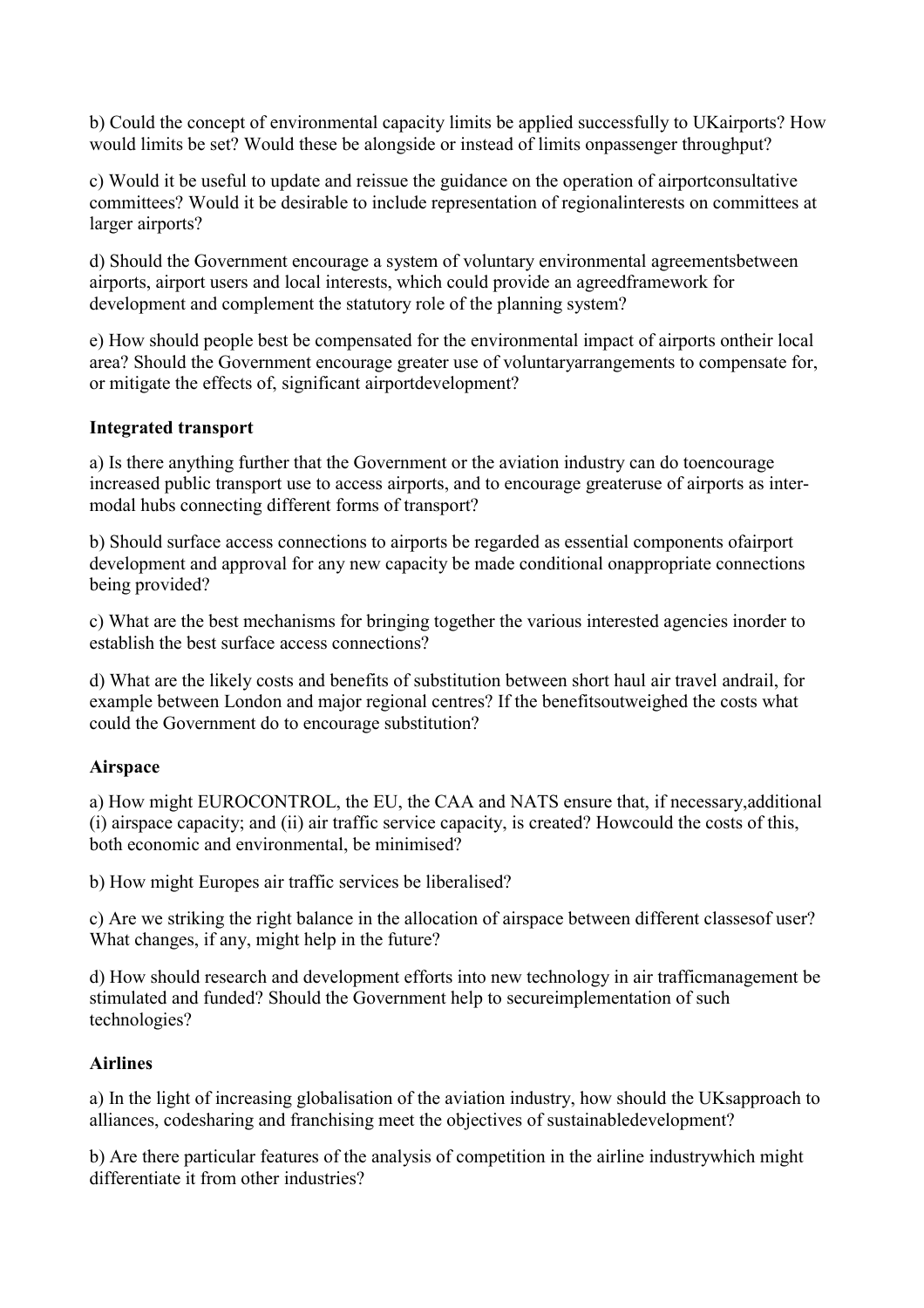c) Should the UK press within the EU for a change in Community policy on ownershipand control of airlines?

d) Is there a case for further liberalisation of cargo services? If so, what form should it takeand what are the main considerations?

e) In what circumstances should we consider negotiations between major aviation blocs(such as EC/US) or full inclusion of aviation in GATS?

# **Air freight**

a) Should the Government encourage the development of dedicated freight airports?

b) What action might be taken to reduce the specific environmental costs attached to thestructure and operation of the air cargo industry? What role could rail play in themovement of freight to, from, or between airports? How could the Governmentpromote the transfer of goods to airports by rail?

c) Is there more the Government could do to make the UK air freight industry morecompetitive, efficient and responsive to the needs of its customers?

#### **General aviation**

a) Should Government policy on general aviation build upon PPG13, perhaps withstronger guidelines about what should constitute suitable facilities for general aviation?

b) Will it be possible to allow business aviation access to major airports where there is apressing need to make the most efficient use of limited capacity?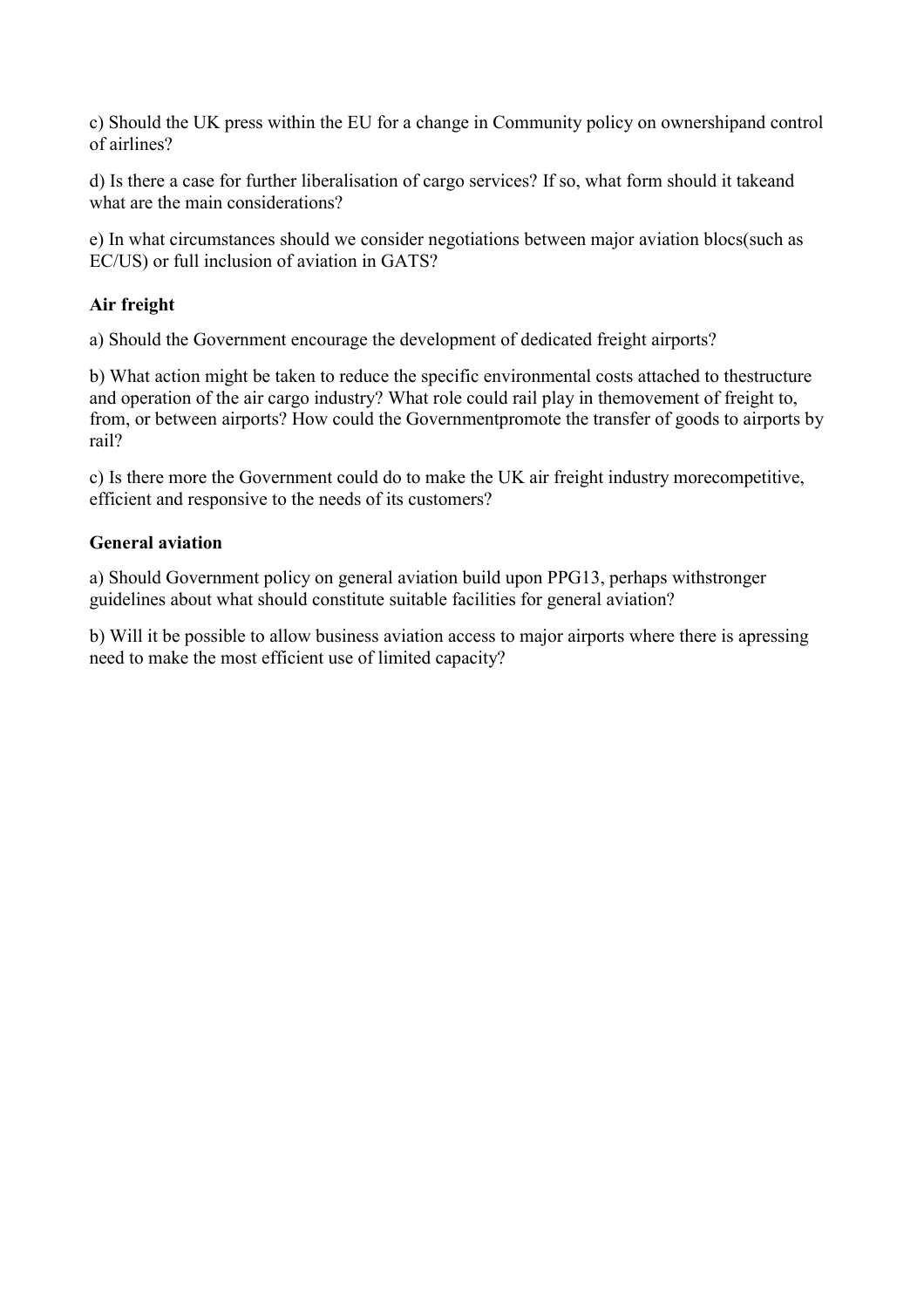# **Annex B: Glossary**

| AMS             | <b>Arrivals Management System</b>                                  |
|-----------------|--------------------------------------------------------------------|
| <b>ANIS</b>     | Aircraft Noise Index Study                                         |
|                 | <b>ANMAC Aircraft Noise Monitoring Advisory Committee</b>          |
| <b>APD</b>      | Air Passenger Duty                                                 |
| <b>AONB</b>     | Area of Outstanding Natural Beauty                                 |
| <b>ASAS</b>     | <b>Airport Surface Access Strategy</b>                             |
| <b>ATC</b>      | Air Traffic Control                                                |
| ATF             | <b>Airport Transport Forum</b>                                     |
| ATM             | Air Transport Movement                                             |
| ATOL            | Air Transport Organisers License                                   |
| <b>AUC</b>      | Air Transport Users Council                                        |
| <b>BA</b>       | <b>British Airways</b>                                             |
| <b>CAA</b>      | Civil Aviation Authority                                           |
| <b>CAEP</b>     | Committee on Aviation Environmental Protection                     |
| CO <sub>2</sub> | Carbon dioxide                                                     |
| <b>CRS</b>      | <b>Computerised Reservation System</b>                             |
| <b>DAP</b>      | Director of Airspace Policy                                        |
| <b>DETR</b>     | Department of Environment, Transport and the Regions               |
| <b>DMS</b>      | Departures Management System                                       |
| <b>DOH</b>      | Department of Health                                               |
| <b>DORA</b>     | Department of Operational Research and Analysis                    |
| DTI             | Department of Trade and Industry                                   |
| EC              | <b>European Commission</b>                                         |
| <b>ECAC</b>     | European Civil Aviation Conference                                 |
| <b>EEA</b>      | European Economic Area                                             |
| <b>EMAS</b>     | Eco-Management and Audit Scheme                                    |
|                 | ETRAC Environment, Transport and Regional Affairs Select Committee |
| EU              | European Union                                                     |
| <b>FTA</b>      | Fair Trading Act                                                   |
| <b>FUAC</b>     | Flexible use of Airspace Concept                                   |
|                 |                                                                    |

GA General Aviation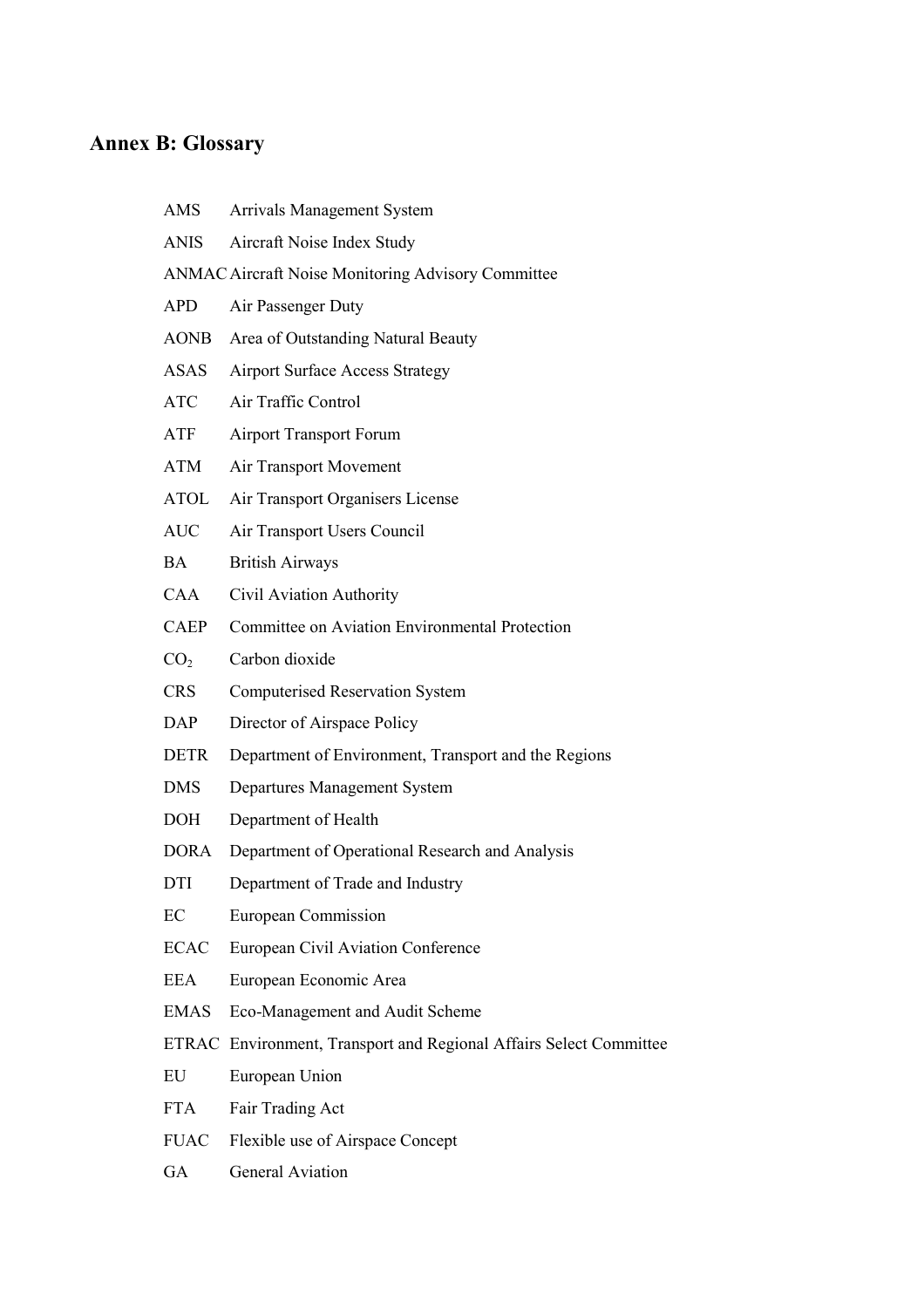- GATS General Agreement on Trade in Services
- GDP Gross Domestic Product
- GPS Global Positioning System
- IATA International Air Transport Association
- ICAO International Civil Aviation Organisation
- IPCC Intergovernmental Panel on Climate Change
- ISO International Organisation for Standardisation
- JAA Joint Aviation Authorities
- NATS National Air Traffic Services
- $NO<sup>2</sup>$  Nitrogen dioxide
- NO<sub>x</sub> Nitrogen oxides
- OEF Oxford Economic Forecasting
- $PM_{10}$ Particulate matter which passes through a size-selective inlet with a 50 percent efficiency cut-off at 10mm aerodynamic diameter
- PPG Planning Policy Guidance
- PPP Public/Private Partnership
- PSO Public Service Obligation
- PSZ Public Safety Zone
- RAF Royal Air Force
- RDA Regional Development Agency
- RPG Regional Planning Guidance
- SAFA Safety Assessment of Foreign Aircraft
- SBAC Society of British Aerospace Companies
- SEDD Scottish Executive Development Department
- SERAS South East and East of England Regional Air Service Study
- SSRA Shadow Strategic Rail Authority
- SSSI Site of Special Scientific Interest
- TCAA Trans-Atlantic Common Aviation Area
- TDR Traffic Distribution Rule
- VHF Very High Frequency
- WHO World Health Organisation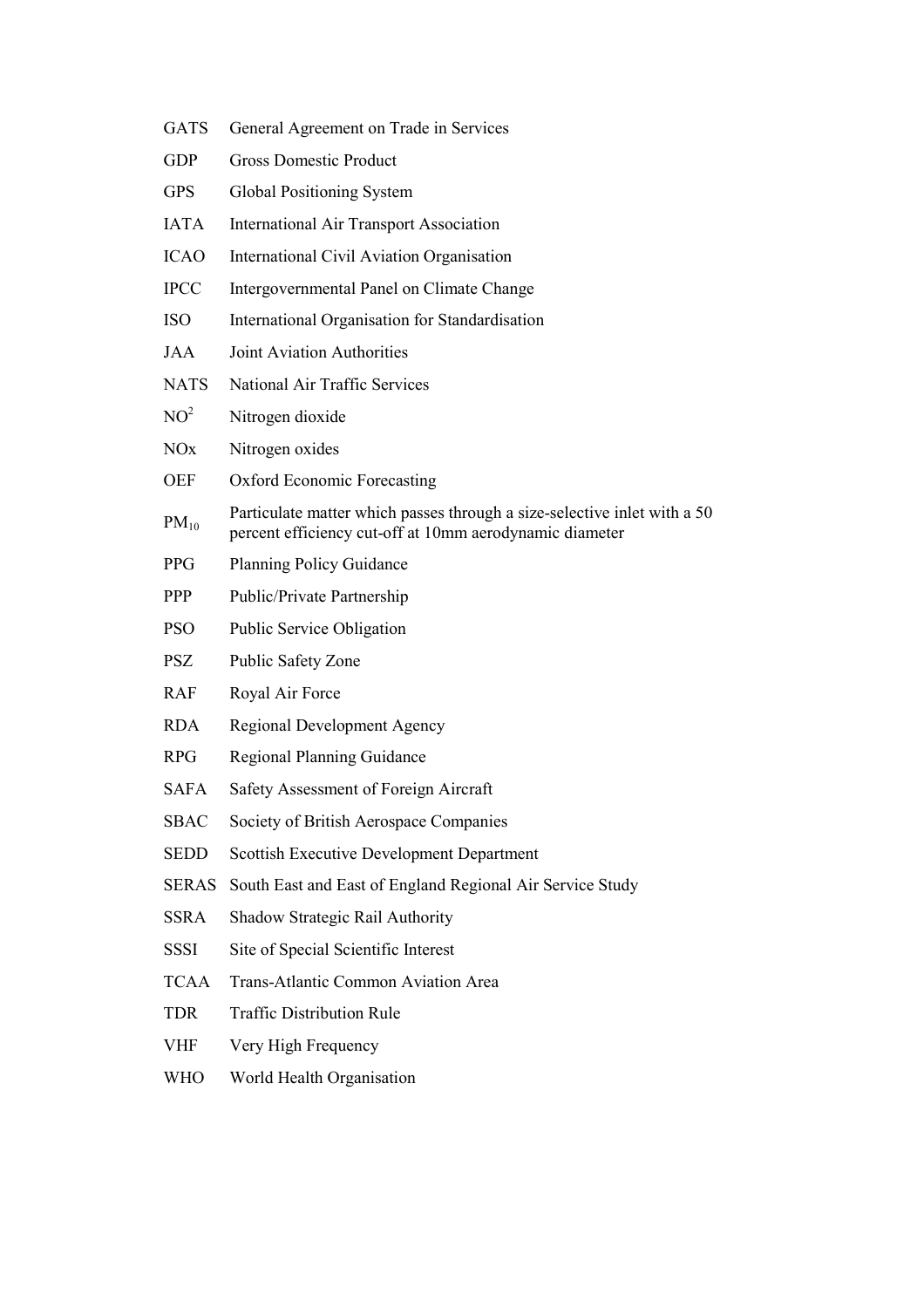# **Annex C: The consultation process**

This consultation document has been sent to the organisations listed in annex D as well asa number of individuals who have previously expressed an interest. We will also make itavailable, on request, to anyone else.

Additional copies are available from Richard Beavis at the address below or bytelephoning 020 7944 3896. It is also available on DETRs web site at [http://www.dft.gov.uk](http://www.dft.gov.uk/)

## **The deadline for responses is Thursday 12 April 2001.**

## **Please send your responses to:**

Mr Richard Beavis Airports Policy Division Department of the Environment, Transport and the Regions Zone 1/28 Great Minster House 76 Marsham Street London SW1P 4DR

Alternatively, responses can be faxed on 020 7944 2191

In due course, the Department may wish or be asked to copy or disclose responses toothers. Please make it clear if you would object to us copying or disclosing your response.We will make your response publicly available unless you ask us not to.All responses will be included in any statistical summary of results, although individualswill not be identified. Names and addresses may be held in an electronic database ofinterested parties for the purposes of distributing future consultation documents on similarissues. However, any such details on a database will not be given to any third party. If youwish to view individual responses after the consultation period has ended, these will beavailable for public viewing for a period of six months at the Ashdown House Libraryand Information Centre. The address is Ashdown House, 123 Victoria Street, LondonSW1E 6DE. An appointment can be made by telephoning the enquiry desk on020 7944 3039.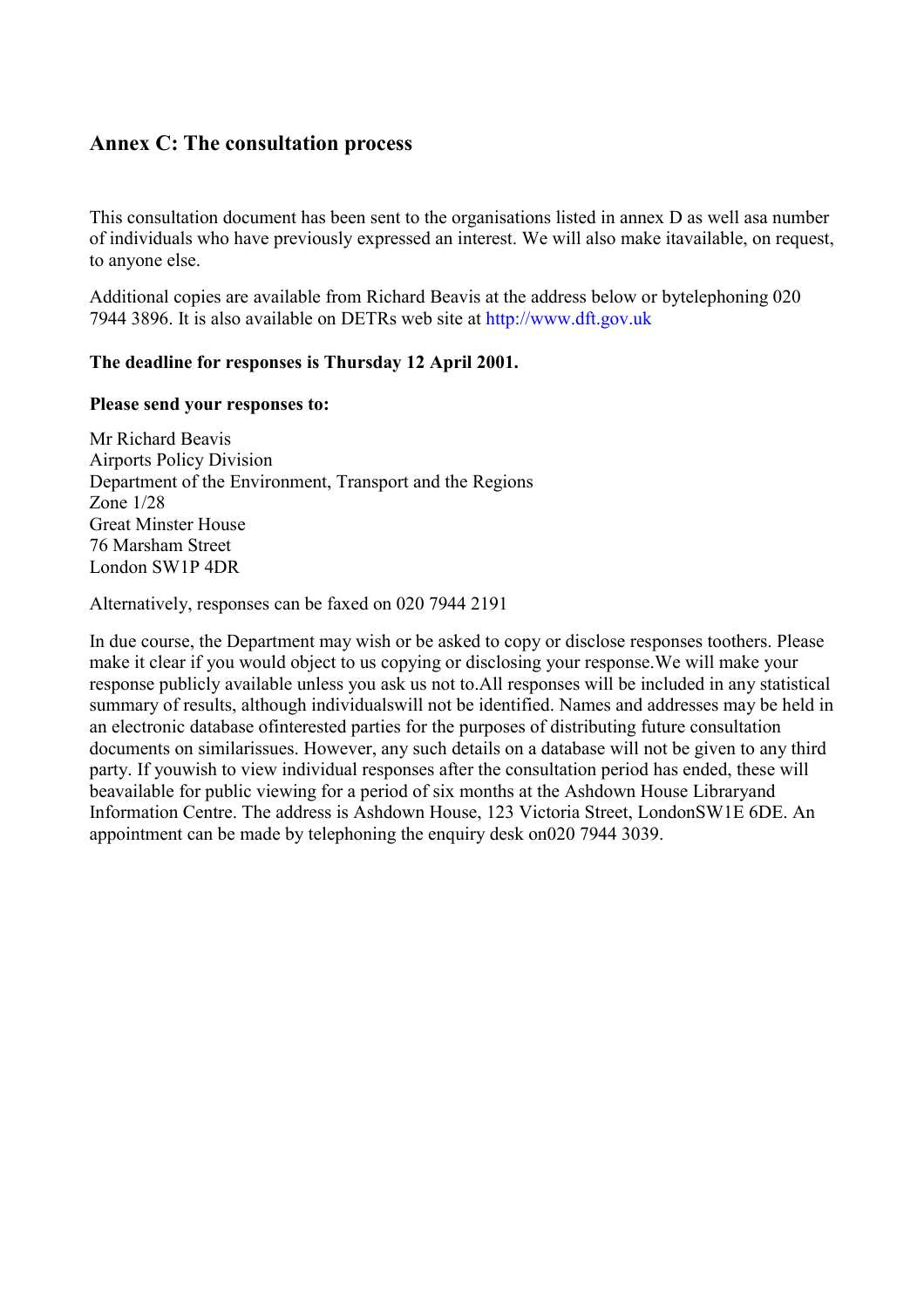## **Annex D: Consultation list**

## **Airlines (including representative organisations)**

Air 2000 Air France Air Freight Express Air Transport Auxiliary Association Airtours International Airways American Airlines Association of Asia Pacific Airlines Association of European Airlines Association of International Carriers & Express Services BAC Express Airlines Board of Airlines Represented in the UK Britannia Airways British Air Transport Association British Airways British Cargo Airline Alliance British Midland British Regional Airlines Continental Airlines Delta Airlines DHL Airways Eastern Airways Easyjet Airline European Regions Airline Association FedEx Flying Colours GO Heavy Lift Cargo Airlines KLM Royal Dutch Airlines KLM UK Lufthansa Monarch Airlines Peach Air Ryanair Sabena Scot Airways United Airlines UPS Airlines US Airways Virgin Atlantic Virgin Express

## **Aerodromes (including representativeorganisations)**

Aberdeen Airport Ltd Airport Operators Association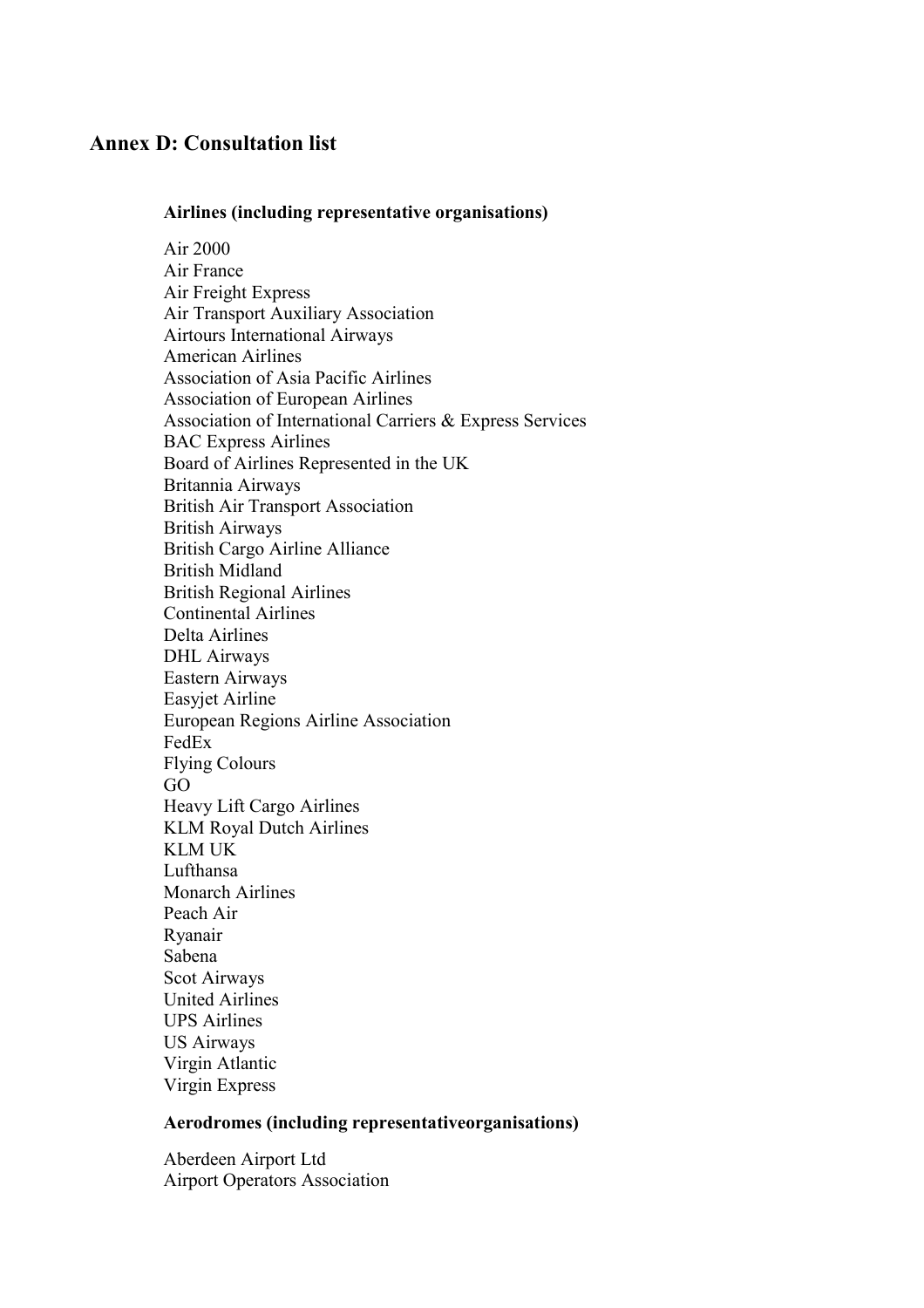BAA plc Belfast City Airport Belfast International Airport Biggin Hill Aerodrome Birmingham International Airport Blackbushe Aerodrome Blackpool Airport Bournemouth (Hurn) Airport Bristol (Filton) Airport Bristol International Airport Caernarfon Air Park Cambridge Airport Cardiff Airport Carlisle Airport Chichester (Goodwood) Airport City of Derry Airport Coventry Airport Denham Aerodrome Dundee Airport East Midlands International Airport Edinburgh Airport Elstree Aerodrome Enniskillen Airport Exeter Airport Fairoaks Airport Farnborough Airport Glasgow International Airport Glasgow Prestwick International Airport Gloucestershire Airport Guernsey Airport Hawarden Airport Headcorn/Lashenden Aerodrome Highlands & Islands Airports Ltd Humberside International Airport Inverness (Dalcross) Airport Jersey Airport Lands End Airport Leeds Bradford Airport Liverpool Airport London City Airport London Gatwick Airport London Heathrow Airport London Luton Airport London Stansted Airport Lydd (Ashford) Airport Manchester Airport plc Manston (Kent International) Airport Newcastle International Airport North Weald Airfield Northolt Aerodrome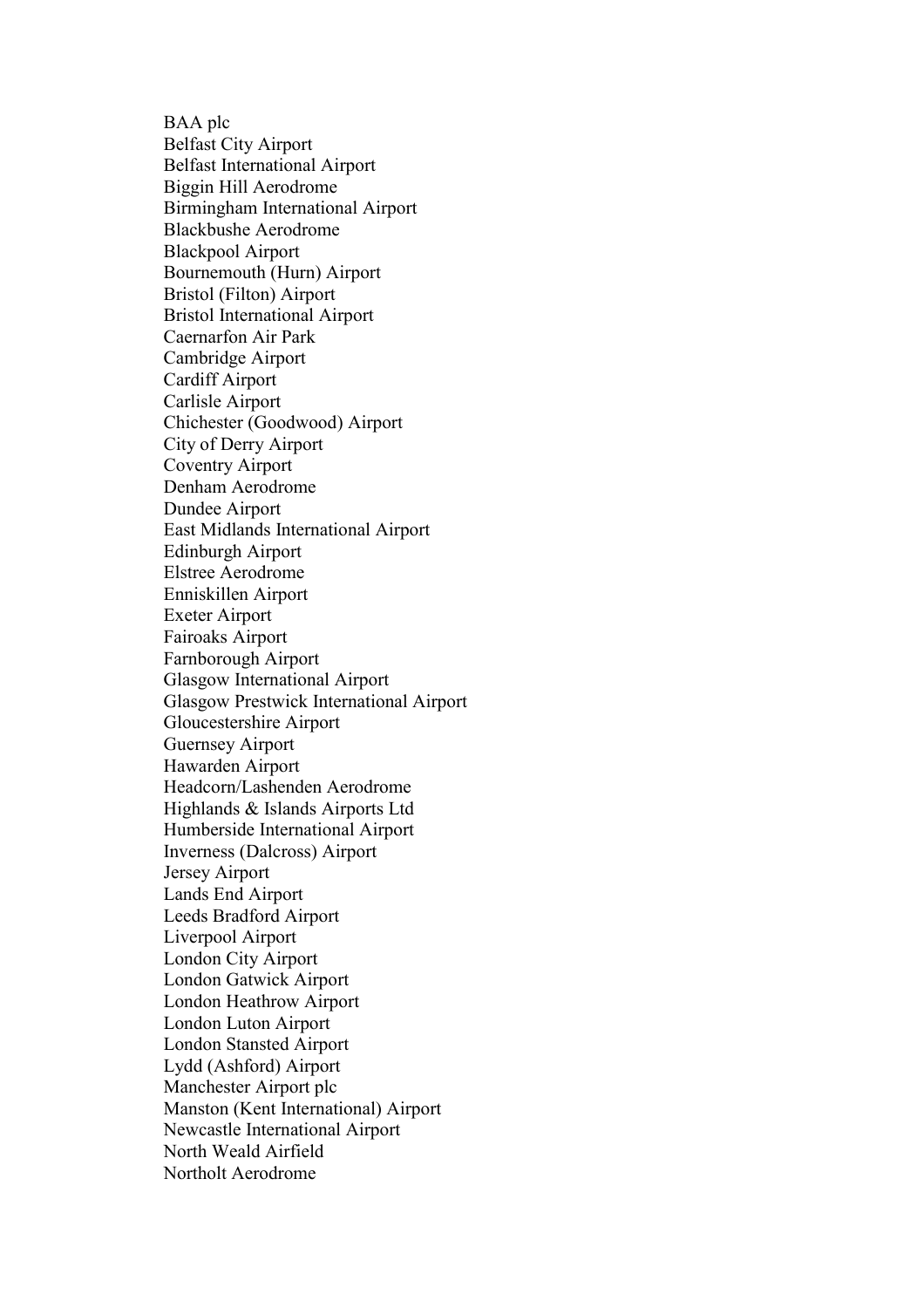Norwich Airport Ltd Old Sarum Airfield Oxford (Kidlington) Airport Parranporth Airfield Perth Airport Plymouth (City) Airport Ltd Redhill Aerodrome Ltd Regional Airports Ltd Rochester Airport Scottish Airports Limited Sheffield City Airport Shetland Islands (Sumburgh) Airport Shoreham Joint Municipal Airport Southampton International Airport Southend Airport Sywell Aerodrome Swansea Airport Teesside International Airport Wellesbourne Mountford Airport White Waltham Airfield Ltd Withybush Airport Wolverhampton International Airport Wycombe Air Park

#### **Airport consultative committees**

Aberdeen Airport Consultative Committee Belfast City Airport Forum Biggin Hill Airport ConsultativeCommittee Birmingham International Airport Consultative Committee Blackbushe Airport ConsultativeCommittee Blackpool Airport Consultative Committee Bournemouth Airport ConsultativeCommittee Bristol (Filton) Airport ConsultativeCommittee Bristol (International) Airport ConsultativeCommittee Cambridge Airport ConsultativeCommittee Cardiff Airport Consultative Committee Carlisle Airport Consultative Committee Chichester (Goodwood) Airport Consultative Committee City of Derry Airport Air Transport Group Coventry Airport Consultative Committee Denham Aerodrome ConsultativeCommittee East Midlands Airport ConsultativeCommittee Edinburgh Airport Consultative Committee Elstree Aerodrome Consultative Committee Exeter Airport Consultative Committee Fairoaks Airport Consultative Committee Gatwick Airport Consultative Committee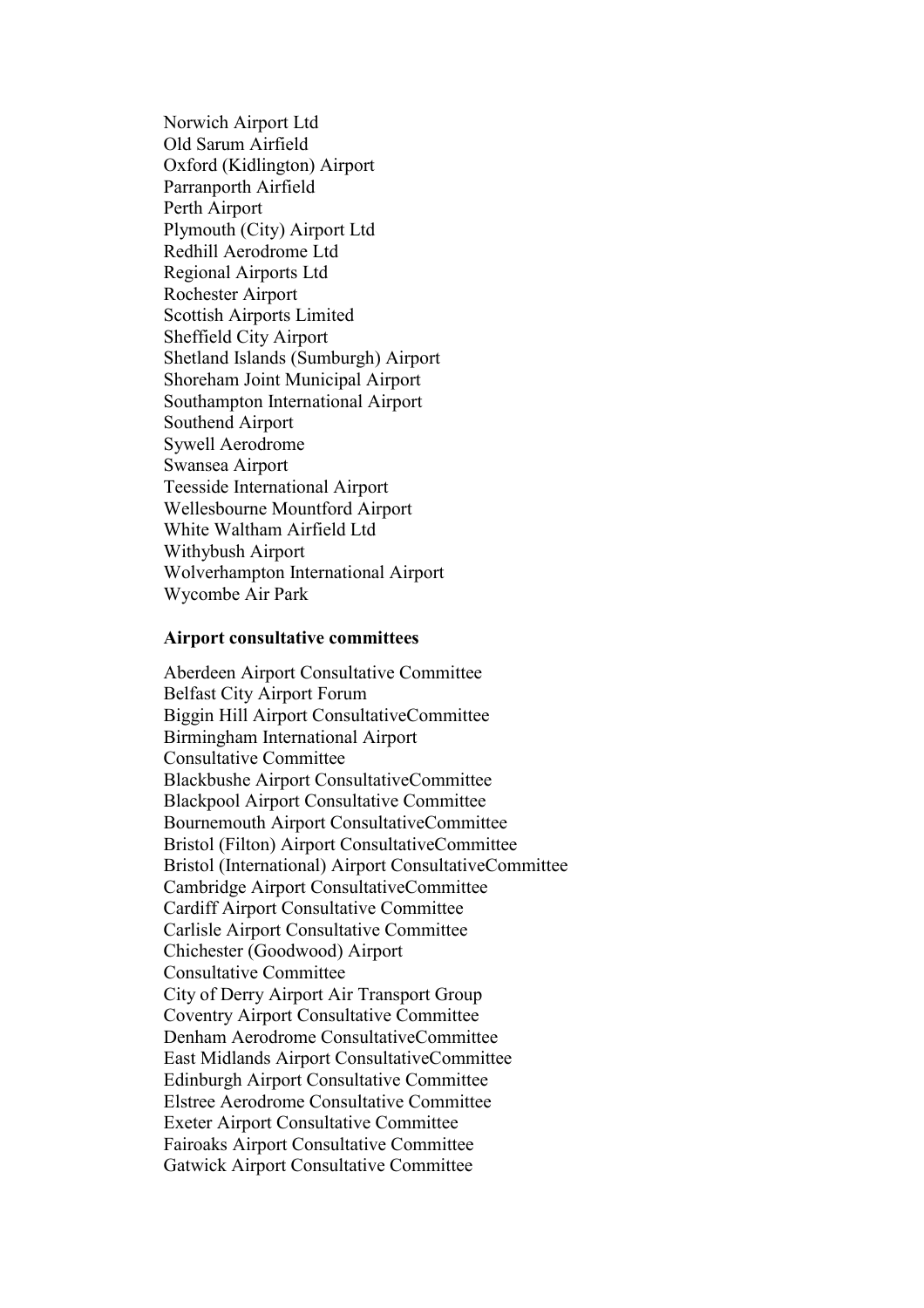Glasgow Airport Consultative Committee Gloucestershire Airport ConsultativeCommittee Headcorn/Lashenden AerodromeConsultative Committee Heathrow Airport Consultative Committee Humberside Airport ConsultativeCommittee Inverness Airport Consultative Committee Kent International Airport ConsultativeCommittee Leeds/Bradford Airport ConsultativeCommittee Liaison Group of Consultative CommitteeChairmen Liverpool Airport Consultative Committee London City Airport ConsultativeCommittee London Luton Airport ConsultativeCommittee Lydd Airport Consultative Committee Manchester Airport ConsultativeCommittee Newcastle Airport Consultative Committee Norwich Airport Consultative Committee Oxford Airport Consultative Committee Perth Airport Consultative Committee Plymouth (City) Airport ConsultativeCommittee Prestwick Airport Consultative Committee Redhill Aerodrome ConsultativeCommittee Rochester Airport Consultative Committee Shoreham Airport Consultative Committee Southampton Airport ConsultativeCommittee Southend Airport Consultative Committee Stansted Airport Consultative Committee Sumburgh Airport Consultative Committee Sywell Aerodrome Consultative Committee Teesside Airport Consultative Committee Wolverhampton International AirportConsultative Committee Wycombe Air Park ConsultativeCommittee

#### **Airport users (other than airlines)**

Air Transport Users Council Aircraft Owners & Pilots Association Bond Helicopters Ltd British Aerobatic Association British Airline Pilots Association British Balloon & Airship Club British Gliding Association British Hang Gliding & ParaglidingAssociation British Helicopter Advisory Board British International Helicopters British Microlight Aircraft Association British Parachute Association Business Aircraft Users Association Guild of Air Pilots & Air Navigators ofLondon Helicopter Club of Great Britain Popular Flying Association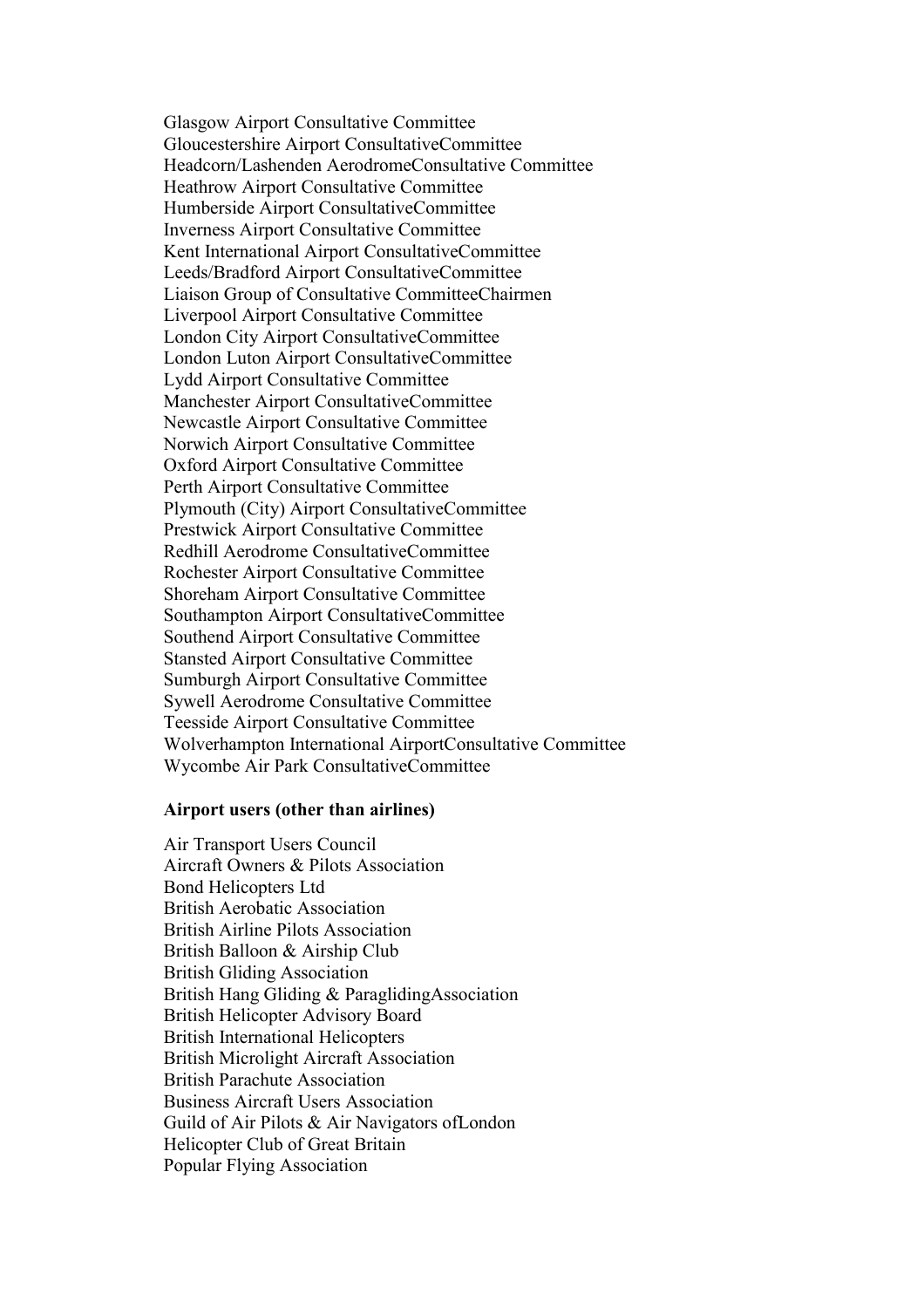Royal Aero Club of the UK Royal Institute of Navigation Sloane Helicopters Society of British AerospaceCompanies Ltd

## **Related organisations (other than alreadycategorised)**

A & G Aviation Ltd Automobile Association Aeronautical Information Service Air Law Committee Group Arbitration for Commerce & Industry Arriva Association of British Travel Agents Association of Noise Consultants Association of Train Operating CompaniesBAE Systems British Chambers of Commerce British Incoming Tour Operators Association British Shippers Council British Tourist Authority Business Link Network Company Centre for Business Arbitration Chartered Institute of Arbitration Chartered Institute of Transport Chester Aviation Ltd Civil Aviation Authority Colt Group Ltd Commission for Integrated Transport Confederation of British Industry Confederation of British Industry (Northern Ireland) Confederation of British Industry(Scotland) Confederation of British Industry (Wales) Confederation of Passenger Transport Council for Travel & Tourism Cumbria Tourist Board Disabled Persons Transport AdvisoryCommittee East of England Tourist Board English Heritage English Tourism Council Formula Air Racing Association Freight Transport Association General Aviation Awareness Council General Aviation Manufacturers & TradersAssociation General Aviation Safety Council General Consumer Council GKN Westland Helicopters Limited GMB Guild of Air Pilots & Air Navigators ofLondon Guild of Air Traffic Control Officers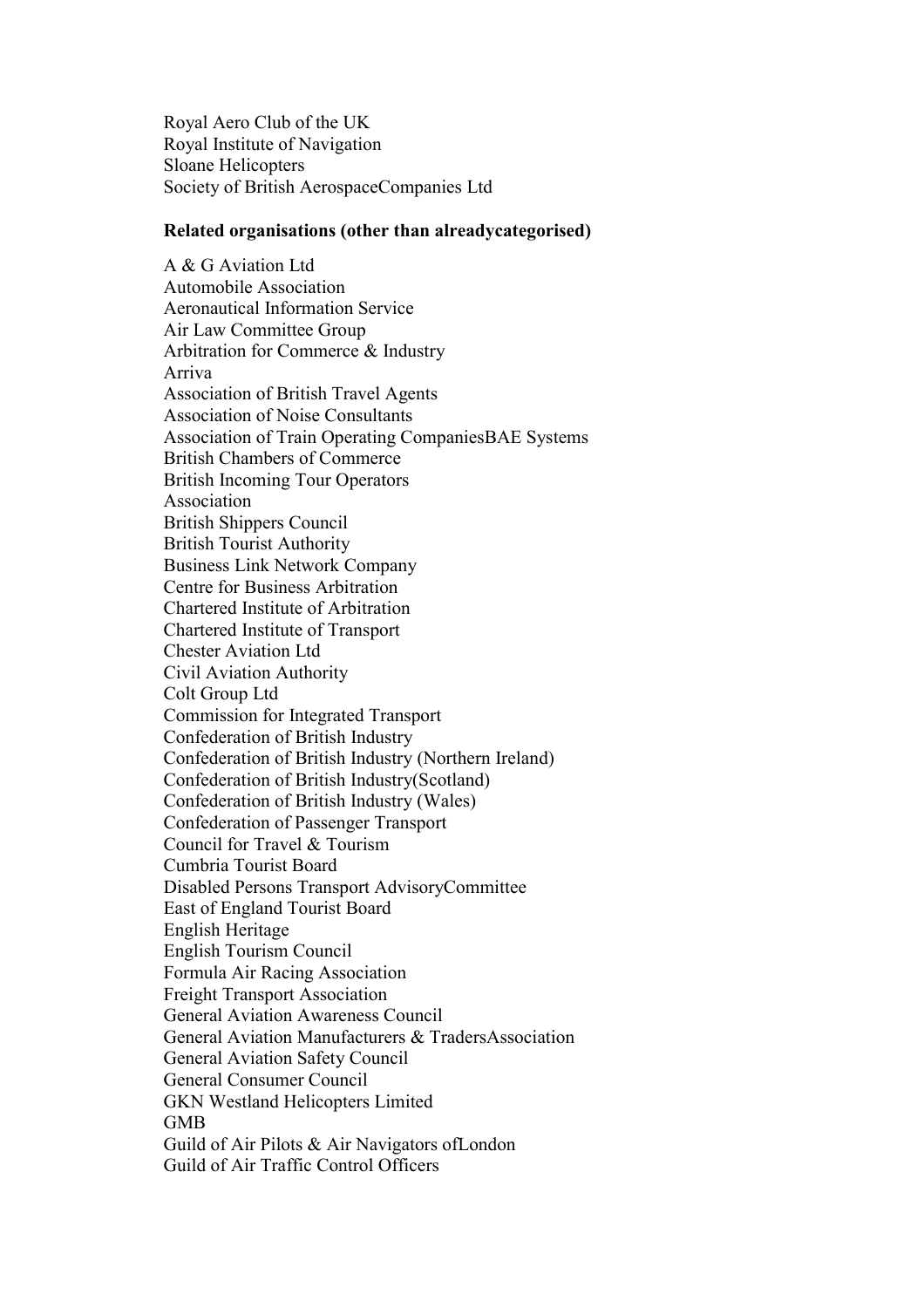Guild of Business Travel Agents Health & Safety Commission Health Development Agency Heart of England Tourist Board IDS Aircraft Ltd Institute of Directors Institute of Logistics & Transport Institute of Management Institute for Public Policy Research Institution of Civil Engineers International Air Transport Association International Chambers of Commerce UKNational Committee International Civil Aviation Organisation International Transport Workers Federation Law Society Law Society of Scotland Leyline Helicopters Ltd London Tourist Board Marshall (Engineering) Ltd National Air Traffic Services National Consumer Council National Express National Federation of Consumer Groups North West Tourist Board Northern Ireland Chamber of Commerce& Industry Olivetti Research Parliamentary Office of Science &Technology Peel Airports Ltd Planning Officers Society RAC Railtrack Railway Users Consultative Committee Road Haulage Association Rollaston Aircraft & Engines Ltd Rolls Royce International Ltd Royal Aeronautical Society Royal Incorporation of Architects inScotland Royal Institute of British Architects Royal Institution of Chartered Surveyors Royal Mail Royal Society for the Prevention ofAccidents Royal Society of Ulster Architects Royal Town Planning Institute Scottish Chamber of Commerce South East England Tourist Board Southern Tourist Board Sport Council for Wales Sport England Sport Scotland Sports Council for Northern Ireland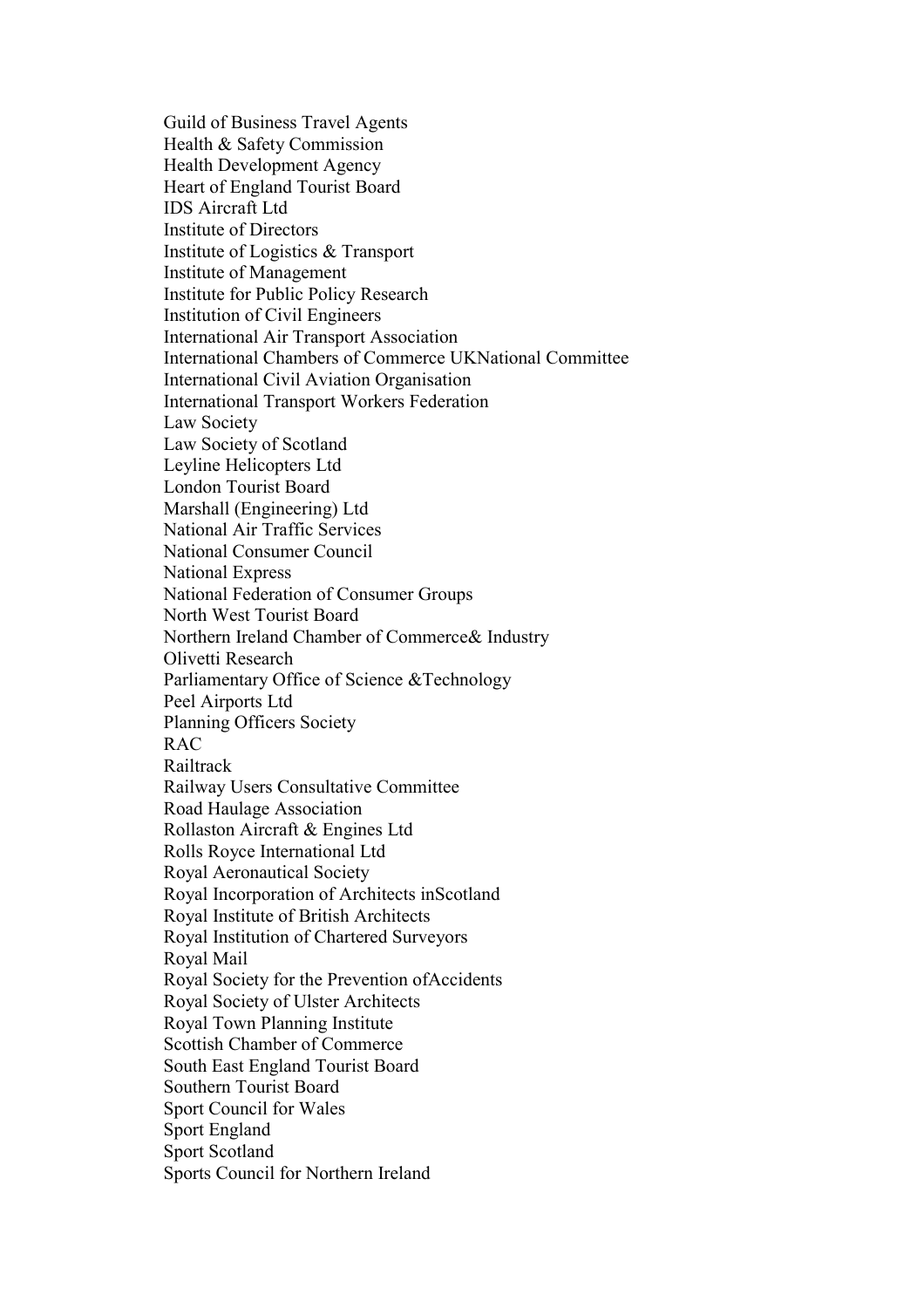Sustainable Development Commission Sustainable Cities & Aviation Network **IK SUSTRANS** T&G TEC National Council Tiger Club 1990 Ltd Town & Country Planning Association Trade Union Congress Trade Union Sustainable Development Advisory Committee Transport Planning Society Unison Wales Tourist Board West Country Tourist Board Yorkshire Tourist Board

#### **Environmental & residential associations**

Action for Communities in Rural England Advisory Committee on Business and theEnvironment Airfields Environment Trust Airport Pressure Group Association of National Park Authorities Aviation Environment Federation Barnes Community Association Booker Common & Woods ProtectionSociety Campaign Against Crowfield Aerodrome Chartered Institute of Environmental Health Chiltern Society Chislehurst Society Colnbrook Residents Association Council for the Protection of Rural England Country Landowners Association Countryside Agency Countryside Council for Wales Coventry & Warwickshire Airport ActionGroup Denham Airfield Environment Federation Ealing Aircraft Noise Action Group English Nature Environmental Law Foundation Federation of Airport Noise Groups Friends of the Earth Friends of the Earth Scotland Gatwick Area Conservation Campaign HACAN/Clear Skies Hampton-in-Arden Society Heald Green & Long Lane RatepayersAssociation Heston Residents Association Lake District National Park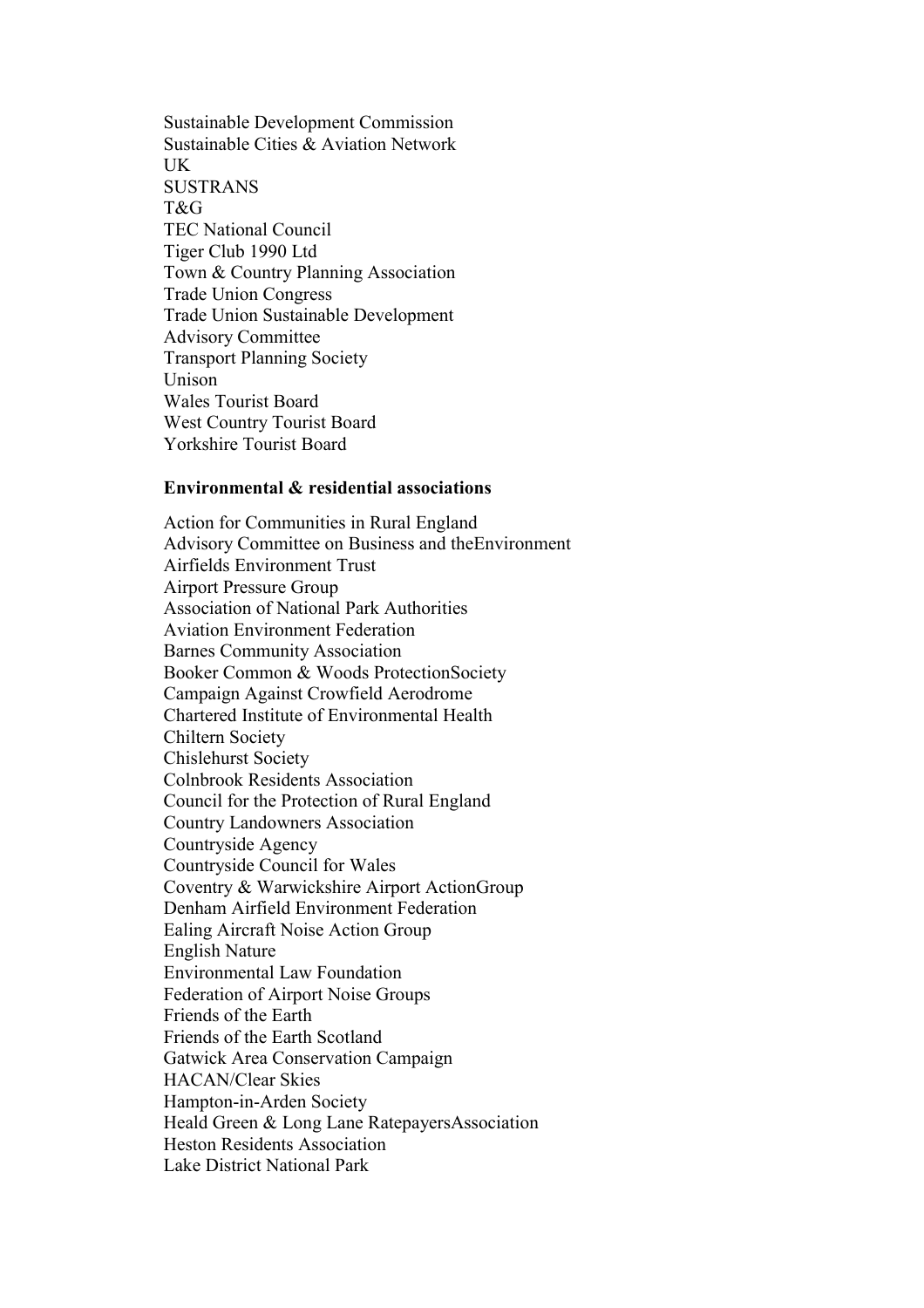Leeds Bradford Association for theControl of Aircraft Noise London Rivers Association Manchester Airport Environment Network National Society for Clean Air &Environmental Protection National Trust National Trust Scotland Noise Abatement Society Noise Network North West Essex & East Herts PreservationAssociation Northumberland National Park Authority Nutfield Conservation Society Oxford Airport Noise Abatement Group Parmoor Protection League People Against Intrusive Noise Royal Commission on EnvironmentalPollution Royal Environmental Health Institute ofScotland Royal Society for the Protection of Birds Scottish Natural Heritage Transform Scotland Transport 2000 UK Environmental Law Association United Kingdom Noise Association Waterfront Partnership Weald of Kent Preservation Society World Wildlife Fund UK

#### **Regional & local government relatedorganisations**

Advantage West Midlands Association of Local Authorities ofNorthern Ireland Association of North East Councils Association of Transport Co-ordinating Officers Cymru Consortium of Parish Councils Convention of Scottish Local Authorities East Midlands Development Agency East Midlands Regional CulturalConsortium East of England Development Agency East of England Local GovernmentConference East of England Regional CulturalConsortium Eastern NHS Executive Greater London Authority Local Authorities Aircraft Noise Council Local Government Association StrategicAviation Special Interest Group London Development Agency London NHS Executive National Association of Local Councils North East Regional Cultural Consortium North West Development Agency North West NHS Executive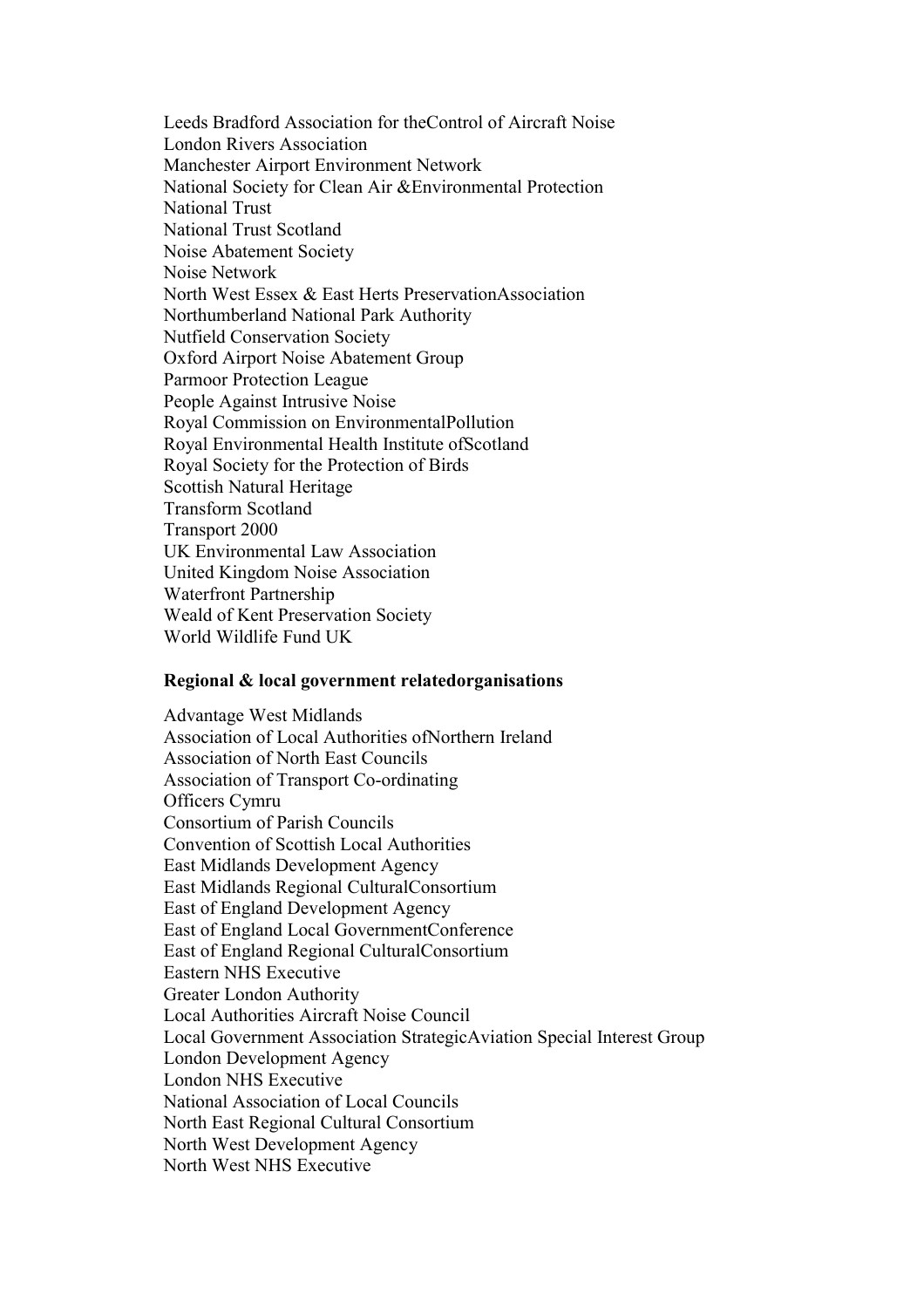North West Regional Assembly Northern & Yorkshire NHS Executive One North East Regional Assembly for Yorkshire andHumberside Regional Planning Forum for Yorkshire andHumberside Scottish Enterprise Scottish Local Government Information Unit **SERPLAN** South & West NHS Executive South East England Regional Assembly South East England Regional DevelopmentAgency South East NHS Executive South East Regional Cultural Consortium South West of England Regional Development Agency South West Regional Assembly South West Regional Cultural Consortium Standing Conference of East Anglian LocalAuthorities Trent NHS Executive Welsh Consumer Council Welsh Development Agency West Midlands Local GovernmentAssociation West Midlands NHS Executive West Midlands Regional CulturalConsortium Yorkshire & the Humber Regional CulturalConsortium Yorkshire Forward